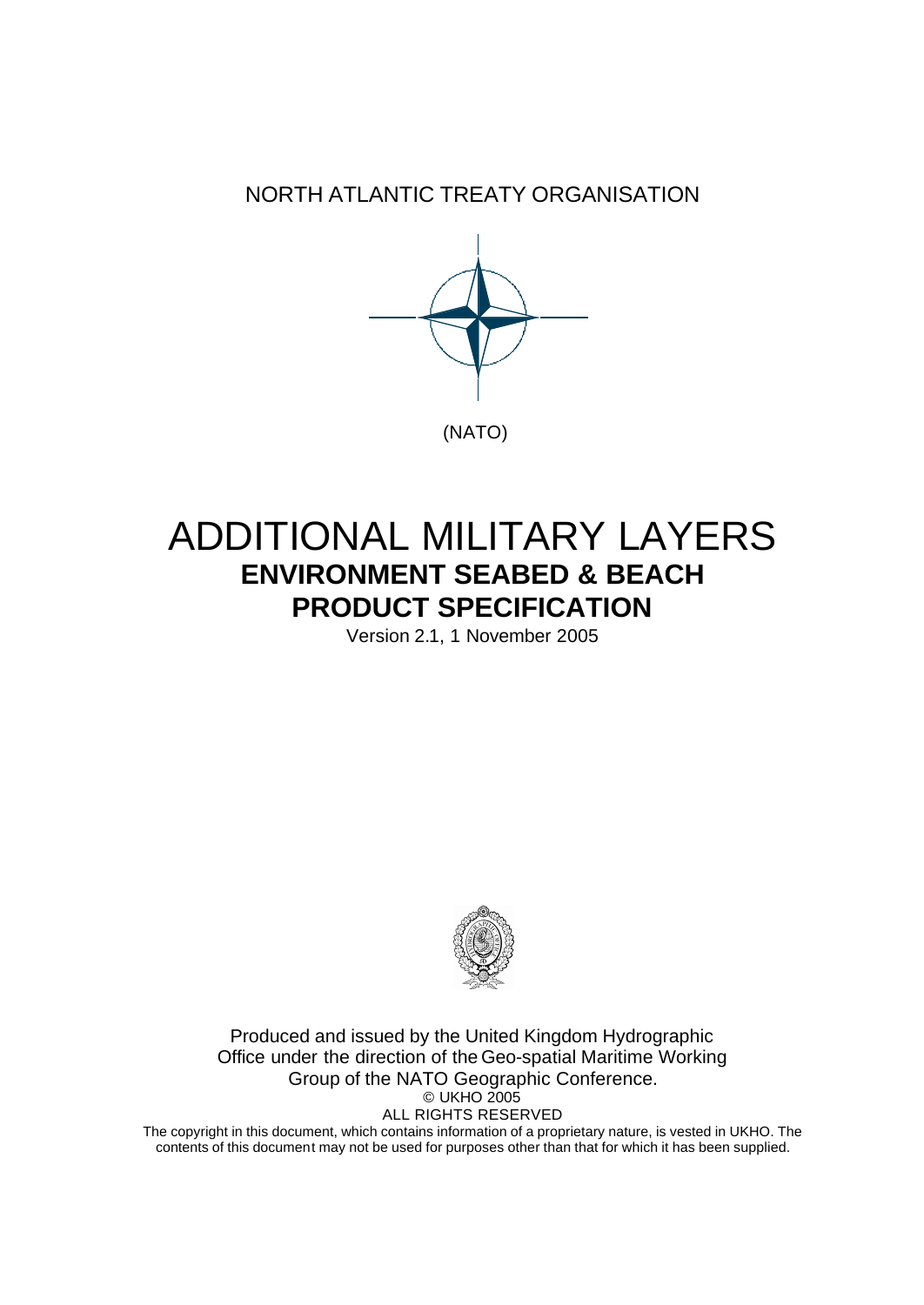## **Document Control**

#### **ISSUE**

| <b>Date</b> | <b>Author</b>   | <b>Issue</b> | <b>Summary of Changes</b>                                                                           |
|-------------|-----------------|--------------|-----------------------------------------------------------------------------------------------------|
| 1/11/01     | AML             | 1.0          | No prior version                                                                                    |
| 31/07/04    | <b>B</b> Parish | 2.0          | Includes amendments to AML<br><b>ESB Product Specification</b><br>approved by AHHWG-9 &<br>AHHWG-10 |
| 1/11/05     | <b>B</b> Parish | 2.1          | Amended in response to industry<br>review & GMWG-3 approval                                         |
|             |                 |              |                                                                                                     |

#### **APPROVALS**

| <b>Approver and Title</b>             | Signature | <b>Date</b> |
|---------------------------------------|-----------|-------------|
| Chairman Geo-spatial Maritime Working |           | 121/10/05   |
| Group                                 |           |             |

### **VERSION CONTROL**

| <b>Version</b> | <b>Review Date Reviewed By</b> |
|----------------|--------------------------------|
|                |                                |
|                |                                |
|                |                                |

#### **FILE DETAILS**

| <b>Component</b>                | <b>Name &amp; Location</b>                               | <b>Tool</b> |
|---------------------------------|----------------------------------------------------------|-------------|
| Document text                   | J:\AML\Specification\Specifications\ ESB \ ESB PS<br>2.1 | MS Word     |
| Correspondence<br>and hard copy | HA/351/002/013                                           | N/A         |
|                                 |                                                          |             |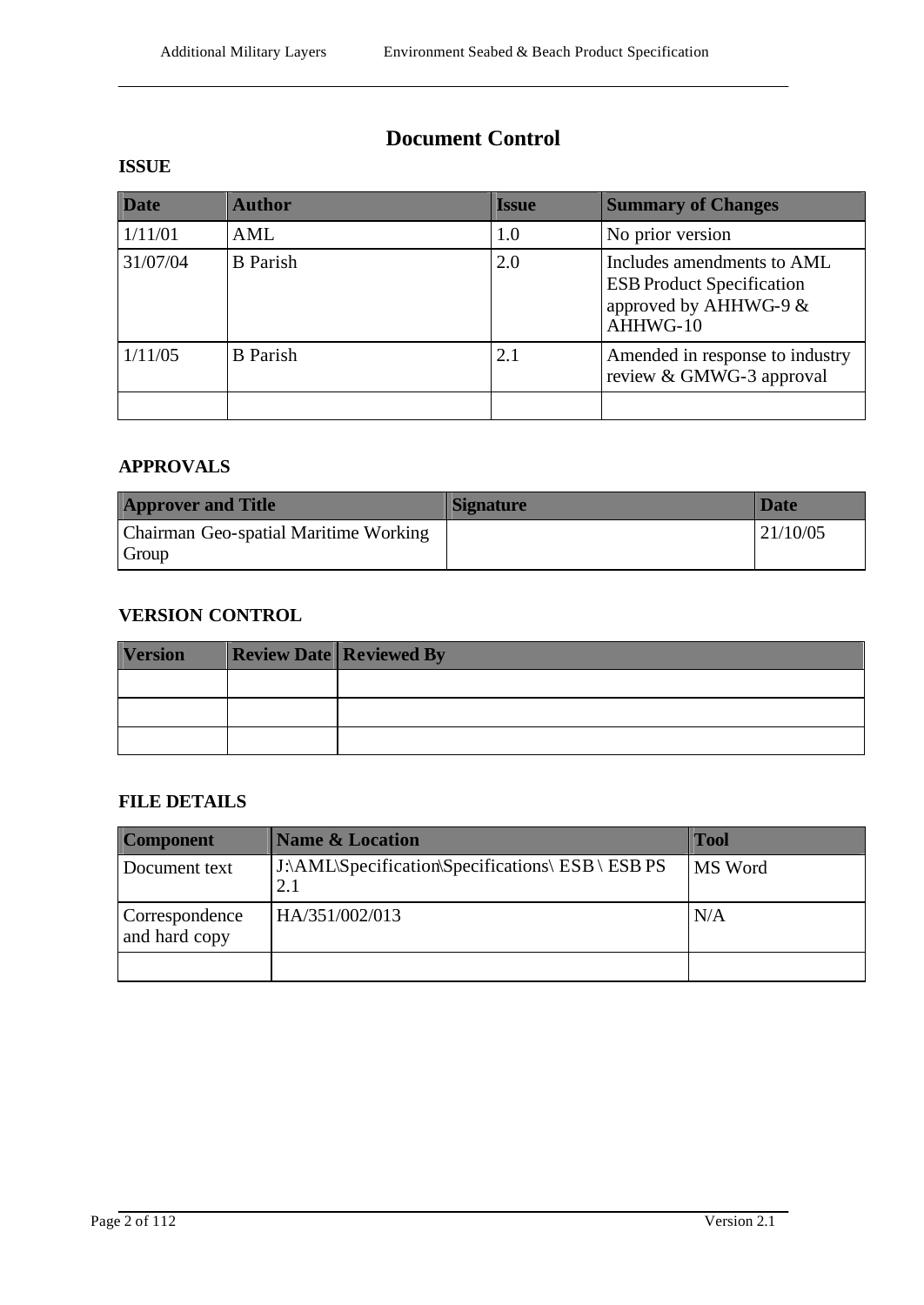## **Contents**

| 1 |                |  |  |
|---|----------------|--|--|
|   | 1.1            |  |  |
|   | 1.2            |  |  |
|   | 1.2.1          |  |  |
|   | 1.2.2          |  |  |
|   | 1.2.3          |  |  |
|   | 1.2.4          |  |  |
|   | 1.3            |  |  |
|   | 1.4            |  |  |
|   | 1.4.1          |  |  |
|   | 1.4.2          |  |  |
|   | 1.4.3          |  |  |
|   | $1.5^{\circ}$  |  |  |
|   | $1.6^{\circ}$  |  |  |
|   | 1.6.1          |  |  |
|   | 1.6.2          |  |  |
|   | 1.6.3          |  |  |
|   | 1.7            |  |  |
|   | 1.8            |  |  |
|   | 1.9            |  |  |
|   | 1.9.1          |  |  |
|   | 1.9.2          |  |  |
|   | 1.9.3          |  |  |
|   | 1.9.4          |  |  |
|   | 1.9.5          |  |  |
|   | 1.9.6          |  |  |
| 2 |                |  |  |
|   | 2.1<br>2.2     |  |  |
|   |                |  |  |
|   | $2.3^{\circ}$  |  |  |
|   | 2.3.1<br>2.3.2 |  |  |
|   |                |  |  |
|   | 2.4<br>2.5     |  |  |
|   | 2.5.1          |  |  |
|   |                |  |  |
|   | 2.5.2<br>2.5.3 |  |  |
|   | 2.5.4          |  |  |
|   | 2.5.5          |  |  |
|   | 2.6            |  |  |
|   | 2.7            |  |  |
|   | 2.7.1          |  |  |
|   | 2.7.2          |  |  |
| 3 |                |  |  |
|   | 3.1            |  |  |
|   | 3.1.1          |  |  |
|   | 3.1.2          |  |  |
|   | 3.2            |  |  |
|   | 3.2.1          |  |  |
|   | 3.3            |  |  |
|   | 3.4            |  |  |
|   | 3.5            |  |  |
|   | 3.5.1          |  |  |
|   | 3.5.2          |  |  |
|   |                |  |  |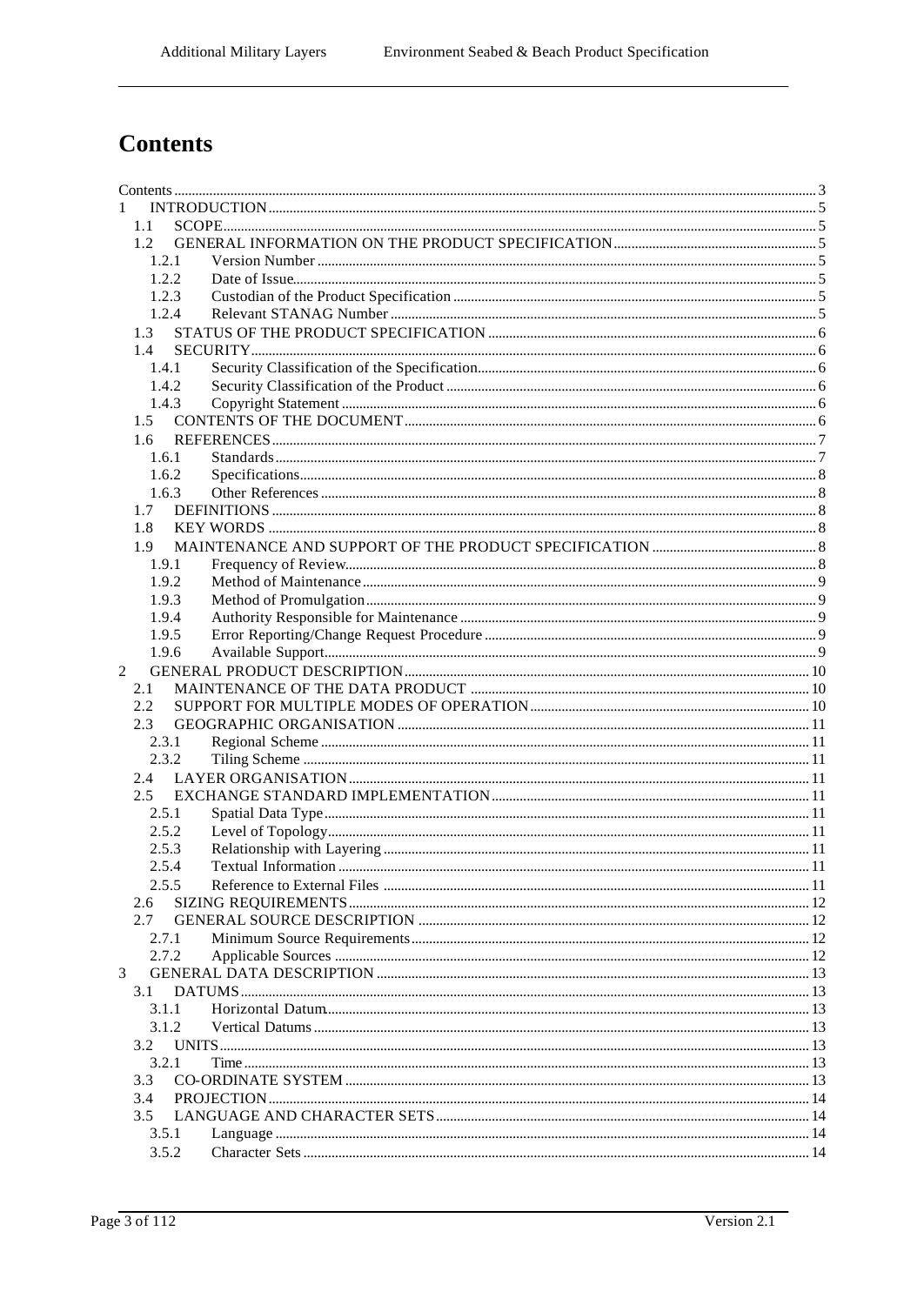| 3.6            |       |  |
|----------------|-------|--|
|                | 3.6.1 |  |
|                | 3.6.2 |  |
|                | 3.6.3 |  |
|                | 3.6.4 |  |
|                | 3.6.5 |  |
| 4              |       |  |
| 5              |       |  |
| 5.1            |       |  |
| 5.2            |       |  |
| 5.3            |       |  |
| 5.4            |       |  |
| 5.5            |       |  |
|                | 5.5.1 |  |
|                | 5.5.2 |  |
|                | 5.5.3 |  |
| 6              |       |  |
| 6.1            |       |  |
| 6.2            |       |  |
| 7 <sup>7</sup> |       |  |
| 7.1            |       |  |
| 8              |       |  |
|                |       |  |
|                | 8.1.1 |  |
|                | 8.1.2 |  |
| 8.2            |       |  |
| 8.3            |       |  |
| 8.4            |       |  |
| 8.5            |       |  |
| 8.6            |       |  |
| 8.7            |       |  |
| 8.8            |       |  |
| 8.9            |       |  |
| 9              |       |  |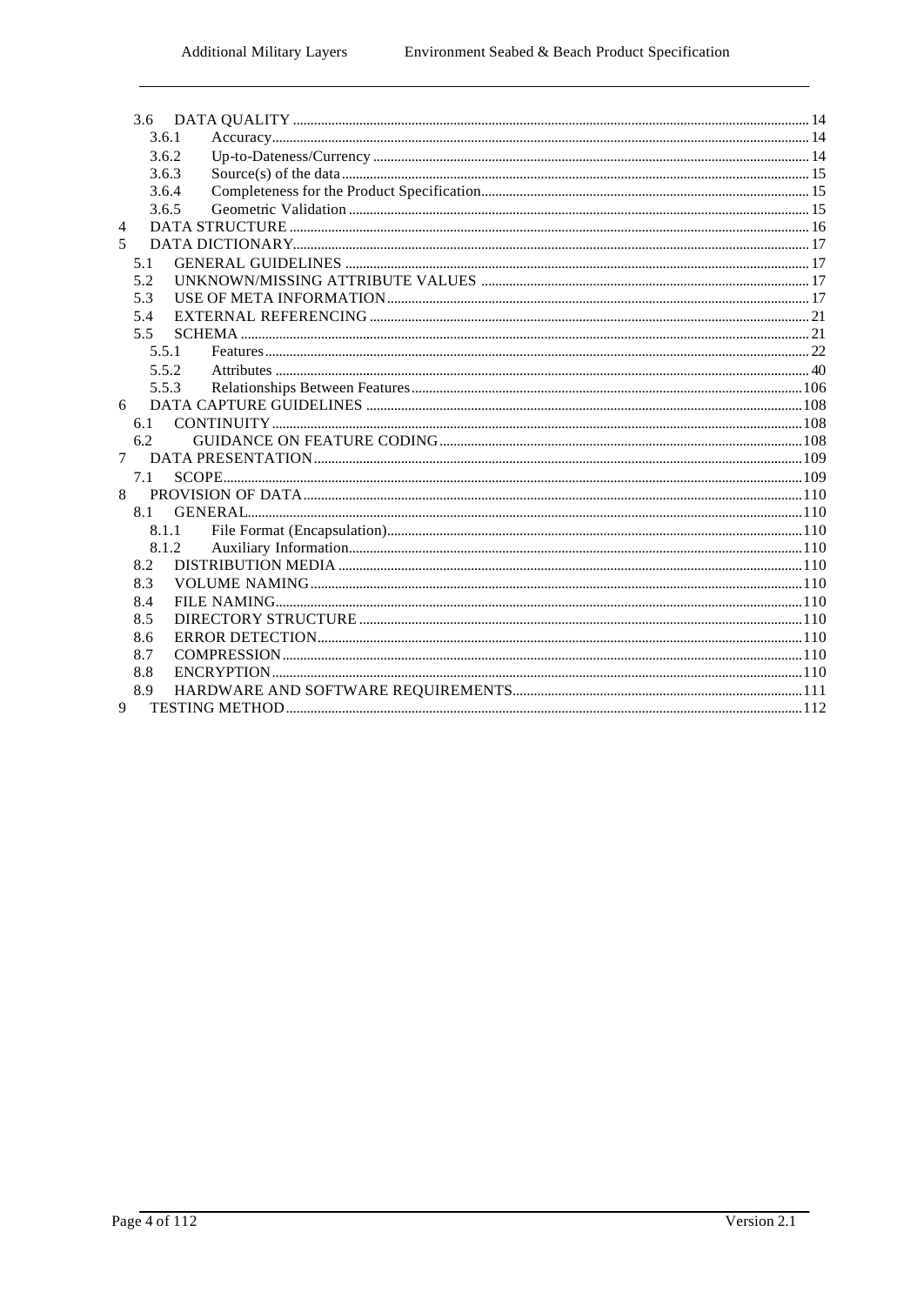## **1 INTRODUCTION**

## **1.1 SCOPE**

The main body of this Product Specification describes the content and defines the data dictionary of the AML Environment Seabed  $\&$  Beach (ESB) product, independent of any exchange standard data format. The schema and data format imposed by the chosen exchange standard implementation are defined in separate annexes (where provided).

It has been prepared in accordance with NATO STANAG 7170, Additional Military Layers and the draft NATO STANAG 4564, Performance Standards for Warship Electronic Chart Display and Information System (WECDIS) Data Products. It is based on the proposed Common Product Specification Framework (CPSF) which is contained as Annex B to the draft STANAG 4564.

The ESB Product Specification is designed to facilitate the encoding of the following AML components:

- High resolution seabed texture information for MCM purposes
- Features related to amphibious operations, the landward limit of which being the beach exits, including any significant objects such as lights and landmarks useful to align oneself onto and when on the beach.

#### **AML ENVIRONMENT SEABED & BEACH MUST NOT BE USED IN ISOLATION FOR NAVIGATIONAL PURPOSES**

#### **1.2 GENERAL INFORMATION ON THE PRODUCT SPECIFICATION**

#### **1.2.1 Version Number**

2.1

#### **1.2.2 Date of Issue**

1 November 2005

#### **1.2.3 Custodian of the Product Specification**

The Custodian of this specification is the United Kingdom Hydrographic Office: United Kingdom Hydrographic Office Admiralty Way Taunton Somerset TA1 2DN Telephone: +44(0) 1823 337900 Fax:  $+44(0)$  1823 284077 E-mail:aml@ukho.gov.uk

#### **1.2.4 Relevant STANAG Number**

NATO STANAG No.7170 Additional Military Layers (AML).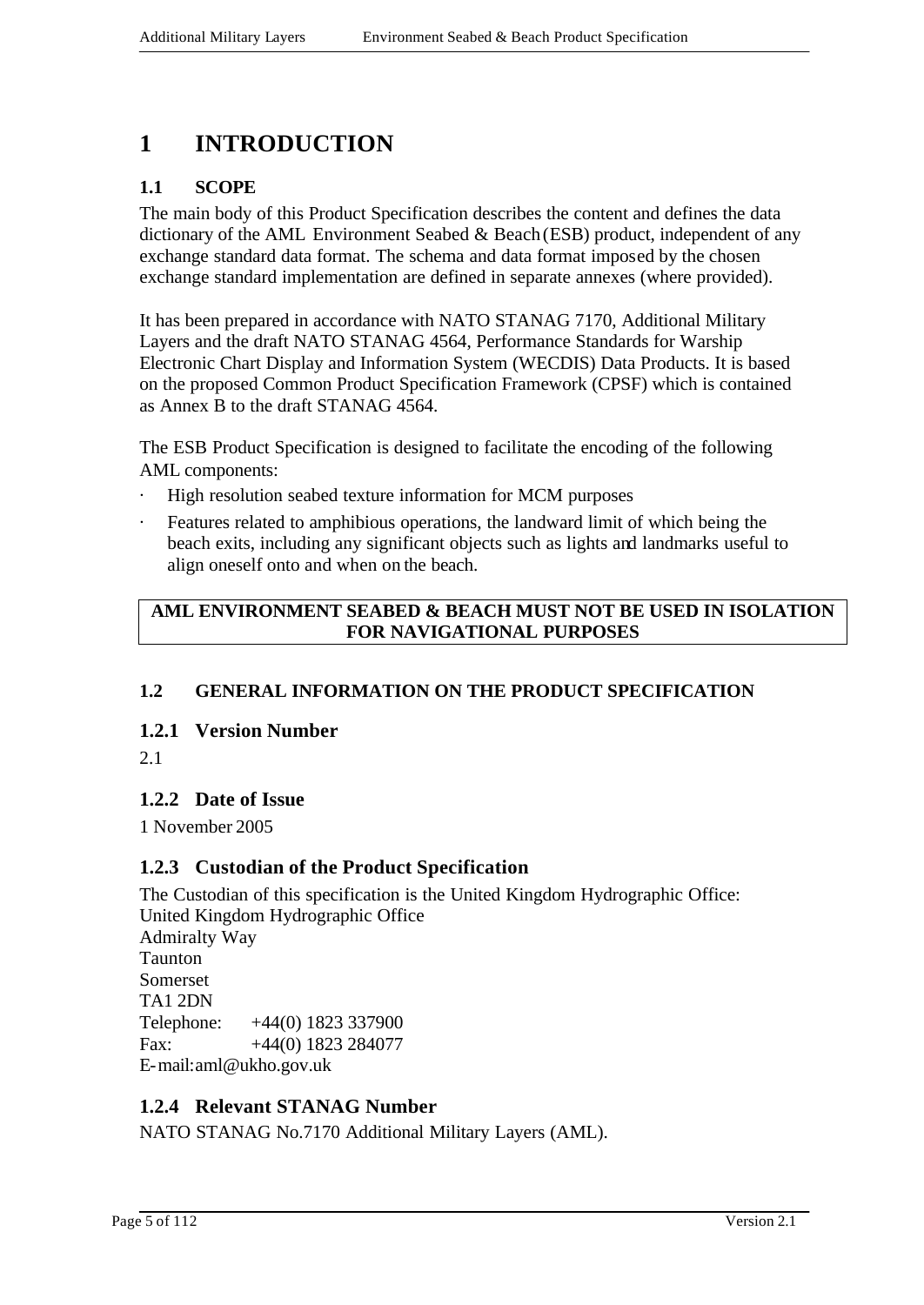## **1.3 STATUS OF THE PRODUCT SPECIFICATION**

This product specification has been endorsed by the Geo-spatial Maritime Working Group of the NATO Geographic Conference and is subject to the change control procedures implemented by that group.

## **1.4 SECURITY**

### **1.4.1 Security Classification of the Specification**

The Product Specification is UNCLASSIFIED.

#### **1.4.2 Security Classification of the Product**

AML ESB can be issued at various security classification levels according to content. AML ESB products of differing security levels (specified at the dataset level by the 'Protective Marking' and 'Caveat' details) are physically partitioned.

The table at section 5.3 contains details of how AML ESB security classification information must be described in this product.

### **1.4.3 Copyright Statement**

Producers of AML datasets must ensure that:

- the Intellectual Property Rights of those owning the information that has been used for production of the AML product is not compromised.
- sufficient mechanisms are put in place to ensure that material is not copied either in whole or part, except as specifically required within the host system, without prior agreement of the data producer and any other copyright holders

Copyright statements should be shown at the following locations:

- on the product label
- on the product packaging
- within the product

#### **1.5 CONTENTS OF THE DOCUMENT**

The AML ESB Product Specification defines the real-world features, attributes and metadata required for the production and use of the product. It is laid out as described in the table of contents.

Also included, as annexes to the product specification, are details of the implementation using the relevant exchange standard(s).

Each annex (if included) is identified as follows:

- AML ESB S-57 Implementation (ANNEX A)
- AML ESB DIGEST-C Implementation (ANNEX B)

A cross-reference in the text will be included for instances when there are relevant details in one or more of the implementation annexes.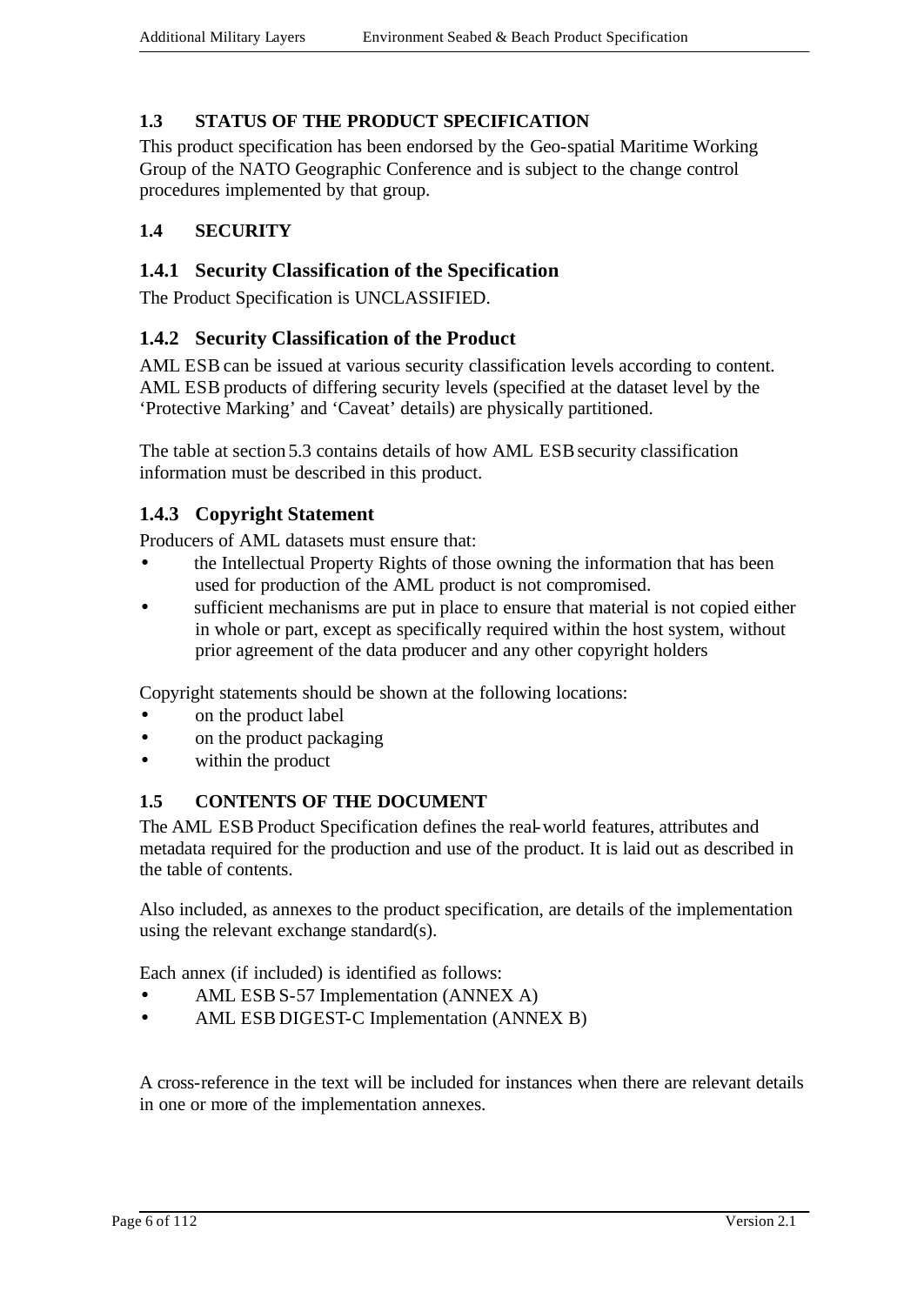## **1.6 REFERENCES**

The following standards and specifications affect the content of this Product Specification.

| 1.6.1 Standards<br>NATO STANAG 1059<br>(Edition 6) | Distinguishing Letters for Geographical Entities for use in<br>NATO.                                                                                                                                                                                                                                                                                                                    |
|----------------------------------------------------|-----------------------------------------------------------------------------------------------------------------------------------------------------------------------------------------------------------------------------------------------------------------------------------------------------------------------------------------------------------------------------------------|
| NATO STANAG 2211                                   | Geodetic Datums, Ellipsoids, Grids & Grid References                                                                                                                                                                                                                                                                                                                                    |
| NATO STANAG 7170                                   | Additional Military Layers.                                                                                                                                                                                                                                                                                                                                                             |
| NATO STANAG 4564                                   | Standard for Warship Electronic Chart Display and<br>Information System (WECDIS), Edition 1, Annex B, Data<br>Products.                                                                                                                                                                                                                                                                 |
| NATO STANAG 7074                                   | Digital Geographic Information Exchange Standard<br>(DIGEST), Edition 2.1, September 2000.<br>Part 1: General Description<br>Part 2: Theoretical Model, Exchange Structure and<br>Encapsulation Specifications, Annex C – Vector Relational<br>Format (VRF) Encapsulation Specification.<br>Part 3: Codes, Parameters and Tags<br>Part 4: Feature and Attribute Coding Catalogue (FACC) |
| $S-57$                                             | IHO Transfer Standard for Digital Hydrographic Data,<br>Edition 3.1, November 2000<br>Appendix A:<br>Chapter 1, Object Classes<br>Annex A - IHO Codes for Producing Agencies<br>Chapter 2, Attributes<br>Annex B - Attributes/Object Classes Cross Reference                                                                                                                            |
| $S-52$                                             | Specifications for Chart Content and Display Aspects of<br><b>ECDIS</b><br>5th Edition, dated December 1996 (amended March 1999)<br>Appendix 1<br>Guidance on Updating the Electronic Navigational Chart                                                                                                                                                                                |
| <b>ISO 8859</b>                                    | Information processing - 8-bit single-byte coded graphic<br>character sets<br>Part 1: Latin alphabet No.1                                                                                                                                                                                                                                                                               |
| <b>ISO 9660</b>                                    | Information Processing - Volume and File Structure of CD-<br>ROM for Information Interchange.                                                                                                                                                                                                                                                                                           |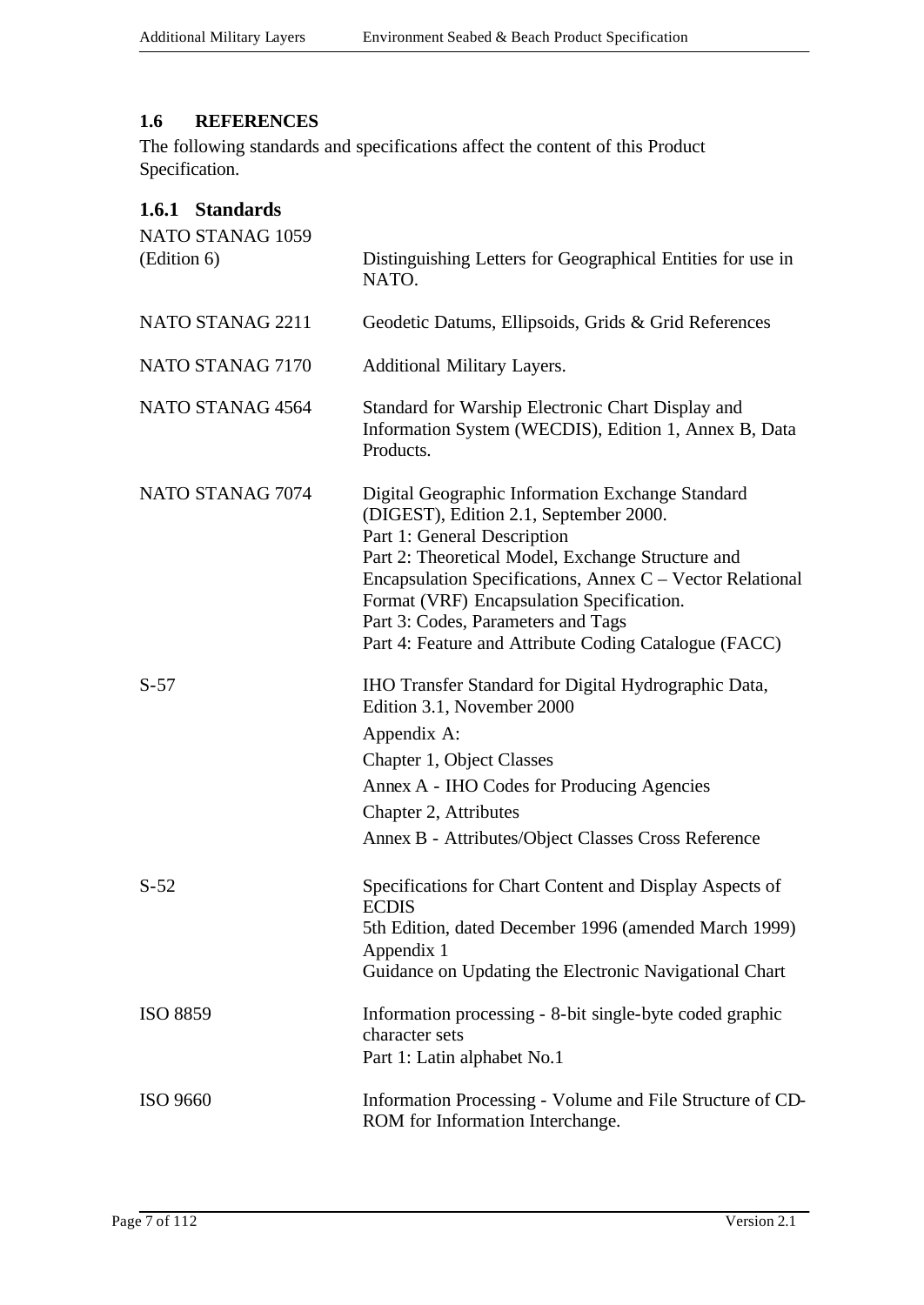| ANSI/IEEE 802.3                        | IEEE Standards for Local Area Networks, Carrier Sense<br>Multiple Access with Collision Detection (CSMA/CD)<br><b>Access Method and Physical Layer Specifications</b> |
|----------------------------------------|-----------------------------------------------------------------------------------------------------------------------------------------------------------------------|
| <b>ISO/IEC 8211</b>                    | Information processing - Specification for a data descriptive<br>file for information interchange                                                                     |
| <b>ISO/IEC 10646</b>                   | Information technology - Universal Multiple-Octet Coded<br>Character Set (UCS)<br>Part 1: Architecture and Basic Multilingual Plane                                   |
| 1.6.2 Specifications                   |                                                                                                                                                                       |
| MIL-PRF-0089049                        | General Performance Specification, Vector Product<br>Format (VPF) Products, dated 24 November 1998                                                                    |
| <b>MIL-STD-2407</b>                    | Interface Standard for Vector Product Format, dated<br>28 June 1996                                                                                                   |
| The Open GIS Abstract<br>Specification | Open GIS Consortium. Topic 9: Quality Version 4<br>1999                                                                                                               |
| $S-57$                                 | Edition 3.1 Appendix B.1: ENC Product<br>Specification                                                                                                                |
| 1.6.3 Other References                 |                                                                                                                                                                       |
| <b>AML</b>                             | <b>Feature and Attribute Catalogue</b>                                                                                                                                |

## **1.7 DEFINITIONS**

| AML | AML is a unified range of digital geospatial data products designed |
|-----|---------------------------------------------------------------------|
|     | to satisfy the totality of NATO non-navigational maritime defence   |
|     | requirements.                                                       |

#### **1.8 KEY WORDS**

AML Additional Military Layers ESB Environment Seabed & Beach Product Specification

#### **1.9 MAINTENANCE AND SUPPORT OF THE PRODUCT SPECIFICATION**

Specific processes and mechanisms that are established for the maintenance of AML Product Specifications are described in the sections 1.9.1 to 1.9.6 below.

## **1.9.1 Frequency of Review**

The AML ESB Product specification (version 2.0) will be frozen for a period of 2 years following endorsement.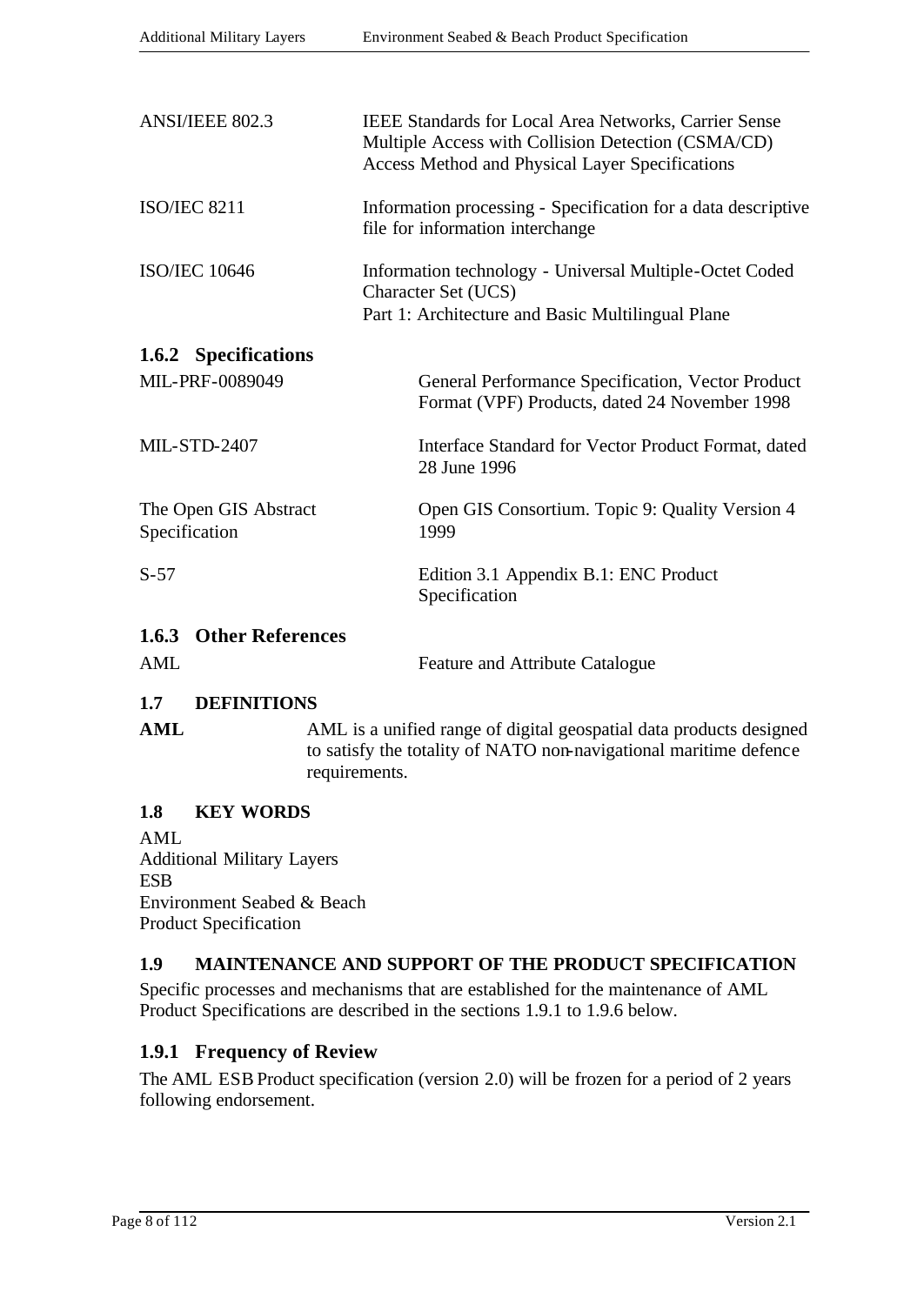## **1.9.2 Method of Maintenance**

Corrections, clarifications and requests for change will be administered by the custodian. Discussion regarding proposed changes will be carried out by correspondence with national Points of Contact. Consolidated maintenance documents will be issued periodically containing published corrections and clarifications together with details of agreed extensions to the object catalogue (these will be formally incorporated into the Product Specification and become live at its next revision).

Changes to the Product Specification beyond extensions to the object catalogue will be reviewed by committee<sup>1</sup> during preparatory work for production of the next edition of the specification.

## **1.9.3 Method of Promulgation**

Maintenance documents, new editions of specifications, and related documentation will be sent to nations through their appointed AML point of contact.

### **1.9.4 Authority Responsible for Maintenance**

AML Product Specifications will be maintained by the Custodian specified in section 1.2.3.

### **1.9.5 Error Reporting/Change Request Procedure**

Comments concerning the content of the AML Product Specifications and requests for change should be addressed to the Custodian.

#### **1.9.6 Available Support**

Contact the Custodian for guidance and advice relating to this product specification.

l

 $<sup>1</sup>$  Will be a specific group reporting to the AHHWG or its successor.</sup>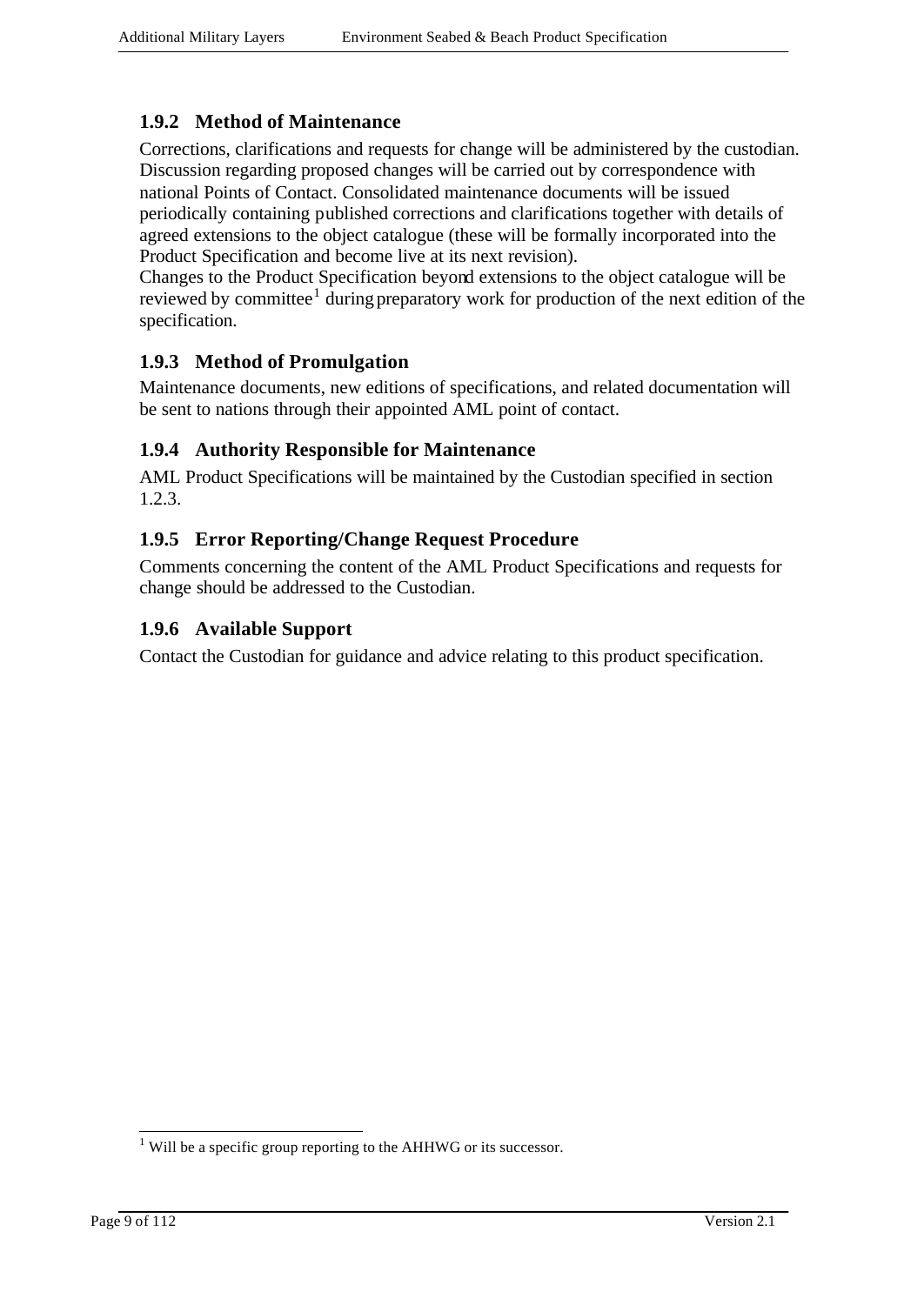## **2 GENERAL PRODUCT DESCRIPTION**

### **PRODUCT TITLE**

Additional Military Layers – Environment Seabed & Beach.

## **SHORT TITLE**

**ESB** 

#### **REFERENCE**

NATO STANAG No.7170 (Additional Military Layers).

NATO STANAG No. 4564 (Performance Standards for Warship Electronic Chart Display and Information System (WECDIS), Edition 1, Annex B, Data Products.

### **2.1 MAINTENANCE OF THE DATA PRODUCT**

The frequency and method of provision of update or replacement data will be defined by each AML producing agency.

## **2.2 SUPPORT FOR MULTIPLE MODES OF OPERATION**

AML ESB data is compiled for a variety of purposes to support MCM and amphibious operations, humanitarian operations, non-combatant operations and Joint Logistics over The Sea (JLOTS). It may therefore be compiled and made available at the scale bands shown in the following tables.

| <b>SCALE BAND</b> | <b>DATA COMPILATION SCALE</b> |
|-------------------|-------------------------------|
|                   | < 1:100,000,000               |
| $\overline{2}$    | 1: 25,000,000                 |
| 3                 | 1: 5,000,000                  |
| $\overline{A}$    | 1:1,000,000                   |
| 5                 | 1:250,000                     |
| 6                 | 1:50,000                      |
|                   | 1:10,000                      |
| 8                 | 1:2,500                       |
| Q                 | >1:1,600                      |

Data may be used or displayed in information systems at a range of scales as shown in the following table.

| <b>SCALE BAND</b> | <b>DISPLAY SCALE RANGE</b>     |
|-------------------|--------------------------------|
|                   | < 1:40,000,000                 |
|                   | $1: 10,000,000 - 1:62,500,000$ |
|                   | $1: 2,000,000 - 1:12,500,000$  |
|                   | $1:400,000 - 1:2,500,000$      |
|                   | $1:100,000 - 1:625,000$        |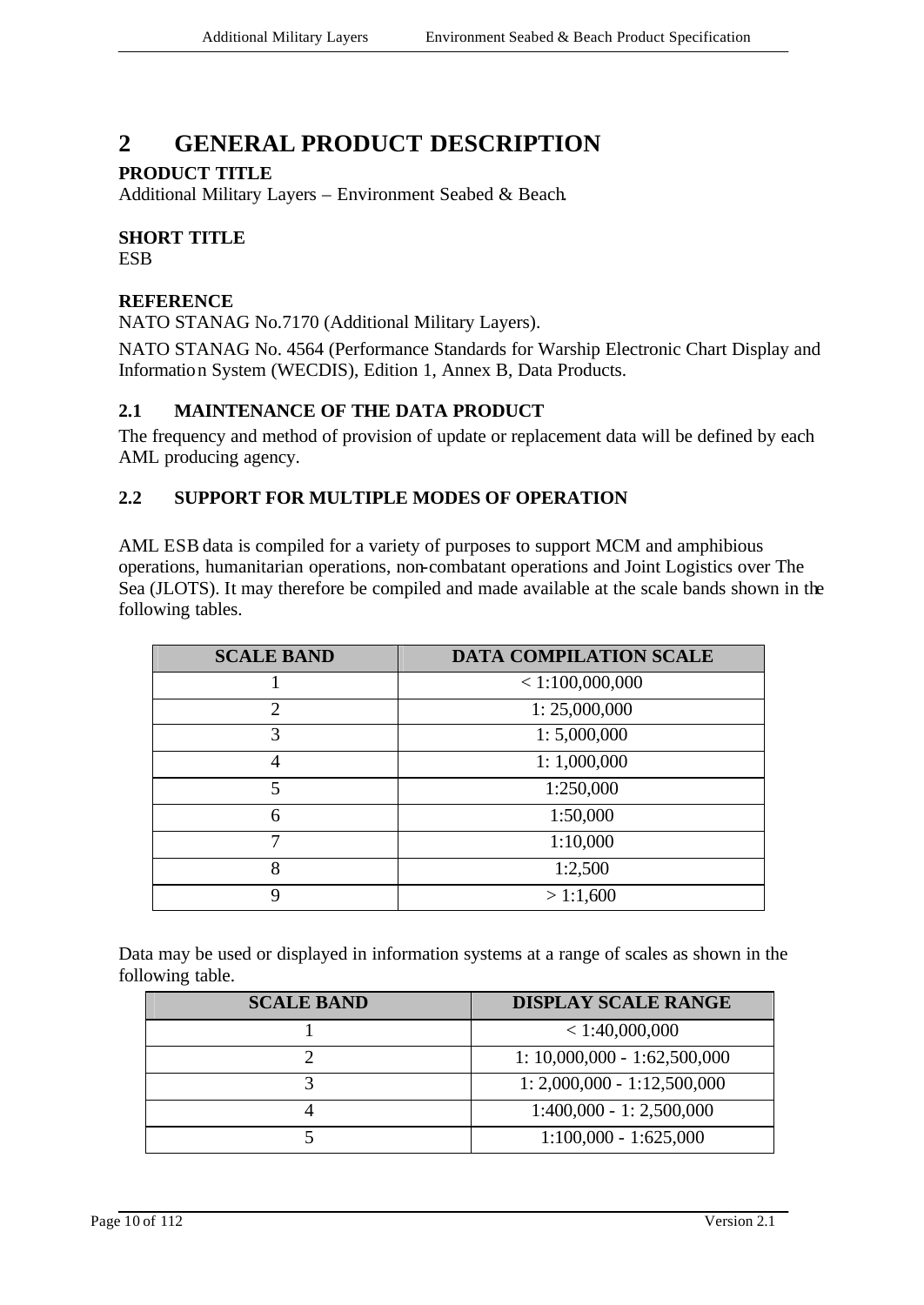| <b>SCALE BAND</b> | <b>DISPLAY SCALE RANGE</b> |
|-------------------|----------------------------|
|                   | $1:20,000 - 1:125,000$     |
|                   | $1:4,000 - 1:25,000$       |
|                   | $1:1,000 - 1:6,250$        |
|                   | >1:1,500                   |

## **2.3 GEOGRAPHIC ORGANISATION**

### **2.3.1 Regional Scheme**

AML products will be partitioned by geographic region. This will vary widely depending upon the scale band of the product and the density of the data.

### **2.3.2 Tiling Scheme**

See appropriate annex.

#### **2.4 LAYER ORGANISATION**

The content of the product is not layered. However, specific exchange standards may impose their own internal layering requirements.

### **2.5 EXCHANGE STANDARD IMPLEMENTATION**

This product specification has been written to be independent of the exchange standard used. Details of exchange standard implementations are given in the relevant annex.

## **2.5.1 Spatial Data Type**

AML ESB contains spatial objects as vector data.

## **2.5.2 Level of Topology**

See appropriate annex.

#### **2.5.3 Relationship with Layering**

See appropriate annex.

#### **2.5.4 Textual Information**

Attributes that contain free text must not be used when it is possible to encode the information by means of any other attribute.

## **2.5.5 Reference to External Files**

Text and picture files may also be included in the AML product to provide additional information.

Below are examples of potential formats.

- ASCII
- TIFF
- PDF
- HTML
- JPEG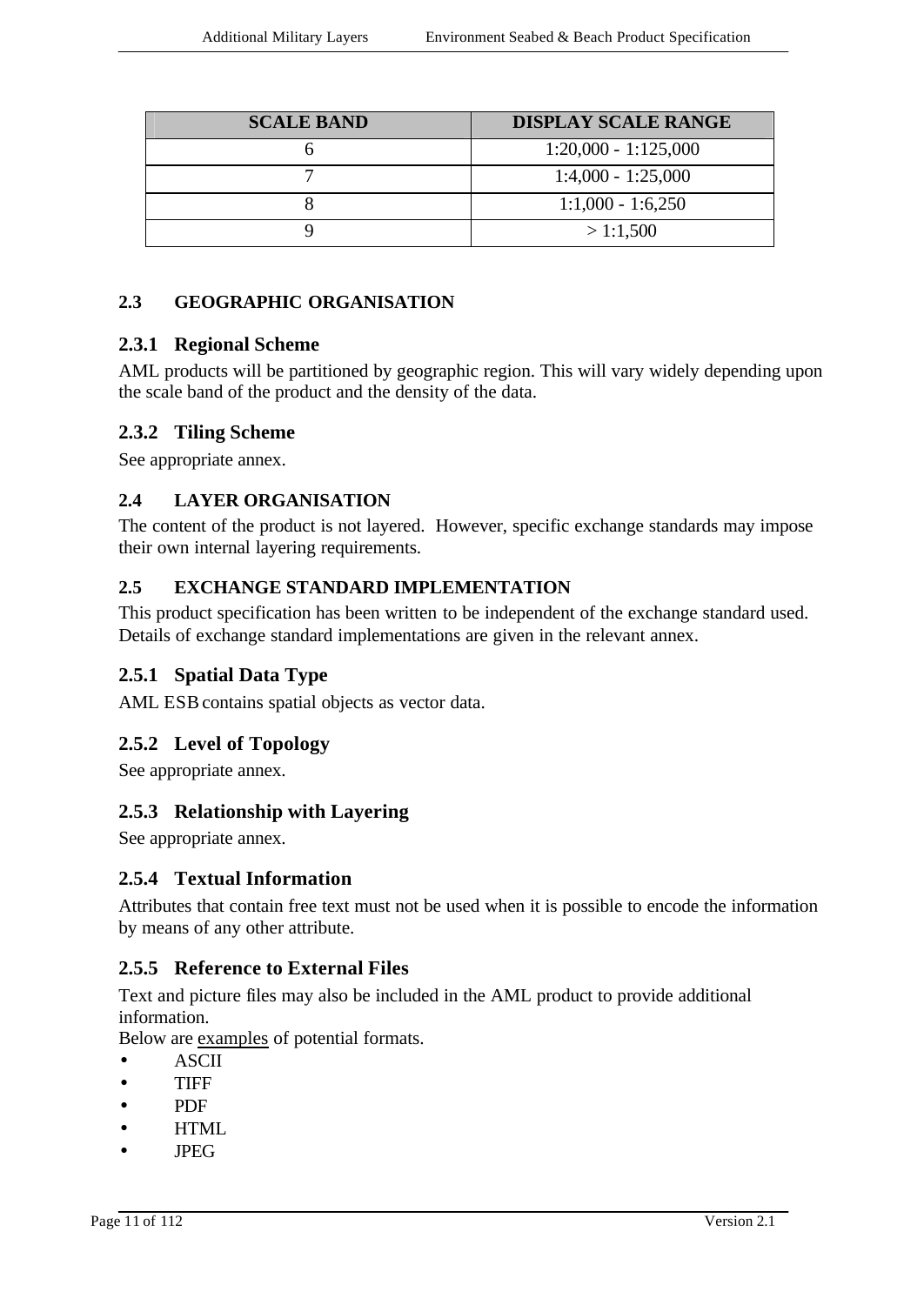- AVI
- MPEG

## **2.6 SIZING REQUIREMENTS**

Data producers should partition datasets such that the screen refresh time in the receiving display system is acceptable to users. This will vary between data types and receiving systems. At present 5Mb is a recommended file size maximum for vector data in WECDIS type display systems.

### **2.7 GENERAL SOURCE DESCRIPTION**

#### **2.7.1 Minimum Source Requirements**

Sources for any real-world feature detailed in section 5.5.1 meet the following requirements

- the data capture point-density fulfils the data capture requirements appropriate to the scale bands specified in section 2.2
- mandatory features specified in section 5.5.1.1 are included
- the mandatory attribution levels for each object, specified in section 5.5.1, are met

## **2.7.2 Applicable Sources**

All sources used must meet the minimum requirements. Wherever available, sources which provide exact definitions of entities e.g. geographical co-ordinates should be used in preference to digitising from graphical representations.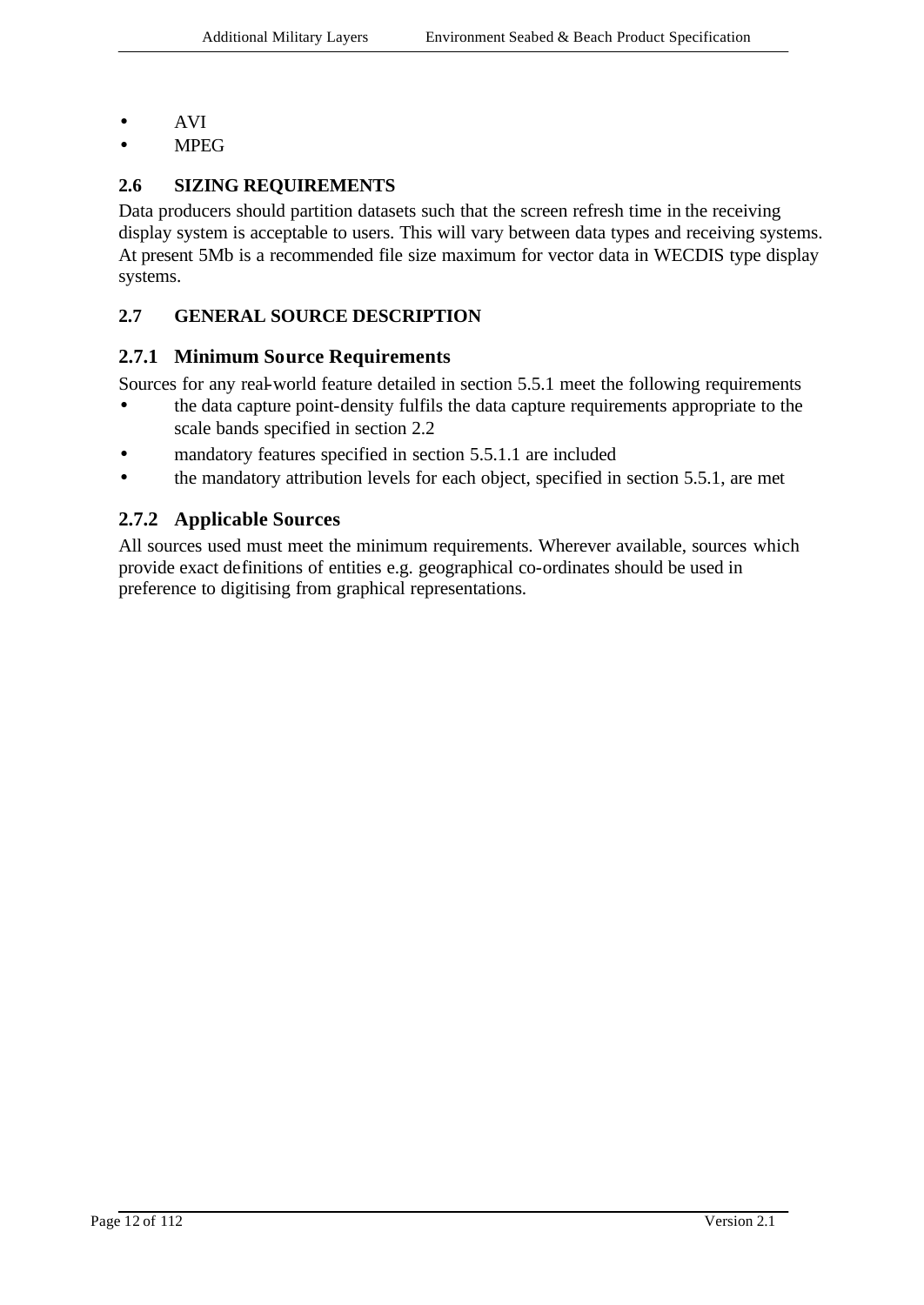## **3 GENERAL DATA DESCRIPTION**

## **3.1 DATUMS**

Please refer to NATO STANAG 2211 - Geodetic Datums, Ellipsoids, Grids & Grid References, which establishes the NATO guidelines to the use of horizontal and vertical datums.

## **3.1.1 Horizontal Datum**

The horizontal datum for the AML ESB is the World Geodetic System 1984 (WGS 84).

## **3.1.2 Vertical Datums**

### *3.1.2.1 Height Datum*

The default height datum for the AML ESB is specified in the metadata of the dataset. The default height datum can be varied by the use of lower level metadata or feature level attribution.

#### *3.1.2.2 Sounding Datum*

The default sounding datum for AML ESB is specified in the metadata of the dataset. The default sounding datum can be varied by the use of lower level metadata or feature level attribution.

## **3.2 UNITS**

The default units to be used in AML ESB are:

- Position: latitude and longitude in decimal degrees
- Depth: metres
- Height: metres
- Length/width: metres
- Positional accuracy: metres
- Distance: nautical miles or metres

The default units can be varied by the use of lower level metadata or feature level attribution.

## **3.2.1 Time**

AML may contain attributes used to encode time e.g. the beginning and end of an active period for an object. When using these attributes all times should be encoded as Coordinated Universal Time (UTC). ISO 8601 states that the format for UTC time should be CCYYMMDDThhmmssZ (where 'T' is a separator). However, AML attributes that encode time using the ISO 8601 format DO NOT include the 'Z' and they should all be interpreted as UTC.

## **3.3 CO-ORDINATE SYSTEM**

The co-ordinate system used by AML ESB is Latitude and Longitude. These will be recorded as:

**Positive values**: Used for latitudes **north** of the equator and longitudes **east** of the Greenwich Meridian.

**Negative values**: are used for latitudes **south** of the equator and longitudes **west** of the Greenwich Meridian.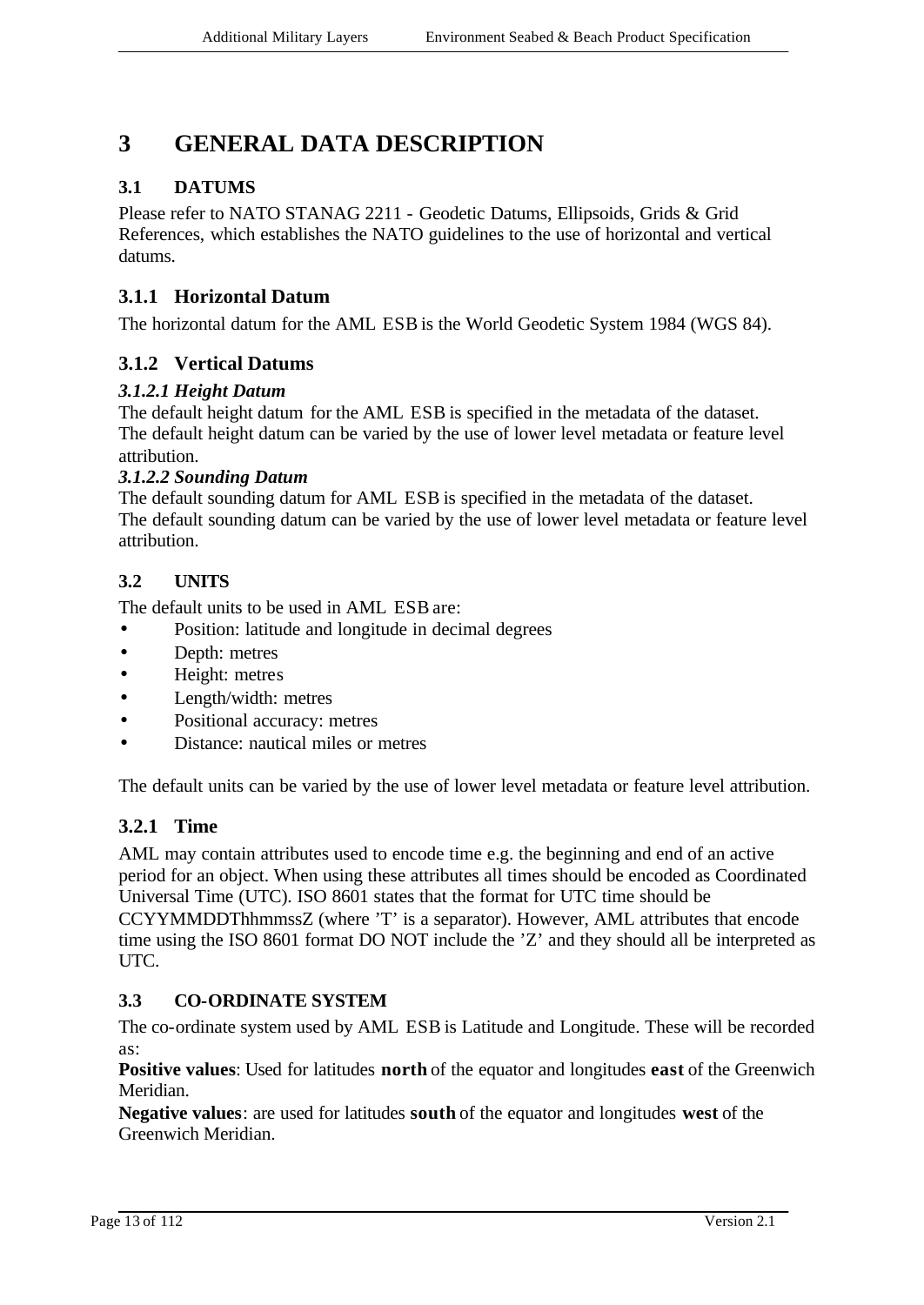### **3.4 PROJECTION**

AML ESB is based upon geographical co-ordinates and is not projected.

#### **3.5 LANGUAGE AND CHARACTER SETS**

#### **3.5.1 Language**

The exchange language used by AML ESB is English.

#### **3.5.2 Character Sets**

ISO 8859-1 supports English and most European languages. For those languages that it does not support ISO/IEC 10646 sha ll be used.

#### **3.6 DATA QUALITY**

AML ESB data quality information should be encoded at an appropriate level, as specified by the exchange standard implementation.

AML data quality information encompasses the following categories:

- **Accuracy**
- Up-to-dateness/currency
- Source(s) of the data
- Completeness for the Product Specification

Data quality information defined for AML ESB can be encoded in the dataset as:

- dataset metadata
- meta information features<sup>2</sup>
- feature attributes

See section 5.3

#### **3.6.1 Accuracy**

Where applicable, the maximum two-dimensional error of AML data should be stated. All positional accuracy figures are cumulative and allow for:

- the accuracy of the original data
- additional errors introduced by the AML production process

If applicable, the cumulative error should be stated for the following:

- Horizontal Accuracy
- Sounding Accuracy
- Vertical (Height) Accuracy

#### **3.6.2 Up-to-Dateness/Currency**

Where applicable, currency information should specify the up-to-dateness of the AML dataset(s). This information should include:

- issue date
- update date  $3$

l

 $2$  Only applicable if supported by the exchange standard implementation

<sup>&</sup>lt;sup>3</sup> Only applicable if updating is supported by the exchange standard implementation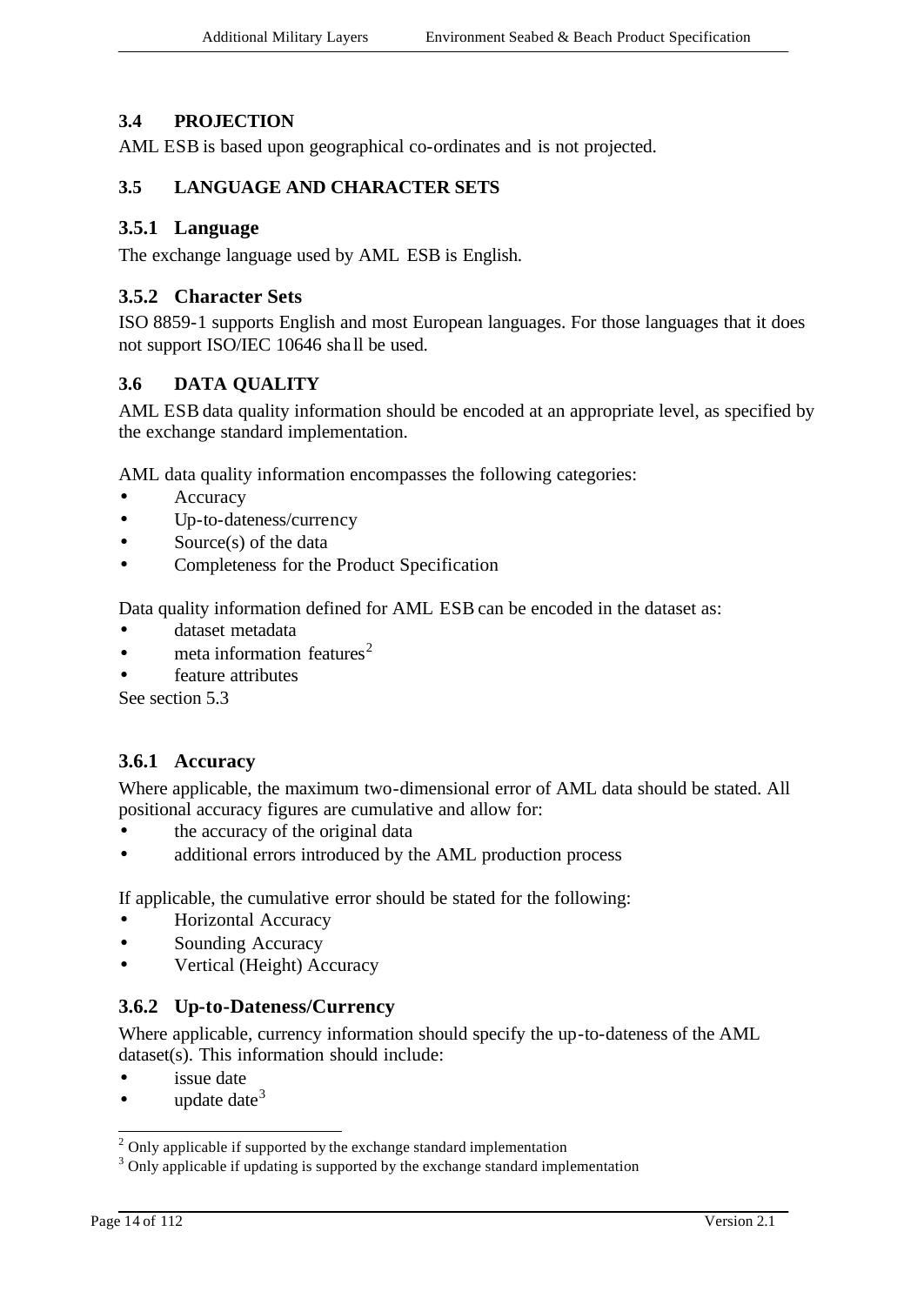## **3.6.3 Source(s) of the data**

Where available, AML source information should include the following details:

- authority (e.g. data provider)
- source type (e.g. graphic or report)
- source ID
- source date

#### **3.6.4 Completeness for the Product Specification**

AML products may be produced to fulfil operational requirements, and therefore, may not contain all the meta data, features or attributes included in this Product Specification.

All AML datasets must specify instances when:

- all available data/information has been encoded. Missing data means that the information is not available
- only specified/required data/information is encoded

#### **3.6.5 Geometric Validation**

All data produced for AML ESB must be validated for geometric anomalies.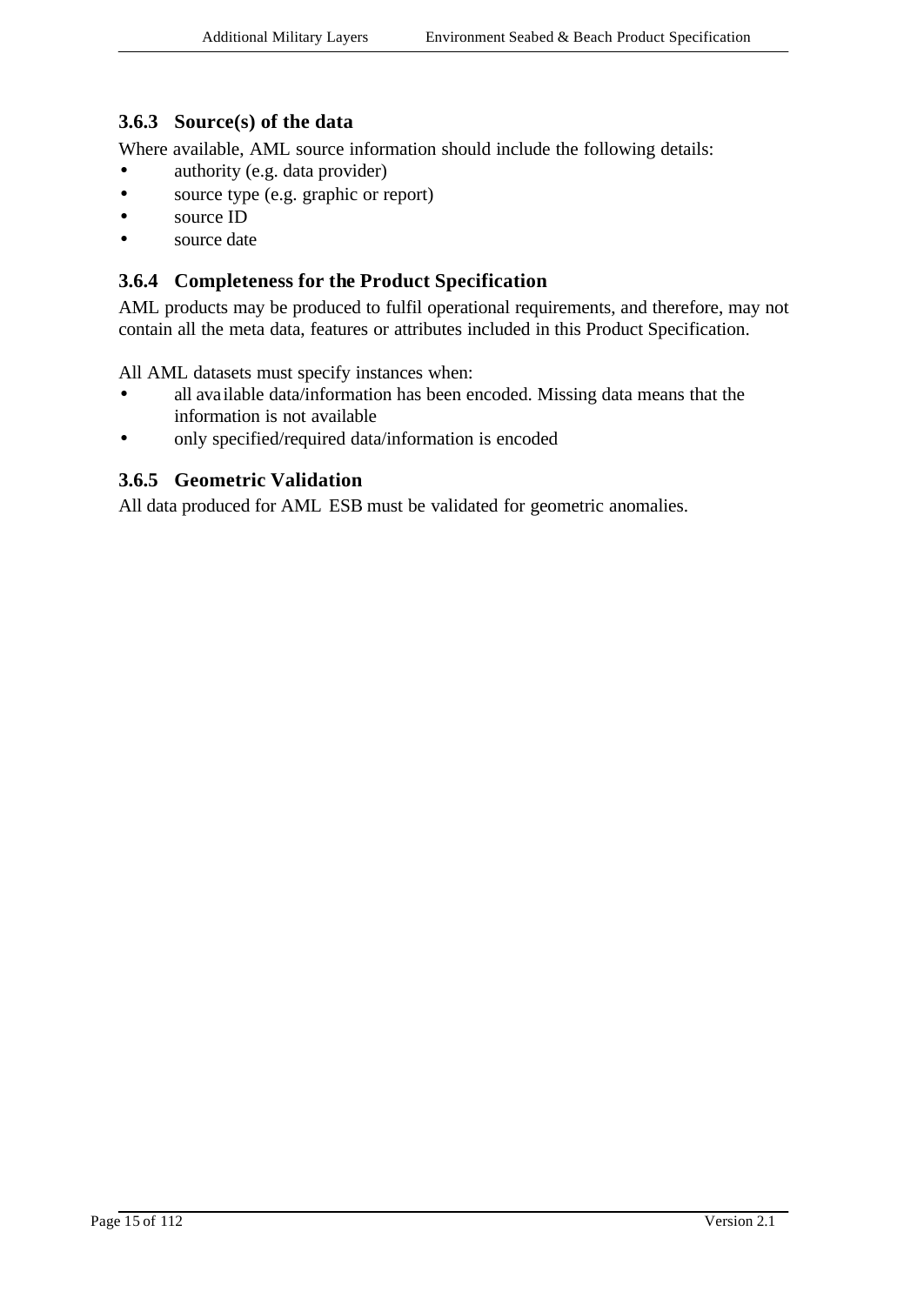## **4 DATA STRUCTURE**

Refer to the appropriate implementation annex for details of specific implementation, format, and structure.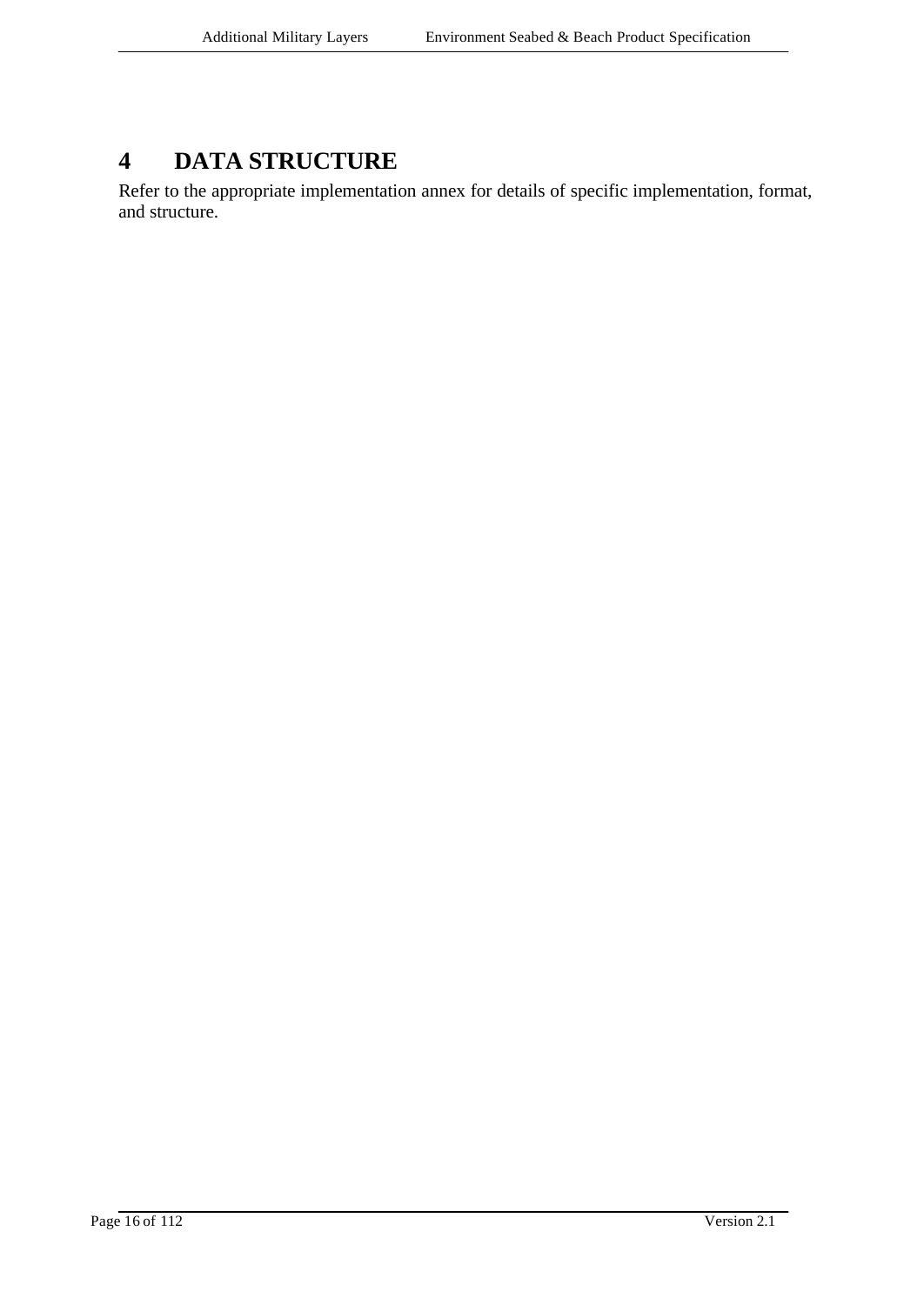## **5 DATA DICTIONARY**

## **5.1 GENERAL GUIDELINES**

This section provides real-world descriptions for the metadata and features contained within the AML ESB dataset. Details of how this information is to be encoded (e.g. using the chosen Exchange Standard) can be found in the tables contained in the relevant implementation annexes.

## **5.2 UNKNOWN/MISSING ATTRIBUTE VALUES**

The way in which an unknown or missing attribute value is handled is dependent upon the exchange standard implemented.

## **5.3 USE OF META INFORMATION**

AML datasets contain the following meta-information, the information may be encoded at the levels in the dataset indicated in the following table depending upon the capability of the exchange standard used. Column four indicates the requirement for a feature whose sole purpose is the encoding of meta information. Column five indicates the nature of the meta attribute, where they exist. Meta attributes are either Generic or Specific as indicated.

For details of how to represent the metadata described, refer to the appropriate exchange standard implementation annex.

All meta information encoded at **Dataset** and or **Meta feature** levels in the following table are mandatory.

| Meta info                                     | Description                                                                                               | Dataset | Meta<br>feature | Attribute<br>type |
|-----------------------------------------------|-----------------------------------------------------------------------------------------------------------|---------|-----------------|-------------------|
| Production<br>Agency                          | The agency responsible for the<br>production of the AML data<br>(IHO Codes for Producing Agencies)        | Yes     | <b>Yes</b>      | Generic           |
| <b>Dataset Name</b>                           | The name of the dataset                                                                                   | Yes     | No              | N <sub>0</sub>    |
|                                               |                                                                                                           |         |                 |                   |
| Edition Number                                | The edition number of the dataset                                                                         | Yes     | N <sub>o</sub>  | N <sub>o</sub>    |
| Date of Release                               | The date of the dataset was made<br>available by the AML data producer<br>(e.g. edition or revision date) | Yes     | N <sub>o</sub>  | N <sub>o</sub>    |
| Product<br>Specification<br>Description       | The name of the AML Product<br>Specification to which the dataset<br>conforms (see section 2)             | Yes     | N <sub>o</sub>  | N <sub>0</sub>    |
| Product<br>Specification<br>Version<br>Number | The version number of the AML<br>Product Specification to which the<br>dataset conforms (section 1.2.1)   | Yes     | N <sub>0</sub>  | N <sub>0</sub>    |
| <b>Product Scale</b><br><b>Band</b>           | The usage application scale-band of<br>the AML dataset (see section 2.2)                                  | Yes     | No              | N <sub>0</sub>    |
| Compilation<br>Scale                          | The scale at which the AML data was<br>compiled (see compilation scale band<br>table in section 2.2)      | Yes     | Yes             | Generic           |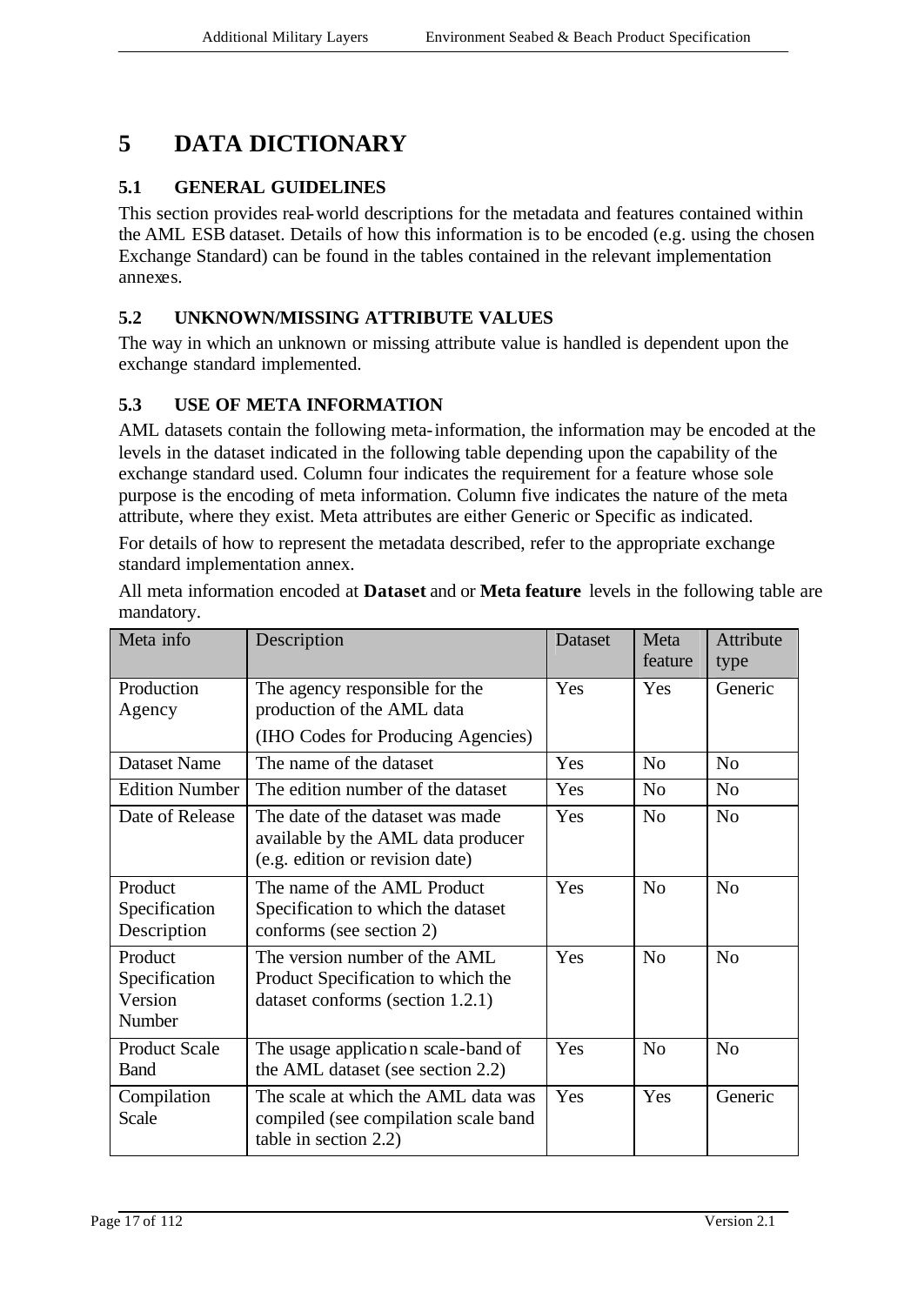| Meta info                                                              | Description                                                                                                                                                                                                                                                                                                                                     | Dataset | Meta<br>feature | Attribute<br>type |
|------------------------------------------------------------------------|-------------------------------------------------------------------------------------------------------------------------------------------------------------------------------------------------------------------------------------------------------------------------------------------------------------------------------------------------|---------|-----------------|-------------------|
| International<br>Defence<br>Organisation<br>(IDO) status<br>(see note) | The International Defence<br>Organisation (IDO) status (if<br>applicable) that must precede, and be<br>applied to, the Protective Marking<br>thus making it an IDO Marking.<br>-North Atlantic Treaty Organisation<br>(NATO)<br>-North Atlantic Co-operation Council<br>(NACC)<br>-Partnership for Peace (PfP)<br>-Western European Union (WEU) | Yes     | Yes             | Generic           |
| Protective<br>marking                                                  | A marking indicating the minimum<br>standards of protection required of<br>the data.<br>- COSMIC Top Secret<br>- focal Top Secret<br>- Top Secret<br>- Secret<br>- Confidential<br>- Restricted<br>- Unclassified                                                                                                                               | Yes     | Yes             | Generic           |
| Owner<br>Authority                                                     | The NATO country code (NATO<br>STANAG 1059) denoting the<br>'owner' that is responsible for<br>establishing and setting the protective<br>marking level                                                                                                                                                                                         | Yes     | Yes             | Generic           |
| Caveat (see<br>note)                                                   | A component of a security clearance<br>and/or security class used for<br>computing access rights and<br>controlling information flow by<br>authorising a specific group of<br>subjects to have access to the<br>information                                                                                                                     | Yes     | Yes             | Generic           |
| Update<br>Application<br>Date                                          | The date for which all previous<br>updates (dated on or before) must<br>have been applied                                                                                                                                                                                                                                                       | Yes     | N <sub>o</sub>  | N <sub>o</sub>    |
| <b>Update Number</b>                                                   | The update number of the dataset                                                                                                                                                                                                                                                                                                                | Yes     | N <sub>o</sub>  | N <sub>o</sub>    |
| Horizontal<br>Geodetic<br>Datum                                        | The horizontal geodetic datum of the<br>dataset                                                                                                                                                                                                                                                                                                 | Yes     | No              | N <sub>o</sub>    |
| <b>Vertical Datum</b>                                                  | The vertical datum of the dataset                                                                                                                                                                                                                                                                                                               | Yes     | Yes             | N <sub>o</sub>    |
| Sounding                                                               | The horizontal plane to which the                                                                                                                                                                                                                                                                                                               | Yes     | Yes             | Specific          |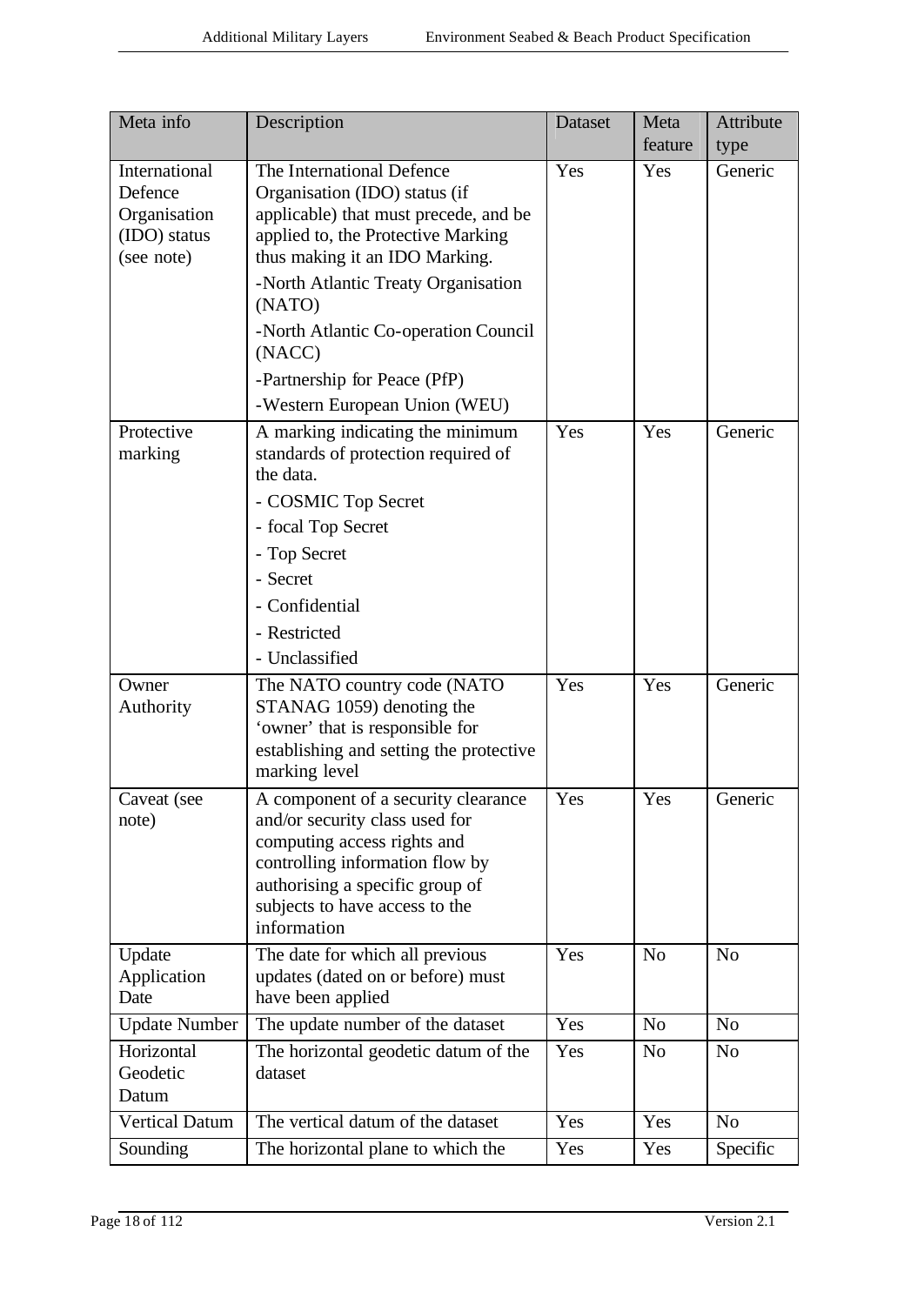| Meta info                           | Description                                                                                                                 | Dataset        | Meta<br>feature | Attribute<br>type     |
|-------------------------------------|-----------------------------------------------------------------------------------------------------------------------------|----------------|-----------------|-----------------------|
| Datum                               | soundings on a hydrographic survey<br>are reduced. (IHO SP32: 1225)                                                         |                |                 |                       |
| Co-ordinate<br>Units                | The co-ordinate units of the dataset                                                                                        | Yes            | N <sub>o</sub>  | N <sub>o</sub>        |
| Height/Length<br>Units              | The height and length units of the<br>dataset                                                                               | Yes            | N <sub>o</sub>  | N <sub>o</sub>        |
| Depth Units                         | The depth units of the dataset                                                                                              | Yes            | N <sub>0</sub>  | N <sub>o</sub>        |
| Positional<br><b>Accuracy Units</b> | The positional accuracy units of the<br>dataset                                                                             | Yes            | N <sub>0</sub>  | N <sub>o</sub>        |
| Capture Date                        | The date when the specific object<br>was captured, edited or deleted.                                                       | N <sub>o</sub> | N <sub>o</sub>  | Generic               |
| Producing<br>Country                | The country responsible for the<br>production of the AML data                                                               | N <sub>o</sub> | Yes             | Generic               |
| Data Coverage                       | (IHO Codes for Producing Agencies)<br>The geographical area that describes<br>the coverage and extent of spatial<br>objects | No             | Yes             | Specific<br>(Boolean) |
| <b>Source Country</b>               | The country responsible for the<br>production of the source<br>(IHO Codes for Producing Agencies)                           | N <sub>o</sub> | N <sub>o</sub>  | Generic               |
| Source Agency                       | The agency responsible for the<br>production of the source<br>(IHO Codes for Producing Agencies)                            | N <sub>o</sub> | N <sub>o</sub>  | Generic               |
| <b>Source Date</b>                  | The date of issue of the source<br>information (if applicable)                                                              | N <sub>o</sub> | N <sub>o</sub>  | Generic               |
| Source ID                           | ID of the data source (e.g. chart<br>number)                                                                                | N <sub>o</sub> | N <sub>o</sub>  | Generic               |
| Source Type                         | The type of data source (e.g. chart,<br>report, etc.)                                                                       | N <sub>o</sub> | N <sub>o</sub>  | Generic               |
| Source Scale                        | The scale at which the source data<br>has been compiled                                                                     | N <sub>o</sub> | N <sub>o</sub>  | Generic               |
| Absolute<br>Horizontal<br>Accuracy  | The positional error estimate for a<br>single point, relative to the specified<br>spatial reference system                  | N <sub>o</sub> | N <sub>o</sub>  | Generic               |
| Absolute<br>Vertical<br>Accuracy    | The vertical error estimate for a<br>single point, relative to the specified<br>spatial reference system                    | N <sub>o</sub> | N <sub>o</sub>  | Generic               |
| Quality of<br>Position              | An indication of the reliability of a<br>quoted position                                                                    | N <sub>o</sub> | N <sub>o</sub>  | Generic               |
| Quality of<br>Sounding              | An indication of the reliability of a<br>sounding                                                                           | N <sub>o</sub> | N <sub>o</sub>  | Specific              |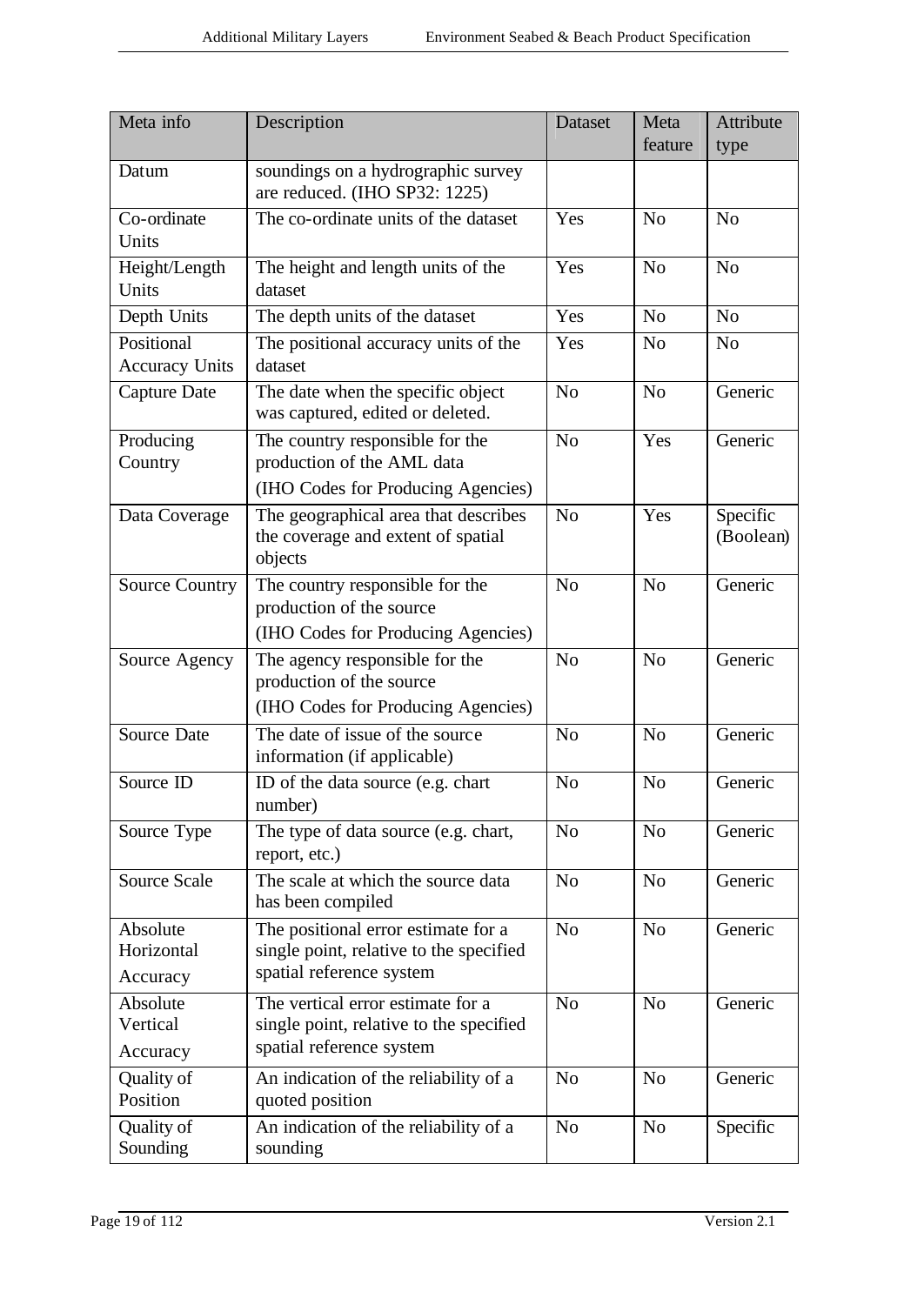| Meta info                                                                       | Description                                                                                                                                                             | Dataset        | Meta           | Attribute             |
|---------------------------------------------------------------------------------|-------------------------------------------------------------------------------------------------------------------------------------------------------------------------|----------------|----------------|-----------------------|
|                                                                                 |                                                                                                                                                                         |                | feature        | type                  |
| Measurement                                                                     |                                                                                                                                                                         |                |                |                       |
| Technique of<br>sounding<br>measurement                                         | Indicates the method or equipment<br>used to obtain the object's depth                                                                                                  | N <sub>o</sub> | N <sub>o</sub> | Specific              |
| <b>Vertical Datum</b><br>Shift Area                                             | An area within which a uniform shift<br>exists between a specific vertical<br>datum and the datum of the data<br>within this area                                       | No             | Yes            | Specific              |
| Error Ellipse                                                                   | Also known as the Figure of Merit.<br>95% 2sigma value - semi-major and<br>semi-minor axes of error ellipsoid<br>plus orientation of the major axis.                    | N <sub>o</sub> | N <sub>o</sub> | Generic               |
| Relative<br>Horizontal<br>Accuracy                                              | The horizontal error estimate for the<br>distance between two points, or the<br>accuracy of one point with respect to<br>another                                        | No             | N <sub>0</sub> | Generic               |
| Relative<br>Vertical<br>Accuracy                                                | The vertical error estimate for the<br>distance between two points, or the<br>accuracy of one point with respect to<br>another                                          | N <sub>o</sub> | N <sub>o</sub> | Generic               |
| Completeness<br>for the<br>Product<br>Specification                             | An indication of how complete the<br>data-set is, with reference to the full<br>range of meta data, features and<br>attributes included in the product<br>specification | N <sub>o</sub> | Yes            | Specific<br>(Boolean) |
| Supporting<br>textual<br>information                                            | Supporting (free text) information<br>relevant to the object that cannot be<br>explicitly encoded by any other<br>attribute                                             | N <sub>o</sub> | N <sub>o</sub> | Generic               |
| Supporting<br>textual<br>information (in<br>national<br>language<br>characters) | Supporting (free text) information (in<br>national language) relevant to the<br>object that cannot be explicitly<br>encoded by any other attribute                      | N <sub>o</sub> | N <sub>o</sub> | Generic               |
| Copyright<br><b>Statement</b>                                                   | Indicates any copyright or<br>releaseability restrictions on the data                                                                                                   | Yes            | Yes            | Generic               |

#### NOTE:

International Defence Organisation (IDO) status and caveats are mutually exclusive. If the data has an IDO status, then the caveat is not applicable. Additionally, caveats only apply to data that has a Protective Marking of CONFIDENTIAL or above.

NOTE: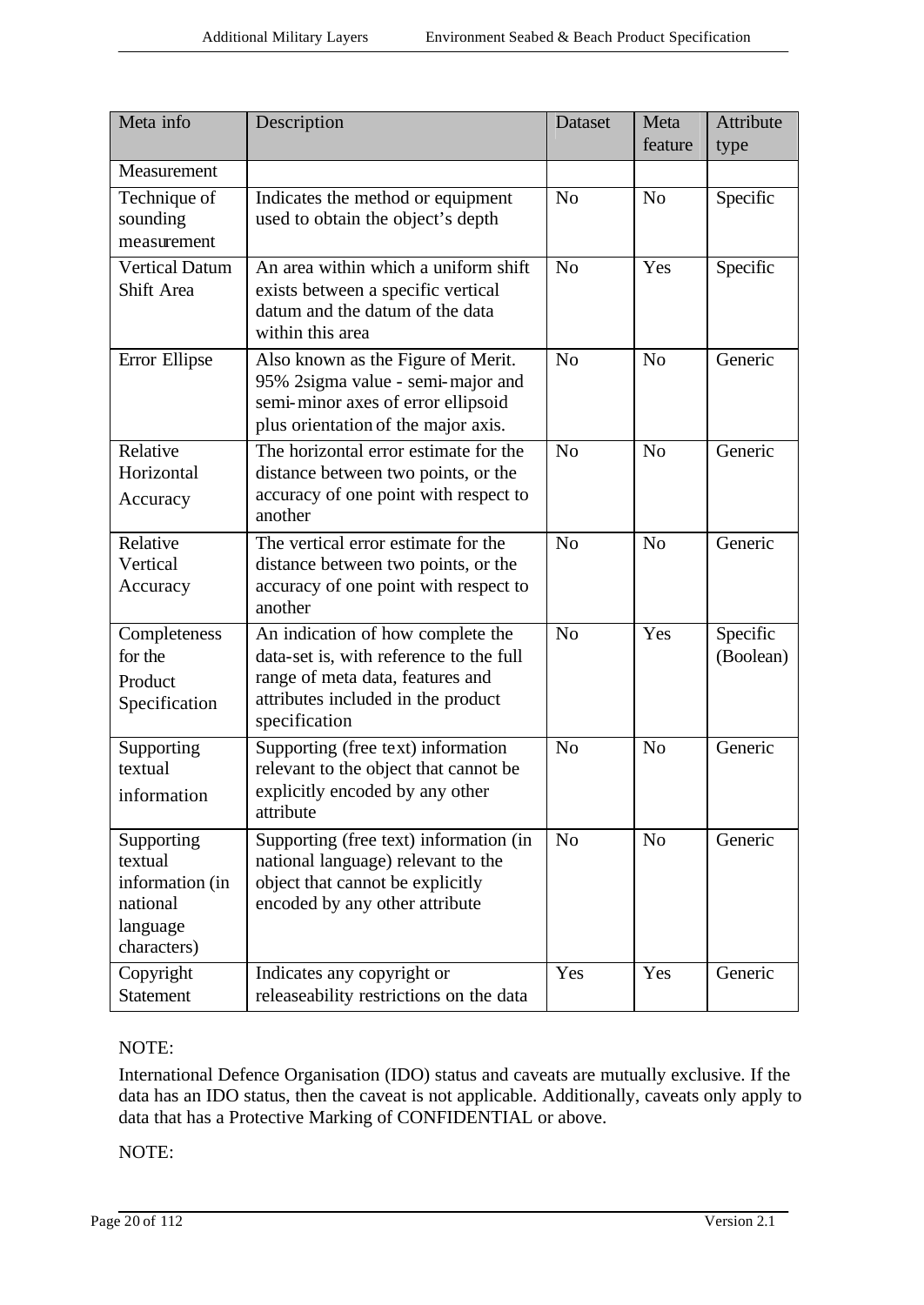Update information is only applicable if updating is supported by the exchange standard implementation.

NOTE:

The 'Source Agency' refers to the originators of the data and not the agency responsible for producing AML. If the source agency is not listed in IHO Codes for Producing Agencies, then the agency name should prefix any details provided in the attribute 'Source ID' using a solidus (forward slash) to separate it from the ID.

| <b>External</b><br><b>Reference</b><br><b>Information</b>             | <b>Description</b>                                                                                | <b>Dataset</b> | <b>Meta</b><br><b>feature</b> | <b>Attribute</b> |
|-----------------------------------------------------------------------|---------------------------------------------------------------------------------------------------|----------------|-------------------------------|------------------|
| Image File Link                                                       | A reference to an image file.<br>containing a pictorial<br>representation of the object           | N <sub>0</sub> | No                            | Generic          |
| <b>Text File</b><br>Reference                                         | The file name relating to an<br>external text file                                                | N <sub>0</sub> | No                            | Generic          |
| <b>Text File</b><br>Reference (in<br>national language<br>characters) | The file name (in national<br>language) relating to an external<br>text file                      | N <sub>0</sub> | No                            | Generic          |
| Reference to a<br>publication                                         | Reference to a specific location<br>of any relevant information<br>within an external publication | No             | No                            | Generic          |

### **5.4 EXTERNAL REFERENCING**

## **5.5 SCHEMA**

The following tables  $(5.5.1 \& 5.5.2)$  provide the descriptions of meta information, real-world features, and associated attributes required for an AML ESB data-set to be attributed as complete for this Product Specification.

For details of how to represent the real-world features and associated attributes described, refer to the appropriate exchange standard implementation annex.

The terms 'specific' and 'generic' are used to indicate an attribute's association to a feature. Attributes that are 'generic' apply to all features listed in this Product Specification. Attributes listed as 'specific' relate only to those in the Features table in section 5.5.1, when included in the 'Associated Attributes' column.

#### NOTE:

Any feature with attribute(s) used to encode values for; height, depth, length, or width must include an attribute for the unit of measurement.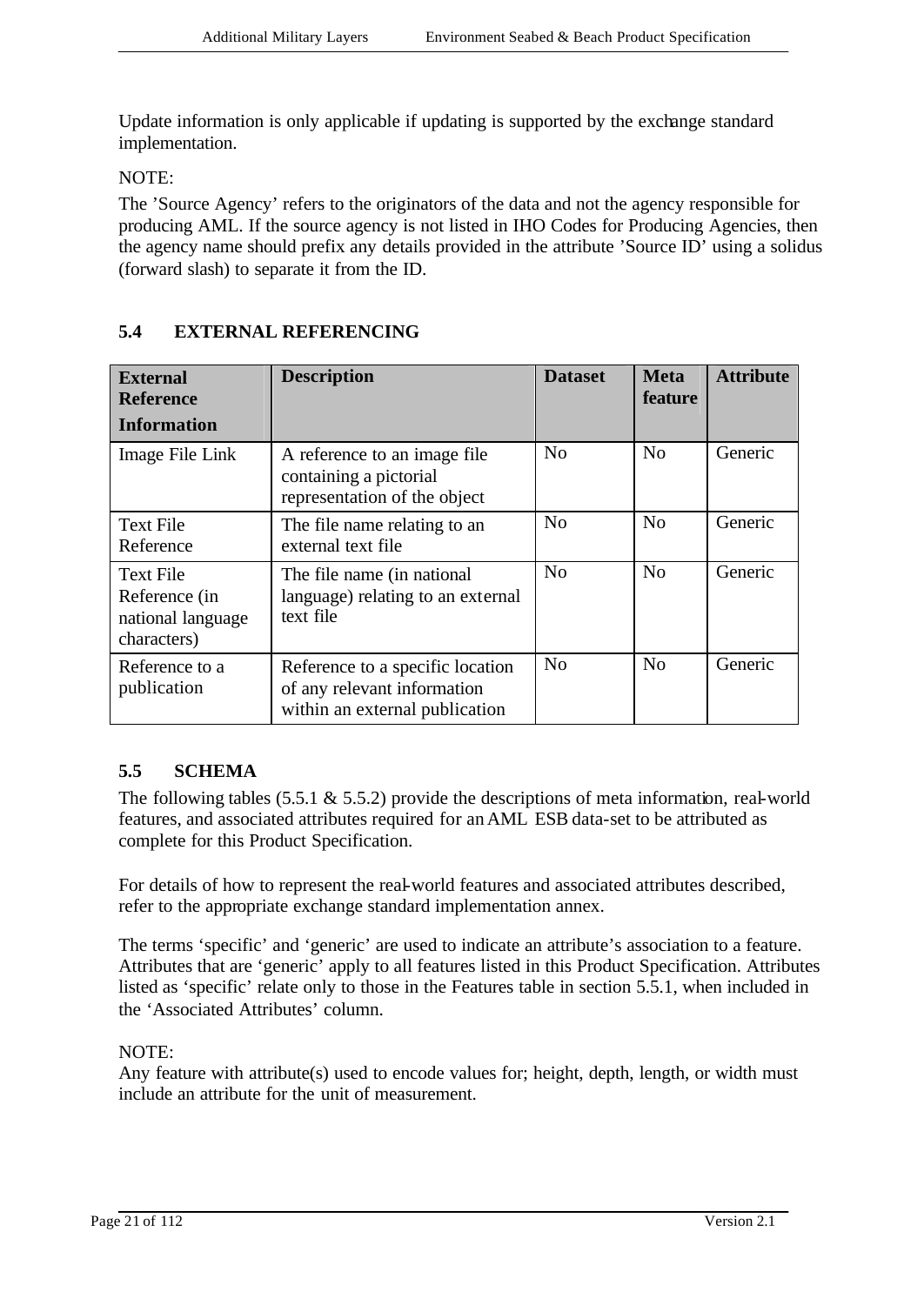## **5.5.1 Features**

The following table contains the information described below:

- Feature gives the name of the feature
- Description describes the feature
- Associated Attributes indicates allowable attributes relevant to each feature. (see section 5.5.2 for attribute descriptions and values.)
- $M$  denotes that export of the attribute field is mandatory
- Form indicates the geometric form that the feature can take (i.e. **P**oint, **L**ine, or **A**rea)

In addition to the 'associated attributes' listed for individual real-world features 'generic attributes' are used at the feature level. These encode meta and supporting information that may exist on any feature. Generic attributes used in AML ESB are described in section 5.3

For details of how to encode the features listed in this section, refer to the appropriate exchange standard implementation annex.

| Feature                     | Description                                                                                      | <b>Associated Attributes</b>                                                                                                             |   | Form                    |   |                |
|-----------------------------|--------------------------------------------------------------------------------------------------|------------------------------------------------------------------------------------------------------------------------------------------|---|-------------------------|---|----------------|
|                             |                                                                                                  | Description                                                                                                                              | M | $\mathbf{P}$            | L | $\overline{A}$ |
| Anchorage Area              | An area in which vessels anchor<br>or may anchor.<br>(IHO Dictionary, S-32, 5th<br>Edition, 130) | -End Date<br>-Name<br>-Name (in national<br>language characters)<br>-Seasonal End Date<br>-Seasonal Start Date<br>-Start Date<br>-Status |   |                         |   | ✔              |
|                             |                                                                                                  | -Type of Anchorage                                                                                                                       | ✔ |                         |   |                |
| Area of Imagery<br>Coverage | Area covered by photographic or<br>satellite imagery<br>(AML)                                    | -Bearing<br>-Elevation<br>-Height Units<br>-Originator<br>-Survey End Date<br>-Type of Imagery<br>-Vertical Datum                        |   |                         |   |                |
| Beach                       | Composite feature comprising all<br>of the beach information objects<br>for a specific beach.    | -Category of Beach<br>-Name<br>-Name (in national<br>language characters)                                                                | ✔ | No geometry<br>required |   |                |
| <b>Beach Exit</b>           | Point from which exit can be<br>made from the beach.<br>(AML)                                    | -CCM Index<br>-Exit Usability<br>-Gradient                                                                                               |   | ✔                       |   |                |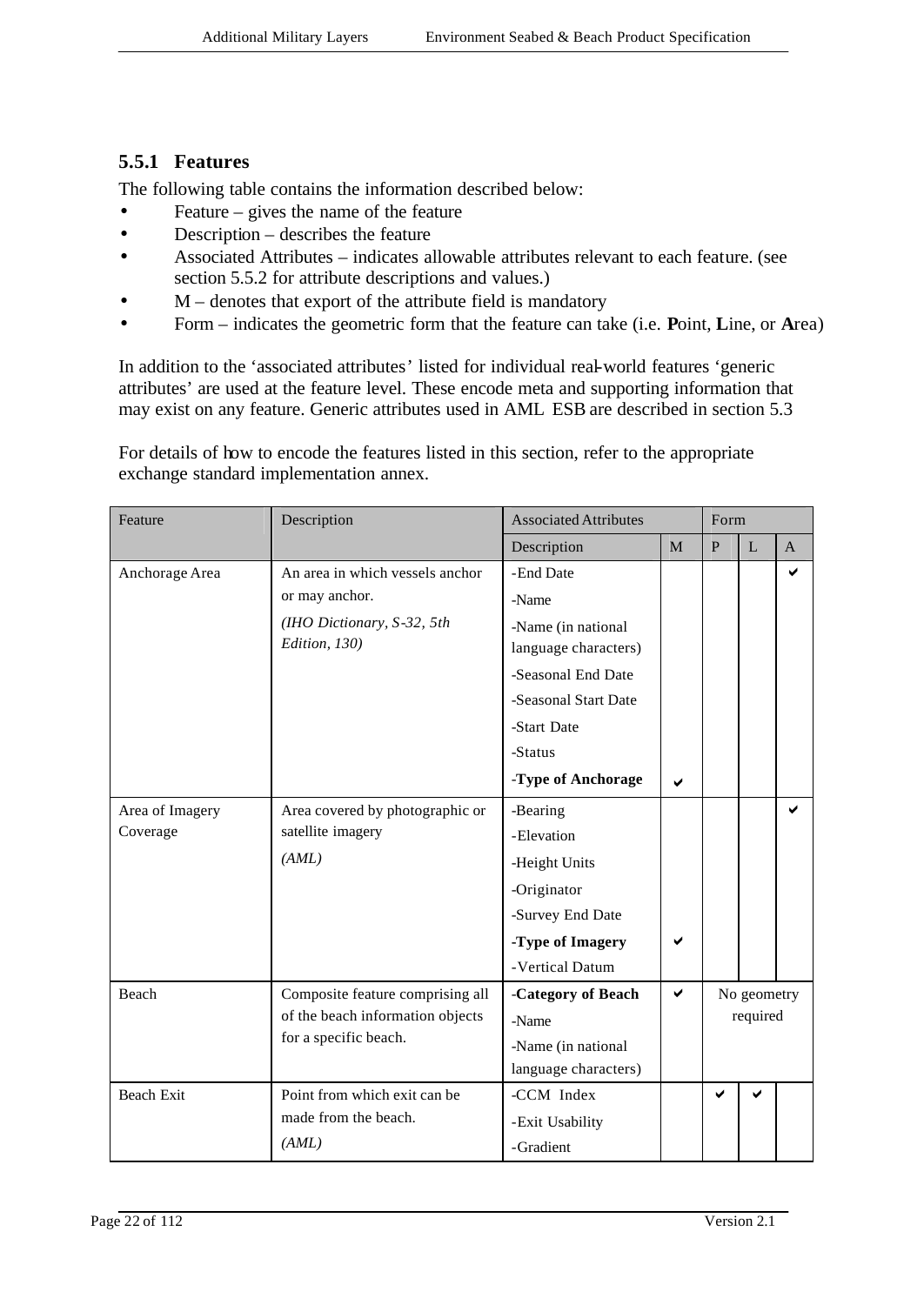| Feature               | Description                                                             | <b>Associated Attributes</b> |             | Form      |             |                |
|-----------------------|-------------------------------------------------------------------------|------------------------------|-------------|-----------|-------------|----------------|
|                       |                                                                         | Description                  | $\mathbf M$ | ${\bf P}$ | $\mathbf L$ | $\overline{A}$ |
|                       |                                                                         | -Horizontal Clearance        |             |           |             |                |
|                       |                                                                         | -Horizontal Length           |             |           |             |                |
|                       |                                                                         | -Horizontal Width            |             |           |             |                |
|                       |                                                                         | -Height/Length Units         |             |           |             |                |
|                       |                                                                         | -Vertical Clearance,         |             |           |             |                |
|                       |                                                                         | Safe                         |             |           |             |                |
|                       |                                                                         | -Weight Bearing              |             |           |             |                |
|                       |                                                                         | Capability                   |             |           |             |                |
| <b>Beach Profile</b>  | A representation of the three                                           | -Bearing                     |             |           | ✔           |                |
|                       | dimensional relief of the bottom<br>along a line or series of connected | -Gradient                    |             |           |             |                |
|                       | lines.                                                                  | -Survey Date End             |             |           |             |                |
|                       | (Adapted from Digital                                                   |                              |             |           |             |                |
|                       | Geographic Information Standard                                         |                              |             |           |             |                |
|                       | $-DIGEST$                                                               |                              |             |           |             |                |
| <b>Beach Survey</b>   | Area of shoreline for which a                                           | -Access Restriction          |             | ✔         |             | ✔              |
|                       | beach survey record exists.                                             | -Breaker Type                |             |           |             |                |
|                       | (AML)                                                                   | -CCM Index                   |             |           |             |                |
|                       |                                                                         | -Dangerous Marine            |             |           |             |                |
|                       |                                                                         | and Land Life                |             |           |             |                |
|                       |                                                                         | -Height/Length Units         |             |           |             |                |
|                       |                                                                         | -Horizontal Length           |             |           |             |                |
|                       |                                                                         | -Horizontal Width            |             |           |             |                |
|                       |                                                                         | -Originator                  |             |           |             |                |
|                       |                                                                         | -Quality of Beach<br>Data    |             |           |             |                |
|                       |                                                                         |                              |             |           |             |                |
|                       |                                                                         | -Suitability for ACV<br>use  |             |           |             |                |
|                       |                                                                         | -Surf Height                 |             |           |             |                |
|                       |                                                                         | -Surf Zone                   |             |           |             |                |
|                       |                                                                         | -Survey Date End             |             |           |             |                |
|                       |                                                                         | -Survey Date Start           |             |           |             |                |
|                       |                                                                         | -Swell Height                |             |           |             |                |
|                       |                                                                         | -Tidal Range                 |             |           |             |                |
|                       |                                                                         | -Tidal Type                  |             |           |             |                |
| <b>Bottom Feature</b> | A significant configuration of                                          | -Bottom Feature              | ✔           | ✔         | ✔           | ✔              |
|                       | underwater topography                                                   | <b>Classification</b>        |             |           |             |                |
|                       | (Adapted from Digital                                                   | -Depth of water over         |             |           |             |                |
|                       | Geographic Information Standard                                         | feature                      |             |           |             |                |
|                       | $-DIGEST$                                                               | -Depth Units                 |             |           |             |                |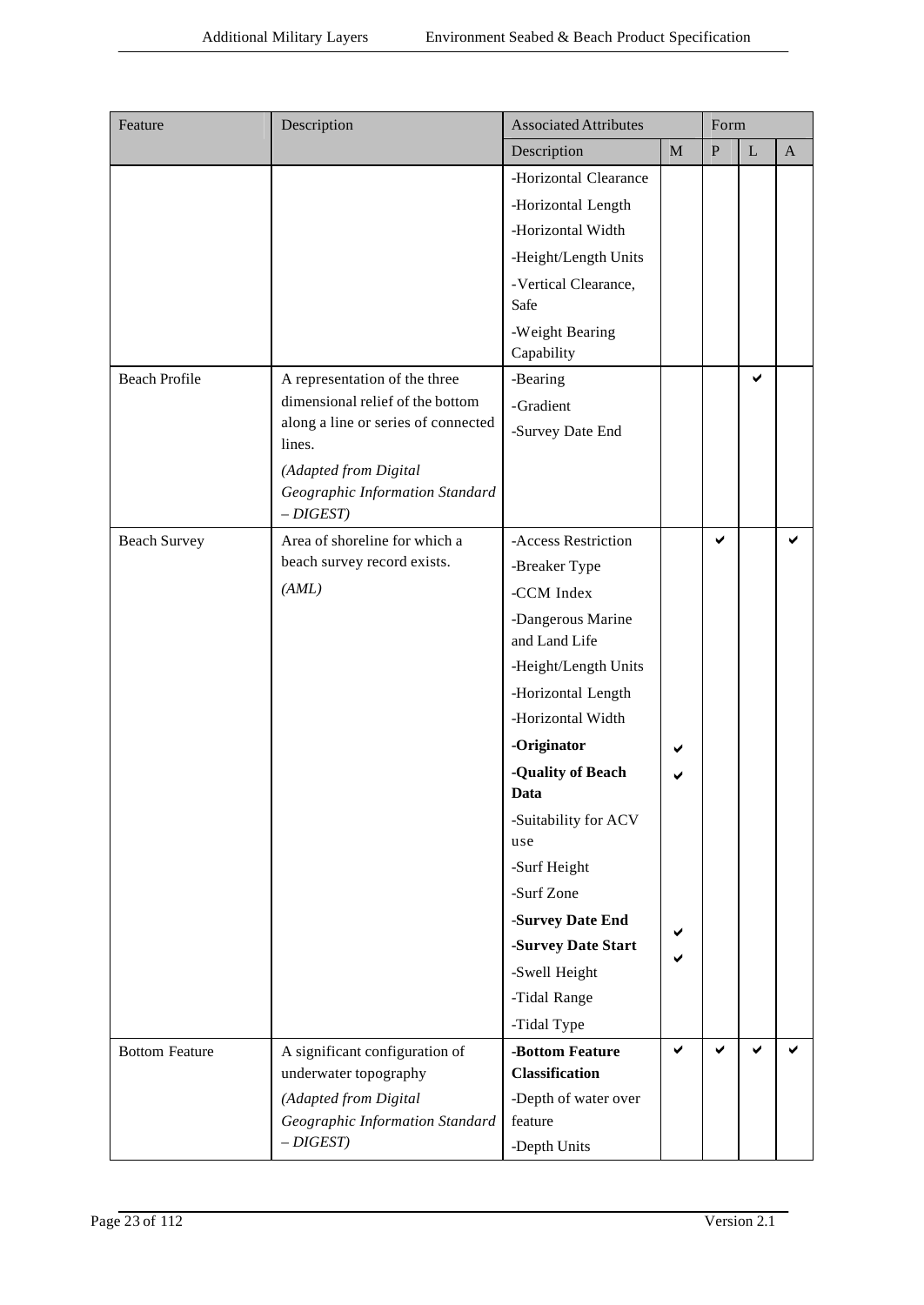| Feature                     | Description                       | <b>Associated Attributes</b>             |             | Form      |             |              |
|-----------------------------|-----------------------------------|------------------------------------------|-------------|-----------|-------------|--------------|
|                             |                                   | Description                              | $\mathbf M$ | ${\bf P}$ | $\mathbf L$ | $\mathbf{A}$ |
|                             |                                   | -Gradient                                |             |           |             |              |
|                             |                                   | -Height/Length Units                     |             |           |             |              |
|                             |                                   | -Orientation                             |             |           |             |              |
|                             |                                   | -Horizontal Length                       |             |           |             |              |
|                             |                                   | -Horizontal Width                        |             |           |             |              |
|                             |                                   | -Migration Direction                     |             |           |             |              |
|                             |                                   | -Migration Speed                         |             |           |             |              |
|                             |                                   | -Name                                    |             |           |             |              |
|                             |                                   | -Name (in national                       |             |           |             |              |
|                             |                                   | language characters)                     |             |           |             |              |
|                             |                                   | -Sounding Datum                          |             |           |             |              |
|                             |                                   | -Steepest Face                           |             |           |             |              |
|                             |                                   | Orientation                              |             |           |             |              |
|                             |                                   | -Vertical Length                         |             |           |             |              |
|                             |                                   | -Water Level Effect                      |             |           |             |              |
|                             |                                   | -Wavelength                              |             |           |             |              |
| <b>Bottom Tactical Data</b> | Area of defined bottom tactical   | -Mine Threat Density                     |             |           |             | ✔            |
| Area                        | data.                             | -Undetectable Mines                      |             |           |             |              |
|                             | (AML)                             | Ratio                                    |             |           |             |              |
|                             |                                   | -Undetectable Mines                      |             |           |             |              |
|                             |                                   | Ratio without Burial                     |             |           |             |              |
|                             |                                   | -Undetectable Mines<br>Ratio with Burial |             |           |             |              |
|                             | A structure erected over a        | -Bridge                                  | ✔           |           | ✔           |              |
| <b>Bridge</b>               | depression or an obstacle such as | <b>Classification</b>                    |             |           |             |              |
|                             | a body of water, railroad etc.    | -Colour                                  |             |           |             |              |
|                             | (Adapted from IHO Dictionary S-   | -Colour Pattern                          |             |           |             |              |
|                             | 32, 5th Edition, 544)             | -Condition                               |             |           |             |              |
|                             |                                   | -Conspicuous, radar                      |             |           |             |              |
|                             |                                   | -Conspicuous,                            |             |           |             |              |
|                             |                                   | visually                                 |             |           |             |              |
|                             |                                   | -End Date                                |             |           |             |              |
|                             |                                   | -Height/Length Units                     |             |           |             |              |
|                             |                                   | -Horizontal Clearance                    |             |           |             |              |
|                             |                                   | -Military Load                           |             |           |             |              |
|                             |                                   | Classification                           |             |           |             |              |
|                             |                                   | -Name                                    |             |           |             |              |
|                             |                                   | -Name (in national                       |             |           |             |              |
|                             |                                   | language characters)                     |             |           |             |              |
|                             |                                   | -Nature of                               |             |           |             |              |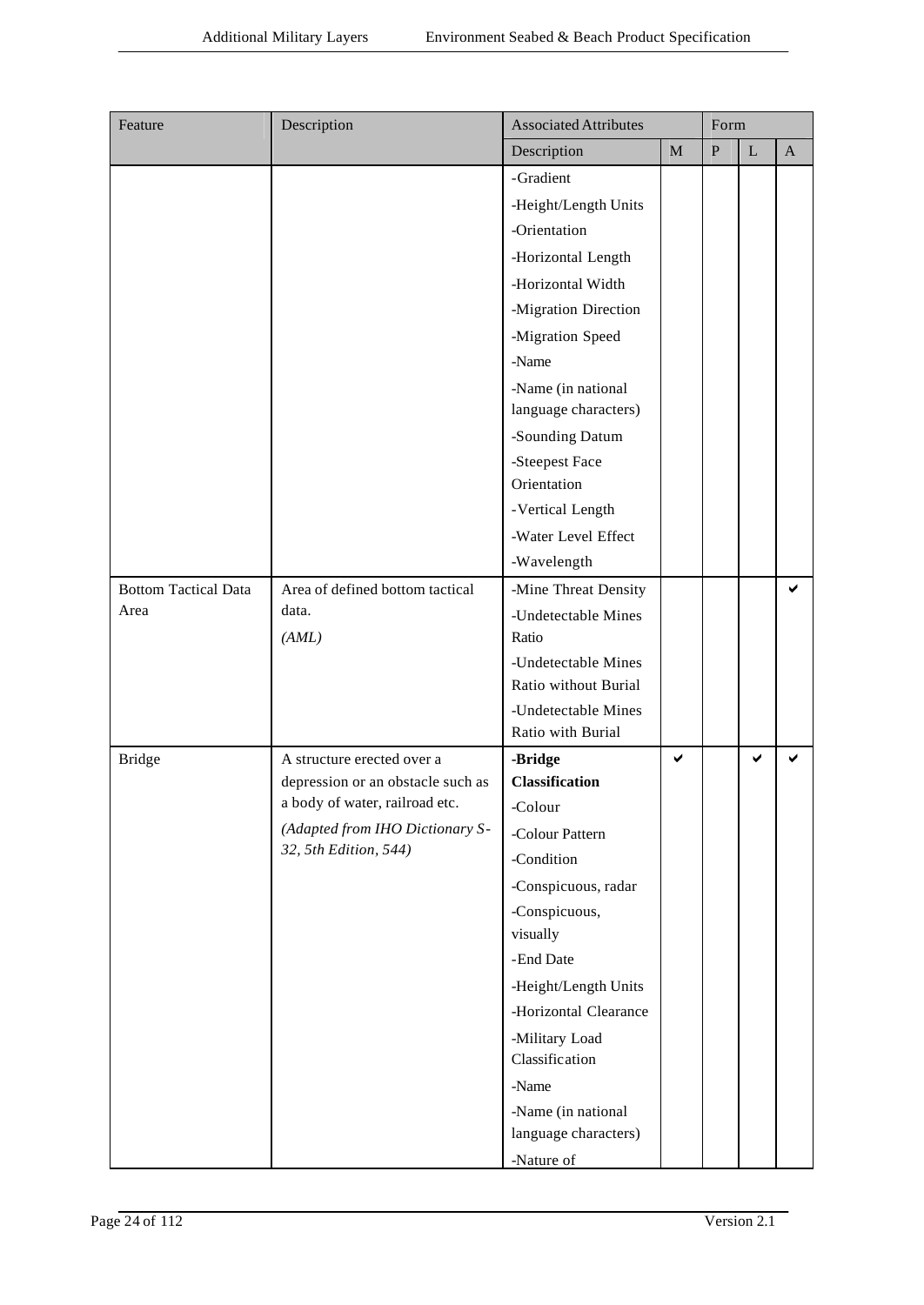| Feature          | Description                                                   | <b>Associated Attributes</b>  |              | Form      |             |              |
|------------------|---------------------------------------------------------------|-------------------------------|--------------|-----------|-------------|--------------|
|                  |                                                               | Description                   | $\mathbf{M}$ | ${\bf P}$ | $\mathbf L$ | $\mathbf{A}$ |
|                  |                                                               | Construction                  |              |           |             |              |
|                  |                                                               | -Status                       |              |           |             |              |
|                  |                                                               | -Start Date                   |              |           |             |              |
|                  |                                                               | -Vertical Clearance           |              |           |             |              |
|                  |                                                               | -Vertical Clearance<br>Closed |              |           |             |              |
|                  |                                                               | -Vertical Clearance           |              |           |             |              |
|                  |                                                               | Open                          |              |           |             |              |
|                  |                                                               | -Vertical Datum               |              |           |             |              |
|                  |                                                               | -Weight Bearing<br>Capability |              |           |             |              |
| Building, single | A relatively permanent structure,                             | -Building Shape               |              | ✔         |             | ✔            |
|                  | roofed and usually walled. It is                              | -Colour                       |              |           |             |              |
|                  | designed for some particular use                              | -Colour Pattern               |              |           |             |              |
|                  | which it may be important to                                  | -Condition                    |              |           |             |              |
|                  | indicate.                                                     | -Conspicuous, Radar           |              |           |             |              |
|                  | (Digital Geographic Information<br>Working Group - DGIWG, Oct | -Conspicuous,                 |              |           |             |              |
| 87.              | visually                                                      |                               |              |           |             |              |
|                  |                                                               | -Elevation                    |              |           |             |              |
|                  |                                                               | -Function                     |              |           |             |              |
|                  |                                                               | -Height                       |              |           |             |              |
|                  |                                                               | -Height/Length Units          |              |           |             |              |
|                  |                                                               | -Nature of                    |              |           |             |              |
|                  |                                                               | construction                  |              |           |             |              |
|                  |                                                               | -Name                         |              |           |             |              |
|                  |                                                               | -Name (in national            |              |           |             |              |
|                  |                                                               | language characters)          |              |           |             |              |
|                  |                                                               | -Status                       |              |           |             |              |
|                  |                                                               | -Vertical Datum               |              |           |             |              |
|                  |                                                               | -Vertical Length              |              |           |             |              |
| Built-up Area    | An area containing a                                          | -Condition                    |              |           |             | ✔            |
|                  | concentration of buildings and the<br>supporting road or rail | -Conspicuous, radar           |              |           |             |              |
|                  | infrastructure                                                | -Conspicuous,<br>visually     |              |           |             |              |
|                  | (S-57 Annex A, Appendix A, IHO                                | -Height                       |              |           |             |              |
|                  | Object Catalogue)                                             | -Height/Length Units          |              |           |             |              |
|                  |                                                               | -Industry                     |              |           |             |              |
|                  |                                                               | -Name                         |              |           |             |              |
|                  |                                                               | -Name (in national            |              |           |             |              |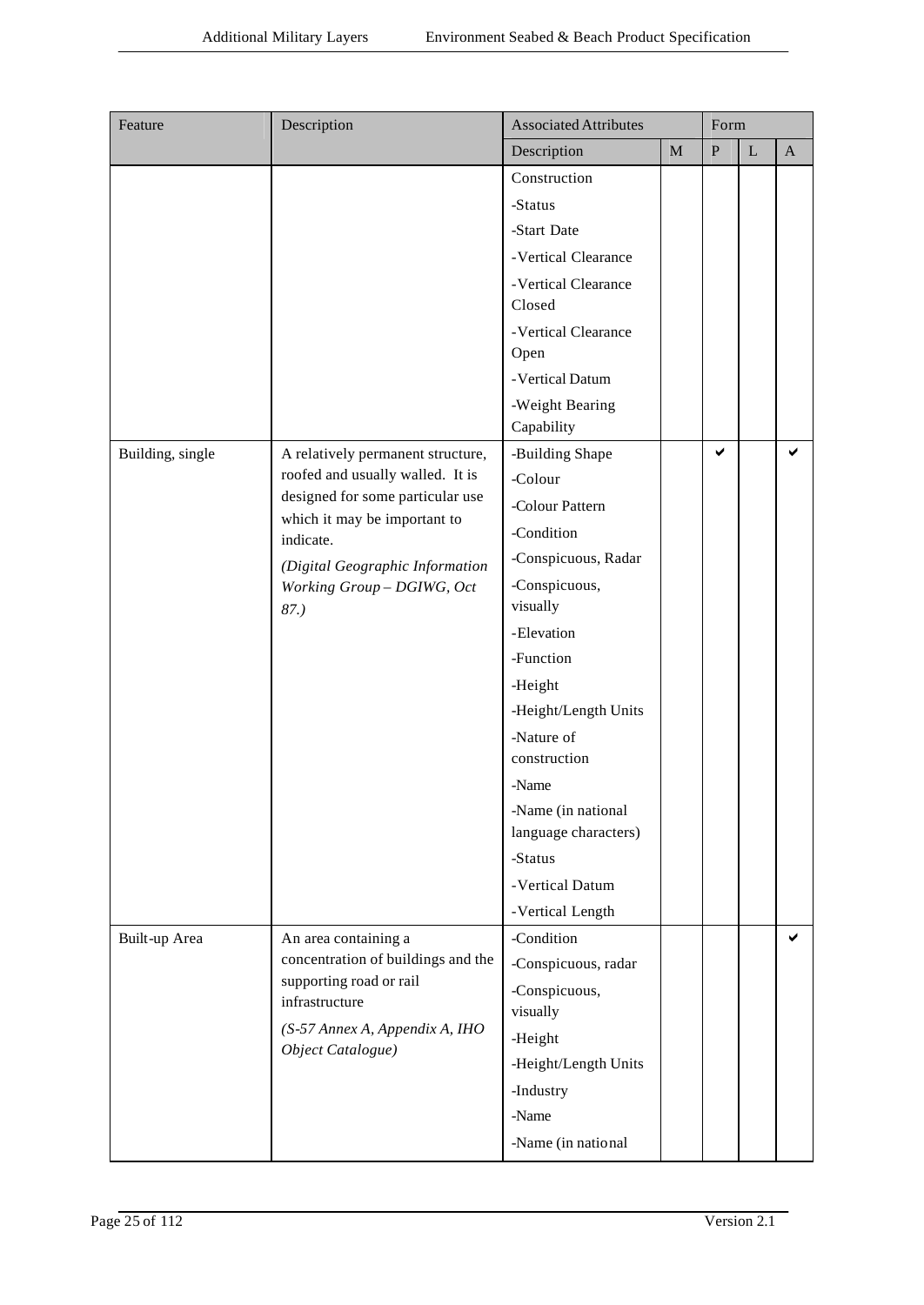| Feature                                                                                                                                                | Description                        | <b>Associated Attributes</b> |             | Form      |              |              |
|--------------------------------------------------------------------------------------------------------------------------------------------------------|------------------------------------|------------------------------|-------------|-----------|--------------|--------------|
|                                                                                                                                                        |                                    | Description                  | $\mathbf M$ | ${\bf P}$ | $\mathbf{L}$ | $\mathbf{A}$ |
|                                                                                                                                                        |                                    | language characters)         |             |           |              |              |
|                                                                                                                                                        |                                    | -Population                  |             |           |              |              |
|                                                                                                                                                        |                                    | -Type of Built-up            |             |           |              |              |
|                                                                                                                                                        |                                    | area                         |             |           |              |              |
|                                                                                                                                                        |                                    | -Vertical Datum              |             |           |              |              |
| <b>Burial Probability</b>                                                                                                                              | Area of defined burial probability | -Burial Mechanism            |             |           |              | ✔            |
| Area                                                                                                                                                   | (AML)                              | -Burial Period               |             |           |              |              |
|                                                                                                                                                        |                                    | -Burial Probability          |             |           |              |              |
|                                                                                                                                                        |                                    | -Target Reference            |             |           |              |              |
|                                                                                                                                                        |                                    | Weight                       |             |           |              |              |
| Cable Area                                                                                                                                             | An area which contains one or      | -End Date                    |             |           |              | ✔            |
|                                                                                                                                                        | more submarine cables.             | -Height/Length Units         |             |           |              |              |
| Object Catalogue)                                                                                                                                      | (S-57 Annex A, Appendix A, IHO     | -Name                        |             |           |              |              |
|                                                                                                                                                        |                                    | -Name (in national           |             |           |              |              |
|                                                                                                                                                        |                                    | language characters)         |             |           |              |              |
|                                                                                                                                                        |                                    | -Start Date                  |             |           |              |              |
|                                                                                                                                                        |                                    | -Status                      |             |           |              |              |
|                                                                                                                                                        |                                    | -Type of Cable               |             |           |              |              |
|                                                                                                                                                        |                                    | -Vertical Length             |             |           |              |              |
| Cable, Overhead                                                                                                                                        | An assembly of wires or fibres, or | -Condition                   |             |           | ✔            |              |
|                                                                                                                                                        | a wire rope or chain, which is     | -Conspicuous, Radar          |             |           |              |              |
|                                                                                                                                                        |                                    | -Conspicuous,                |             |           |              |              |
|                                                                                                                                                        |                                    | Visually                     |             |           |              |              |
| supported by structures such as<br>poles or pylons and passing over<br>or nearby navigable waters.<br>(Hydrographic Service, Royal<br>Australian Navy) | -End Date                          |                              |             |           |              |              |
|                                                                                                                                                        | -Height/Length Units               |                              |             |           |              |              |
|                                                                                                                                                        |                                    | -Ice Factor                  |             |           |              |              |
|                                                                                                                                                        |                                    | -Name                        |             |           |              |              |
|                                                                                                                                                        |                                    | -Name (in national           |             |           |              |              |
|                                                                                                                                                        |                                    | language characters)         |             |           |              |              |
|                                                                                                                                                        |                                    | -Start Date                  |             |           |              |              |
|                                                                                                                                                        |                                    | -Status                      |             |           |              |              |
|                                                                                                                                                        |                                    | -Type of Cable               |             |           |              |              |
|                                                                                                                                                        |                                    | -Vertical Clearance          |             |           |              |              |
|                                                                                                                                                        |                                    | -Vertical Clearance,         |             |           |              |              |
|                                                                                                                                                        |                                    | Safe                         |             |           |              |              |
|                                                                                                                                                        |                                    | -Vertical Datum              |             |           |              |              |
| Cable, Submarine                                                                                                                                       | An assembly of wires or fibres, or | -Buried Depth                |             |           | ✔            |              |
|                                                                                                                                                        | a wire rope or chain which has     | -Condition                   |             |           |              |              |
|                                                                                                                                                        | been laid underwater or buried     | -End Date                    |             |           |              |              |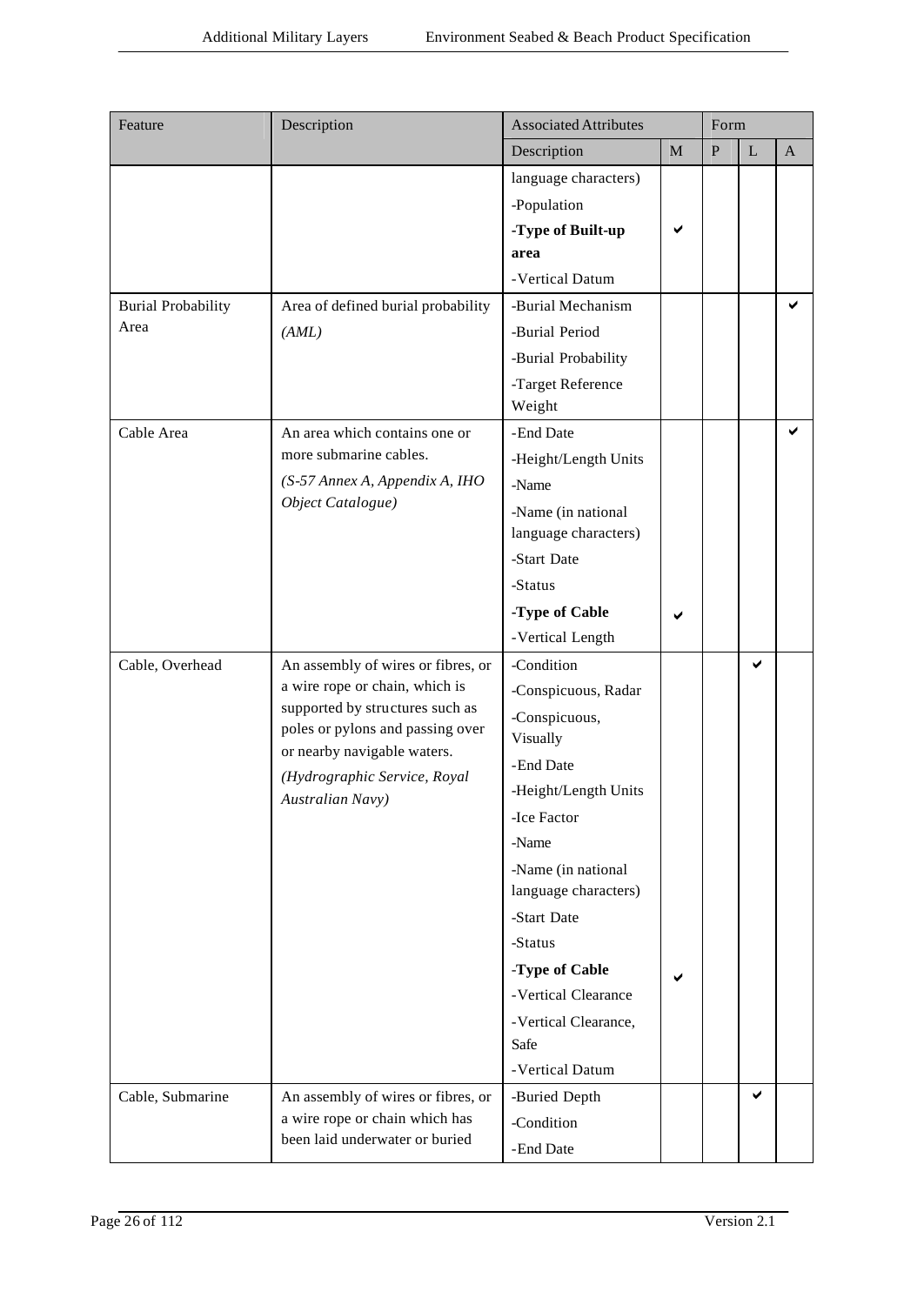| Feature                                              | Description                                                                                                                                                                                                                            | <b>Associated Attributes</b>                                                                                                                                                                                                                                               |             | Form      |              |              |
|------------------------------------------------------|----------------------------------------------------------------------------------------------------------------------------------------------------------------------------------------------------------------------------------------|----------------------------------------------------------------------------------------------------------------------------------------------------------------------------------------------------------------------------------------------------------------------------|-------------|-----------|--------------|--------------|
|                                                      |                                                                                                                                                                                                                                        | Description                                                                                                                                                                                                                                                                | $\mathbf M$ | ${\bf P}$ | $\mathbf{L}$ | $\mathbf{A}$ |
|                                                      | beneath the seabed.<br>(Hydrographic Service, Royal<br>Australian Navy)                                                                                                                                                                | -Depth range -<br>shoalest value<br>-Depth range - deepest<br>value<br>-Depth Units<br>-Height/Length Units<br>-Horizontal Width<br>-Name<br>-Name (in national<br>language characters)<br>-Start Date<br>-Status<br>-Sounding Datum<br>-Type of Cable<br>-Vertical Length | ✔           |           |              |              |
| Coastline                                            | The line where the shore and<br>water meet. Although the<br>terminology of coasts and shores<br>is rather confused, shoreline and<br>coastline are generally used as<br>synonyms.<br>(IHO Dictionary, S-32, 5th<br>Edition, 858, 4695) | -Category of<br>coastline<br>-Colour<br>-Conspicuous, Radar<br>-Conspicuous,<br>Visually<br>-Elevation<br>-Height/Length Units<br>-Name<br>-Name (in national<br>language characters)<br>-Vertical Datum                                                                   | ✔           |           | ✔            |              |
| Completeness for the<br><b>Product Specification</b> | An indication of how complete<br>the data-set is, with reference to<br>the full range of meta data,<br>features and attributes included in<br>the product specification (AML)                                                          | <b>Category</b> of<br>completeness                                                                                                                                                                                                                                         | ✔           |           |              | ✔            |
| Control Point                                        | A point on the ground where<br>position (horizontal and vertical)<br>is used as a base for a dependent<br>survey. Also referred to as a<br>control station.<br>(IHO Dictionary S-32, 5th<br>Edition, 1026)                             | -Class of Control<br>Point<br>-End Date<br>-Start Date<br>-Elevation<br>-Height/Length Units<br>-Name<br>-Name (in national                                                                                                                                                | ✔           | ✔         |              |              |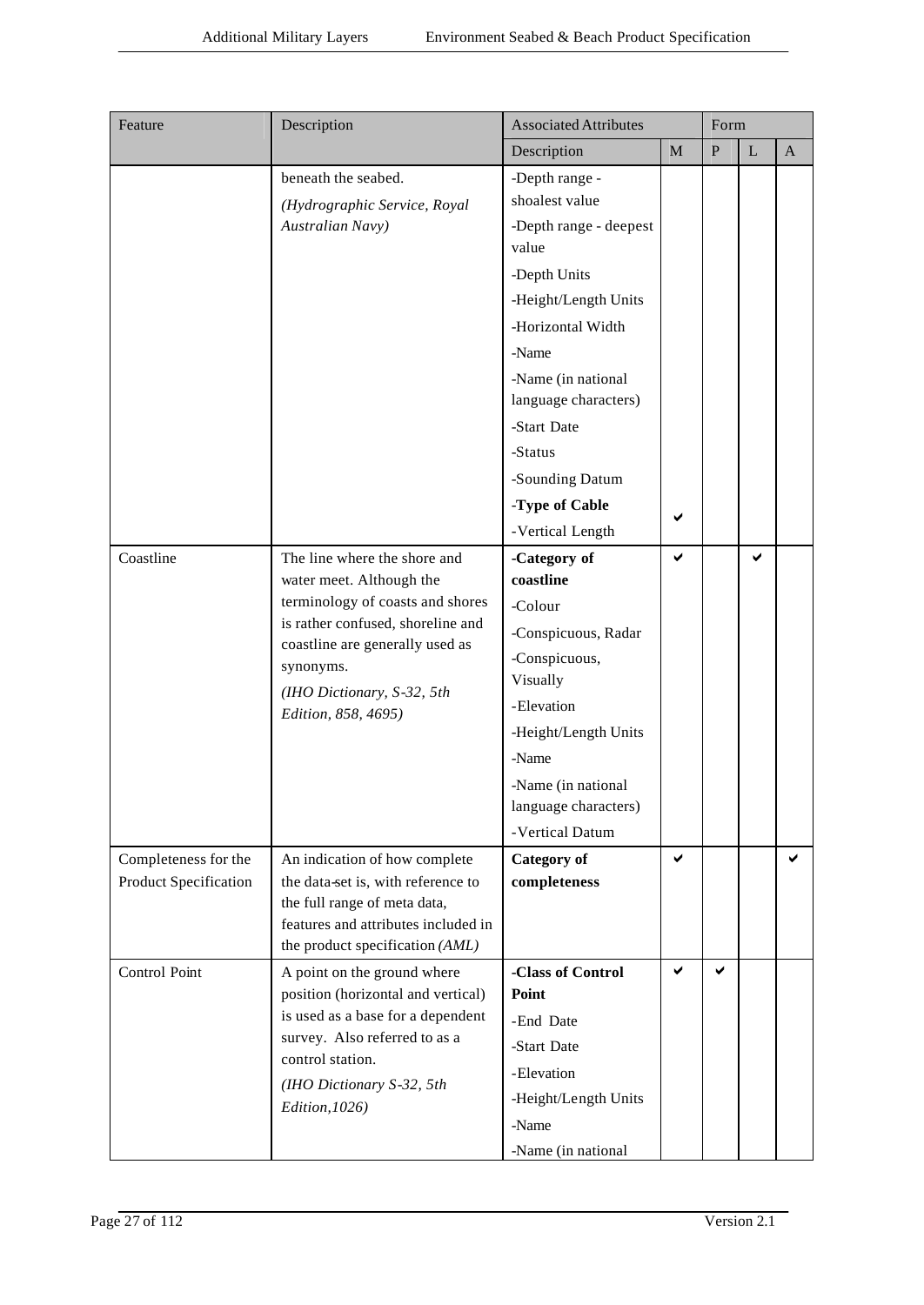| Feature                                                                                                                                                          | Description                                                                | <b>Associated Attributes</b> |             | Form      |              |              |
|------------------------------------------------------------------------------------------------------------------------------------------------------------------|----------------------------------------------------------------------------|------------------------------|-------------|-----------|--------------|--------------|
|                                                                                                                                                                  |                                                                            | Description                  | $\mathbf M$ | ${\bf P}$ | $\mathbf{L}$ | $\mathbf{A}$ |
|                                                                                                                                                                  |                                                                            | language characters)         |             |           |              |              |
|                                                                                                                                                                  |                                                                            | -Vertical Datum              |             |           |              |              |
| Conveyor                                                                                                                                                         | A mechanical apparatus for                                                 | -Colour                      |             |           | ✔            |              |
| moving bulk material or people<br>from place to place (as by a<br>moving belt or chain of<br>receptacles)<br>(S-57 Annex A, Appendix A, IHO<br>Object Catalogue) | -Colour Pattern                                                            |                              |             |           |              |              |
|                                                                                                                                                                  |                                                                            | -Condition                   |             |           |              |              |
|                                                                                                                                                                  |                                                                            | -Conspicuous, Radar          |             |           |              |              |
|                                                                                                                                                                  |                                                                            | -Conspicuous,                |             |           |              |              |
|                                                                                                                                                                  |                                                                            | Visually                     |             |           |              |              |
|                                                                                                                                                                  |                                                                            | -End Date                    |             |           |              |              |
|                                                                                                                                                                  |                                                                            | -Height                      |             |           |              |              |
|                                                                                                                                                                  |                                                                            | -Height/Length Units         |             |           |              |              |
|                                                                                                                                                                  |                                                                            | -Lifting Capacity            |             |           |              |              |
|                                                                                                                                                                  |                                                                            | -Name                        |             |           |              |              |
|                                                                                                                                                                  |                                                                            | -Name (in national           |             |           |              |              |
|                                                                                                                                                                  |                                                                            | language characters)         |             |           |              |              |
|                                                                                                                                                                  |                                                                            | -Product                     |             |           |              |              |
|                                                                                                                                                                  |                                                                            | -Start Date                  |             |           |              |              |
|                                                                                                                                                                  |                                                                            | -Status                      |             |           |              |              |
|                                                                                                                                                                  |                                                                            | -Type of Conveyor            |             |           |              |              |
|                                                                                                                                                                  |                                                                            | -Vertical Clearance          |             |           |              |              |
|                                                                                                                                                                  |                                                                            | -Vertical Datum              |             |           |              |              |
|                                                                                                                                                                  |                                                                            | -Vertical Length             |             |           |              |              |
| Current                                                                                                                                                          | A non-periodical movement of                                               | -Current Velocity            |             |           | ✔            |              |
|                                                                                                                                                                  | water, generally horizontally, due<br>to many causes such as different     | -Name                        |             |           |              |              |
|                                                                                                                                                                  | temperatures and prevalent winds.                                          | Name (in national            |             |           |              |              |
|                                                                                                                                                                  | May be temporary or permanent.                                             | language characters)         |             |           |              |              |
|                                                                                                                                                                  | (Adapted from IHO Dictionary S-                                            | -Orientation                 |             |           |              |              |
|                                                                                                                                                                  | 32, 5th Edition, 1140)                                                     | -Seasonal End Date           |             |           |              |              |
|                                                                                                                                                                  |                                                                            | -Seasonal Start Date         |             |           |              |              |
| Data Coverage                                                                                                                                                    | A geographical area that describes<br>the coverage and extent of spatial   | -Category of<br>coverage     | ✔           |           |              |              |
|                                                                                                                                                                  | objects                                                                    |                              |             |           |              |              |
|                                                                                                                                                                  |                                                                            |                              |             |           |              |              |
| Data Source Area                                                                                                                                                 | A geographical area that describes<br>the spatial extent of a data source. | -Source Agency               |             |           |              | ✔            |
| (This feature uses the<br>generic source                                                                                                                         | (AML)                                                                      | -Source Country              |             |           |              |              |
| information attributes                                                                                                                                           |                                                                            | -Source Date                 |             |           |              |              |
| to encode source                                                                                                                                                 |                                                                            | -Source ID                   |             |           |              |              |
| information which is                                                                                                                                             |                                                                            | -Source Scale                |             |           |              |              |
| applicable to an area.                                                                                                                                           |                                                                            | -Source Type                 |             |           |              |              |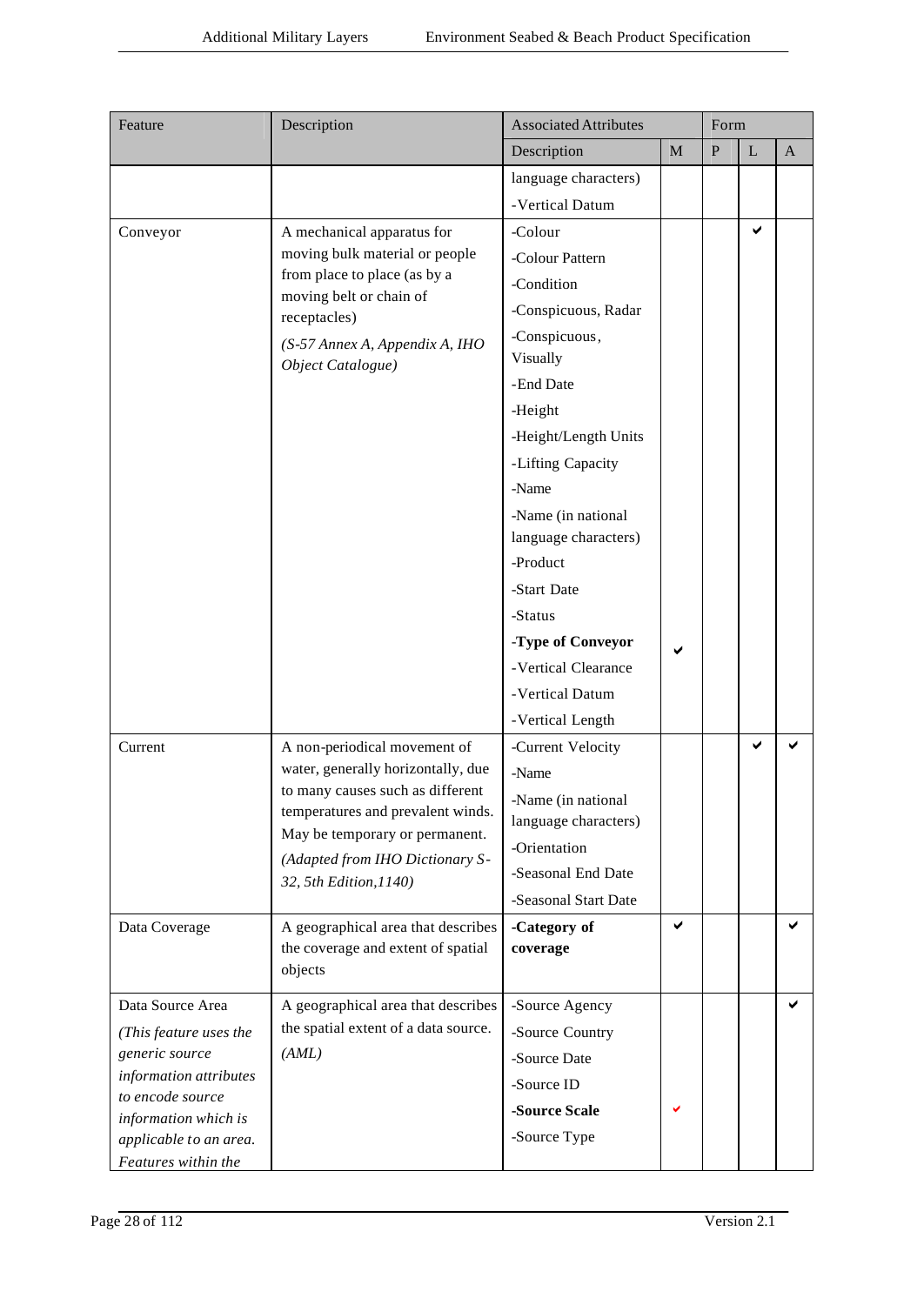| Feature                  | Description                                     | <b>Associated Attributes</b> |              | Form      |              |              |  |
|--------------------------|-------------------------------------------------|------------------------------|--------------|-----------|--------------|--------------|--|
|                          |                                                 | Description                  | M            | ${\bf P}$ | $\mathbf{L}$ | $\mathbf{A}$ |  |
| area need not be         |                                                 |                              |              |           |              |              |  |
| individually attributed) |                                                 |                              |              |           |              |              |  |
| Diving Location          | Location where civilian diving                  | -Depth of Activity           |              | ✔         |              | ✔            |  |
|                          | activities take place.                          | -Depth Units                 |              |           |              |              |  |
|                          | (AML)                                           | -Diving Activity             |              |           |              |              |  |
|                          |                                                 | -Name                        |              |           |              |              |  |
|                          |                                                 | -Name (in national           |              |           |              |              |  |
|                          |                                                 | language characters)         |              |           |              |              |  |
|                          |                                                 | -Time of Year                |              |           |              |              |  |
|                          |                                                 | -Water Clarity               |              |           |              |              |  |
| Drop Zone                | Area designated for landing                     | -Approach                    |              | ✔         |              |              |  |
|                          | personnel and/or equipment by                   | -Exit Description            |              |           |              |              |  |
|                          | parachute                                       | -Landing Conditions          |              |           |              |              |  |
|                          | (AML)                                           | -Name                        |              |           |              |              |  |
|                          |                                                 | -Name (in national           |              |           |              |              |  |
|                          |                                                 | language characters)         |              |           |              |              |  |
|                          |                                                 | -Status                      |              |           |              |              |  |
| Dumping Ground           | A sea area where dredged                        | -Classification of           | ✔            |           |              |              |  |
|                          | material or other potentially more              | <b>Dumping Ground</b>        |              |           |              |              |  |
|                          | harmful material, eg. explosives,               | -Name                        |              |           |              |              |  |
|                          | chemical waste, is deliberately<br>deposited.   | -Name (in national           |              |           |              |              |  |
|                          |                                                 | language characters)         |              |           |              |              |  |
|                          | (Derived from IHO Chart<br>Specifications, M-4) | -Status                      |              |           |              |              |  |
| Environmentally          | An area where flora, fauna and                  | -Controlling Authority       |              | ✔         |              |              |  |
| Sensitive Area           | physical features are protected                 | -Legal Status                |              |           |              |              |  |
|                          | (AML)                                           | -Name                        |              |           |              |              |  |
|                          |                                                 | -Name (in national           |              |           |              |              |  |
|                          |                                                 | language characters)         |              |           |              |              |  |
|                          |                                                 | -Seasonal End Date           |              |           |              |              |  |
|                          |                                                 | -Seasonal Start Date         |              |           |              |              |  |
| Fishing facility         | A structure in shallow water for                | <b>•Category of fishing</b>  | $\checkmark$ | ✔         | ✔            |              |  |
|                          | fishing purposes which can be an                | facility                     |              |           |              |              |  |
|                          | obstruction to ships in general.                | •Height / length units       |              |           |              |              |  |
|                          | The position of these structures                | •Name                        |              |           |              |              |  |
|                          | may vary frequently over time.                  | •Name (national              |              |           |              |              |  |
|                          |                                                 | language characters)         |              |           |              |              |  |
|                          |                                                 | •Seasonal start date         |              |           |              |              |  |
|                          |                                                 | •Seasonal end date           |              |           |              |              |  |
|                          |                                                 | •Status                      |              |           |              |              |  |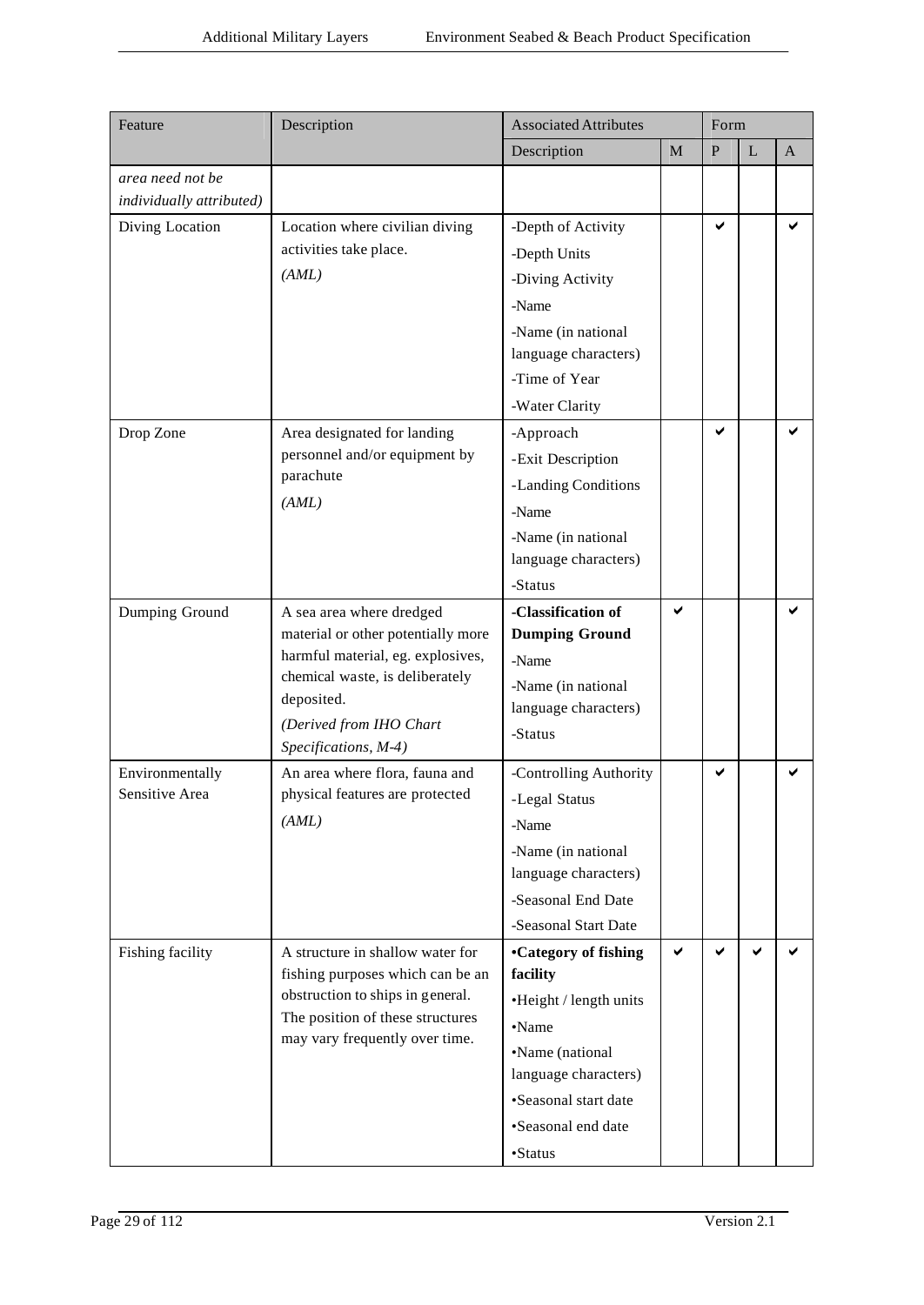| Feature                    | Description                                         | <b>Associated Attributes</b>           | Form        |           |             |              |
|----------------------------|-----------------------------------------------------|----------------------------------------|-------------|-----------|-------------|--------------|
|                            |                                                     | Description                            | $\mathbf M$ | ${\bf P}$ | $\mathbf L$ | $\mathbf{A}$ |
|                            |                                                     | •Vertical length                       |             |           |             |              |
| <b>Fortified Structure</b> | A structure for the military                        | -Condition                             |             | ✔         |             | ✔            |
|                            | defence of a site                                   | -Conspicuous, Radar                    |             |           |             |              |
|                            | (S-57 Annex A, Appendix A, IHO<br>Object Catalogue) | -Conspicuous,<br>Visually              |             |           |             |              |
|                            |                                                     | -Height                                |             |           |             |              |
|                            |                                                     | -Height/Length Units                   |             |           |             |              |
|                            |                                                     | -Nature of                             |             |           |             |              |
|                            |                                                     | Construction                           |             |           |             |              |
|                            |                                                     | -Name                                  |             |           |             |              |
|                            |                                                     | -Name (in national                     |             |           |             |              |
|                            |                                                     | language characters)                   |             |           |             |              |
|                            |                                                     | -Type of Fortified<br><b>Structure</b> | ✔           |           |             |              |
|                            |                                                     |                                        |             |           |             |              |
|                            |                                                     | -Vertical Datum                        |             |           |             |              |
|                            |                                                     | -Vertical Length                       |             | ✔         |             | ✔            |
| Geological Layer           | A homogenous area of rock or<br>sediment.           | -Attenuation                           |             |           |             |              |
|                            | (AML)                                               | -Colour                                |             |           |             |              |
|                            |                                                     | -Density                               |             |           |             |              |
|                            |                                                     | -Depth of Layer                        |             |           |             |              |
|                            |                                                     | -Depth Units                           |             |           |             |              |
|                            |                                                     | -Diver's Thrust Test<br>Depth          |             |           |             |              |
|                            |                                                     | -Diver's Thrust Test                   |             |           |             |              |
|                            |                                                     | Number                                 |             |           |             |              |
|                            |                                                     | -Gas content                           |             |           |             |              |
|                            |                                                     | -Grain Size                            |             |           |             |              |
|                            |                                                     | -HF Bottom Loss                        |             |           |             |              |
|                            |                                                     | -Layer Number                          |             |           |             |              |
|                            |                                                     | -LF Bottom Loss                        |             |           |             |              |
|                            |                                                     | -Mean Shear Strength                   |             |           |             |              |
|                            |                                                     | -MGS Type                              |             |           |             |              |
|                            |                                                     | -Migration Direction                   |             |           |             |              |
|                            |                                                     | -Migration Speed                       |             |           |             |              |
|                            |                                                     | -Nature of<br><b>Geological Layer</b>  | ✔           |           |             |              |
|                            |                                                     | -Nature of Geological                  |             |           |             |              |
|                            |                                                     | Layer - Qualifying                     |             |           |             |              |
|                            |                                                     | Terms                                  |             |           |             |              |
|                            |                                                     | -Porosity                              |             |           |             |              |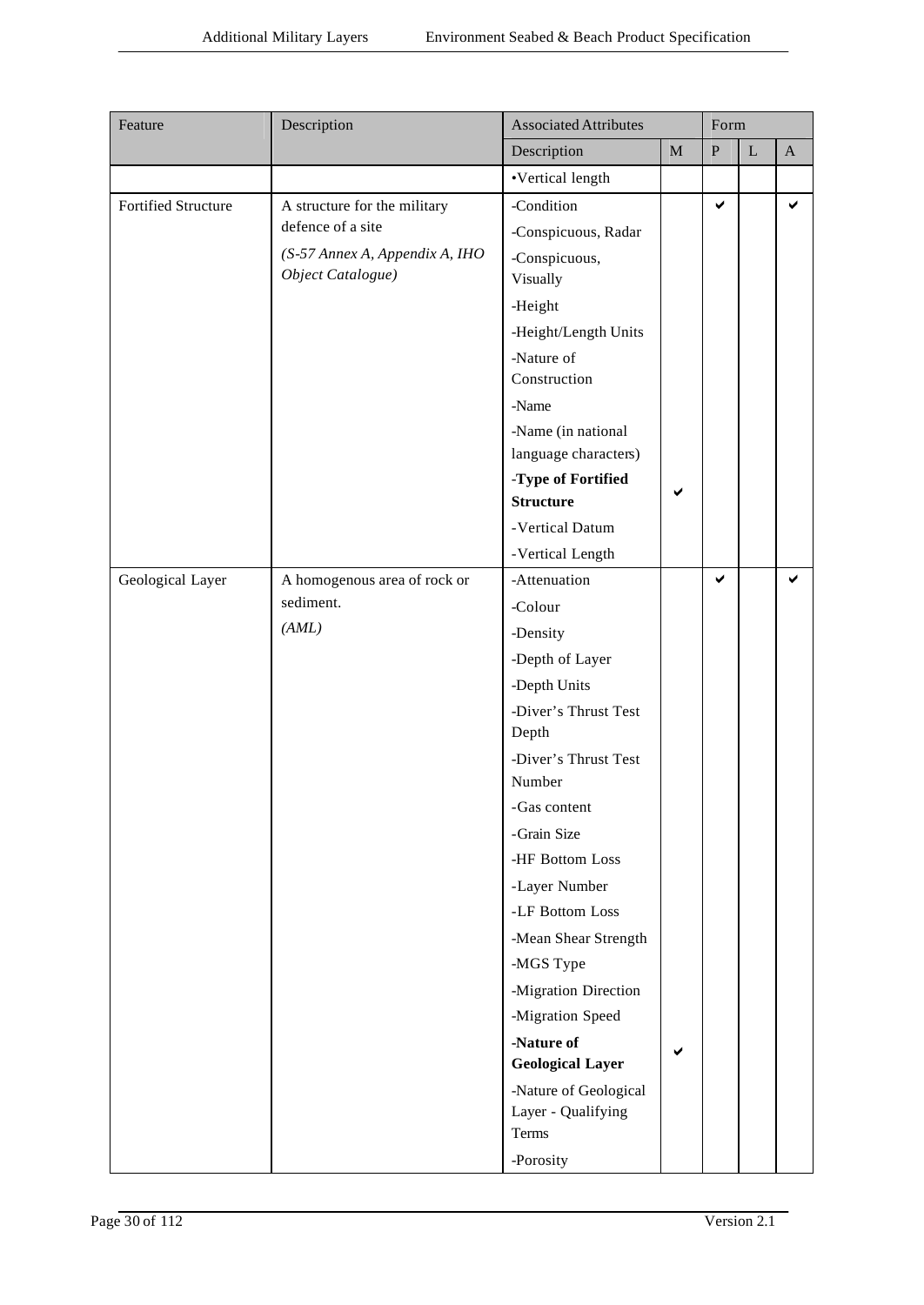| Feature              | Description                                                                                                                                                                      | <b>Associated Attributes</b>                                                                                                                                                                                                                                   |             | Form      |             |              |  |  |
|----------------------|----------------------------------------------------------------------------------------------------------------------------------------------------------------------------------|----------------------------------------------------------------------------------------------------------------------------------------------------------------------------------------------------------------------------------------------------------------|-------------|-----------|-------------|--------------|--|--|
|                      |                                                                                                                                                                                  | Description                                                                                                                                                                                                                                                    | $\mathbf M$ | ${\bf P}$ | $\mathbf L$ | $\mathbf{A}$ |  |  |
|                      |                                                                                                                                                                                  | -Reflection<br>Coefficient<br>-Reverberation<br>-Reverberation<br>Frequency<br>-Reverberation<br><b>Grazing Angle</b><br>-Sample Retained<br>-Sonar Reflectivity<br>-Sounding Datum<br>-Sound Velocity<br>-Water Level Effect<br>-Weight Bearing<br>Capability |             |           |             |              |  |  |
| Iceberg              | An Iceberg is a massive piece of<br>glacial ice, greatly varying in<br>shape and showing more than 5<br>metres above the sea surface.<br>(ECDIS Ice Objects Version 3.0)         | -Iceberg Shape<br>-Iceberg Size<br>-Icedrift or Iceberg<br>Direction<br>-Icedrift or Iceberg<br>Speed<br>-Name<br>-Name (in national<br>language characters)                                                                                                   |             | ✔         |             |              |  |  |
| Iceberg Area         | An Iceberg Area is an area at sea<br>in which icebergs, floebergs,<br>bergy bits or growlers are present.<br>(ECDIS Ice Objects Version 3.0)                                     | -Name<br>-Name (in national<br>language characters)<br>-Number of Icebergs<br>in Area                                                                                                                                                                          |             |           |             | ✔            |  |  |
| Ice Lead<br>Ice Line | The Ice Lead identifies any<br>fracture or passage-way through<br>ice which is navigable by surface<br>vessels.<br>(ECDIS Ice Objects Version 3.0)<br>The Ice Line provides a    | -Ice Lead Type<br>-Ice Lead Status<br>-Name<br>-Name (in national<br>language characters)<br>-Ice Line Category                                                                                                                                                | ✔<br>✔      |           | ✔<br>✔      |              |  |  |
| Ice Movement         | measured, observed or estimated<br>limit of the ice infested waters.<br>(ECDIS Ice Objects Version 3.0)<br>Ice Movement is the speed and<br>direction of an iceberg, floe or ice | -Name<br>-Name (in national<br>language characters)<br>-Icedrift or Iceberg<br>Direction                                                                                                                                                                       |             | ✔         |             | ✔            |  |  |
|                      | area.                                                                                                                                                                            | -Icedrift or Iceberg                                                                                                                                                                                                                                           |             |           |             |              |  |  |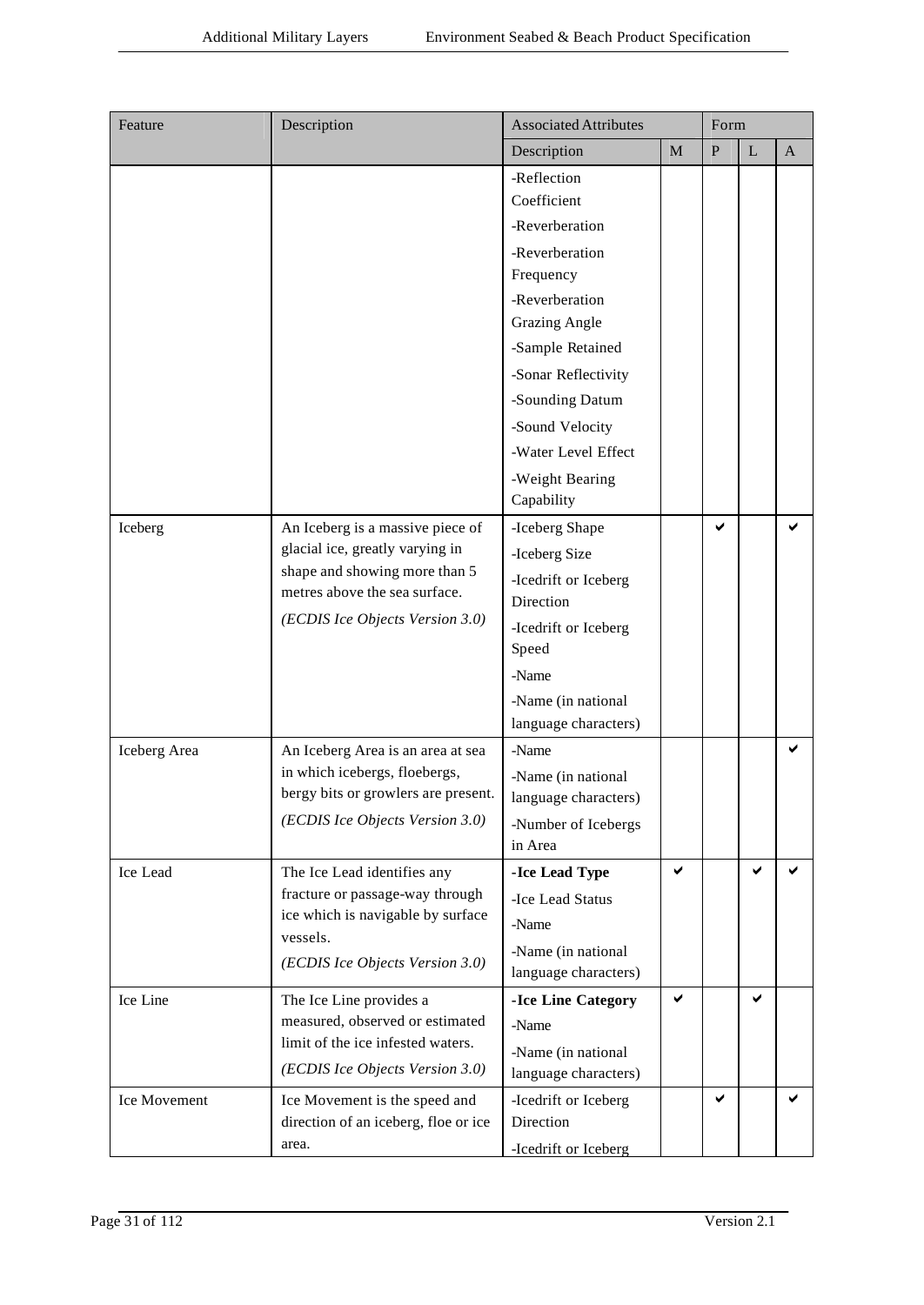| Feature               | Description                                                                                                                                                                                                                           | <b>Associated Attributes</b>                                                                                                                                                                                           |   | Form         |   |   |
|-----------------------|---------------------------------------------------------------------------------------------------------------------------------------------------------------------------------------------------------------------------------------|------------------------------------------------------------------------------------------------------------------------------------------------------------------------------------------------------------------------|---|--------------|---|---|
|                       |                                                                                                                                                                                                                                       | Description                                                                                                                                                                                                            | M | $\mathbf{P}$ | L | A |
| Ice Polynya           | (ECDIS Ice Objects Version 3.0)<br>An Ice Polynya is any opening                                                                                                                                                                      | Speed<br>-Name<br>-Name (in national)<br>language characters)<br>-Ice Polynya Type                                                                                                                                     | ✔ |              |   |   |
|                       | enclosed by ice. It is generally<br>non linear and generally larger<br>than an Ice Lead or Ice Fracture.<br>A polynya may contain brash ice<br>and be covered with new ice, nilas<br>or young ice.<br>(ECDIS Ice Objects Version 3.0) | -Ice Polynya Status<br>-Name<br>-Name (in national)<br>language characters)                                                                                                                                            |   |              |   |   |
| <b>Land Elevation</b> | An elevation is the vertical<br>distance of a point or a level, on,<br>or affixed to, the surface of the<br>earth, measured from a specified<br>vertical datum.<br>(IHO Dictionary, S-32, 5th<br>Edition, 1590)                       | -Conspicuous,<br>visually<br>-Elevation<br>-Height/Length Units<br>-Name<br>-Name (in national<br>language characters)<br>-Vertical Datum                                                                              |   | ✔            |   |   |
| Land Ice              | A Land Ice area is ice of land<br>origin such as glacier ice, ice shelf<br>or ice tongue.<br>(ECDIS Ice Objects Version 3.0)                                                                                                          | -Land Ice<br>-Name<br>-Name (in national<br>language characters)                                                                                                                                                       |   |              |   |   |
| Land Region           | An area of natural scenery on<br>land. It is defined by its<br>geographical characteristics and<br>may be known by its proper<br>name.<br>(S-57 Annex A, Appendix A, IHO<br>Object Catalogue)                                         | -Classification of<br>land region<br>-Gradient<br>-Name<br>-Name (in national<br>language characters)<br>-Nature of Geological<br>Layer<br>-Nature of Geological<br>Layer - Qualifying<br>terms<br>-Water level effect | ✔ |              |   |   |
| Landing Area          | The general area used for landing<br>troops and stores either by aerial<br>delivery or air landing. This area<br>includes one or more landing/drop<br>zones or landing strips.                                                        | -Approach<br>-Exit Description<br>-Landing Conditions<br>-Name<br>-Name (in national                                                                                                                                   |   |              |   |   |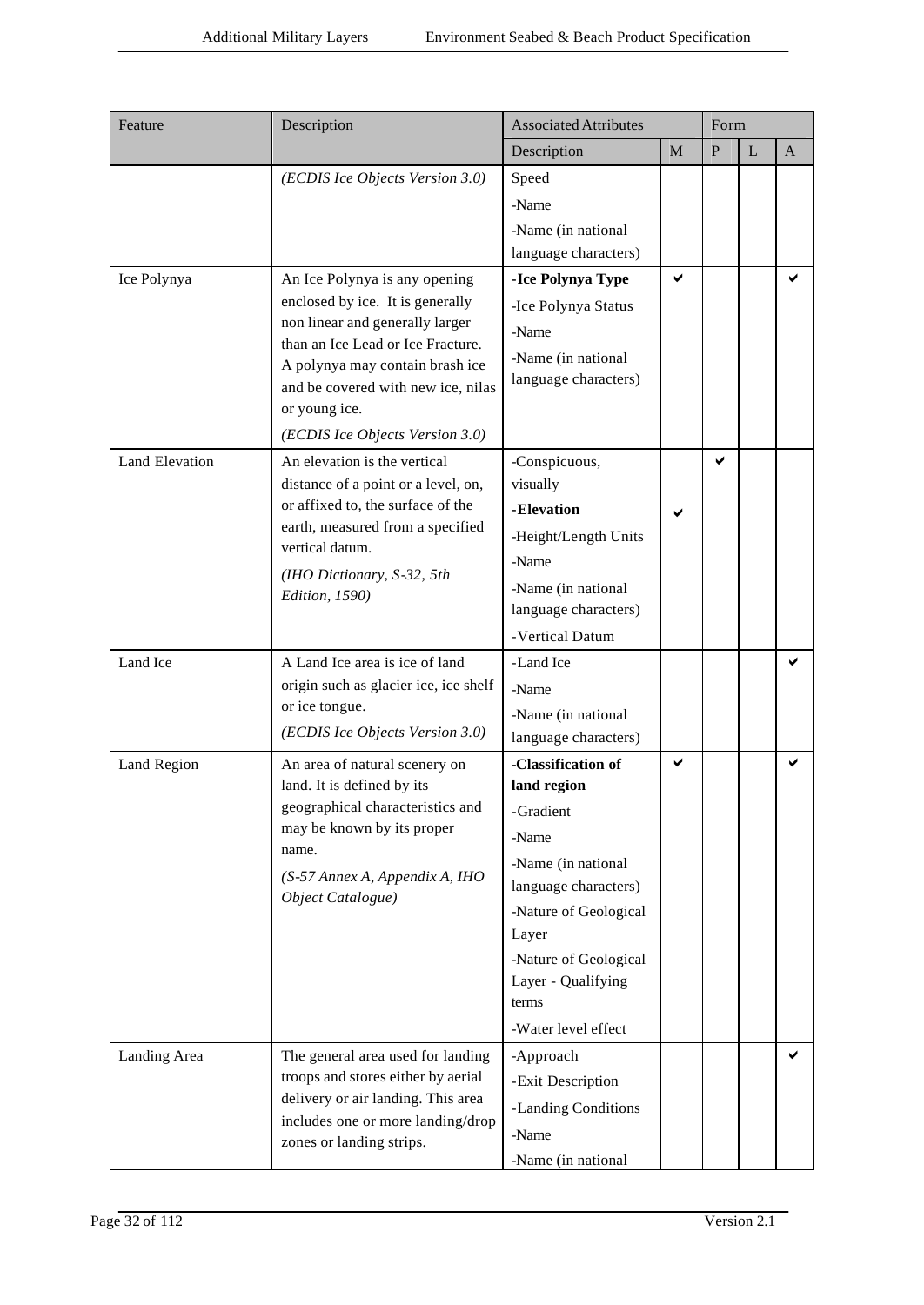| Feature              | Description                                                         | <b>Associated Attributes</b> |             | Form      |   |   |
|----------------------|---------------------------------------------------------------------|------------------------------|-------------|-----------|---|---|
|                      |                                                                     | Description                  | $\mathbf M$ | ${\bf P}$ | L | A |
|                      | (AML)                                                               | language characters)         |             |           |   |   |
|                      |                                                                     | -Status                      |             |           |   |   |
| Landing Place        | Point on the beach where the                                        | -Gradient                    |             | ✔         |   |   |
|                      | landing of troops and vehicles can                                  | -Status                      |             |           |   |   |
|                      | take place.                                                         | -Weight Bearing              |             |           |   |   |
|                      | (AML)                                                               | Capability                   |             |           |   |   |
| <b>Landing Point</b> | A point within a landing site                                       | -Approach                    |             | ✔         |   |   |
|                      | where one helicopter can land.                                      | -Exit Description            |             |           |   |   |
|                      | (AML)                                                               | -Landing Conditions          |             |           |   |   |
|                      |                                                                     | -Name                        |             |           |   |   |
|                      |                                                                     | -Name (in national           |             |           |   |   |
|                      |                                                                     | language characters)         |             |           |   |   |
|                      |                                                                     | -Status                      |             |           |   |   |
| <b>Landing Site</b>  | A site within a landing zone                                        | -Approach                    |             |           |   | ✔ |
|                      | containing one or more landing<br>points.                           | -Exit Description            |             |           |   |   |
|                      |                                                                     | -Landing Conditions          |             |           |   |   |
|                      | (AML)                                                               | -Name                        |             |           |   |   |
|                      |                                                                     | -Name (in national           |             |           |   |   |
|                      |                                                                     | language characters)         |             |           |   |   |
|                      |                                                                     | -Status                      |             |           |   |   |
| <b>Landing Strip</b> | Area designated for operating                                       | -Approach                    |             |           |   |   |
|                      | fixed wing aircraft.                                                | -Exit Description            |             |           |   |   |
|                      | (AML)                                                               | -Landing Conditions          |             |           |   |   |
|                      |                                                                     | -Name                        |             |           |   |   |
|                      |                                                                     | -Name (in national           |             |           |   |   |
|                      |                                                                     | language characters)         |             |           |   |   |
|                      |                                                                     | -Status                      |             |           |   |   |
| Landing Zone         | A specified zone within an                                          | -Approach                    |             |           |   | ✔ |
|                      | objective area used for landing<br>aircraft. This includes a number | -Exit Description            |             |           |   |   |
|                      | of landing sites.                                                   | -Landing Conditions          |             |           |   |   |
|                      | (AML)                                                               | -Name                        |             |           |   |   |
|                      |                                                                     | -Name (in national           |             |           |   |   |
|                      |                                                                     | language characters)         |             |           |   |   |
|                      |                                                                     | -Status                      |             |           |   |   |
| Landmark             | A prominent object at a fixed                                       | -Colour                      |             | ✔         |   |   |
|                      | location which can be used in<br>determining a location or a        | -Colour Pattern              |             |           |   |   |
|                      | direction.                                                          | -Condition                   |             |           |   |   |
|                      | (Adapted from IHO Dictionary, S-                                    | -Conspicuous, Radar          |             |           |   |   |
|                      |                                                                     | -Conspicuous,                |             |           |   |   |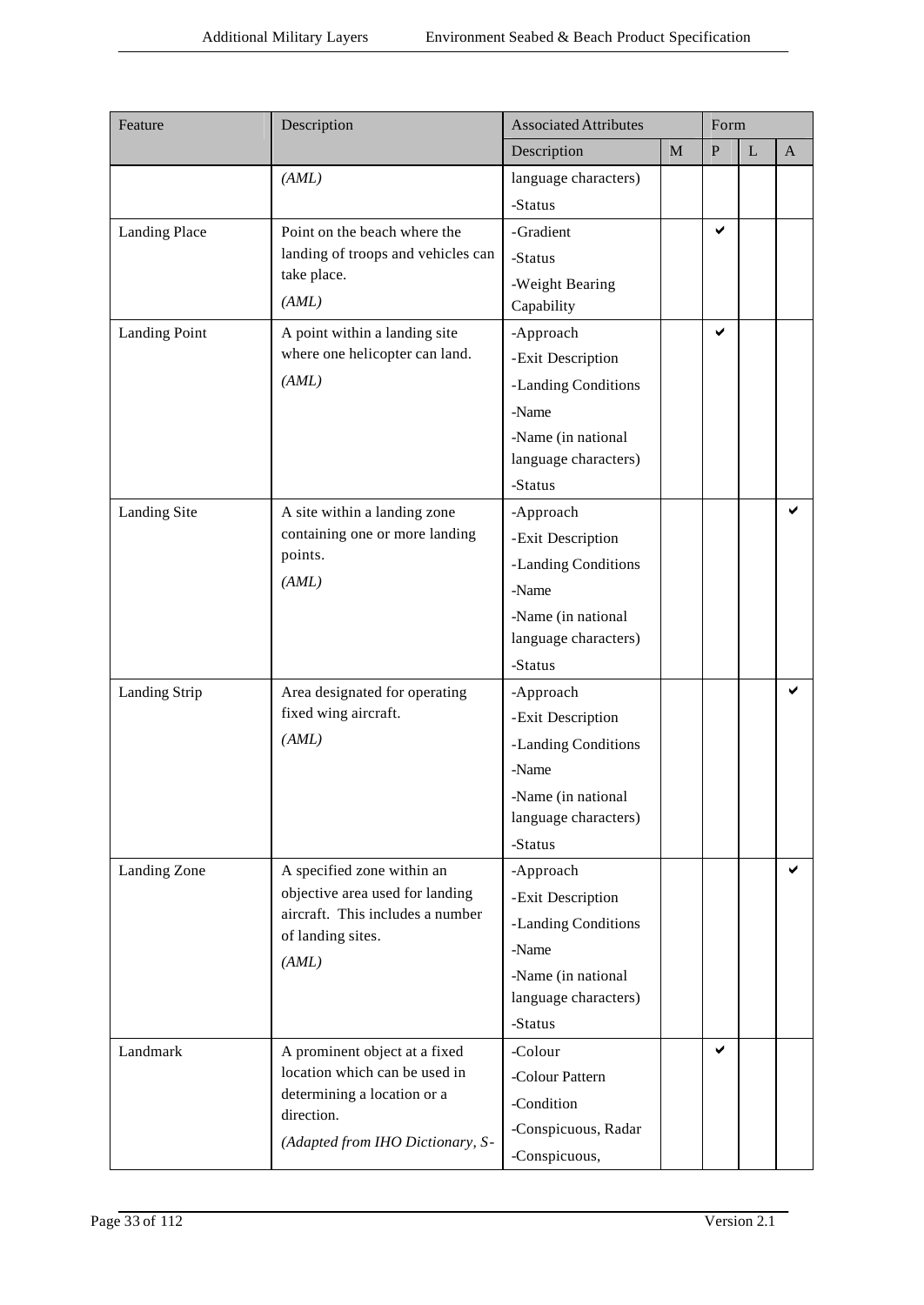| Feature               | Description                   | <b>Associated Attributes</b><br>Form       |             |           |             |              |  |  |
|-----------------------|-------------------------------|--------------------------------------------|-------------|-----------|-------------|--------------|--|--|
|                       |                               | Description                                | $\mathbf M$ | ${\bf P}$ | $\mathbf L$ | $\mathbf{A}$ |  |  |
|                       | 32, 5th Edition, 2643).       | Visually                                   |             |           |             |              |  |  |
|                       |                               | -Elevation                                 |             |           |             |              |  |  |
|                       |                               | -Function                                  |             |           |             |              |  |  |
|                       |                               | -Height                                    |             |           |             |              |  |  |
|                       |                               | -Height/Length Units                       |             |           |             |              |  |  |
|                       |                               | -Nature of                                 |             |           |             |              |  |  |
|                       |                               | Construction                               |             |           |             |              |  |  |
|                       |                               | -Name                                      |             |           |             |              |  |  |
|                       |                               | -Name (in national<br>language characters) |             |           |             |              |  |  |
|                       |                               | -Status                                    |             |           |             |              |  |  |
|                       |                               | -Type of Landmark                          | ✔           |           |             |              |  |  |
|                       |                               | -Vertical Datum                            |             |           |             |              |  |  |
|                       |                               | -Vertical Length                           |             |           |             |              |  |  |
| Leisure Activity Area | Area where civilian leisure   | -Leisure Activity                          |             |           |             | ✔            |  |  |
|                       | activities take place         | -Time of Year                              |             |           |             |              |  |  |
|                       | (AML)                         |                                            |             |           |             |              |  |  |
| Light                 | A luminous or lighted aid to  | -Category of Light                         | ✔           | ✔         |             |              |  |  |
|                       | navigation.                   | -Colour                                    |             |           |             |              |  |  |
|                       | (Adapted from IHO Dictionary, | -End Date                                  |             |           |             |              |  |  |
|                       | S-32, 5th Edition, 2766).     | -Exhibition Condition                      |             |           |             |              |  |  |
|                       |                               | of Light                                   |             |           |             |              |  |  |
|                       |                               | -Height                                    |             |           |             |              |  |  |
|                       |                               | -Height/Length Units                       |             |           |             |              |  |  |
|                       |                               | -Light Characteristic                      |             |           |             |              |  |  |
|                       |                               | -Light Visibility                          |             |           |             |              |  |  |
|                       |                               | -Marks Navigational-<br>System of          |             |           |             |              |  |  |
|                       |                               | -Multiplicity of Lights                    |             |           |             |              |  |  |
|                       |                               | -Name                                      |             |           |             |              |  |  |
|                       |                               | -Name (in national<br>language characters) |             |           |             |              |  |  |
|                       |                               | -Orientation                               |             |           |             |              |  |  |
|                       |                               | -Seasonal End Date                         |             |           |             |              |  |  |
|                       |                               | -Seasonal Start Date                       |             |           |             |              |  |  |
|                       |                               | -Sector Limit One                          |             |           |             |              |  |  |
|                       |                               | -Sector Limit Two                          |             |           |             |              |  |  |
|                       |                               | -Signal Group                              |             |           |             |              |  |  |
|                       |                               | -Signal Period                             |             |           |             |              |  |  |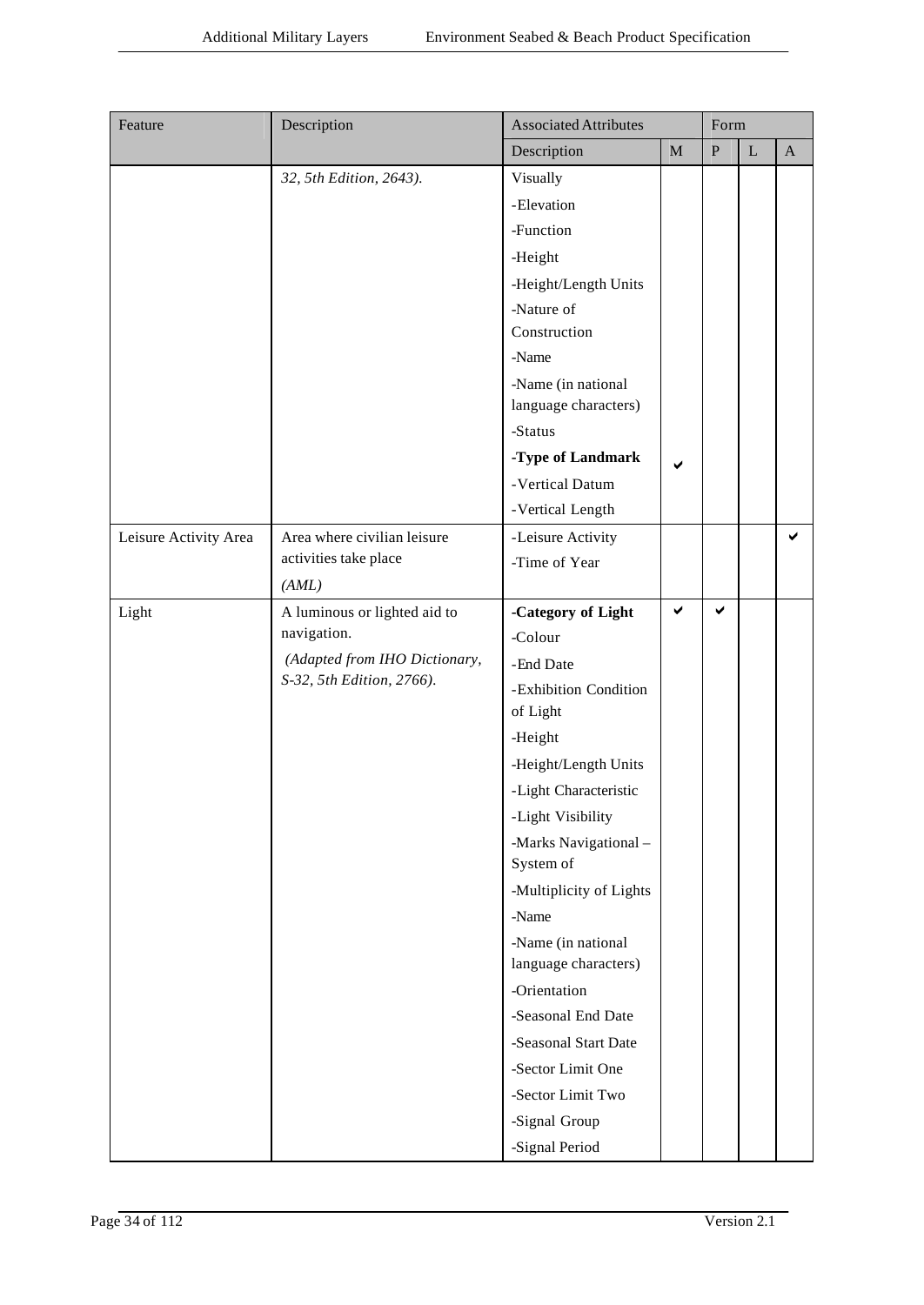| Feature                 | Description                       | <b>Associated Attributes</b>                    |              | Form      |             |             |
|-------------------------|-----------------------------------|-------------------------------------------------|--------------|-----------|-------------|-------------|
|                         |                                   | Description                                     | $\mathbf M$  | ${\bf P}$ | $\mathbf L$ | $\mathbf A$ |
|                         |                                   | -Signal Sequence                                |              |           |             |             |
|                         |                                   | -Start Date                                     |              |           |             |             |
|                         |                                   | -Status                                         |              |           |             |             |
|                         |                                   | -Value of nominal                               |              |           |             |             |
|                         |                                   | range                                           |              |           |             |             |
|                         |                                   | -Vertical Datum                                 |              |           |             |             |
| <b>MCM</b> Area         | Area where MCM operations         | -Milec Density                                  |              |           |             | ✔           |
|                         | have taken place.                 | -Mine-hunting                                   |              |           |             |             |
|                         | (AML)                             | classification                                  |              |           |             |             |
|                         |                                   | -NOMBO Density                                  |              |           |             |             |
| <b>Mooring Facility</b> | The equipment or structure used   | -Category of                                    | $\checkmark$ | ✔         |             |             |
|                         | to secure a vessel                | <b>Mooring Facility</b>                         |              |           |             |             |
|                         | (adapted from IHO Dictionary, S-  | -Communications                                 |              |           |             |             |
|                         | 32, 5th Edition, 3322)            | -Logistics                                      |              |           |             |             |
|                         |                                   | -Manoeuvring                                    |              |           |             |             |
|                         |                                   | -Navigational                                   |              |           |             |             |
|                         |                                   | Description                                     |              |           |             |             |
|                         |                                   | -Navigational                                   |              |           |             |             |
|                         |                                   | Difficulty                                      |              |           |             |             |
|                         |                                   | -Pier Contact Details                           |              |           |             |             |
|                         |                                   | -Pier Description                               |              |           |             |             |
|                         |                                   | -Sea Direction                                  |              |           |             |             |
|                         |                                   | -Self Protection (Air)                          |              |           |             |             |
|                         |                                   | -Self Protection (Near                          |              |           |             |             |
|                         |                                   | Defence)                                        |              |           |             |             |
|                         |                                   | -Self Protection                                |              |           |             |             |
|                         |                                   | (Surface)                                       |              |           |             |             |
|                         |                                   | -Sensor Coverage                                |              |           |             |             |
|                         |                                   | -Surface Threat                                 |              |           |             |             |
|                         |                                   | -Weapon Coverage                                |              |           |             |             |
| Performance Data        | Area of defined performance data. | -Clearance Percentage                           |              |           |             | ✔           |
| Area                    | (AML)                             | -Characteristic<br>Detection Width (A)          |              |           |             |             |
|                         |                                   | -Characteristic<br>Detection Probability<br>(B) |              |           |             |             |
|                         |                                   | -Classification<br>Probability                  |              |           |             |             |
|                         |                                   | -Detection Probability                          |              |           |             |             |
|                         |                                   | -Disposal Probability                           |              |           |             |             |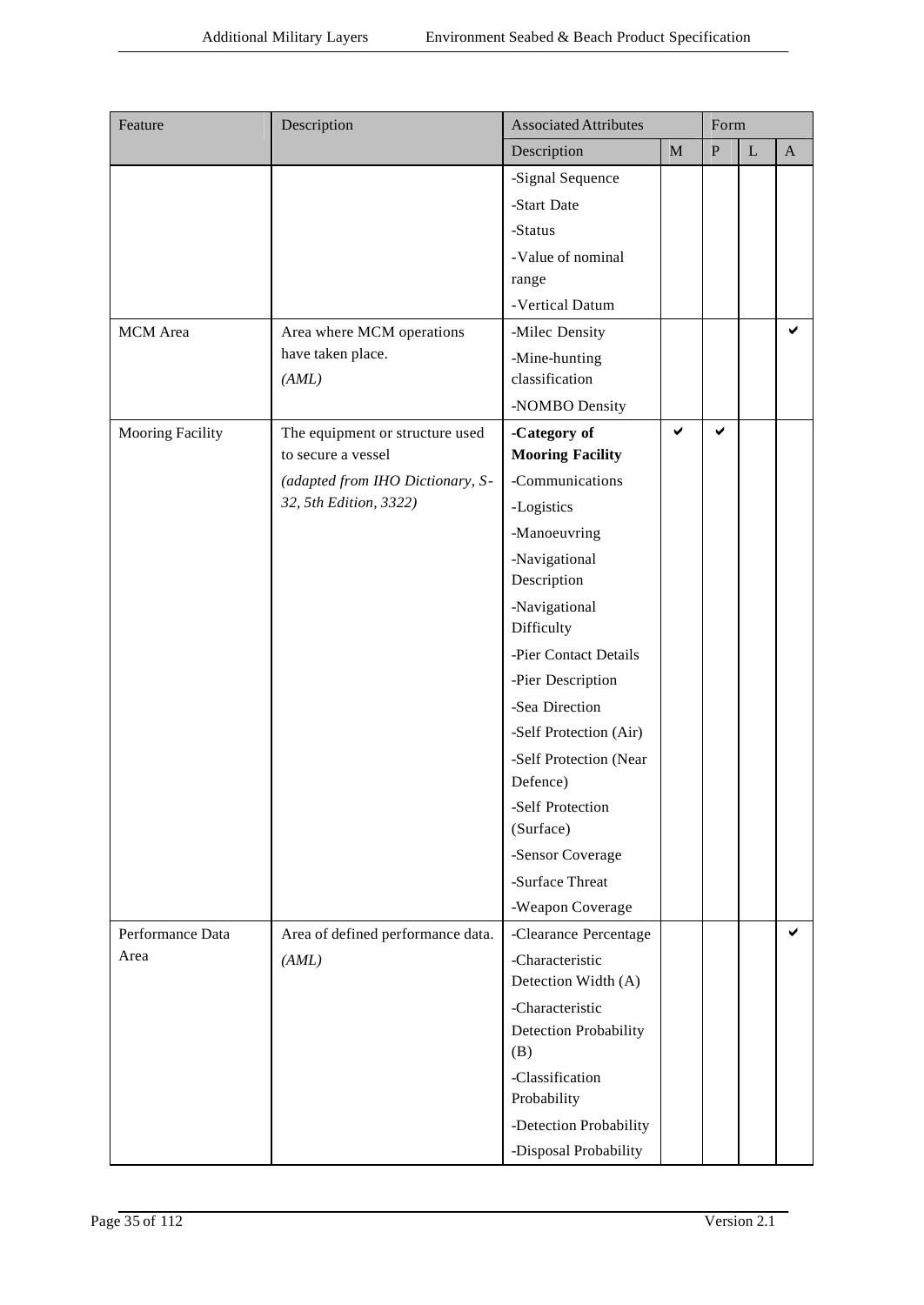| Feature                | Description                                                                                                                                                                                                   | <b>Associated Attributes</b> |              |           | Form         |              |  |  |  |
|------------------------|---------------------------------------------------------------------------------------------------------------------------------------------------------------------------------------------------------------|------------------------------|--------------|-----------|--------------|--------------|--|--|--|
|                        |                                                                                                                                                                                                               | Description                  | M            | ${\bf P}$ | $\mathbf{L}$ | $\mathbf{A}$ |  |  |  |
| Pipeline Area          | An area containing one or more                                                                                                                                                                                | -Category of Pipeline        | $\checkmark$ |           |              | ✔            |  |  |  |
|                        | pipelines.                                                                                                                                                                                                    | -Condition                   |              |           |              |              |  |  |  |
|                        | (S-57 Annex A, Appendix A, IHO                                                                                                                                                                                | -End Date                    |              |           |              |              |  |  |  |
|                        | Object Catalogue)                                                                                                                                                                                             | -Height/Length Units         |              |           |              |              |  |  |  |
|                        |                                                                                                                                                                                                               | -Name                        |              |           |              |              |  |  |  |
|                        |                                                                                                                                                                                                               | -Name (in national           |              |           |              |              |  |  |  |
|                        |                                                                                                                                                                                                               | language characters)         |              |           |              |              |  |  |  |
|                        |                                                                                                                                                                                                               | -Product                     |              |           |              |              |  |  |  |
|                        |                                                                                                                                                                                                               | -Start Date                  |              |           |              |              |  |  |  |
|                        |                                                                                                                                                                                                               | -Status                      |              |           |              |              |  |  |  |
|                        |                                                                                                                                                                                                               | -Vertical Length             |              |           |              |              |  |  |  |
| Pipeline, submarine/on | A pipeline is a string of                                                                                                                                                                                     | -Buried Depth                |              |           | ✔            |              |  |  |  |
| land                   | interconnected pipes used for the                                                                                                                                                                             | -Category of Pipeline        |              |           |              |              |  |  |  |
|                        | transport of matter, nowadays<br>mainly oil or gas<br>(IHO Dictionary, S-32, 5th<br>Edition, 3857)<br>A submarine or land pipeline is a<br>pipeline lying on or buried under<br>the seabed or the land. (AML) | -Condition                   |              |           |              |              |  |  |  |
|                        |                                                                                                                                                                                                               | -End Date                    |              |           |              |              |  |  |  |
|                        |                                                                                                                                                                                                               | -Depth Range -               |              |           |              |              |  |  |  |
|                        |                                                                                                                                                                                                               | shoalest value               |              |           |              |              |  |  |  |
|                        |                                                                                                                                                                                                               | -Depth Range -               |              |           |              |              |  |  |  |
|                        |                                                                                                                                                                                                               | deepest value                |              |           |              |              |  |  |  |
|                        |                                                                                                                                                                                                               | -Depth Units                 |              |           |              |              |  |  |  |
|                        |                                                                                                                                                                                                               | -Height/Length Units         |              |           |              |              |  |  |  |
|                        |                                                                                                                                                                                                               | -Horizontal Width            |              |           |              |              |  |  |  |
|                        |                                                                                                                                                                                                               | -Name                        |              |           |              |              |  |  |  |
|                        |                                                                                                                                                                                                               | -Name (in national           |              |           |              |              |  |  |  |
|                        |                                                                                                                                                                                                               | language characters)         |              |           |              |              |  |  |  |
|                        |                                                                                                                                                                                                               | -Product                     |              |           |              |              |  |  |  |
|                        |                                                                                                                                                                                                               | -Start Date                  |              |           |              |              |  |  |  |
|                        |                                                                                                                                                                                                               | -Status                      |              |           |              |              |  |  |  |
|                        |                                                                                                                                                                                                               | -Sounding Datum              |              |           |              |              |  |  |  |
|                        |                                                                                                                                                                                                               | -Vertical Length             |              |           |              |              |  |  |  |
| Pipeline, Overhead     | An overhead pipeline is a pipeline                                                                                                                                                                            | -Category of pipeline        | ✔            |           | ✔            |              |  |  |  |
|                        | supported by pylons and passing<br>over or nearby navigable waters                                                                                                                                            | -Condition                   |              |           |              |              |  |  |  |
|                        | (S-57 Annex A, Appendix A, IHO                                                                                                                                                                                | -Conspicuous, radar          |              |           |              |              |  |  |  |
|                        | Object Catalogue)                                                                                                                                                                                             | -Conspicuous,                |              |           |              |              |  |  |  |
|                        |                                                                                                                                                                                                               | visually                     |              |           |              |              |  |  |  |
|                        |                                                                                                                                                                                                               | -End Date                    |              |           |              |              |  |  |  |
|                        |                                                                                                                                                                                                               | -Height/Length Units         |              |           |              |              |  |  |  |
|                        |                                                                                                                                                                                                               | -Name                        |              |           |              |              |  |  |  |
|                        |                                                                                                                                                                                                               | -Name (in national           |              |           |              |              |  |  |  |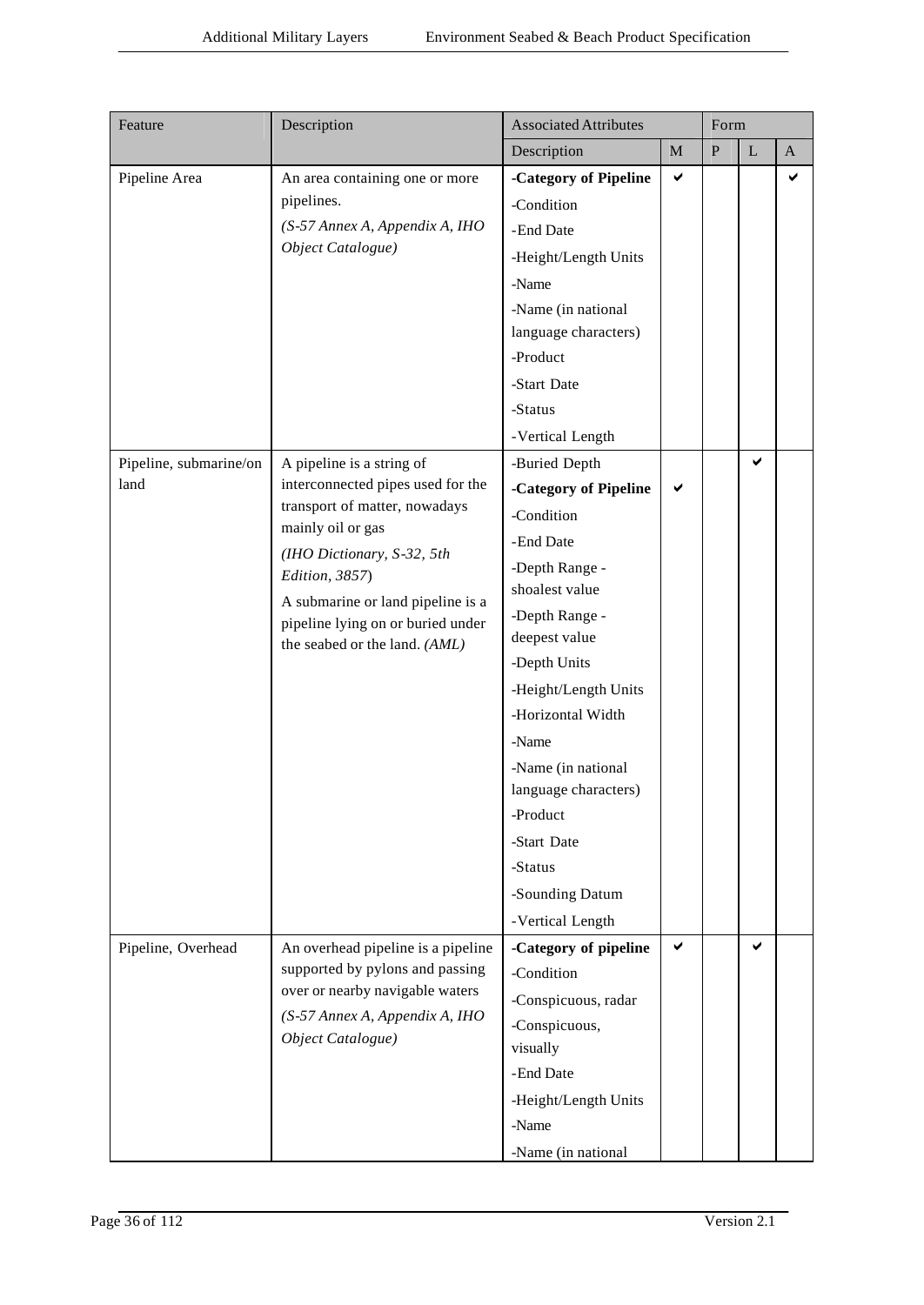| Feature                  | Description                                                 | <b>Associated Attributes</b>               |   | Form      |           |              |
|--------------------------|-------------------------------------------------------------|--------------------------------------------|---|-----------|-----------|--------------|
|                          |                                                             | Description                                | M | ${\bf P}$ | ${\bf L}$ | $\mathbf{A}$ |
|                          |                                                             | language characters)                       |   |           |           |              |
|                          |                                                             | -Product                                   |   |           |           |              |
|                          |                                                             | -Start Date                                |   |           |           |              |
|                          |                                                             | -Status                                    |   |           |           |              |
|                          |                                                             | -Vertical Clearance                        |   |           |           |              |
|                          |                                                             | -Vertical Datum                            |   |           |           |              |
| <b>Resource Location</b> | Location where resources are                                | -Status                                    |   | ✔         |           | ✔            |
|                          | available.                                                  | -Type of resource                          | ✔ |           |           |              |
|                          | (AML)                                                       | location                                   |   |           |           |              |
| Risk Data Area           | Area within which risk data has                             | -Confidence Level                          |   |           |           | ✔            |
|                          | been defined.                                               | -Number of                                 |   |           |           |              |
|                          | (AML)                                                       | <b>Remaining Mines</b>                     |   |           |           |              |
|                          |                                                             | -Probability for                           |   |           |           |              |
|                          |                                                             | remaining mines                            |   |           |           |              |
|                          |                                                             | -Remaining Mines                           |   |           |           |              |
|                          |                                                             | Likely, Maximum<br>Number                  |   |           |           |              |
|                          |                                                             |                                            |   |           |           |              |
|                          |                                                             | -Simple Initial Threat<br>-Zone Colour     |   |           |           |              |
|                          |                                                             |                                            |   |           |           |              |
| River                    | A relatively large natural stream<br>of water               | -Name                                      |   |           | ✔         |              |
|                          | (IHO Dictionary, S-32, 5th                                  | -Name (in national<br>language characters) |   |           |           |              |
|                          | Edition, 4405)                                              | -Status                                    |   |           |           |              |
| Road                     | A road is an open way for the                               | -Classification of                         | ✔ |           | ✔         |              |
|                          | passage of vehicles                                         | Road                                       |   |           |           |              |
|                          | (United States Geological Survey,                           | -Condition                                 |   |           |           |              |
|                          | Jan.89)                                                     | -Military Load                             |   |           |           |              |
|                          |                                                             | Classification                             |   |           |           |              |
|                          |                                                             | -Nature of                                 |   |           |           |              |
|                          |                                                             | Construction                               |   |           |           |              |
|                          |                                                             | -Name                                      |   |           |           |              |
|                          |                                                             | -Name (in national                         |   |           |           |              |
|                          |                                                             | language characters)                       |   |           |           |              |
|                          |                                                             | -Status                                    |   |           |           |              |
| Sea Area                 | A geographically defined part of                            | -Category of Sea                           | ✔ |           |           | ✔            |
|                          | the sea or other navigable waters.                          | Area                                       |   |           |           |              |
|                          | It may be specified within its<br>limits by its proper name | -Gradient                                  |   |           |           |              |
|                          |                                                             | -Name                                      |   |           |           |              |
|                          | (S-57 Annex A, Appendix A, IHO<br>Object Catalogue)         | -Name (in national                         |   |           |           |              |
|                          |                                                             | language characters)                       |   |           |           |              |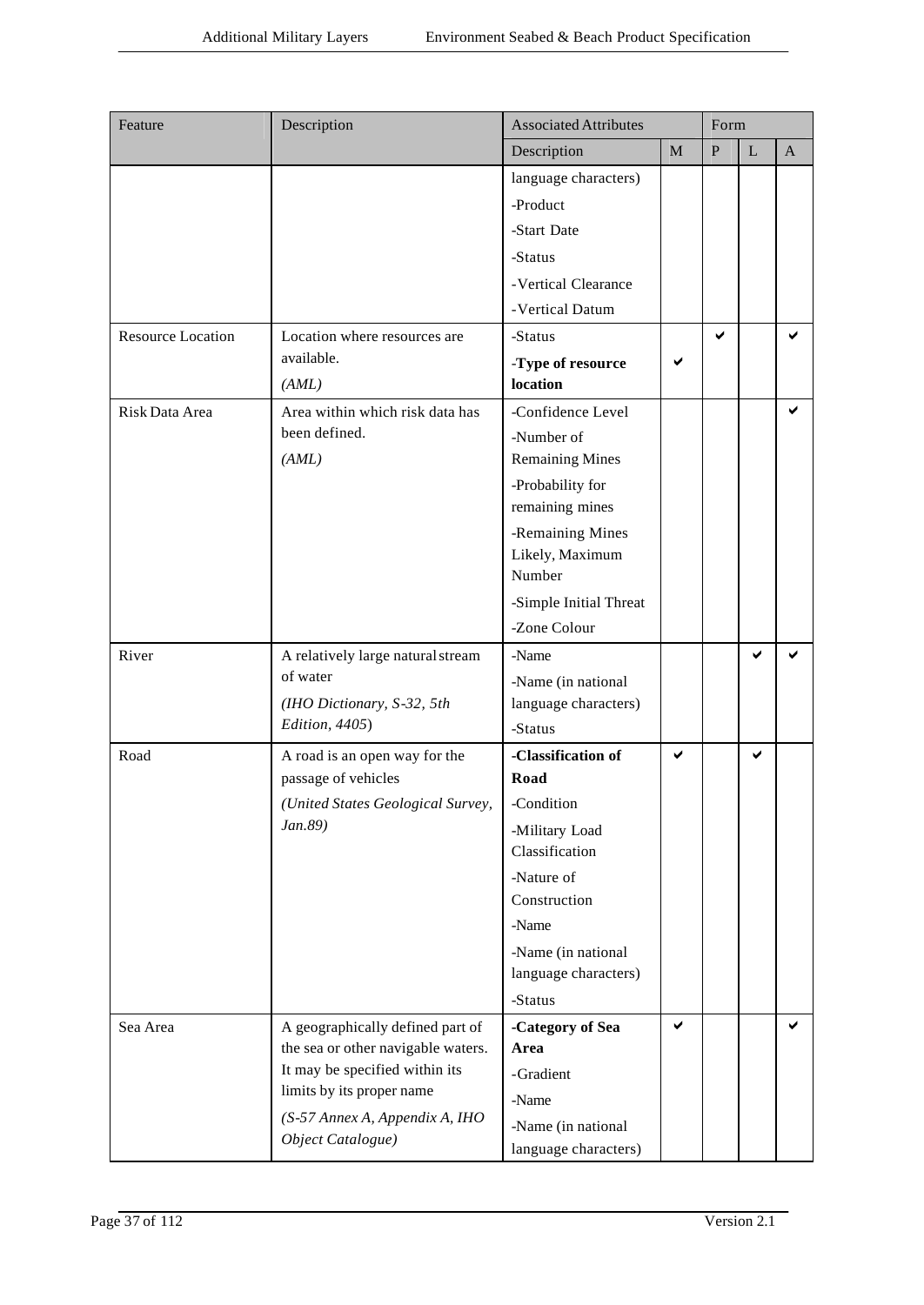| Feature                       | Description<br><b>Associated Attributes</b>                                                                                            |                                                                                                                                                                                                                                                                                       |             | Form      |              |                |
|-------------------------------|----------------------------------------------------------------------------------------------------------------------------------------|---------------------------------------------------------------------------------------------------------------------------------------------------------------------------------------------------------------------------------------------------------------------------------------|-------------|-----------|--------------|----------------|
|                               |                                                                                                                                        | Description                                                                                                                                                                                                                                                                           | $\mathbf M$ | ${\bf P}$ | $\mathbf{L}$ | $\overline{A}$ |
|                               |                                                                                                                                        |                                                                                                                                                                                                                                                                                       |             |           |              |                |
| Sea Ice                       | An area at sea that contains ice.<br>(ECDIS Ice Objects Version 3.0)                                                                   | -Ice Attribute<br><b>Concentration Total</b><br>-Ice Coverage Type<br>-Ice Ridge<br>Development<br>-Ice Stage of<br>Development<br>-Maximum Ice<br>Thickness<br>-Minimum Ice<br>Thickness<br>-Name<br>-Name (in national<br>language characters)                                      |             |           |              | ✔              |
| Seismic activity area         | Area where earthquake activity<br>has taken place.<br>(AML)                                                                            | •Bearing<br>•Strength according to<br><b>Richter Scale</b>                                                                                                                                                                                                                            |             |           |              | ✔              |
| Shelter location              | Place for casualties or personnel<br>for evacuation<br>(AML)                                                                           | -Name<br>-Name (in national<br>language characters)<br>-Status                                                                                                                                                                                                                        |             | ✔         |              |                |
| <b>Shoreline Construction</b> | A fixed (not afloat) artificial<br>structure between the water and<br>the land.<br>(S-57 Annex A, Appendix A, IHO<br>Object Catalogue) | -Colour<br>-Colour Pattern<br>-Condition<br>-Conspicuous, Radar<br>-Conspicuous,<br>Visually<br>-Gradient<br>-Height<br>-Height/Length Units<br>-Horizontal Clearance<br>-Horizontal Length<br>-Horizontal Width<br>-Name<br>-Name (in national<br>language characters)<br>-Nature of |             |           | ✔            |                |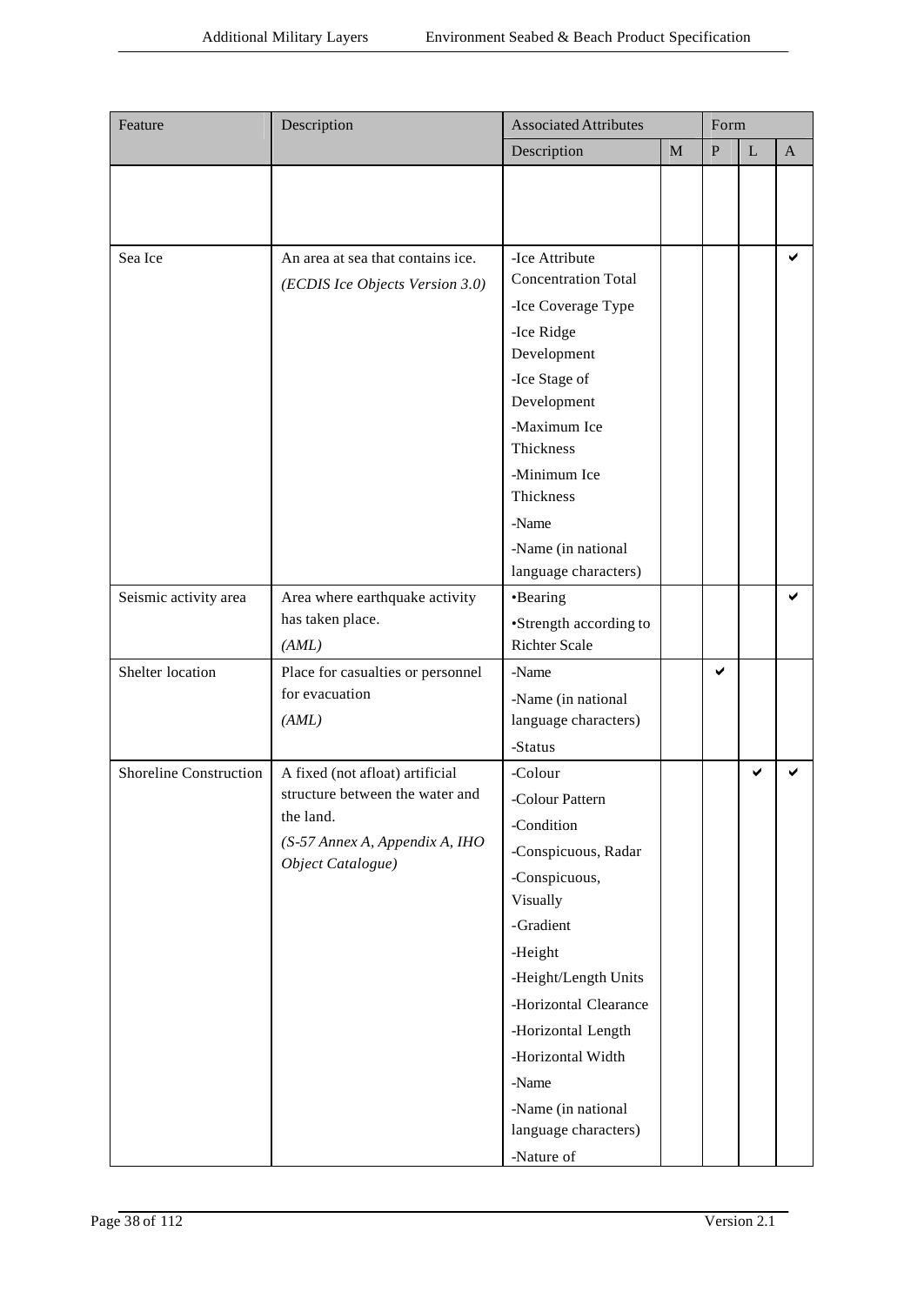| Feature                      | Description                                                                                                                       | <b>Associated Attributes</b>                 |              | Form      |             |              |
|------------------------------|-----------------------------------------------------------------------------------------------------------------------------------|----------------------------------------------|--------------|-----------|-------------|--------------|
|                              |                                                                                                                                   | Description                                  | $\mathbf{M}$ | ${\bf P}$ | $\mathbf L$ | $\mathbf{A}$ |
|                              |                                                                                                                                   | Construction                                 |              |           |             |              |
|                              |                                                                                                                                   | -Seasonal End Date                           |              |           |             |              |
|                              |                                                                                                                                   | -Seasonal Start Date                         |              |           |             |              |
|                              |                                                                                                                                   | -Status                                      |              |           |             |              |
|                              |                                                                                                                                   | -Type of Shoreline<br>Construction           |              |           |             |              |
|                              |                                                                                                                                   | -Vertical Datum                              |              |           |             |              |
|                              |                                                                                                                                   | -Vertical Length                             |              |           |             |              |
|                              |                                                                                                                                   | -Water Level Effect                          |              |           |             |              |
|                              |                                                                                                                                   | -Weight Bearing                              |              |           |             |              |
|                              |                                                                                                                                   | Capability                                   |              |           |             |              |
| Survey Area                  | An area within which the<br>reliability of source survey                                                                          | -Minimum distance<br>between survey lines    |              |           |             | ✔            |
|                              | information is assessed to be                                                                                                     | -Maximum distance                            |              |           |             |              |
|                              | uniform.                                                                                                                          | between survey lines                         |              |           |             |              |
|                              | (AML)                                                                                                                             | -Quality of sounding                         |              |           |             |              |
|                              |                                                                                                                                   | measurement                                  | ✔            |           |             |              |
|                              |                                                                                                                                   | -Survey authority                            |              |           |             |              |
|                              |                                                                                                                                   | -Survey type                                 |              |           |             |              |
|                              |                                                                                                                                   | -Survey date start                           |              |           |             |              |
|                              |                                                                                                                                   | -Survey date end                             |              |           |             |              |
|                              |                                                                                                                                   | -Technique of<br>sounding<br>measurement     |              |           |             |              |
|                              |                                                                                                                                   | -The largest scale of<br>survey information  |              |           |             |              |
|                              |                                                                                                                                   | -The smallest scale of<br>survey information |              |           |             |              |
| Trafficability Area          | Area within which the usage of<br>vehicles has been defined.<br>(AML)                                                             | -Trafficability                              | $\checkmark$ |           |             | ✔            |
| <b>Trawl Scours</b>          | Marks on the sea bed produced as                                                                                                  | -Horizontal Width                            |              |           | ✔           | ✔            |
|                              | a result of trawling.                                                                                                             | -Height/Length Units                         |              |           |             |              |
|                              | (AML)                                                                                                                             | -Orientation                                 |              |           |             |              |
| Vertical Datum Shift<br>Area | An area within which a uniform<br>shift exists between a specific<br>vertical datum and the datum of<br>the data within this area | -Vertical datum shift<br>parameter           | ✔            | ✔         |             | ✔            |
| Viewpoint                    | Position from which an image has                                                                                                  | -Bearing                                     |              | ✔         |             |              |
|                              | been obtained.                                                                                                                    | -Elevation                                   |              |           |             |              |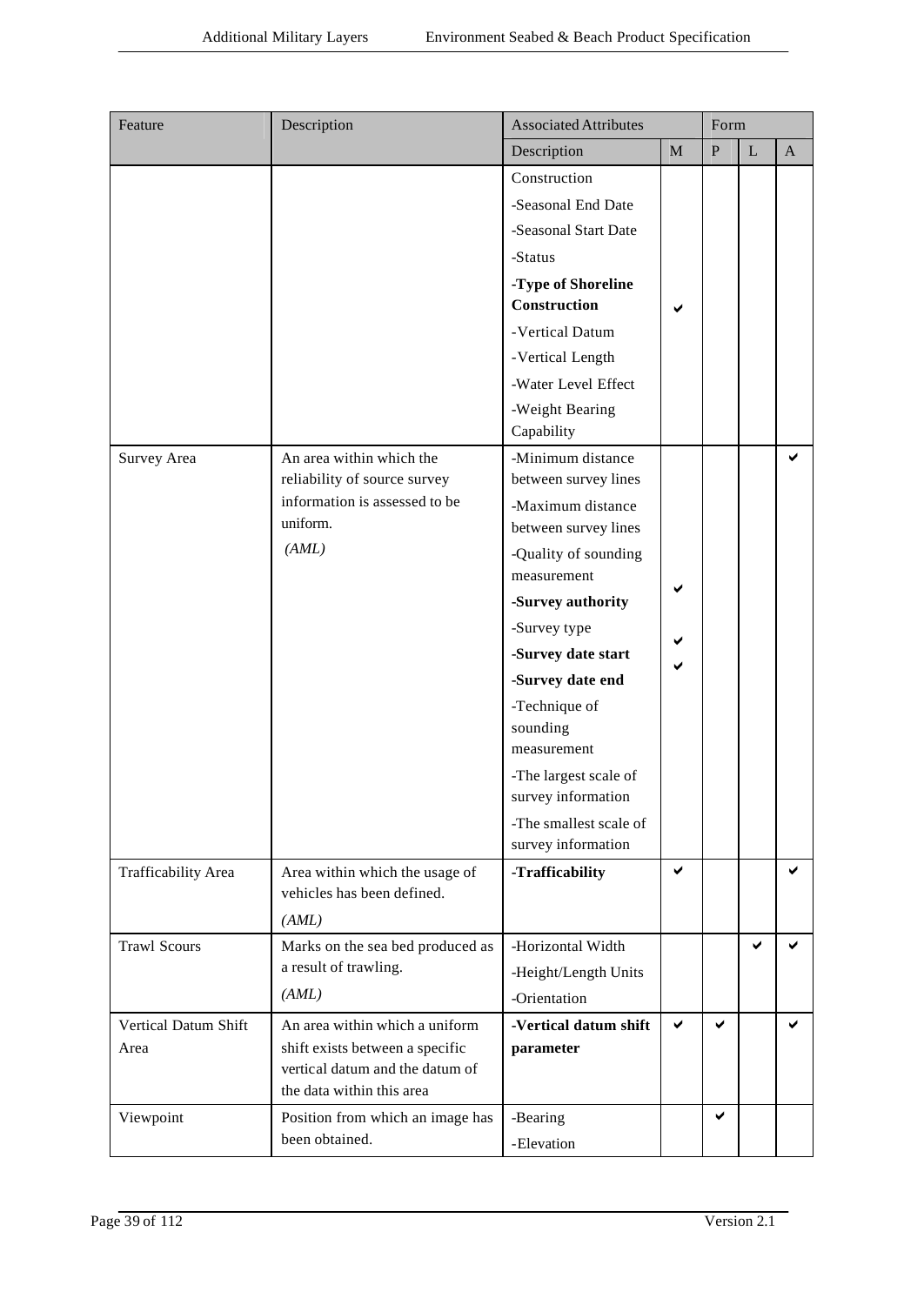| Feature             | Description                                                                                                                                                                                                                                                                                                                   | <b>Associated Attributes</b>                                                                                                                                                           |   | Form |   |   |
|---------------------|-------------------------------------------------------------------------------------------------------------------------------------------------------------------------------------------------------------------------------------------------------------------------------------------------------------------------------|----------------------------------------------------------------------------------------------------------------------------------------------------------------------------------------|---|------|---|---|
|                     |                                                                                                                                                                                                                                                                                                                               | Description                                                                                                                                                                            | M | P    | L | A |
|                     | (AML)                                                                                                                                                                                                                                                                                                                         | -Height/Length Units                                                                                                                                                                   |   |      |   |   |
|                     |                                                                                                                                                                                                                                                                                                                               | -Type of Imagery                                                                                                                                                                       |   |      |   |   |
|                     |                                                                                                                                                                                                                                                                                                                               | -Vertical Datum                                                                                                                                                                        |   |      |   |   |
| Weed/Kelp           | Seaweed is the general name for<br>marine plants of the Algae class<br>which grow in long narrow<br>ribbons.<br>(International Maritime<br>Dictionary, 2nd Ed)<br>Kelp is one of an order<br>(laminariales) of usually large,<br>blade-shaped or vine-like brown<br>algae.<br>(IHO Dictionary, S-32, 5th<br>Edition, $2611$ ) | -Category of<br>Weed/Kelp<br>-Foliar Index<br>-Height/Length Units<br>-Name<br>-Name (in national<br>language characters)<br>-Prairies Density<br>-Seabed Coverage<br>-Vertical Length | ✔ |      |   |   |
| <b>User Defined</b> | A feature not otherwise<br>permissible within the AML<br>content model                                                                                                                                                                                                                                                        | Textual description                                                                                                                                                                    |   | ✔    |   |   |

## *5.5.1.1 Mandatory Features*

There are no mandatory features in ESB AML.

## **5.5.2 Attributes**

The table below displays the following information:

- Attribute gives the name of attribute.
- Definition gives a more detailed description of the attribute if required.
- Values specifies the possible values the attribute may take.

For details of how to encode the attributes listed in this section, refer to the appropriate exchange standard implementation annex.

| Attribute & definition                                   | Values & definitions           |
|----------------------------------------------------------|--------------------------------|
| Absolute horizontal accuracy                             | Value: $min 0$                 |
| The positional error estimate for a single point,        | metres or feet<br>Units:       |
| relative to the specified spatial reference system.      | (units must be defined)        |
| (AML)                                                    | Resolution: 0.1 (metres or ft) |
| <b>Absolute vertical accuracy</b>                        | Value: $min 0$                 |
| The vertical error estimate for a single point, relative | Units:<br>metres or feet       |
| to the specified spatial reference system.               | (units must be defined)        |
| (AML)                                                    | Resolution: 0.1 (metres or ft) |
| <b>Access Restriction</b>                                | <b>Text String</b>             |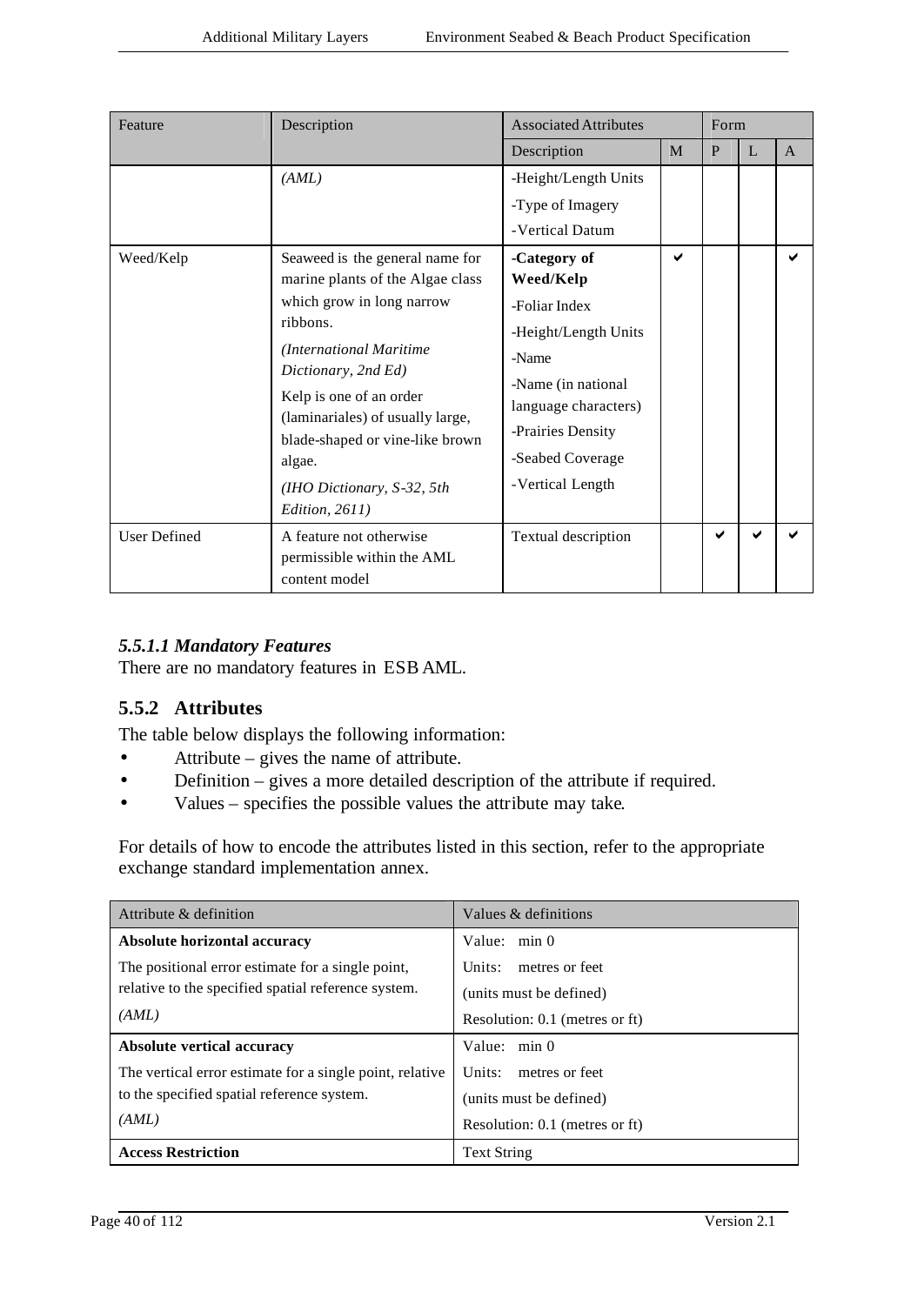| Attribute & definition                                                    | Values & definitions                                                                                                                                                                                                                                                 |
|---------------------------------------------------------------------------|----------------------------------------------------------------------------------------------------------------------------------------------------------------------------------------------------------------------------------------------------------------------|
| Restrictions on access to the beach from the sea.                         |                                                                                                                                                                                                                                                                      |
| (AML)                                                                     |                                                                                                                                                                                                                                                                      |
| Approach                                                                  | <b>Text String</b>                                                                                                                                                                                                                                                   |
| Description of approach including direction and                           |                                                                                                                                                                                                                                                                      |
| potential hazards.                                                        |                                                                                                                                                                                                                                                                      |
| (AML)                                                                     |                                                                                                                                                                                                                                                                      |
| <b>Attenuation</b>                                                        | Value: min 0                                                                                                                                                                                                                                                         |
| Reduction in intensity of sound waves.                                    | Unit:<br>decibels/metre                                                                                                                                                                                                                                              |
| (Adapted from IHO-Dictionary S-32, 5th Edition,<br>292)                   | Resolution:<br>0.1                                                                                                                                                                                                                                                   |
| <b>Bearing</b>                                                            | Value: 0.0 - 359.9                                                                                                                                                                                                                                                   |
| The horizontal direction of one terrestrial point from                    | Unit:<br>degree                                                                                                                                                                                                                                                      |
| another, expressed as the angular distance from a<br>reference direction. | Resolution:<br>0.1                                                                                                                                                                                                                                                   |
| (IHO Dictionary, S-32, 5th Edition, 435.)                                 |                                                                                                                                                                                                                                                                      |
| <b>Bottom Feature Classification</b>                                      | -Berm: A narrow, raised embankment along a                                                                                                                                                                                                                           |
| Classification of naturally occurring bottom features                     | beach formed by the deposit of material by waves                                                                                                                                                                                                                     |
| on the seabed.                                                            | and marks the limit of high tides. (Adapted from<br>IHO Hydrographic Dictionary, S-32, 5th Edition,                                                                                                                                                                  |
| (AML)                                                                     | 468)                                                                                                                                                                                                                                                                 |
|                                                                           | <b>-Fault line:</b> A break of shear in the earth's crust<br>with an observable displacement between the two<br>sides of the break, and parallel to the end of the<br>break. (IHO Hydrographic Dictionary, S-32, 5th<br>Edition 1778)                                |
|                                                                           | -Ledge: A rocky formation continuous with and<br>fringing the shore. (IHO Hydrographic Dictionary,<br>S-32, 5th Edition, 2707)                                                                                                                                       |
|                                                                           | -Highly Reflective Patch: Highly reflective patch<br>of seabed found by side scan, no contact found<br>using MM sonar. (AML)                                                                                                                                         |
|                                                                           | -Magnetic Anomaly: An anomaly of the magnetic<br>field of the earth, extending over a relatively small<br>area, due to local magnetic influences. (IHO<br>Hydrographic Dictionary, S-32, 5th Edition, 2874)                                                          |
|                                                                           | <b>-Pockmark:</b> Small depression on the seabed. (AML)                                                                                                                                                                                                              |
|                                                                           | -Ridge: A long narrow elevation with steep sides.<br>(IHO Hydrographic Dictionary, S-32, 5th Edition<br>4388)                                                                                                                                                        |
|                                                                           | -Ribbon: Normally apparent overlying a coarser<br>type of seabed. Most are straight and parallel with<br>currents. They can be up to 12km long, 200m wide<br>and are generally only a few cm thick. Typically<br>they have a laddered appearance due to the presence |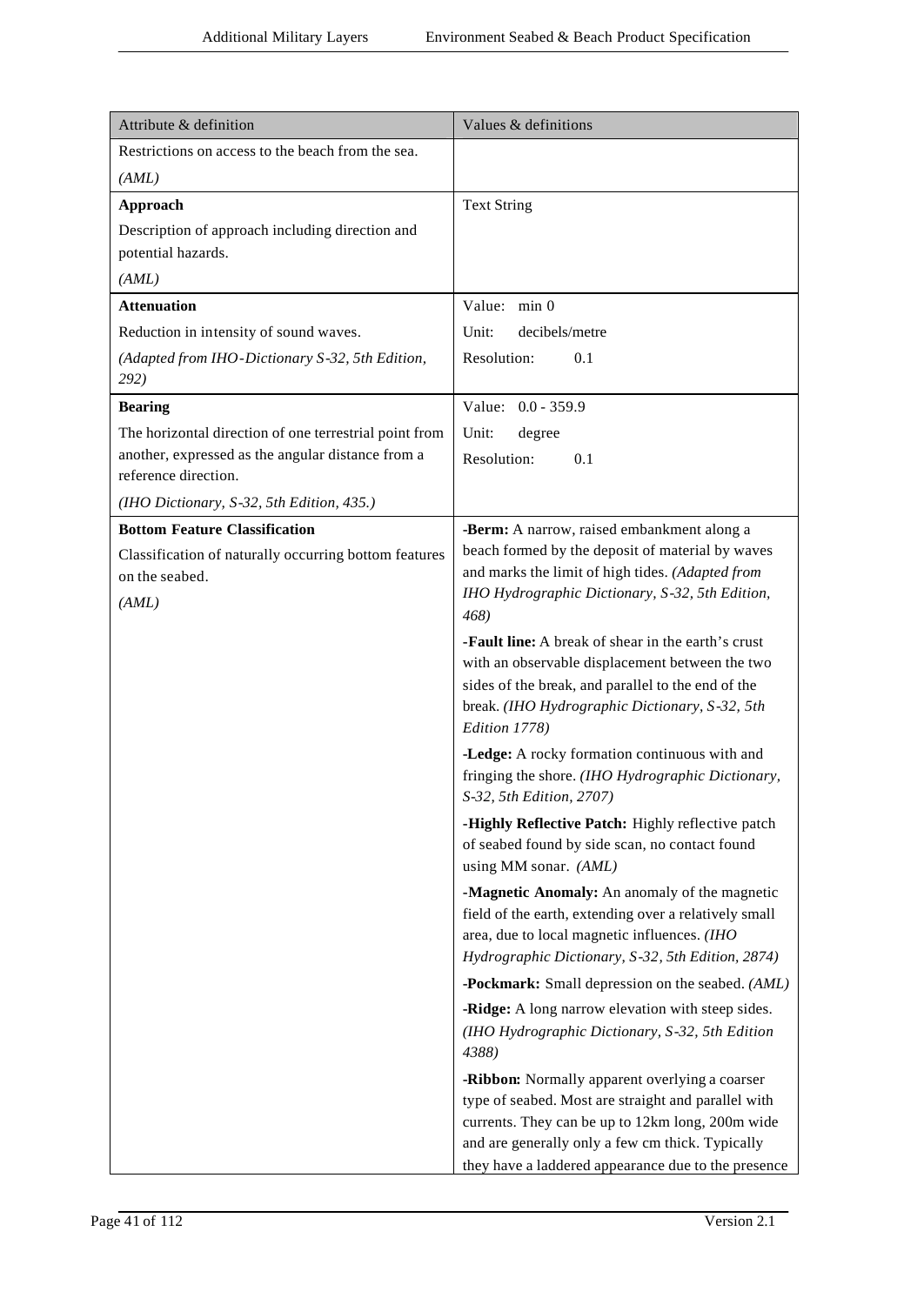| Attribute & definition                                              | Values & definitions                                                                                                                                                                                                      |
|---------------------------------------------------------------------|---------------------------------------------------------------------------------------------------------------------------------------------------------------------------------------------------------------------------|
|                                                                     | of ripples (AML)                                                                                                                                                                                                          |
|                                                                     | -Ripple: Undulating surface feature of varying<br>shape produced in unconsolidated sediments by<br>wave or current action. (Adapted from IHO<br>Hydrographic Dictionary, S-32, 5th Edition, 4398)                         |
|                                                                     | -Runnel: A trough or corrugation formed in the<br>foreshore or in the bottom, immediately offshore,<br>formed by waves or tidal currents. (IHO<br>Hydrographic Dictionary, S-32, 5th Edition 4460)                        |
|                                                                     | -Sandwave: A large mobile wave-like sediment<br>feature in shallow water and composed of sand. (S-<br>57 Annex A, Appendix A, IHO Object Catalogue)                                                                       |
|                                                                     | -Seabed vent: An opening or aperture on the floor<br>of the sea. (AML)                                                                                                                                                    |
|                                                                     | -Spring: A natural issue of water or other<br>substances from the bottom of the sea. (Adapted<br>from IHO Hydrographic Dictionary, S-32, 5th<br>Edition, 4936)                                                            |
|                                                                     | -Thermal Vent: An opening or aperture on the                                                                                                                                                                              |
|                                                                     | floor of the sea, specifically extruding volcanic                                                                                                                                                                         |
|                                                                     | material, giving rise to a source of heat. (AML)                                                                                                                                                                          |
|                                                                     | - Unknown                                                                                                                                                                                                                 |
|                                                                     | - Not Applicable                                                                                                                                                                                                          |
|                                                                     | - Other                                                                                                                                                                                                                   |
| <b>Breaker Type</b><br>Type of wave breaking on the shore.<br>(AML) | -Spilling: The wave becomes unstable at the crest<br>and forms white water. The white water expands<br>slowly down the front face of the breaker. Breaking<br>action is mild. (AML)                                       |
|                                                                     | <b>-Plunging:</b> The wave crest advances so much faster<br>than the base of the wave that it falls almost into the<br>trough with a violent action. White water appears<br>almost instantly over the entire front. (AML) |
|                                                                     | -Surging: The wave crest tends to advance faster<br>than the base of the wave, but, before breaking<br>completely, the wave base advances faster than the<br>crest and the plunging is arrested. (AML)                    |
|                                                                     | - Unknown                                                                                                                                                                                                                 |
|                                                                     | - Multiple                                                                                                                                                                                                                |
|                                                                     | - Not Applicable                                                                                                                                                                                                          |
|                                                                     | - Other                                                                                                                                                                                                                   |
| <b>Bridge Classification</b>                                        | -Opening Bridge: A bridge that is closed when set<br>for carrying road traffic and open when set to permit<br>marine traffic to pass through the waterway it<br>crosses. (Adapted from McGraw-Hill Encyclopedia           |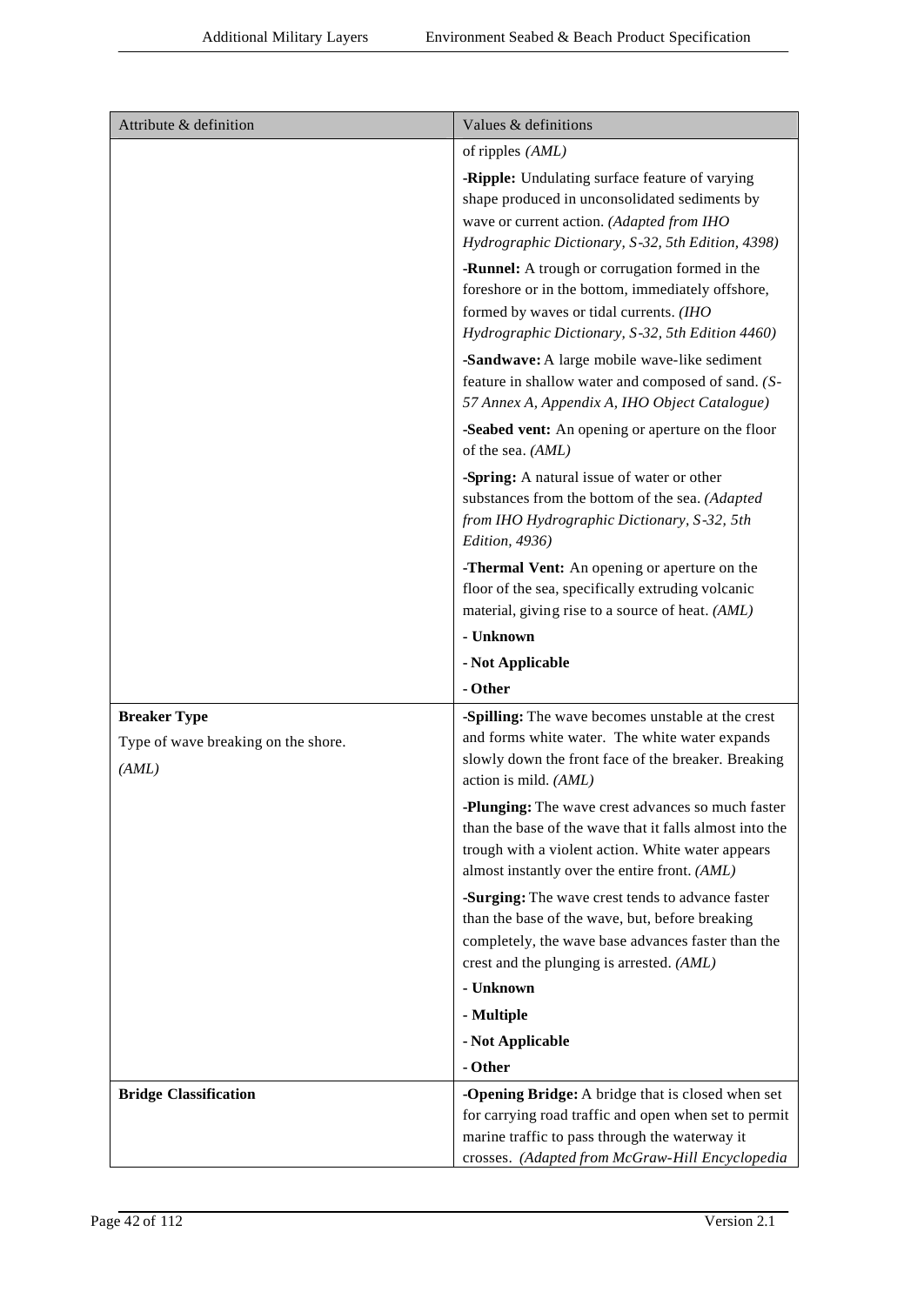| Attribute & definition | Values & definitions                                                                                                                                                                                                                                                              |
|------------------------|-----------------------------------------------------------------------------------------------------------------------------------------------------------------------------------------------------------------------------------------------------------------------------------|
|                        | of Science and Technology 7th Edition, 1992)                                                                                                                                                                                                                                      |
|                        | -Fixed Bridge: A bridge having permanent<br>horizontal and vertical alignment. (McGraw-Hill<br>Dictionary of Scientific and Technical Terms, 3rd<br>Edition, 1984)                                                                                                                |
|                        | -Pontoon Bridge: A fixed floating bridge supported<br>by pontoons. (McGraw-Hill Dictionary of Scientific<br>and Technical Terms, 3rd Edition, 1984)                                                                                                                               |
|                        | -Draw Bridge: A general name for bridges of<br>which part or the entire span of the bridge may be<br>raised or drawn aside to allow ships to pass through.<br>(IHO Dictionary S-32, 5th Edition, 546)                                                                             |
|                        | -Transporter Bridge: A bridge that has towers on<br>each side of the waterway connected by a girder<br>system on which a carriage runs. (IHO Chart<br>Specifications, M-4, 381.2)                                                                                                 |
|                        | -Foot Bridge: A bridge structure used only for<br>pedestrian traffic. (McGraw-Hill Dictionary of<br>Scientific and Technical Terms, 3rd Edition, 1984)                                                                                                                            |
|                        | -Viaduct: A long bridge consisting of a series of<br>beams, spans or girders (of steel, timber or concrete)<br>supported on towers or piers and used to carry a<br>road, railroad, etc. (Adapted from McGraw-Hill<br>Encyclopedia of Science and Technology 7th<br>Edition, 1992) |
|                        | -Aqueduct: A bridge supporting an artificially<br>elevated channel, for the conveyance of water.<br>(Adapted from The New Shorter Oxford English<br>Dictionary, 1993)                                                                                                             |
|                        | -Swing Bridge: A movable bridge (or span thereof)<br>which rotates in a horizontal plane about a vertical<br>pivot to allow the passage of vessels. (Adapted from<br>McGraw-Hill Encyclopedia of Science and<br>Technology 7th Edition, 1992)                                     |
|                        | -Lifting Bridge: A movable bridge (or span thereof)<br>which is capable of being lifted vertically to allow<br>vessels to pass beneath. (Adapted from IHO<br>Dictionary, S-32 5th Edition, 547)                                                                                   |
|                        | -Bascule Bridge: A counterpoise bridge rotated in a<br>vertical plane about an axis at one or both ends.<br>Also called a balance. (IHO Dictionary S-32, 5th<br>Edition, 545)                                                                                                     |
|                        | -Suspension Bridge: A fixed bridge consisting of<br>either a roadway or a truss suspended from two or<br>more cables which pass over towers and are                                                                                                                               |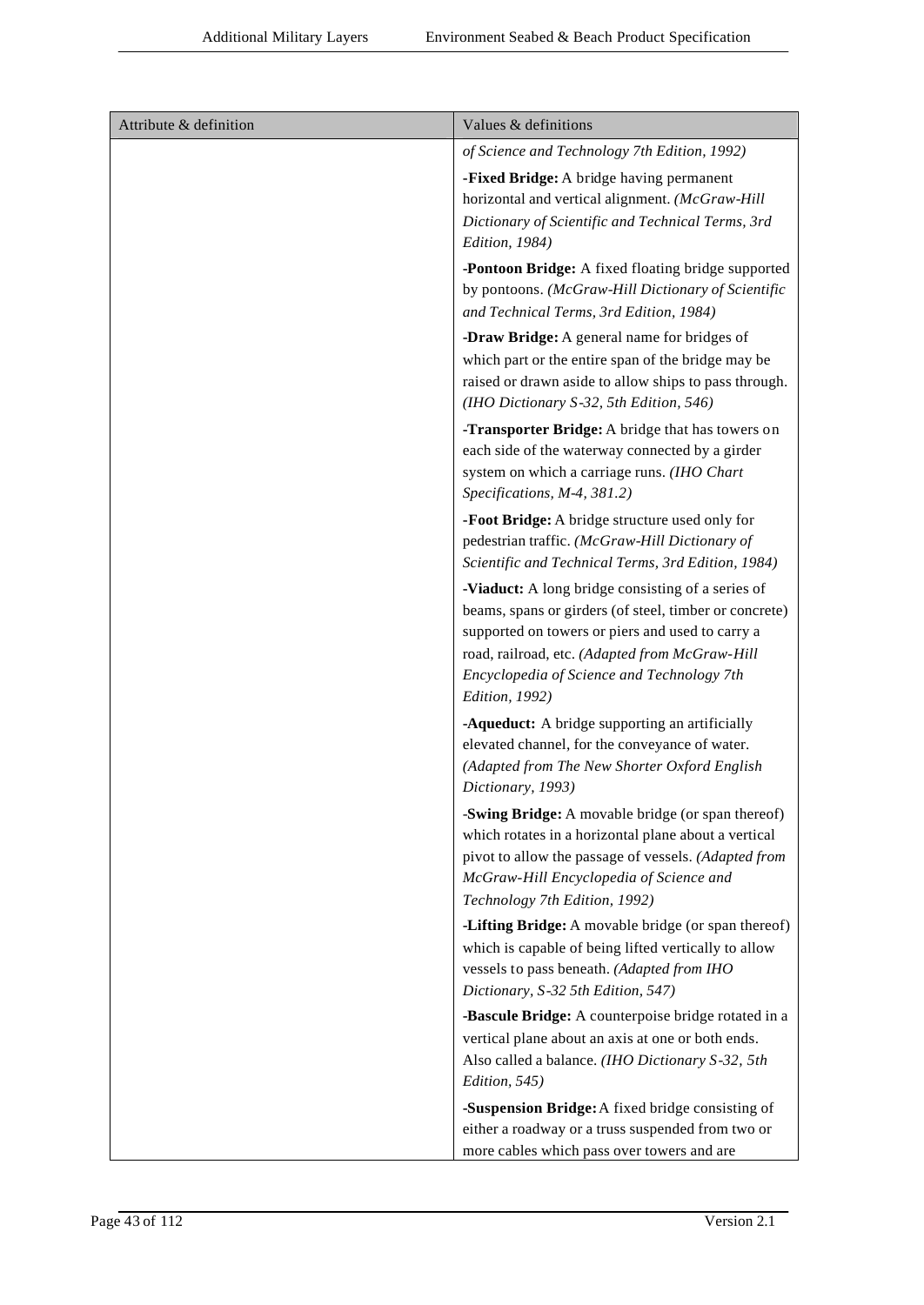| Attribute & definition                                                    | Values & definitions                                                                                                                                                                                                                                             |
|---------------------------------------------------------------------------|------------------------------------------------------------------------------------------------------------------------------------------------------------------------------------------------------------------------------------------------------------------|
|                                                                           | anchored by backstays to a firm foundation.<br>(Adapted from McGraw-Hill Encyclopedia of<br>Science and Technology 7th Edition, 1992)                                                                                                                            |
|                                                                           | - Unknown                                                                                                                                                                                                                                                        |
|                                                                           | - Not Applicable                                                                                                                                                                                                                                                 |
|                                                                           | - Other                                                                                                                                                                                                                                                          |
| <b>Building Shape</b><br>Describes the specific shape of a building.      | -High-rise building: A building having many<br>storeys. (The New Shorter Oxford English<br>Dictionary, 1993)                                                                                                                                                     |
| (AML)                                                                     | -Pyramid: A polyhedron of which one face is a<br>polygon of any number of sides, and the other faces<br>are triangles with a common vertex. (The New<br>Shorter Oxford English Dictionary, 1993)                                                                 |
|                                                                           | -Cylindrical: Shaped like a cylinder, which is a<br>solid geometrical figure generated by straight lines<br>fixed in direction and describing with one of its<br>points a close curve, especially a circle. (The New<br>Shorter Oxford English Dictionary, 1993) |
|                                                                           | -Spherical: Shaped like a sphere, which is a body<br>the surface of which is at all points equidistant from<br>the centre. (The New Shorter Oxford English<br>Dictionary, 1993)                                                                                  |
|                                                                           | -Cubic: A shape the sides of which are six equal<br>squares; a regular hexahedron. (The New Shorter<br>Oxford English Dictionary, 1993)                                                                                                                          |
|                                                                           | - Unknown                                                                                                                                                                                                                                                        |
|                                                                           | - Not Applicable                                                                                                                                                                                                                                                 |
|                                                                           | - Other                                                                                                                                                                                                                                                          |
| <b>Burial Mechanism</b><br>The method by which a mine has or could become | -Impact: The contact could become buried by the<br>force of the contact hitting the sediment. (AML)                                                                                                                                                              |
| buried.<br>(AML)                                                          | -Scour: The contact could become buried by the<br>action of current or flow of water around the object.<br>(AML)                                                                                                                                                 |
|                                                                           | -Liquefaction: The contact could become buried by<br>the process whereby under certain conditions, a<br>solid seafloor sediment behaves as a liquid. (AML)                                                                                                       |
|                                                                           | -Sandwave Migration: The contact could become<br>buried by the movement of sandwaves. (AML)                                                                                                                                                                      |
|                                                                           | -Sediment Migration: The contact could become<br>buried by the movement of sediment. (AML)                                                                                                                                                                       |
|                                                                           | - <b>Unknown:</b> The mechanism of burial is unknown.<br>(AML)                                                                                                                                                                                                   |
|                                                                           | - Multiple                                                                                                                                                                                                                                                       |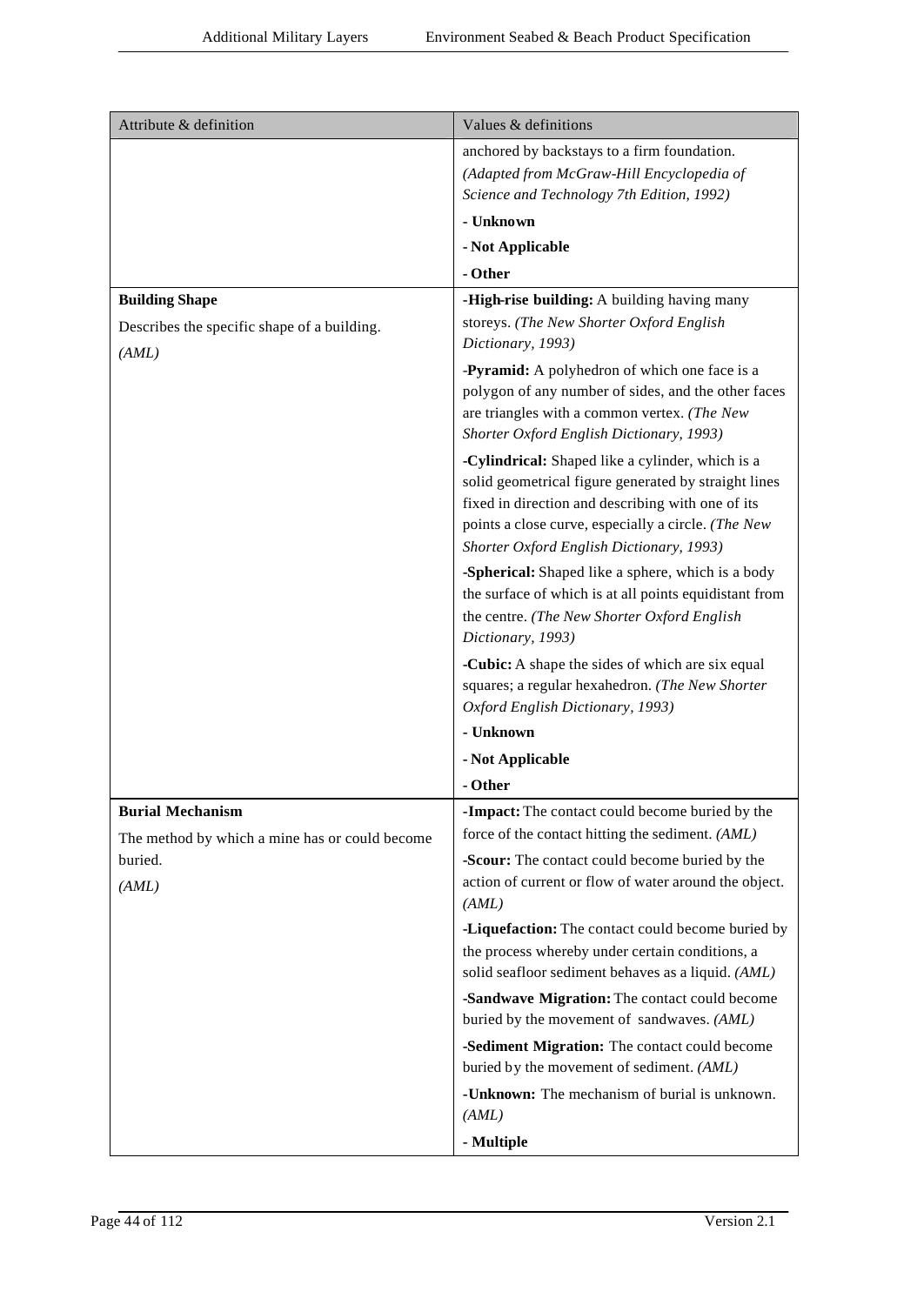| Attribute & definition                                            | Values & definitions                                                                                  |
|-------------------------------------------------------------------|-------------------------------------------------------------------------------------------------------|
|                                                                   | - Not Applicable                                                                                      |
|                                                                   | - Other                                                                                               |
| <b>Burial Period</b>                                              | Value: min 0                                                                                          |
| Time likely to be taken to achieve burial.                        | Unit:<br>hours                                                                                        |
| (AML)                                                             | Resolution:<br>1 hour                                                                                 |
| <b>Burial Probability</b>                                         | -A: Burial Unlikely. (AML)                                                                            |
| The likelihood of subsequent burial and its                       | -B: Partial burial taking more than 7 days. (AML)                                                     |
| estimated rate.<br>(AML)                                          | -C: Partial burial taking between 24 hours and 7<br>days. (AML)                                       |
|                                                                   | -D: Partial burial taking less than 24 hours. (AML)                                                   |
|                                                                   | -E: Total burial taking more than 7 days. (AML)                                                       |
|                                                                   | -F: Total Burial taking between 24 hours and 7<br>days. (AML)                                         |
|                                                                   | -G: Total burial taking less than 24 hours. (AML)                                                     |
|                                                                   | - Unknown                                                                                             |
|                                                                   | - Not Applicable                                                                                      |
| <b>Buried Depth</b>                                               | Value: min 0                                                                                          |
| The depth below the sea bed to which an object is                 | Units:<br>metres or feet                                                                              |
| buried.                                                           | (units must be defined)                                                                               |
| (S-57 Annex A, Appendix A, IHO Object Catalogue)                  | Resolution:<br>$0.1$ (metres or ft)                                                                   |
|                                                                   |                                                                                                       |
| Capture date                                                      | <b>CCYYMMDD</b>                                                                                       |
| Gives the date when the object was captured, edited<br>or deleted | 4 digits for the calendar year (CCYY), 2 digits for                                                   |
|                                                                   | the month (MM) (e.g. April = 04) and 2 digits for<br>the day (DD).                                    |
| (AML)<br><b>Category of Beach</b>                                 | -Green: Also known as Category A, suitable for                                                        |
| Suitability of the beach for certain types of landing             | LSLs and smaller                                                                                      |
| craft.                                                            | -Yellow: Also known as Category B, suitable for                                                       |
| (AML)                                                             | LCMs and smaller                                                                                      |
|                                                                   | -Red: Also known as Category C, suitable for minor                                                    |
|                                                                   | craft only.                                                                                           |
|                                                                   | - Unknown                                                                                             |
|                                                                   | - Not Applicable                                                                                      |
|                                                                   | - Other                                                                                               |
| <b>Category of Coastline</b>                                      | -Steep Coast: A coast backed by rock or earth<br>cliffs, gives a good radar return and is useful for  |
|                                                                   | visual identification from a considerable distance                                                    |
|                                                                   | off, where cliffs alternate with low lying coast along                                                |
|                                                                   | the shoreline. (IHO Chart Specifications, M-4)                                                        |
|                                                                   | -Stony Shore: A shoreline area made up of rock and<br>rock fragments ranging in size from pebbles and |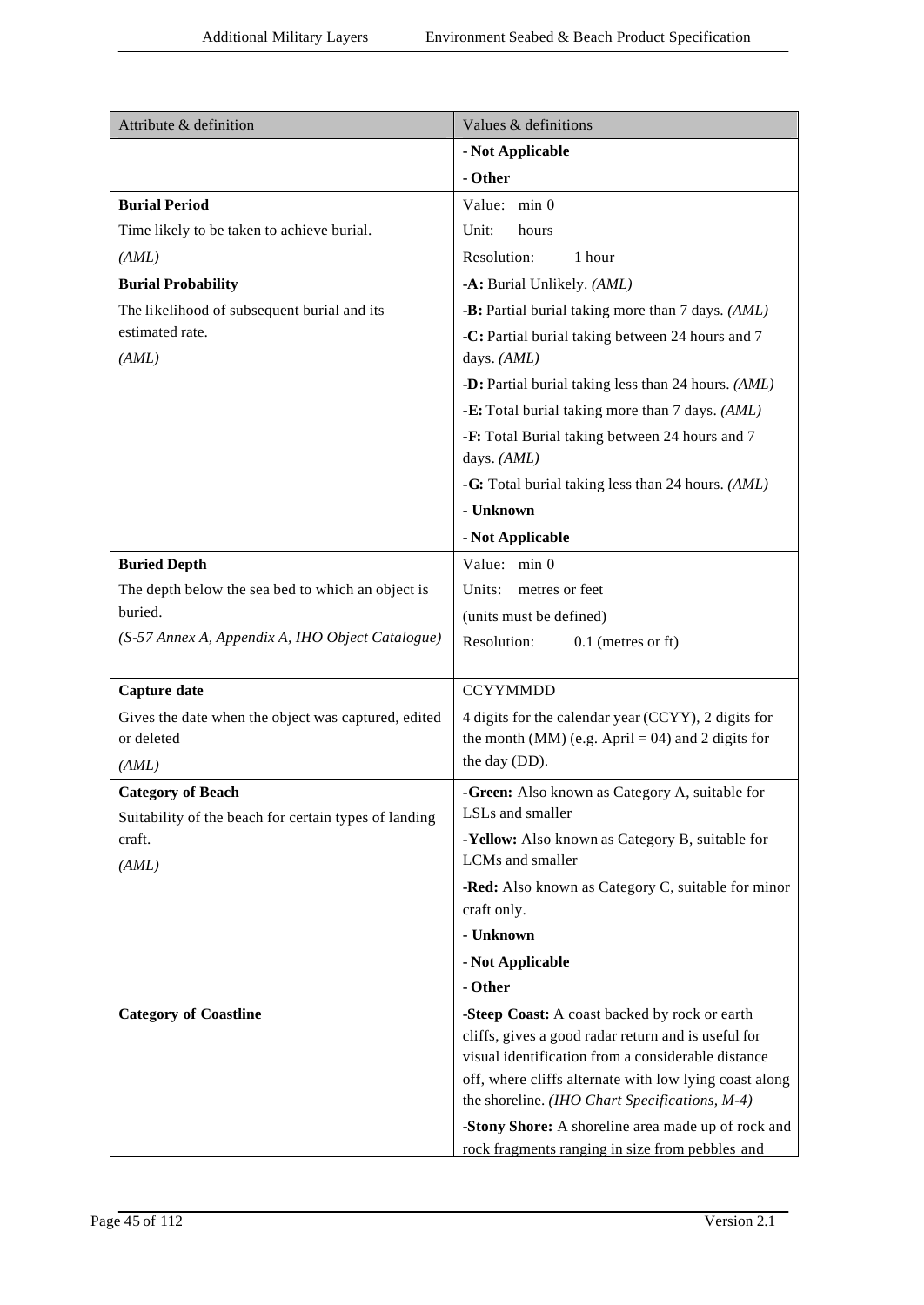| Attribute & definition                                                                                     | Values & definitions                                                                                                                                                                                                                                         |
|------------------------------------------------------------------------------------------------------------|--------------------------------------------------------------------------------------------------------------------------------------------------------------------------------------------------------------------------------------------------------------|
|                                                                                                            | gravel to boulders or large rock masses. (adapted                                                                                                                                                                                                            |
|                                                                                                            | from IHO Dictionary, S-32, 5th Edition, 5059)                                                                                                                                                                                                                |
|                                                                                                            | -Flat Coast: A level coast with no obvious                                                                                                                                                                                                                   |
|                                                                                                            | topographic features. (S-57 Annex A, Appendix A,<br><b>IHO</b> Object Catalogue)                                                                                                                                                                             |
|                                                                                                            | -Sandy Shore: A shoreline area made up of sand,<br>ie. loose material consisting of small but easily<br>distinguishable, separate grains, between 0.0625 and<br>2.000 millimetres in diameter. (adapted from IHO<br>Dictionary, S-32, 5th Edition, 4497)     |
|                                                                                                            | -Shingly Shore: A shoreline area made up of<br>rounded, often flat water-worn rock fragments larger<br>than approximately 16 mm. (adapted from IHO<br>Dictionary, S-32, 4683)                                                                                |
|                                                                                                            | -Glacier (Seaward end): Projecting seaward<br>extension of glacier, usually afloat. Also called<br>glacier tongue. (IHO Dictionary, S-32, 5th Edition<br>2043)                                                                                               |
|                                                                                                            | -Mangrove: One of several genera of tropical trees<br>or shrubs which produce many prop roots and grow<br>along low lying coasts into shallow water. (IHO<br>Dictionary, S-32, 5th Edition 3064)                                                             |
|                                                                                                            | -Marshy Shore: A shoreline area made up of<br>spongy land saturated with water. It may have a<br>shallow covering of water, usually with a<br>considerable amount of vegetation appearing above<br>the surface. (adapted from IHO Dictionary, S-32,<br>5240) |
|                                                                                                            | -Coral Reef: A reef, often of large extent,<br>composed chiefly of coral and its derivatives. (IHO<br>Dictionary, S-32, 5th Edition 1063)                                                                                                                    |
|                                                                                                            | -Ice Coast: A vertical cliff forming the seaward<br>edge of an ice shelf, ranging in height from 2m to 50<br>m or more above sea level.                                                                                                                      |
|                                                                                                            | - Unknown                                                                                                                                                                                                                                                    |
|                                                                                                            | - Multiple                                                                                                                                                                                                                                                   |
|                                                                                                            | - Not Applicable                                                                                                                                                                                                                                             |
|                                                                                                            | - Other                                                                                                                                                                                                                                                      |
| <b>Category of completeness</b>                                                                            | complete: The area specified has been populated for                                                                                                                                                                                                          |
| Indicates the inclusion criteria and completeness<br>regarding the feature content of the dataset<br>(AML) | all known features. Absence of features indicates<br>that there are no such entities available to the data<br>producer                                                                                                                                       |
|                                                                                                            | partial: Certain features have not been included (or<br>only partially included) within the specified area.<br>Details must be provided in supporting textual                                                                                                |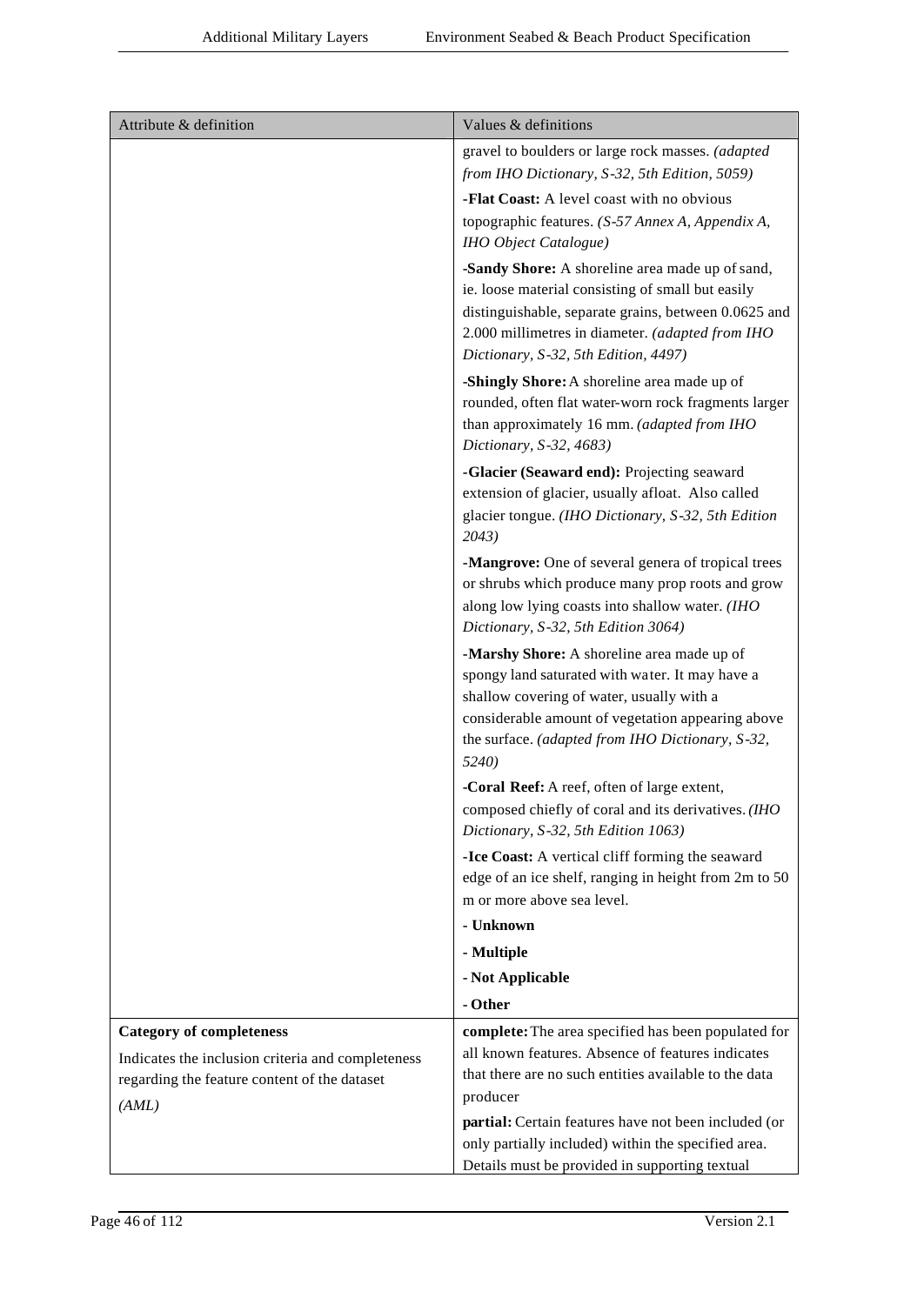| Attribute & definition                                      | Values & definitions                                                                                                                                                                              |
|-------------------------------------------------------------|---------------------------------------------------------------------------------------------------------------------------------------------------------------------------------------------------|
|                                                             | information                                                                                                                                                                                       |
| <b>Category of coverage</b><br>The availability of coverage | coverage available: Continuous coverage of spatial<br>objects is available within this area                                                                                                       |
| (AML)                                                       | no coverage available: An area containing no<br>spatial objects                                                                                                                                   |
| <b>Category of fishing facility</b>                         | <b>fishing stake:</b> a pole or stake placed in shallow<br>water to outline a fishing ground or to catch fish<br>(IHO Dictionary, S-32, 5th Edition, 1818).                                       |
|                                                             | <b>fish trap:</b> a structure (usually portable) for<br>catching fish (IHO Dictionary, S-32, 5th Edition,<br>1819).                                                                               |
|                                                             | <b>fish weir:</b> a fence of stakes or stones set in a river<br>or along the shore to trap fish (IHO Dictionary, S-<br>32, 5th Edition, 5967).                                                    |
|                                                             | <b>tunny net:</b> a net built at sea for catching tunny<br>(IHO Dictionary, S-32, 5th Edition, 5700).                                                                                             |
|                                                             | <b>Unknown</b>                                                                                                                                                                                    |
|                                                             | <b>Not Applicable</b>                                                                                                                                                                             |
|                                                             | <b>Other</b>                                                                                                                                                                                      |
| <b>Category of Light</b>                                    | -Directional Function: A light illuminating a sector<br>of very narrow angle and intended to mark a<br>direction to follow. (IHO Dictionary S-32, 5th<br>Edition, 2778)                           |
|                                                             | -Leading Light: A light associated with other lights<br>so as to form a leading line to be followed. (Adapted<br>from IHO Dictionary S-32, 5th Edition, 2794)                                     |
|                                                             | -Aero Light: An aero light is established for<br>aeronautical navigation and may be of high power<br>than marine lights and visible from well offshore.<br>(IHO Chart Specifications, M-4, 476.1) |
|                                                             | -Air Obstruction Light: A light marking an<br>obstacle which constitutes a danger to air<br>navigation. (IHO Dictionary S-32, 5th Edition<br>,2767)                                               |
|                                                             | -Fog Detector Light: A light used to automatically<br>determine conditions of visibility which warrant the<br>turning on or off of a sound signal. (IHO Dictionary<br>S-32, 5th Edition, 1885)    |
|                                                             | -Flood Light: A broad beam light used to illuminate<br>a structure or area (Adapted from the Collins<br>Dictionary)                                                                               |
|                                                             | -Strip Light: A light whose source has a linear form<br>generally horizontal, which can reach a length of<br>several metres. (S-57 Annex A, Appendix A, IHO                                       |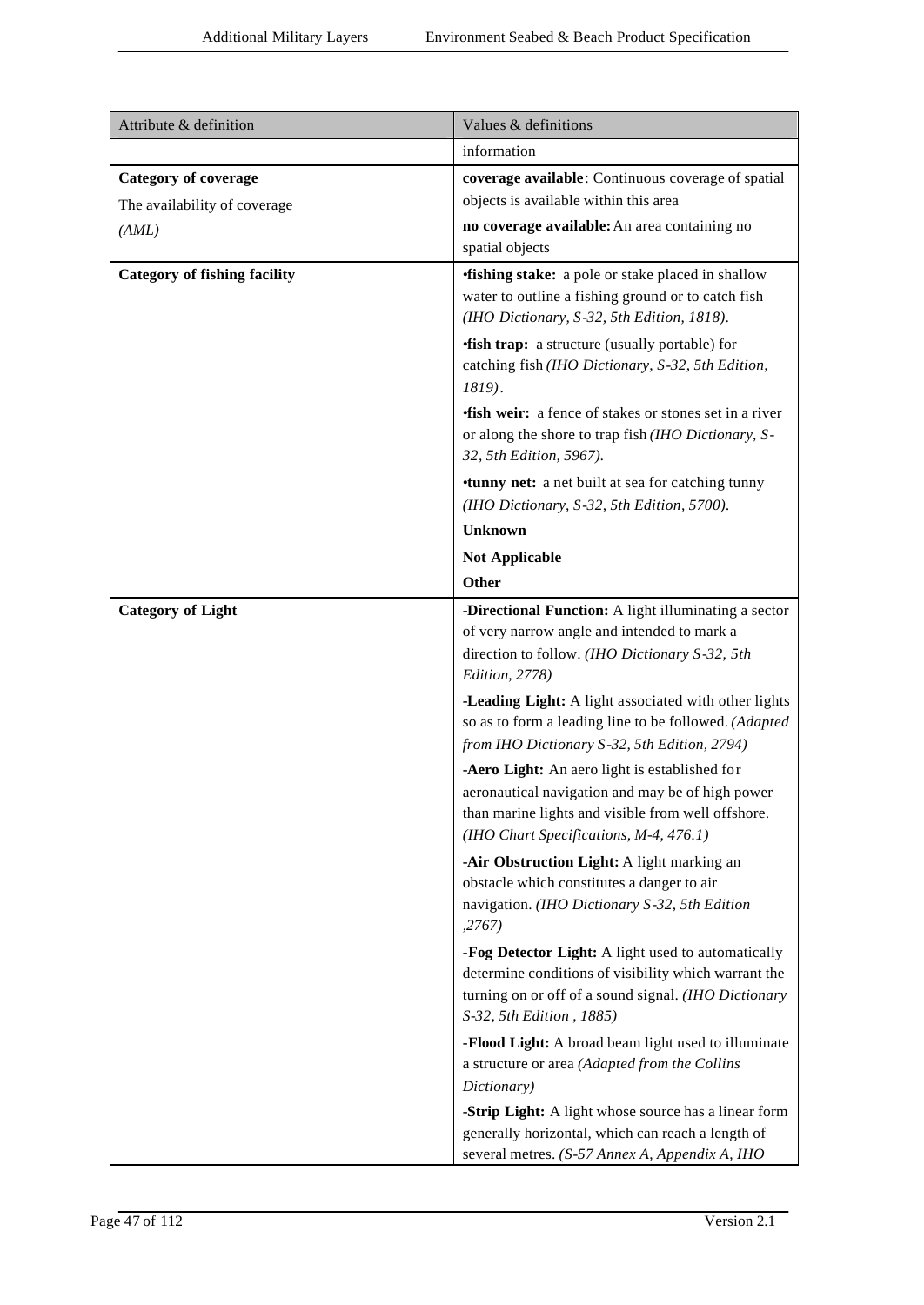| Attribute & definition              | Values & definitions                                                                                                                                                                                                                                        |
|-------------------------------------|-------------------------------------------------------------------------------------------------------------------------------------------------------------------------------------------------------------------------------------------------------------|
|                                     | Object Catalogue)                                                                                                                                                                                                                                           |
|                                     | -Subsidiary Light: A light placed on or near the<br>support of a main light and having a special use in<br>navigation. (ALRS)                                                                                                                               |
|                                     | -Spotlight: A powerful light focused so as to<br>illuminate a small area. (The Collins Dictionary)                                                                                                                                                          |
|                                     | -Front, Rear, Upper, Lower: Terms used with<br>leading lights to describe the position of the light on<br>the lead as viewed from seaward. (S-57 Annex A,<br>Appendix A, IHO Object Catalogue)                                                              |
|                                     | -Emergency Light: A light available as a back-up<br>to a main light which will be illuminated should the<br>main light fail. (S-57 Annex A, Appendix A, IHO<br>Object Catalogue)                                                                            |
|                                     | -Moiré Effect: A short Range (up to 2km) type of<br>directional light. Sodium lighting gives a yellow<br>background to a screen on which a vertical black<br>line will be seen by an observer on the centre line.<br>(IHO Chart Specifications, M-4, 475.8) |
|                                     | -Bearing Light: A light which enables its<br>approximate bearing to be obtained without the use<br>of a compass. (IHO Chart Specifications, M-4,<br>478.1)                                                                                                  |
|                                     | -Horizontally Disposed: A group of lights of<br>identical character and almost identical position, that<br>are disposed horizontally. (S-57 Annex A, Appendix<br>A, IHO Object Catalogue)                                                                   |
|                                     | -Vertically Disposed: A group of lights of identical<br>character and almost identical position, that are<br>disposed vertically. (S-57 Annex A, Appendix A,<br><b>IHO</b> Object Catalogue)                                                                |
|                                     | -Marine Light: A light intended primarily for<br>marine navigation. (S-57 Annex A, Appendix A, IHO<br>Object Catalogue)<br>- Unknown                                                                                                                        |
|                                     | - Multiple                                                                                                                                                                                                                                                  |
|                                     | - Not Applicable                                                                                                                                                                                                                                            |
|                                     | - Other                                                                                                                                                                                                                                                     |
| <b>Category of Mooring Facility</b> | -FPB Waiting Position: Position where Fast Patrol                                                                                                                                                                                                           |
|                                     | Boats can moor to an islet or land. (AML)                                                                                                                                                                                                                   |
|                                     | - Unknown                                                                                                                                                                                                                                                   |
|                                     | - Not Applicable                                                                                                                                                                                                                                            |
|                                     | - Other                                                                                                                                                                                                                                                     |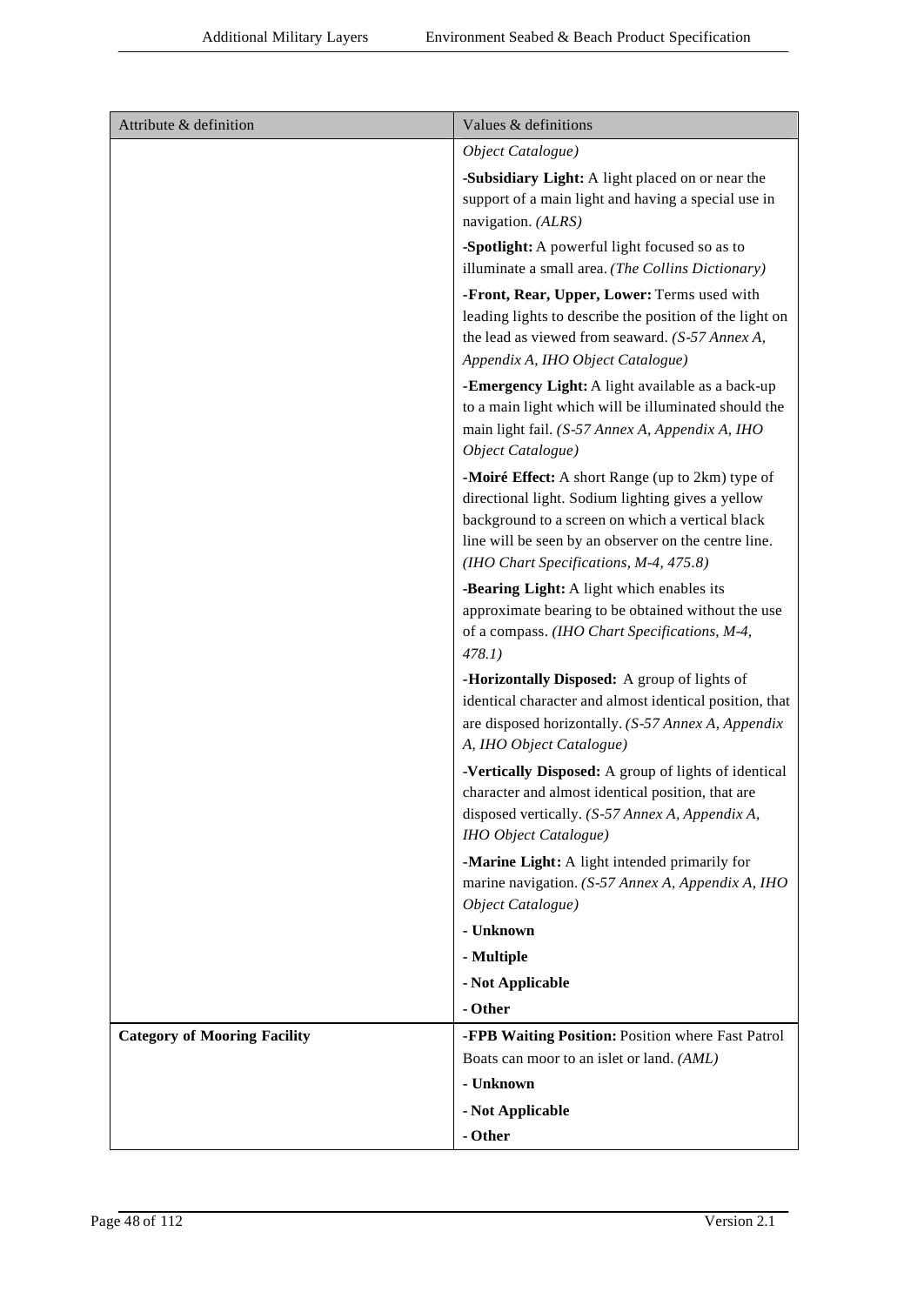| Attribute & definition      | Values & definitions                                                                                                                                                                                                                                                                        |
|-----------------------------|---------------------------------------------------------------------------------------------------------------------------------------------------------------------------------------------------------------------------------------------------------------------------------------------|
| <b>Category of Pipeline</b> | -Intake Pipe: A pipe taking water from a river or<br>other body of water, to drive a mill or supply a<br>canal, waterworks, etc. (IHO Dictionary, S-32, 5th<br>Edition, 2468)                                                                                                               |
|                             | -Outfall Pipe: A pipe (generally a sewer or<br>drainage pipe) discharging in to the sea or river. (S-<br>57 Annex A, Appendix A, IHO Object Catalogue)                                                                                                                                      |
|                             | -Sewer: A pipe in a sewage system for carrying<br>water or sewage to a disposal area. (S-57 Annex A,<br>Appendix A, IHO Object Catalogue)                                                                                                                                                   |
|                             | -Bubbler System: A submerged pipe from which<br>warm water bubbles, preventing the surrounding<br>water from freezing. (S-57 Annex A, Appendix A,<br><b>IHO</b> Object Catalogue)                                                                                                           |
|                             | -Supply Pipe: A pipe used for supplying of gas or<br>liquid product. (S-57 Annex A, Appendix A, IHO<br>Object Catalogue)                                                                                                                                                                    |
|                             | - Unknown                                                                                                                                                                                                                                                                                   |
|                             | - Not Applicable                                                                                                                                                                                                                                                                            |
|                             | - Other                                                                                                                                                                                                                                                                                     |
| <b>Category of Sea Area</b> | -Beach area: A geographical area selected as<br>convenient according to size, shape & type and<br>uniquely identified with a letter eg "A" (STANAG<br>2263 Ed. 4)                                                                                                                           |
|                             | -Beach sector: A division of a "Beach Area"<br>usually not more than 100Km in length. Each sector<br>within a "Beach Area" will be given a unique<br>identification number eg "A/2" (STANAG 2263 Ed.<br>$\boldsymbol{\mathcal{A}})$                                                         |
|                             | <b>-Estuary:</b> A bay as the mouth of a river, where the<br>tide meets the river current. (IHO Dictionary, S-32,<br>5th Edition, 1712)                                                                                                                                                     |
|                             | -Nearshore: Sea area close to the shore below low<br>tide. (Adapted from IHO Dictionary, S-32, 5th<br>Edition, 3419)                                                                                                                                                                        |
|                             | - Unknown                                                                                                                                                                                                                                                                                   |
|                             | - Not Applicable                                                                                                                                                                                                                                                                            |
|                             | - Other                                                                                                                                                                                                                                                                                     |
| Category of weed/kelp       | -Kelp: A giant plant sometimes 60 metres long<br>with no roots, it is anchored by hold-fasts or tendrils<br>up to 10 metres long, that cling to rock. Gas filled<br>bubbles on fronds act as floats keeping the kelp just<br>below the surface. (Earth Sciences References,<br>Mary McNeil) |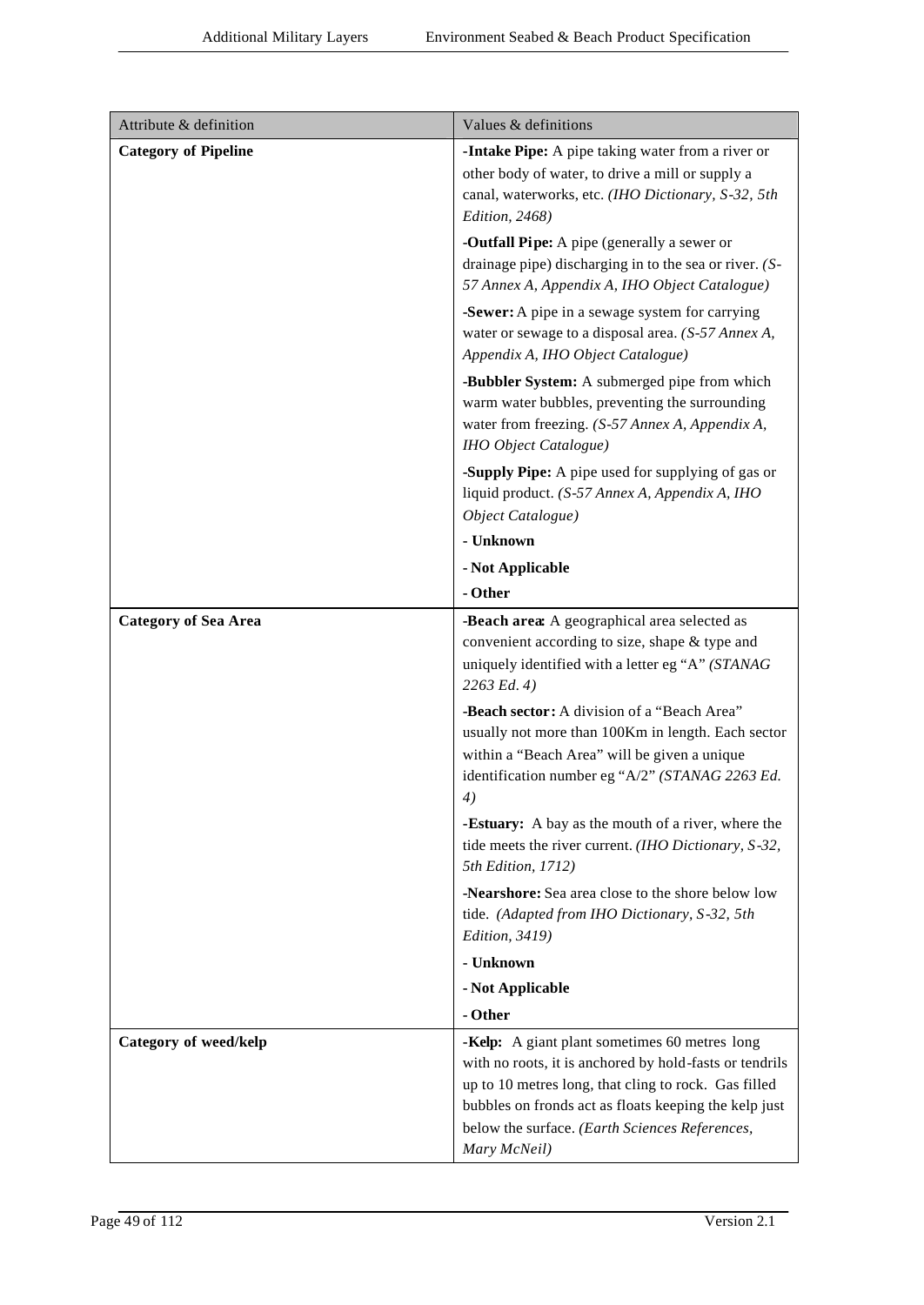| Attribute & definition                                              | Values & definitions                                                                                                                              |
|---------------------------------------------------------------------|---------------------------------------------------------------------------------------------------------------------------------------------------|
|                                                                     | -Sea weed: General name for marine plants of the                                                                                                  |
|                                                                     | algae class which grow in long narrow ribbons.                                                                                                    |
|                                                                     | (International Maritime Dictionary, 2nd Edition)                                                                                                  |
|                                                                     | -Sea grass: Any grass-like marine alga. Eelgrass is<br>one of the best known seagrasses. (IHO Dictionary,                                         |
|                                                                     | S-32, 5th Edition, 4565)                                                                                                                          |
|                                                                     | -Sargasso: A certain type of sea weed, or more<br>generally, a large floating mass of this sea weed.<br>(IHO Dictionary, S-32, 5th Edition, 4501) |
|                                                                     | -Posidonia: A flowering marine plant, common in<br>the Mediterranean, found at depths of up to 13m on<br>sandy substrates. (AML)                  |
|                                                                     | - Unknown                                                                                                                                         |
|                                                                     | - Not Applicable                                                                                                                                  |
|                                                                     | - Other                                                                                                                                           |
| Caveat                                                              | Text string                                                                                                                                       |
| A component of a security classification used for                   |                                                                                                                                                   |
| authorising a specific group to have access rights                  |                                                                                                                                                   |
| (AML)                                                               |                                                                                                                                                   |
| <b>CCM</b> Index                                                    | Value: Min 0 Max 100                                                                                                                              |
| Indication of the degree to which terrain of a given                | Unit:<br>None                                                                                                                                     |
| area will permit Cross Country Movement.                            | Resolution:<br>1                                                                                                                                  |
| (Adapted from NATO STANAG 2259)                                     |                                                                                                                                                   |
| <b>Characteristic Detection Probability (B)</b>                     | Value: Min 0 Max 1                                                                                                                                |
| The ratio of the number of mines detected on a                      | Unit:<br>None                                                                                                                                     |
| single run to the number of mines that could have<br>been detected. | Resolution:<br>0.01                                                                                                                               |
| (AML)                                                               |                                                                                                                                                   |
|                                                                     |                                                                                                                                                   |
| <b>Characteristic Detection Width (A)</b>                           | Unit:<br>metres                                                                                                                                   |
| Width of path over which mines can be detected on                   | Resolution:<br>1                                                                                                                                  |
| a single run.                                                       |                                                                                                                                                   |
| (AML)                                                               |                                                                                                                                                   |
| <b>Class of Control Point</b>                                       | -Triangulation point: A recoverable point on the                                                                                                  |
|                                                                     | earth, whose geographic coordinates have been                                                                                                     |
|                                                                     | determined by angular methods with geodetic                                                                                                       |
|                                                                     | instruments. (Adapted from IHO Dictionary, S-32,<br>5th Edition, 5646)                                                                            |
|                                                                     | -Observation Spot: A point used by surveyors for                                                                                                  |
|                                                                     | determining precise position by astronomical means.                                                                                               |
|                                                                     | (IHO Chart Specifications, M-4)<br>-Fixed Point: A point whose position has been                                                                  |
|                                                                     | accurately determined and plotted. (IHO Chart                                                                                                     |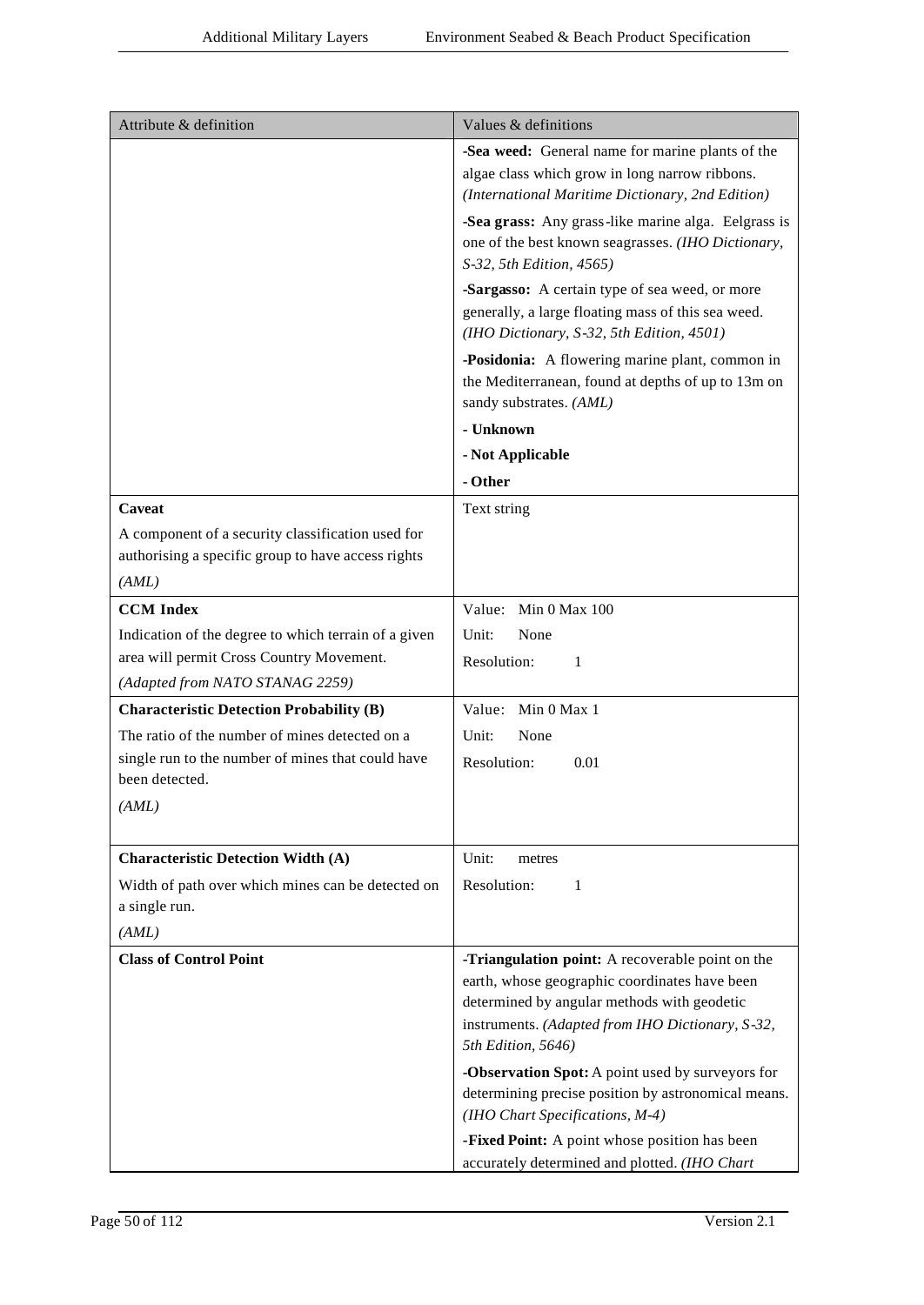| Attribute & definition                  | Values & definitions                                                                                                                                                                                                                                                                                                                                      |
|-----------------------------------------|-----------------------------------------------------------------------------------------------------------------------------------------------------------------------------------------------------------------------------------------------------------------------------------------------------------------------------------------------------------|
|                                         | Specifications, M-4)                                                                                                                                                                                                                                                                                                                                      |
|                                         | -Bench-mark: A permanent, stable object<br>containing a marked point of known elevation with<br>respect to a datum used as a reference level for tidal<br>observations or as a control point for levelling. (IHO<br>Dictionary, S-32, 5th Edition, 462)                                                                                                   |
|                                         | -Boundary Mark: A marker identifying the<br>location of a surveyed boundary line (Digital<br>Geographic Information Standard - DIGEST,<br>Oct.87)                                                                                                                                                                                                         |
|                                         | -Horizontal Control, Main Station: A station in a<br>network of permanently marked control points<br>having their geographic positions established to<br>form third order accuracy or better. (Canadian<br>Hydrographic Service, Survey Standing Order, 3.1-<br>85)                                                                                       |
|                                         | -Horizontal Control, Secondary Station: A station<br>in a network of control points of a localised nature<br>utilised for shoreline plots, sounding marks, stadia<br>work, etc., whose geographic position may be<br>established to a slightly lower order than main<br>control points. (Canadian Hydrographic Service,<br>Survey Standing Order, 3.1-85) |
|                                         | - Unknown                                                                                                                                                                                                                                                                                                                                                 |
|                                         | - Multiple                                                                                                                                                                                                                                                                                                                                                |
|                                         | - Not Applicable                                                                                                                                                                                                                                                                                                                                          |
|                                         | - Other                                                                                                                                                                                                                                                                                                                                                   |
| <b>Classification of Dumping Ground</b> | -Chemical Waste Dumping Ground: An area at<br>sea where chemical waste is dumped. (S-57 Annex<br>A, Appendix A, IHO Object Catalogue)                                                                                                                                                                                                                     |
|                                         | -Nuclear Waste Dumping Ground: An area at sea<br>where nuclear waste is dumped. $(S-57 \text{ }Annex\text{ }A,$<br>Appendix A, IHO Object Catalogue)<br>-Explosives Dumping Ground: An area at sea<br>where explosives are dumped. $(S-57 \text{ } \text{Annex A},$<br>Appendix A, IHO Object Catalogue)                                                  |
|                                         | -Spoil Ground: An area at sea where dredged<br>material is deposited. Also called dumping ground.<br>(IHO Dictionary, S-32, 5th Edition, 4930)                                                                                                                                                                                                            |
|                                         | -Vessel Dumping Ground: An area at sea where<br>disused vessels are scuttled. (S-57 Annex A,<br>Appendix A, IHO Object Catalogue)                                                                                                                                                                                                                         |
|                                         | - Unknown<br>- Multiple                                                                                                                                                                                                                                                                                                                                   |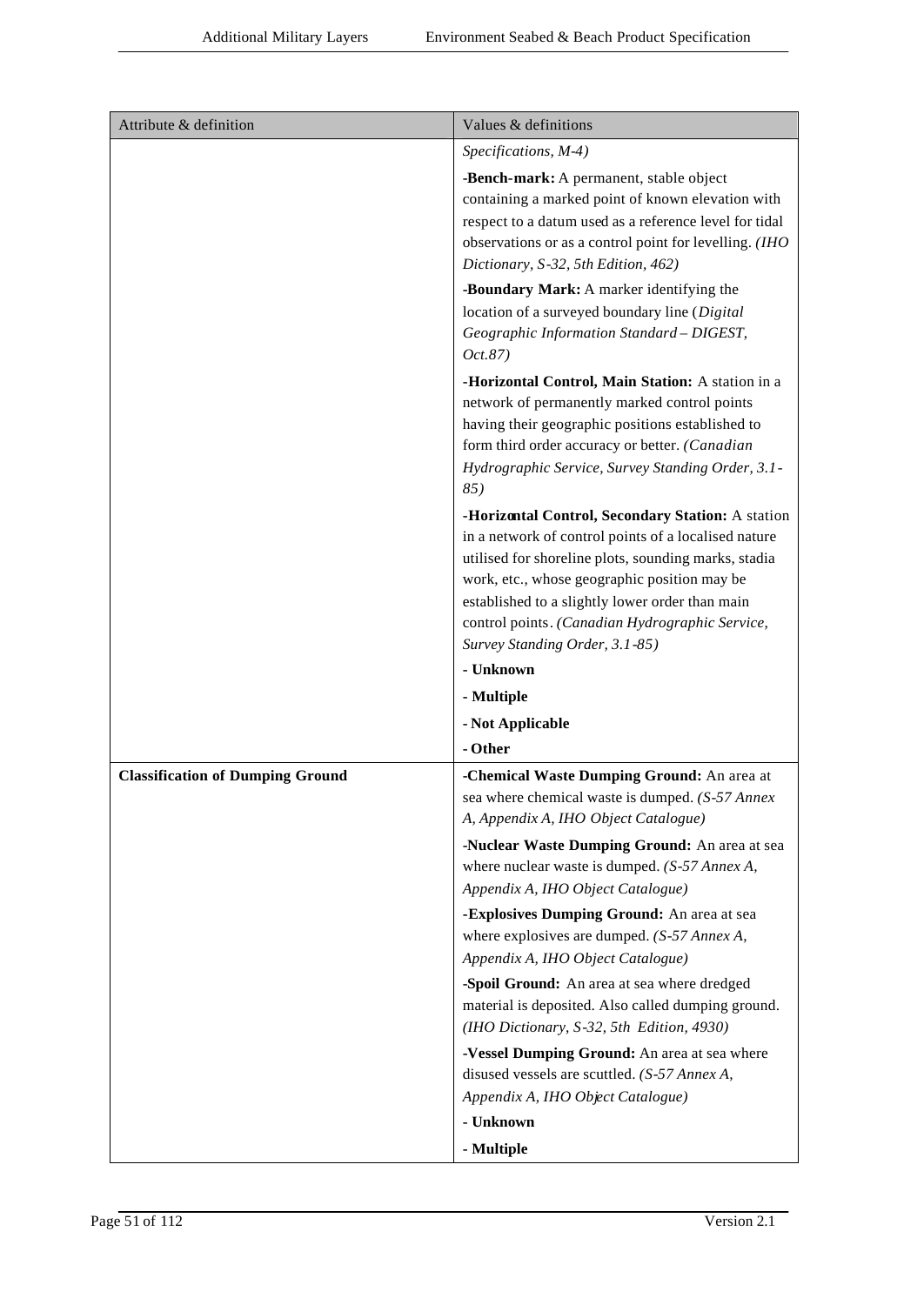| Attribute & definition                                                                                           | Values & definitions                                                                                                                                                                                                          |
|------------------------------------------------------------------------------------------------------------------|-------------------------------------------------------------------------------------------------------------------------------------------------------------------------------------------------------------------------------|
|                                                                                                                  | - Not Applicable                                                                                                                                                                                                              |
|                                                                                                                  | - Other                                                                                                                                                                                                                       |
| <b>Classification of Land Region</b><br>General terms for describing landscapes e.g. land<br>use and/or geology. | -Backshore: That part of a beach which is usually<br>dry, being reached only by the highest tides. (IHO<br>Dictionary, S-32, 5th Edition, 349)                                                                                |
| (AML)                                                                                                            | -Beach: On a shore, the area on which the waves<br>break and over which shore debris, such as sand,<br>shingle, pebbles, accumulate. A beach includes<br>backshore and foreshore. (IHO Dictionary, S-32, 5th<br>Edition, 418) |
|                                                                                                                  | -Foreshore: That part of the shore which lies<br>between high and low water mark at ordinary tide.<br>(IHO Dictionary, S-32, 5th Edition, 1907)                                                                               |
|                                                                                                                  | - Unknown                                                                                                                                                                                                                     |
|                                                                                                                  | - Not Applicable                                                                                                                                                                                                              |
|                                                                                                                  | - Other                                                                                                                                                                                                                       |
| <b>Classification of Road</b>                                                                                    | -Motorway: A main road with separate<br>carriageways and limited access, specially<br>constructed and controlled for fast motor traffic. (S-<br>57 Annex A, Appendix A, IHO Object Catalogue)                                 |
|                                                                                                                  | -Major Road: A hard surfaced (metalled) road; a<br>main through route. (S-57 Annex A, Appendix A,<br>IHO Object Catalogue)                                                                                                    |
|                                                                                                                  | -Minor Road: A secondary road for local traffic.<br>(S-57 Annex A, Appendix A, IHO Object Catalogue)                                                                                                                          |
|                                                                                                                  | -Track/path: Track - a rough path or way formed<br>by use. Path - a way or track laid down for walking<br>or made by continual treading. (S-57 Annex A,<br>Appendix A, IHO Object Catalogue)                                  |
|                                                                                                                  | -Major Street: A main road, in an urban area, for<br>local traffic. (S-57 Annex A, Appendix A, IHO<br>Object Catalogue)                                                                                                       |
|                                                                                                                  | -Minor Street: A secondary road, in an urban area,<br>for local traffic. (S-57 Annex A, Appendix A, IHO<br>Object Catalogue)                                                                                                  |
|                                                                                                                  | -Crossing: A place where roads, etc. intersect. (S-57)<br>Annex A, Appendix A, IHO Object Catalogue)                                                                                                                          |
|                                                                                                                  | - Unknown                                                                                                                                                                                                                     |
|                                                                                                                  | - Not Applicable                                                                                                                                                                                                              |
|                                                                                                                  | - Other                                                                                                                                                                                                                       |
| <b>Classification Probability</b><br>The probability of classifying a mine or other object                       | Value: Min 0 Max 1<br>None<br>Unit:                                                                                                                                                                                           |
| of potential military significance.                                                                              | Resolution:<br>0.01                                                                                                                                                                                                           |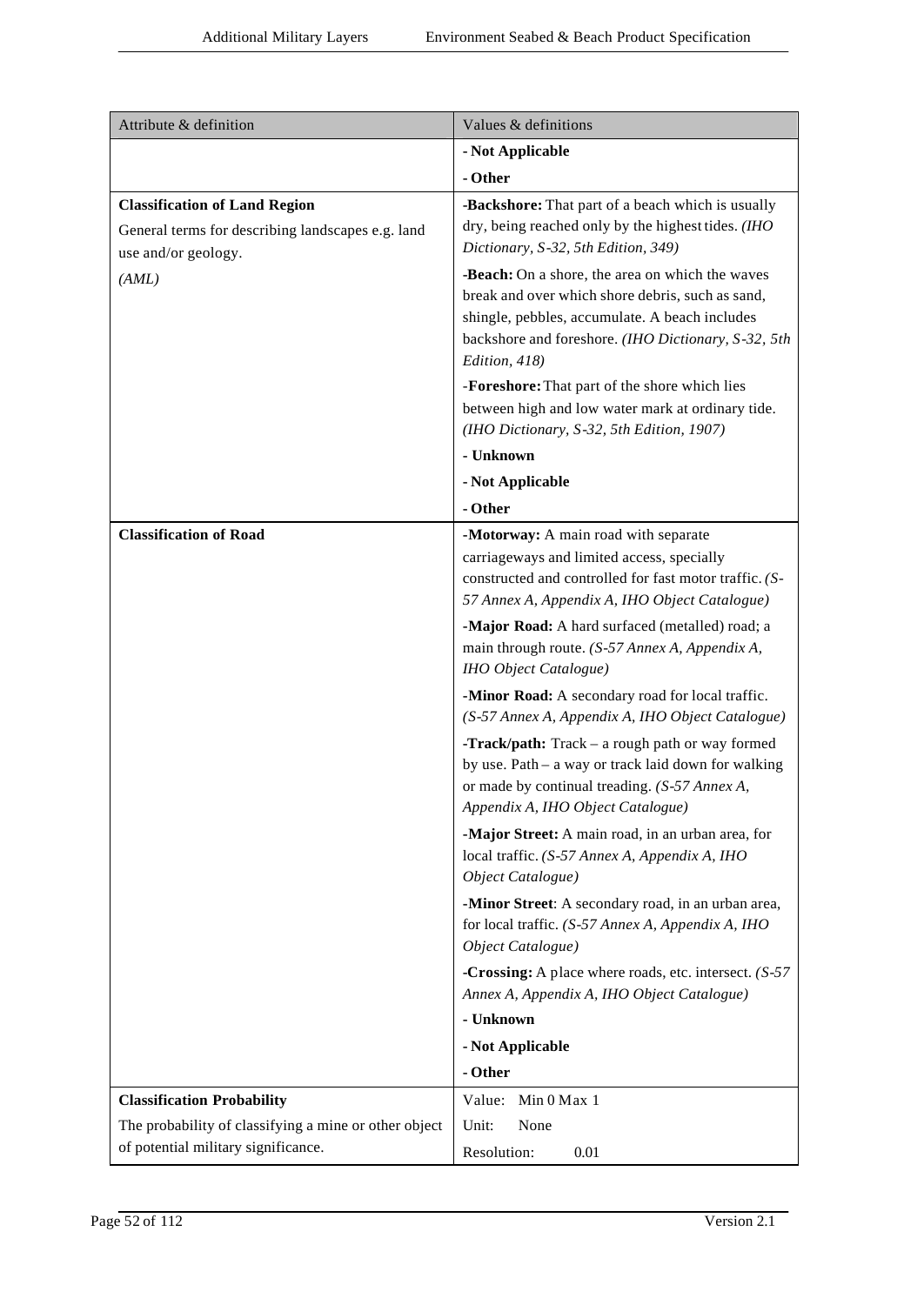| Attribute & definition                             | Values & definitions                                                                                  |
|----------------------------------------------------|-------------------------------------------------------------------------------------------------------|
| (AML)                                              |                                                                                                       |
| <b>Clearance Percentage</b>                        | Value: 0 - 100                                                                                        |
| The expected value of the percentage of mines of a | Unit:<br>Percentage (%)                                                                               |
| given type to be cleared from an area or channel.  | Resolution:<br>1                                                                                      |
| (AML)                                              |                                                                                                       |
| Colour                                             | -White:                                                                                               |
|                                                    | -Black:                                                                                               |
|                                                    | -Red:                                                                                                 |
|                                                    | -Green:                                                                                               |
|                                                    | -Blue:                                                                                                |
|                                                    | -Yellow:                                                                                              |
|                                                    | -Grey:                                                                                                |
|                                                    | -Brown:                                                                                               |
|                                                    | -Amber:                                                                                               |
|                                                    | -Violet:                                                                                              |
|                                                    | -Orange:                                                                                              |
|                                                    | -Magenta:                                                                                             |
|                                                    | -Pink:                                                                                                |
|                                                    | - Unknown                                                                                             |
|                                                    | - Multiple                                                                                            |
|                                                    | - Not Applicable                                                                                      |
|                                                    | - Other                                                                                               |
| <b>Colour Pattern</b>                              | -Horizontal Stripes: Straight bands or stripes of                                                     |
|                                                    | differing colours painted horizontally. (S-57 Annex                                                   |
|                                                    | A, Appendix A, IHO Object Catalogue)                                                                  |
|                                                    | -Stripes (direction unknown): Straight bands or<br>stripes of differing colours painted in an unknown |
|                                                    | direction. (S-57 Annex A, Appendix A, IHO Object                                                      |
|                                                    | Catalogue)                                                                                            |
|                                                    | -Vertical Stripes: Straight bands of different                                                        |
|                                                    | colours painted vertically. (S-57 Annex A, Appendix                                                   |
|                                                    | A, IHO Object Catalogue)                                                                              |
|                                                    | -Diagonal Stripes: Straight bands or stripes of                                                       |
|                                                    | differing colours painted diagonally (ie not<br>horizontally or vertically) (S-57 Annex A, Appendix   |
|                                                    | A, IHO Object Catalogue)                                                                              |
|                                                    | -Squared: Often referred to as checker plate, where                                                   |
|                                                    | alternate colours are used to create squares similar                                                  |
|                                                    | to a chess or draught board. The pattern may be                                                       |
|                                                    | straight or diagonal. (S-57 Annex A, Appendix A,                                                      |
|                                                    | <b>IHO</b> Object Catalogue)                                                                          |
|                                                    | -Border Stripe: A band or stripe of colour which is                                                   |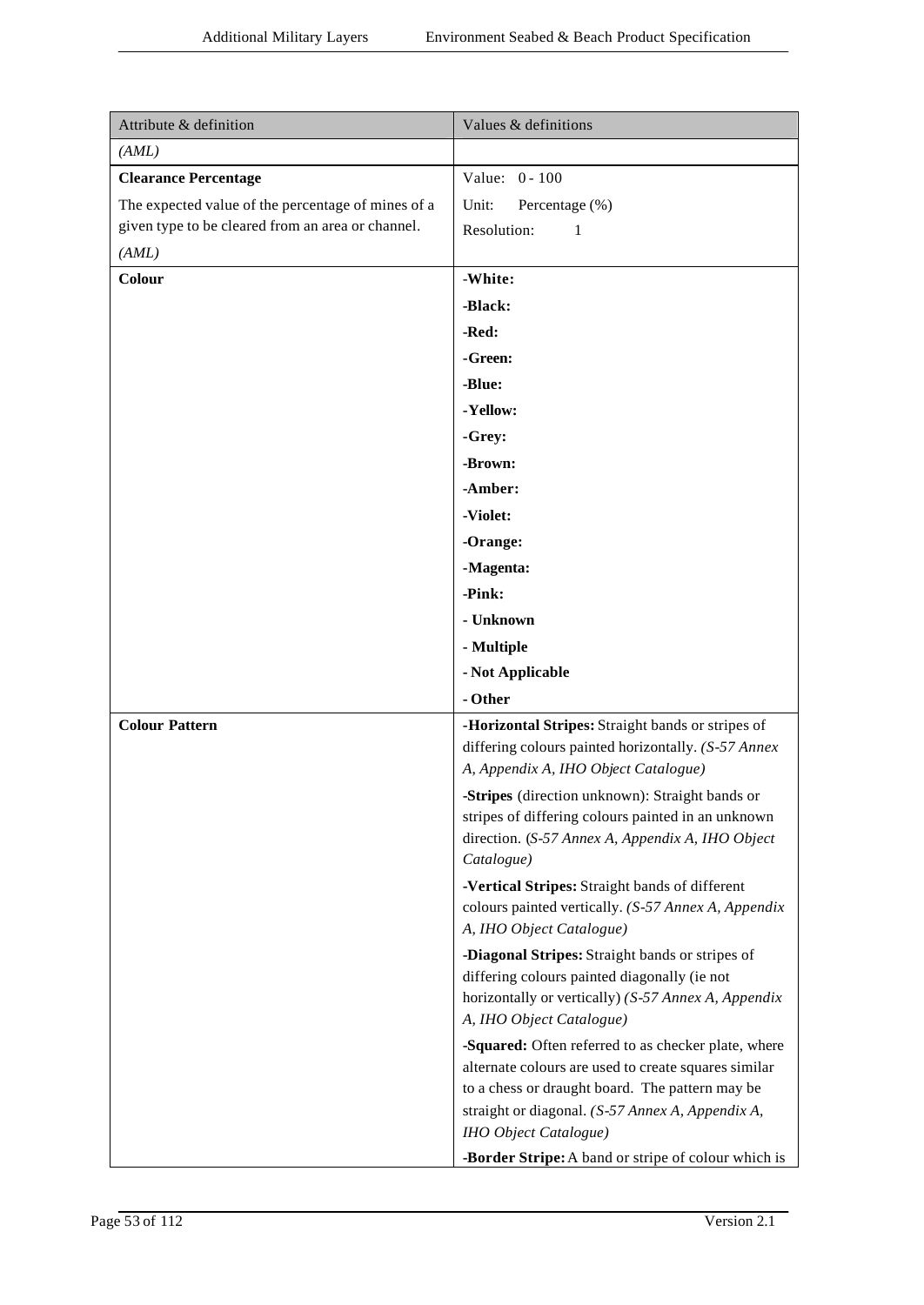| Attribute & definition                                      | Values & definitions                                                                                  |
|-------------------------------------------------------------|-------------------------------------------------------------------------------------------------------|
|                                                             | displayed around the outer edge of the object, which                                                  |
|                                                             | may also form a border to an inner pattern or plain<br>colour. (S-57 Annex A, Appendix A, IHO Object  |
|                                                             | Catalogue)                                                                                            |
|                                                             | - Unknown                                                                                             |
|                                                             | - Multiple                                                                                            |
|                                                             | - Not Applicable                                                                                      |
|                                                             | - Other                                                                                               |
| Communications                                              | -Ship-shore                                                                                           |
| Method of communication available.                          | -Mobile                                                                                               |
| (AML)                                                       | -Mil VHF                                                                                              |
|                                                             | $-HF$                                                                                                 |
|                                                             | -Civ VHF                                                                                              |
|                                                             | -Broadcast                                                                                            |
|                                                             | -UHF                                                                                                  |
|                                                             | - Unknown                                                                                             |
|                                                             | - Multiple                                                                                            |
|                                                             | - Not Applicable                                                                                      |
|                                                             | - Other                                                                                               |
| <b>Condition</b>                                            | -Under Reclamation: An area of the sea that is                                                        |
| The state of the object where it is not considered to       | being reclaimed as land usually by the dumping of                                                     |
| be normal i.e. completed, undamaged or working<br>normally. | earth and other material. (S-57 Annex A, Appendix<br>A, IHO Object Catalogue)                         |
| (Adapted from S-57 Annex A, Appendix A, IHO                 | -Wingless: A windmill or wind motor from which                                                        |
| Object Catalogue)                                           | the turbine blades are missing. $(S-57 \text{ } \text{Annex} A,$                                      |
|                                                             | Appendix A, IHO Object Catalogue)                                                                     |
|                                                             | -Under Construction: A structure that is in the                                                       |
|                                                             | process of being built. (S-57 Annex A, Appendix A,<br><b>IHO</b> Object Catalogue)                    |
|                                                             |                                                                                                       |
|                                                             | -Ruined: A structure in a decayed or deteriorated<br>condition resulting from neglect or disuse, or a |
|                                                             | damaged structure in need of repair. (IHO                                                             |
|                                                             | Dictionary, S-32, 5th Edition, 4456.)                                                                 |
|                                                             | -Planned Construction: An area where a future                                                         |
|                                                             | construction is planned. (S-57 Annex A, Appendix A,                                                   |
|                                                             | IHO Object Catalogue)                                                                                 |
|                                                             | -Operational: Completed, undamaged and working<br>normally (S-57 Annex A, Appendix A, IHO Object      |
|                                                             | Catalogue)                                                                                            |
|                                                             | - Unknown                                                                                             |
|                                                             | - Multiple                                                                                            |
|                                                             | - Not Applicable                                                                                      |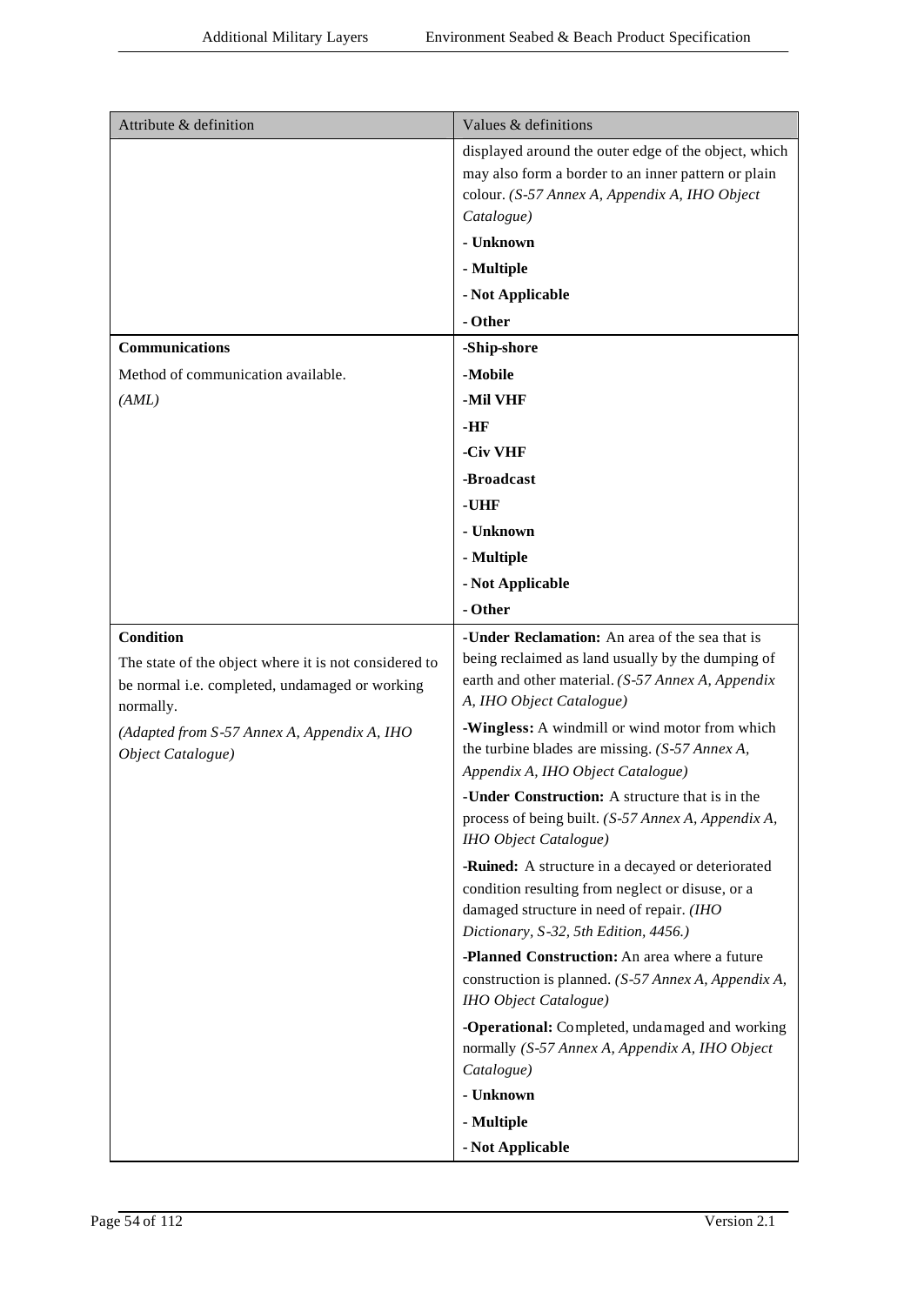| Attribute & definition                                                                                                                                                       | Values & definitions                                                                                                                                                                                                                                                              |
|------------------------------------------------------------------------------------------------------------------------------------------------------------------------------|-----------------------------------------------------------------------------------------------------------------------------------------------------------------------------------------------------------------------------------------------------------------------------------|
|                                                                                                                                                                              | - Other                                                                                                                                                                                                                                                                           |
| <b>Confidence Level</b>                                                                                                                                                      | Value: Min 0 Max 1                                                                                                                                                                                                                                                                |
| The probability that the assumption made from a<br>negative result of the exploratory operations is                                                                          | Unit:<br>None<br>Resolution:<br>0.01                                                                                                                                                                                                                                              |
| correct.<br>(AML)                                                                                                                                                            |                                                                                                                                                                                                                                                                                   |
| <b>Conspicuous, Radar</b>                                                                                                                                                    | <b>•radar conspicuous:</b> an object which returns a                                                                                                                                                                                                                              |
| Indicates if the object returns a radar echo.                                                                                                                                | strong radar echo. (IHO Dictionary, S-32, 5th                                                                                                                                                                                                                                     |
| (S-57 Annex A, Appendix A, Chapter 2 Attributes)                                                                                                                             | Edition, 4142.)                                                                                                                                                                                                                                                                   |
|                                                                                                                                                                              | <b>•not radar conspicuous:</b> an object which does not<br>return a particularly strong radar echo. (S-57 Annex<br>A, Appendix A, Chapter 2 Attributes)                                                                                                                           |
| <b>Conspicuous</b> , Visually                                                                                                                                                | <b>visually conspicuous:</b> term applied to an object                                                                                                                                                                                                                            |
| Indicates if the object is distinctly visible from<br>seaward.                                                                                                               | either natural or artificial which is distinctly and<br>notably visible from seaward. (IHO Dictionary, S-<br>32, 5th Edition, 984)                                                                                                                                                |
| (S-57 Annex A, Appendix A, Chapter 2 Attributes)                                                                                                                             | •not visually conspicuous: an object which is<br>visible from seaward, but is not conspicuous. $(S-57)$<br>Annex A, Appendix A, Chapter 2 Attributes)                                                                                                                             |
| <b>Controlling Authority</b>                                                                                                                                                 | Text string.                                                                                                                                                                                                                                                                      |
| The recognised authority responsible for<br>establishing and maintaining the administrative<br>affairs of all matters relating to a particular field or<br>subject.<br>(AML) |                                                                                                                                                                                                                                                                                   |
| <b>Copyright Statement</b>                                                                                                                                                   | Text string                                                                                                                                                                                                                                                                       |
| Indicates any copyright or releaseability restrictions<br>on the data.<br>(AML)                                                                                              |                                                                                                                                                                                                                                                                                   |
| <b>Current Velocity</b>                                                                                                                                                      | Unit:<br>knot (kt)                                                                                                                                                                                                                                                                |
| The rate of travel of a current                                                                                                                                              | Resolution:<br>0.1 <sub>kt</sub>                                                                                                                                                                                                                                                  |
| (S-57 Annex A, Appendix A, IHO Object Catalogue)                                                                                                                             |                                                                                                                                                                                                                                                                                   |
| <b>Dangerous Marine and Land Life</b>                                                                                                                                        | -Anemones: Solitary soft-bodied polyps, having                                                                                                                                                                                                                                    |
| Marine and land life that could be dangerous to<br>personnel during amphibious operations.                                                                                   | many tentacles. (Adapted from Chambers Concise<br>Dictionary)                                                                                                                                                                                                                     |
| (AML)                                                                                                                                                                        | -Insects: A division of Arthropods having a distinct<br>head, thorax and abdomen, with three pairs of legs<br>attached to the thorax, usually winged in adult life,<br>and commonly having a metamorphosis in the life-<br>history. (Adapted from Chambers Concise<br>Dictionary) |
|                                                                                                                                                                              | -Jelly Fish: A marine coelenterate with a jelly-like<br>body. (Adapted from Chambers Concise Dictionary)                                                                                                                                                                          |
|                                                                                                                                                                              | -Land Snakes: Land living elongated limbless                                                                                                                                                                                                                                      |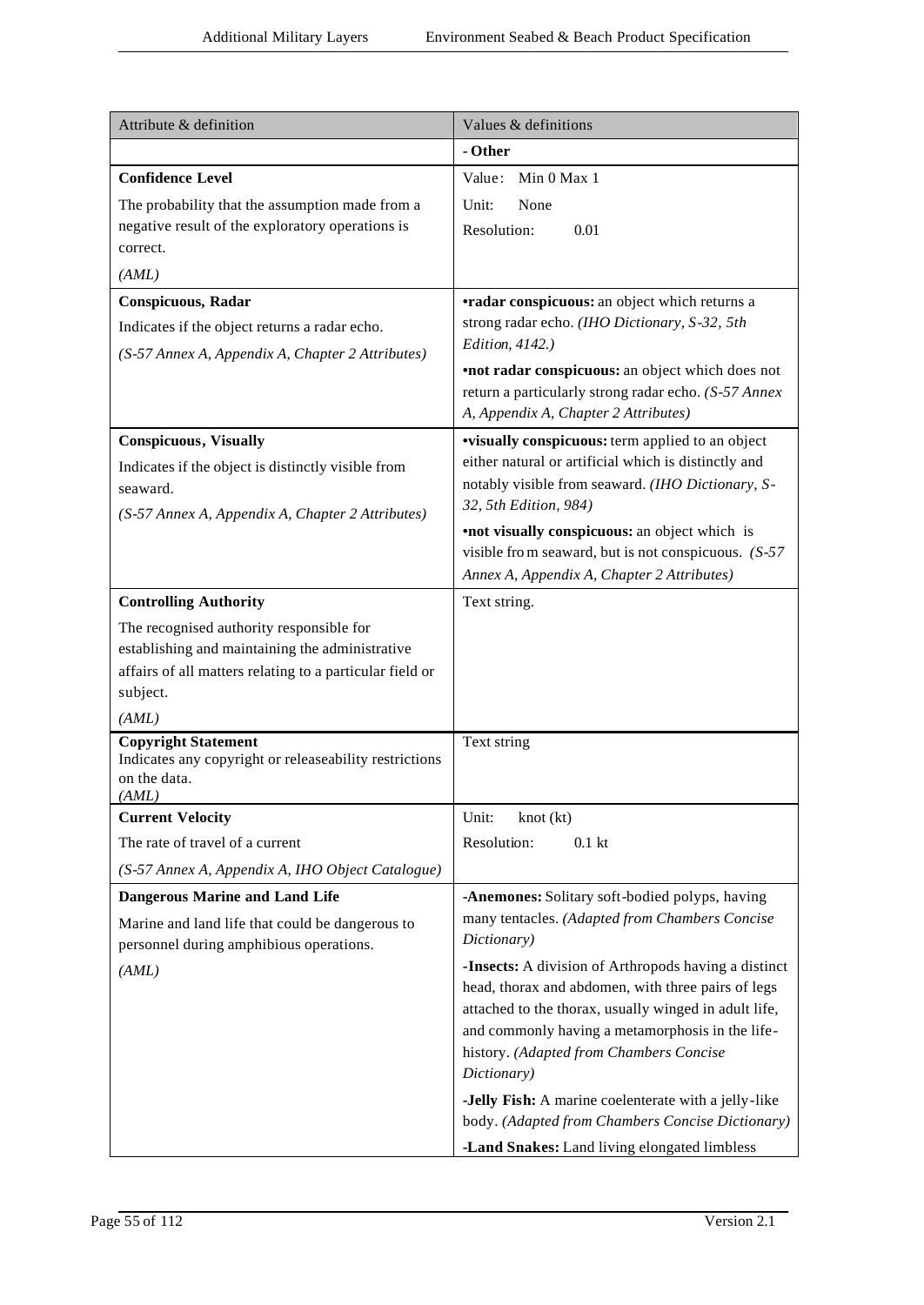|                                                     | reptiles, often venomous. (Adapted from Chambers<br>Concise Dictionary)                           |
|-----------------------------------------------------|---------------------------------------------------------------------------------------------------|
|                                                     | -Sea Snakes: Marine elongated limbless reptiles,                                                  |
|                                                     | often venomous. (Adapted from Chambers Concise                                                    |
|                                                     | Dictionary)                                                                                       |
|                                                     | -Sea Urchins: Marine animal with a globular body                                                  |
|                                                     | and shell of calcareous plates. (Adapted from                                                     |
|                                                     | Chambers Concise Dictionary)                                                                      |
|                                                     | -Sharks: Voracious elasmobranch fishes with<br>lateral gill-slits and the mouth on the underside. |
|                                                     | (Adapted from Chambers Concise Dictionary)                                                        |
|                                                     | -Spiders: An arachnid of the order Araneida, the                                                  |
|                                                     | body divided into two distinct parts. (Adapted from<br>Chambers Concise Dictionary)               |
|                                                     | -Venomous Fish: Fish secreting poisonous fluids.                                                  |
|                                                     | (Adapted from Chambers Concise Dictionary)                                                        |
|                                                     | - Unknown                                                                                         |
|                                                     | - Multiple                                                                                        |
|                                                     | - Not Applicable                                                                                  |
|                                                     | - Other                                                                                           |
| <b>Density</b>                                      | Value: min 0                                                                                      |
| The proportion of a mass to its bulk or volume      | $\text{kg/m}^3$<br>Unit:                                                                          |
| (Chambers Concise Dictionary)                       | Resolution:<br>0.01                                                                               |
| <b>Depth of Activity</b>                            | Value: min 0                                                                                      |
| Average depth at which diving activities are taking | Units:<br>metres or feet                                                                          |
| place.                                              | (units must be defined)                                                                           |
| (AML)                                               | Resolution:<br>$0.1$ (metres or ft)                                                               |
| Depth of Layer                                      | Value: min 0                                                                                      |
| Estimated general depth of rock layer or            | metres or feet<br>Units:                                                                          |
| unconsolidated surface materials.                   | (units must be defined)                                                                           |
| (Adapted from DIGEST FACC, Annex B: B105)           | Resolution:<br>$0.1$ (metres or ft)                                                               |
| Depth of water over feature                         | Value:<br>$min$ 0                                                                                 |
| Average depth of water over the feature relative to | metres or feet<br>Units:                                                                          |
| the specified vertical datum.                       | (units must be defined)                                                                           |
| (AML)                                               | Resolution: 0.1 (metres or feet)                                                                  |
| Depth range - deepest value                         | Value:<br>min 0                                                                                   |
| The maximum (deepest) value of a depth range.       | Units:<br>metres or feet                                                                          |
| (S-57 Annex A, Appendix A, IHO Object Catalogue)    | (units must be defined)                                                                           |
|                                                     | Resolution:<br>$0.1$ (metres or ft)                                                               |
| Depth range - shoalest value                        | Value: min 0                                                                                      |
| The minimum (shoalest) value of a depth range       | Units:<br>metres or feet                                                                          |
| (S-57 Annex A, Appendix A, IHO Object Catalogue)    | (units must be defined)                                                                           |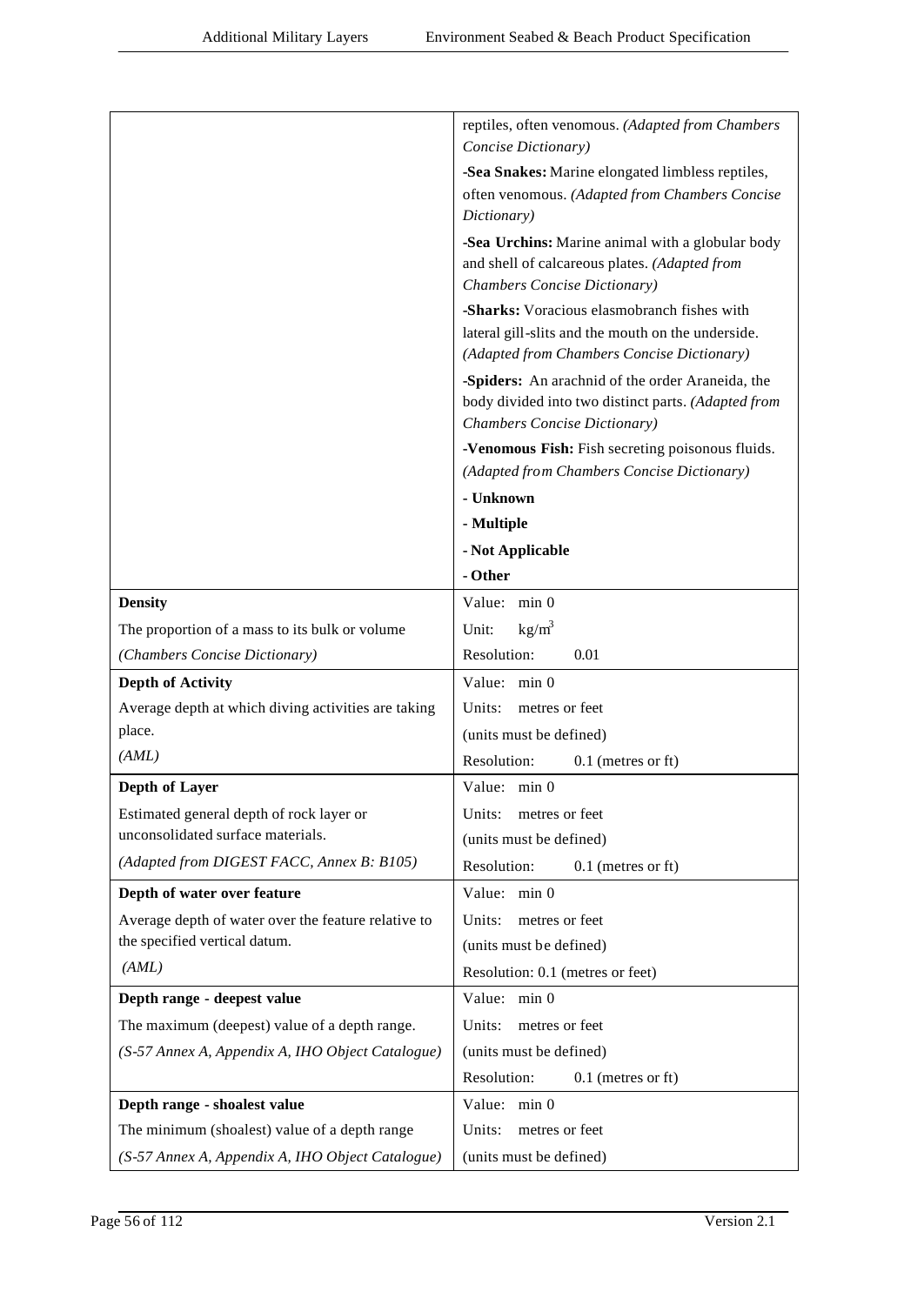|                                                       | Resolution:<br>$0.1$ (metres or ft)                          |
|-------------------------------------------------------|--------------------------------------------------------------|
| Depth units                                           | <b>Metres</b>                                                |
| Unit of measurement for depths                        | <b>Fathoms and Feet</b>                                      |
| (AML)                                                 | Feet                                                         |
|                                                       | <b>Fathoms and Fractions</b>                                 |
|                                                       | <b>Unknown</b>                                               |
|                                                       | <b>Not Applicable</b>                                        |
|                                                       | <b>Other</b>                                                 |
| <b>Detection Probability</b>                          | Value: Min 0 Max 1                                           |
| The estimated probability of detecting a mine.        | Unit:<br>None                                                |
| (AML)                                                 | Resolution:<br>0.01                                          |
| <b>Disposal Probability</b>                           | Value: Min 0 Max 1                                           |
| The estimated probability of neutralising a mine.     | Unit:<br>None                                                |
| (AML)                                                 | Resolution:<br>0.01                                          |
| <b>Diver's Thrust Test Depth</b>                      | $-A$ : Clenched fist – arm penetrates to shoulder.           |
| The depth to which a diver is able to thrust his arm. | (AML)                                                        |
| (AML)                                                 | $-B$ : Clenched fist – arm penetrates to elbow. (AML)        |
|                                                       | -C: Clenched fist – arm penetrates to wrist $(AML)$          |
|                                                       | -D: Extended fingers – hand penetrates to palm.<br>(AML)     |
|                                                       | -E: Extended fingers - hand penetrates to knuckles.<br>(AML) |
|                                                       | - $\mathbf{F}$ : No penetration. (AML)                       |
|                                                       | - Unknown                                                    |
|                                                       | - Not Applicable                                             |
| <b>Diver's Thrust Test Number</b>                     | Value: min 1 max 4                                           |
| Number of arm thrusts required to bury to the         |                                                              |
| shoulder.                                             |                                                              |
| (AML)                                                 |                                                              |
| <b>Diving Activity</b>                                | -Commercial: Diving taking place for financial               |
| Type of diving activity taking place                  | gain. (AML)                                                  |
| (AML)                                                 | -Sports: Diving for recreational purposes. (AML)             |
|                                                       | -Training: Practical instruction in diving                   |
|                                                       | techniques.                                                  |
|                                                       | - Unknown                                                    |
|                                                       | - Multiple                                                   |
|                                                       | - Not Applicable                                             |
|                                                       | - Other                                                      |
| <b>Elevation</b>                                      | Value: min 0                                                 |
| The altitude of the ground level of an object,        | Units:<br>metres or feet                                     |
| measured from a specified vertical datum.             | (units must be defined)                                      |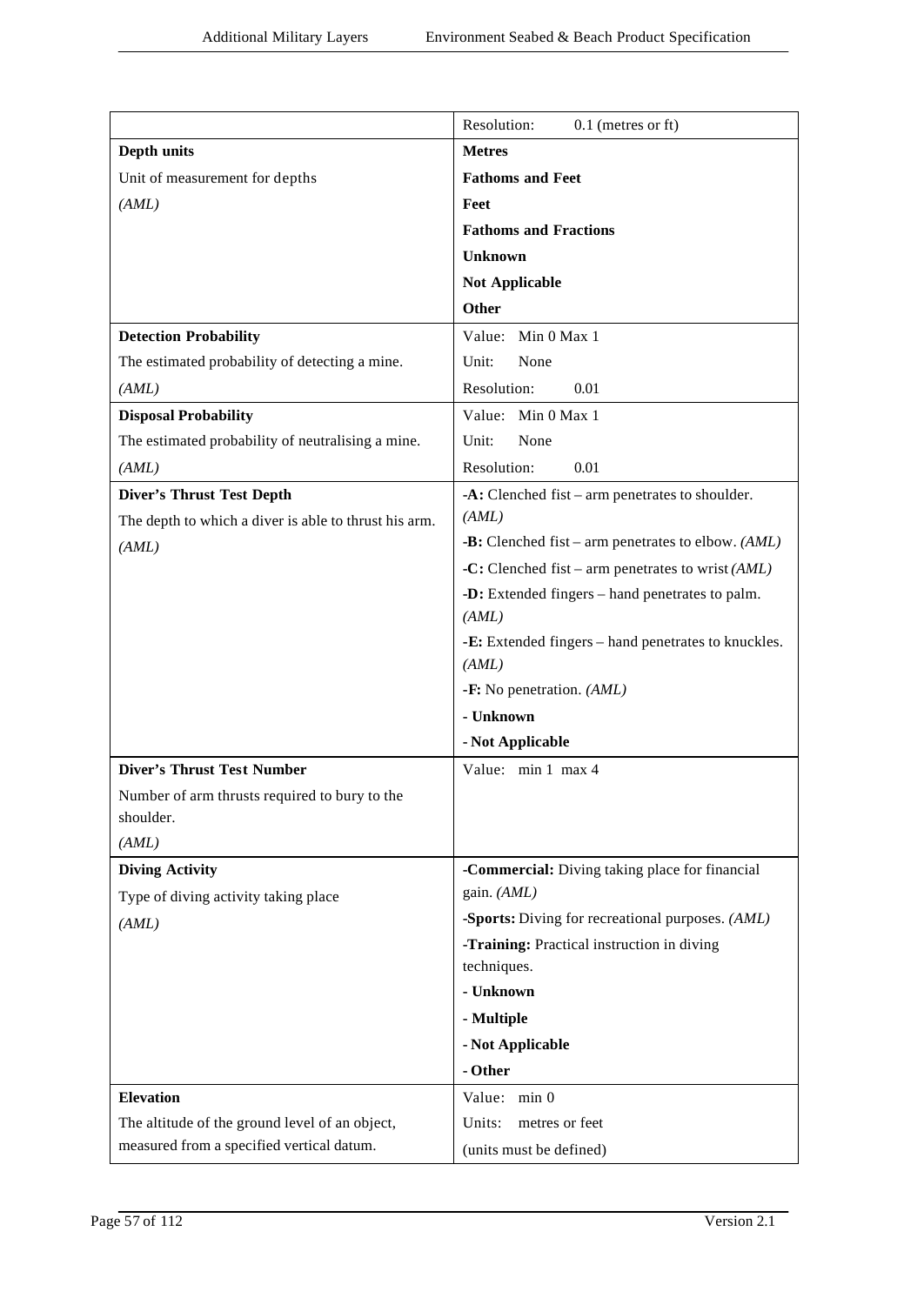| (S-57 Annex A, Appendix A, IHO Object Catalogue)                                                                                                                                    | Resolution:<br>$0.1$ (metres or ft)                                                                                                                                                                                                 |
|-------------------------------------------------------------------------------------------------------------------------------------------------------------------------------------|-------------------------------------------------------------------------------------------------------------------------------------------------------------------------------------------------------------------------------------|
| <b>End Date</b>                                                                                                                                                                     | Indication:                                                                                                                                                                                                                         |
| Indicates the latest date on which an object will be<br>present.<br>(S-57 Annex A, Appendix A, IHO Object Catalogue)                                                                | 4 digits for the calendar year (CCYY), 2<br>digits for the month (MM) (e.g. April = 04) and 2<br>digits for the day (DD).                                                                                                           |
| <b>Error Ellipse</b><br>Also known as the Figure of Merit. 95% 2 sigma<br>value - semi-major and semi-minor axes of error<br>ellipsoid plus orientation of the major axis.<br>(AML) | Encodes in triplets: The semi-major, semi-minor<br>and orientation of the error ellipse. Orientation is<br>expressed as the true bearing of the major axis.                                                                         |
| <b>Exhibition Condition of Light</b>                                                                                                                                                | -Light shown without change of character: A<br>light shown throughout the 24 hours without change<br>of character. (IHO Specifications, M-4)                                                                                        |
|                                                                                                                                                                                     | -Daytime Light: A light which is only exhibited by<br>day. (S-57 Annex A, Appendix A, IHO Object<br>Catalogue)                                                                                                                      |
|                                                                                                                                                                                     | -Fog Light: A light which is exhibited in fog or<br>conditions of reduced visibility. (S-57 Annex A,<br>Appendix A, IHO Object Catalogue)                                                                                           |
|                                                                                                                                                                                     | -Night Light: A light which is only exhibited at<br>night. (S-57 Annex A, Appendix A, IHO Object<br>Catalogue)                                                                                                                      |
|                                                                                                                                                                                     | - Unknown                                                                                                                                                                                                                           |
|                                                                                                                                                                                     | - Not Applicable                                                                                                                                                                                                                    |
|                                                                                                                                                                                     | - Other                                                                                                                                                                                                                             |
| <b>Exit Description</b>                                                                                                                                                             | <b>Text String</b>                                                                                                                                                                                                                  |
| Description of exits from an area used for air<br>landing purposes.                                                                                                                 |                                                                                                                                                                                                                                     |
| (AML)                                                                                                                                                                               |                                                                                                                                                                                                                                     |
| <b>Exit Usability</b><br>Usability of exits from beach for vehicles and<br>infantry.                                                                                                | -Excellent: Vehicles and infantry can cross any part<br>of the back of the beach without restriction or<br>hindrance. (AML)                                                                                                         |
| (AML)                                                                                                                                                                               | -Good: A number of vehicles can drive easily from<br>the beach at the same time through a number of<br>exits. Infantry can leave the beach and move inland<br>without difficulty, along much of the beach. (AML)                    |
|                                                                                                                                                                                     | -Fair: Exits are becoming fewer and smaller,<br>usually accepting only one vehicle at a time.<br>Infantry may be restricted to some extent by dense<br>undergrowth, swamp, cliff, etc along part of the<br>back of the beach. (AML) |
|                                                                                                                                                                                     | -Poor: Exits for vehicles and infantry are severely<br>restricted in number and quality. (AML)<br>- Unknown                                                                                                                         |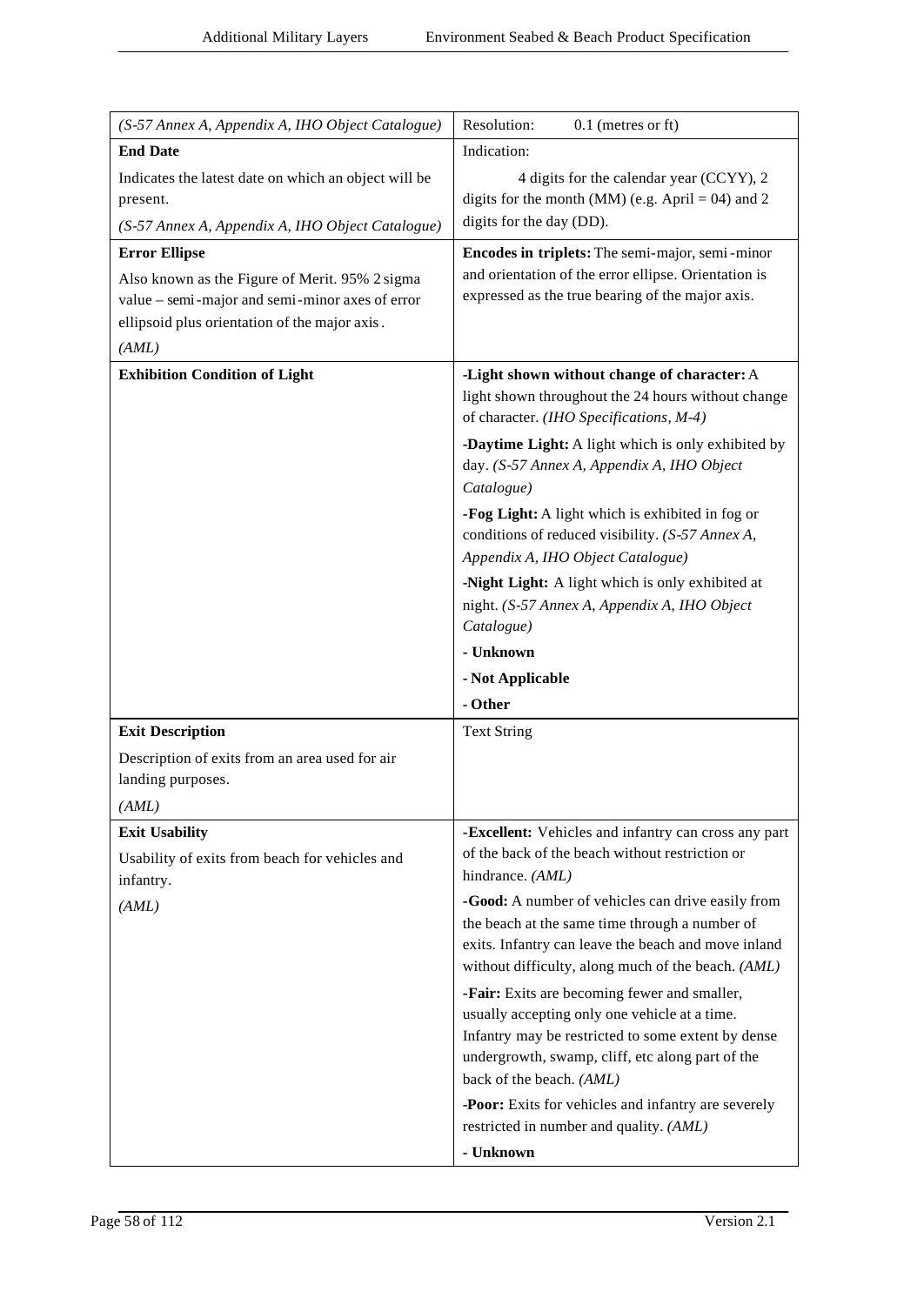|                                                      | - Not Applicable                                                                                                                                                                                                                     |
|------------------------------------------------------|--------------------------------------------------------------------------------------------------------------------------------------------------------------------------------------------------------------------------------------|
|                                                      | - Other                                                                                                                                                                                                                              |
| <b>Foliar Index</b>                                  | Value: min 0 max 999                                                                                                                                                                                                                 |
| The surface value (in square centimetres) of one     | $\text{cm}^2$<br>Units:                                                                                                                                                                                                              |
| significant leaf, and is obtained by multiplying the | Resolution:<br>0.1                                                                                                                                                                                                                   |
| leaf length by the leaf width.                       |                                                                                                                                                                                                                                      |
| (AML)                                                |                                                                                                                                                                                                                                      |
| <b>Function</b>                                      | -Harbour Master's Office: The office of the local<br>official who has charge of mooring and berthing of<br>vessels. (Adapted from IHO Dictionary, S-32, 5th<br><b>Edition</b> , 2191)                                                |
|                                                      | -Custom's Office: An office which is charged with                                                                                                                                                                                    |
|                                                      | enforcing customs regulations. (S-57 Annex A,<br>Appendix A, IHO Object Catalogue)                                                                                                                                                   |
|                                                      | -Police Station: The office of the local police force.<br>(S-57 Annex A, Appendix A, IHO Object Catalogue)                                                                                                                           |
|                                                      | -Railway Station: A building with platforms where<br>trains arrive, load, discharge and depart. (Adapted<br>from the New Shorter Oxford English Dictionary,<br>1993)                                                                 |
|                                                      | -Hotel: An establishment, especially of a<br>comfortable or luxurious kind, where paying visitors<br>are provided with accommodation, meals and other<br>services. (Adapted from the New Shorter Oxford<br>English Dictionary, 1993) |
|                                                      | -Post Office: The public department, agency or<br>organisation responsible primarily for the collection,<br>transmission and distribution of mail. (The New<br>Shorter Oxford English Dictionary, 1993)                              |
|                                                      | -Health Office: The office which is charged with<br>the administration of health laws and sanitary<br>inspections. (Adapted from the New Shorter Oxford<br>English Dictionary, 1993)                                                 |
|                                                      | -Pilot Office: The office or headquarters of pilots;<br>the place where the services of a pilot may be<br>obtained. (IHO Dictionary, S-32, 5th Edition, 3845)                                                                        |
|                                                      | -Water-police Station: The headquarters of a local<br>water-police force. (S-57 Annex A, Appendix A, IHO<br>Object Catalogue)                                                                                                        |
|                                                      | -Factory: A building or buildings with equipment<br>for manufacturing; a workshop. (The New Shorter                                                                                                                                  |
|                                                      | Oxford English Dictionary, 1993)                                                                                                                                                                                                     |
|                                                      | -Hospital: An institution or establishment providing<br>medical or surgical treatment for the ill or wounded.<br>(The New Shorter Oxford English Dictionary, 1993)                                                                   |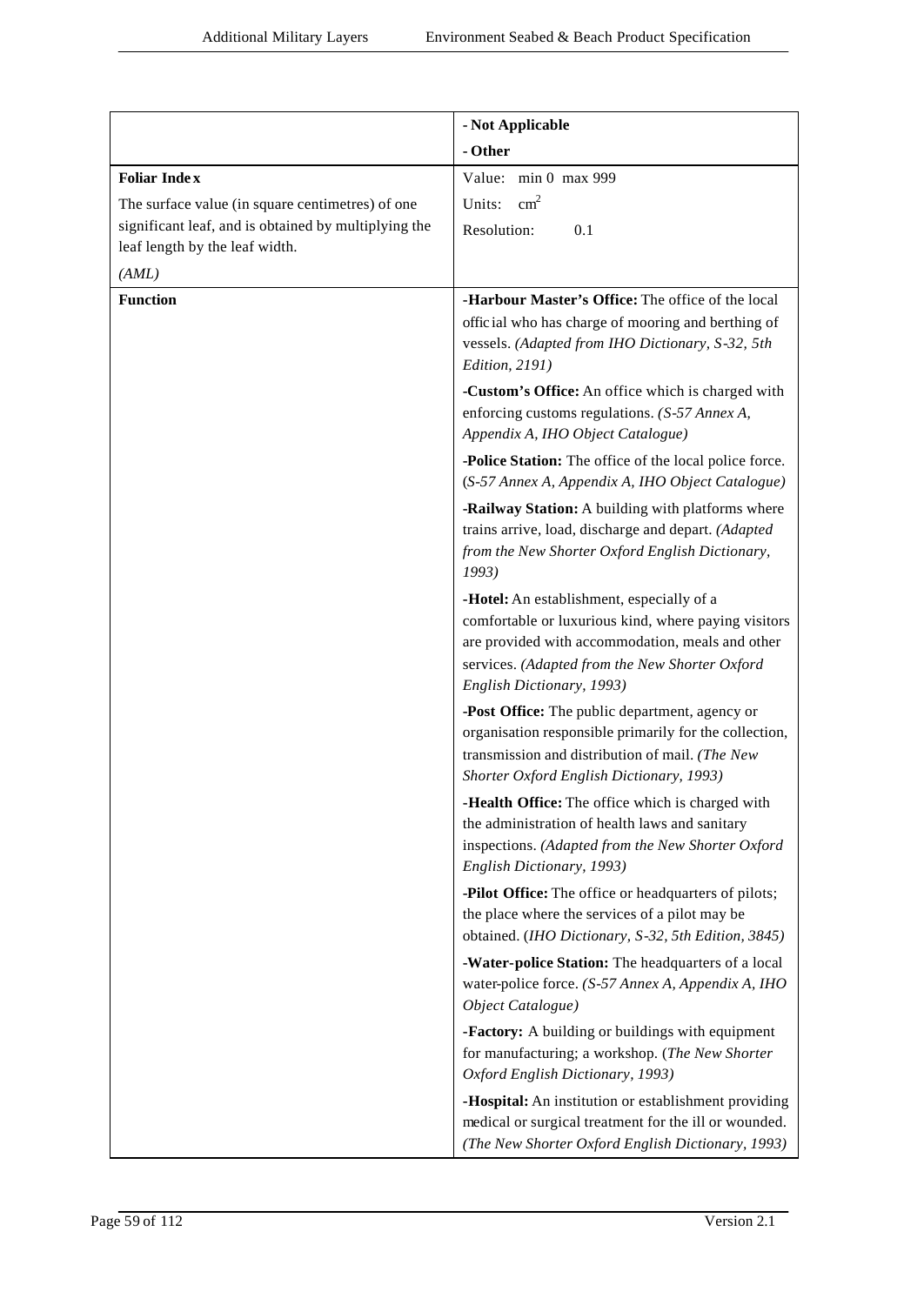| -Pilot Lookout: A distinctive structure on shore                                                            |
|-------------------------------------------------------------------------------------------------------------|
| from which personnel keep watch upon events at sea                                                          |
| or along the coast. (IHO Dictionary, S-32, 5th                                                              |
| Edition, 2917)                                                                                              |
| -Bank Office: An office for custody, deposit, loan,                                                         |
| exchange or issue of money. (Adapted from the New                                                           |
| Shorter Oxford English Dictionary, 1993)                                                                    |
| -Headquarters for District Control: The quarters                                                            |
| of an executive officer (director, manager, etc.) with                                                      |
| responsibility for an administrative area. (S-57)                                                           |
| Annex A, Appendix A, IHO Object Catalogue)                                                                  |
| -Transit shed/Warehouse: A building or part of a                                                            |
| building for storage of wares or goods. (Adapted                                                            |
| from the New Shorter Oxford English Dictionary,<br>1993)                                                    |
| -Power Station: A stationary plant containing                                                               |
| apparatus for large scale conversion of some form of                                                        |
| energy (such as hydraulic, steam, chemical or                                                               |
| nuclear energy) into electrical energy. (McGraw-                                                            |
| Hill Dictionary of Scientific and Technical Terms,                                                          |
| 3rd Edition, 1984)                                                                                          |
| -Administrative: A building for the management of                                                           |
| affairs. (Adapted from the New Shorter Oxford                                                               |
| English Dictionary, 1993)                                                                                   |
| -Educational Facility: A building concerned with                                                            |
| education (eg. school, college, university etc).<br>$(S-$                                                   |
| 57 Annex A, Appendix A, IHO Object Catalogue)                                                               |
| -Church: A building for public Christian worship.                                                           |
| (The New Shorter Oxford English Dictionary, 1993)                                                           |
| -Chapel: A place for Christian worship other than a                                                         |
| parish, cathedral or church, especially one attached<br>to a private house or institution. (The New Shorter |
| Oxford English Dictionary, 1993)                                                                            |
| -Temple: A building for public Jewish worship.                                                              |
| (Adapted from the New Shorter Oxford English                                                                |
| Dictionary, 1993)                                                                                           |
| -Pagoda: A Hindu or Buddhist temple or sacred                                                               |
| building. (The New Shorter Oxford English                                                                   |
| Dictionary, 1993)                                                                                           |
| -Shinto Shrine: A building for public Shinto                                                                |
| worship. (Adapted from the New Shorter Oxford                                                               |
| English Dictionary, 1993)                                                                                   |
| -Buddhist Temple: See Pagoda                                                                                |
| -Mosque: A Muslim place of worship. (The New                                                                |
| Shorter Oxford English Dictionary, 1993)                                                                    |
| -Marabout: A shrine marking the burial place of a                                                           |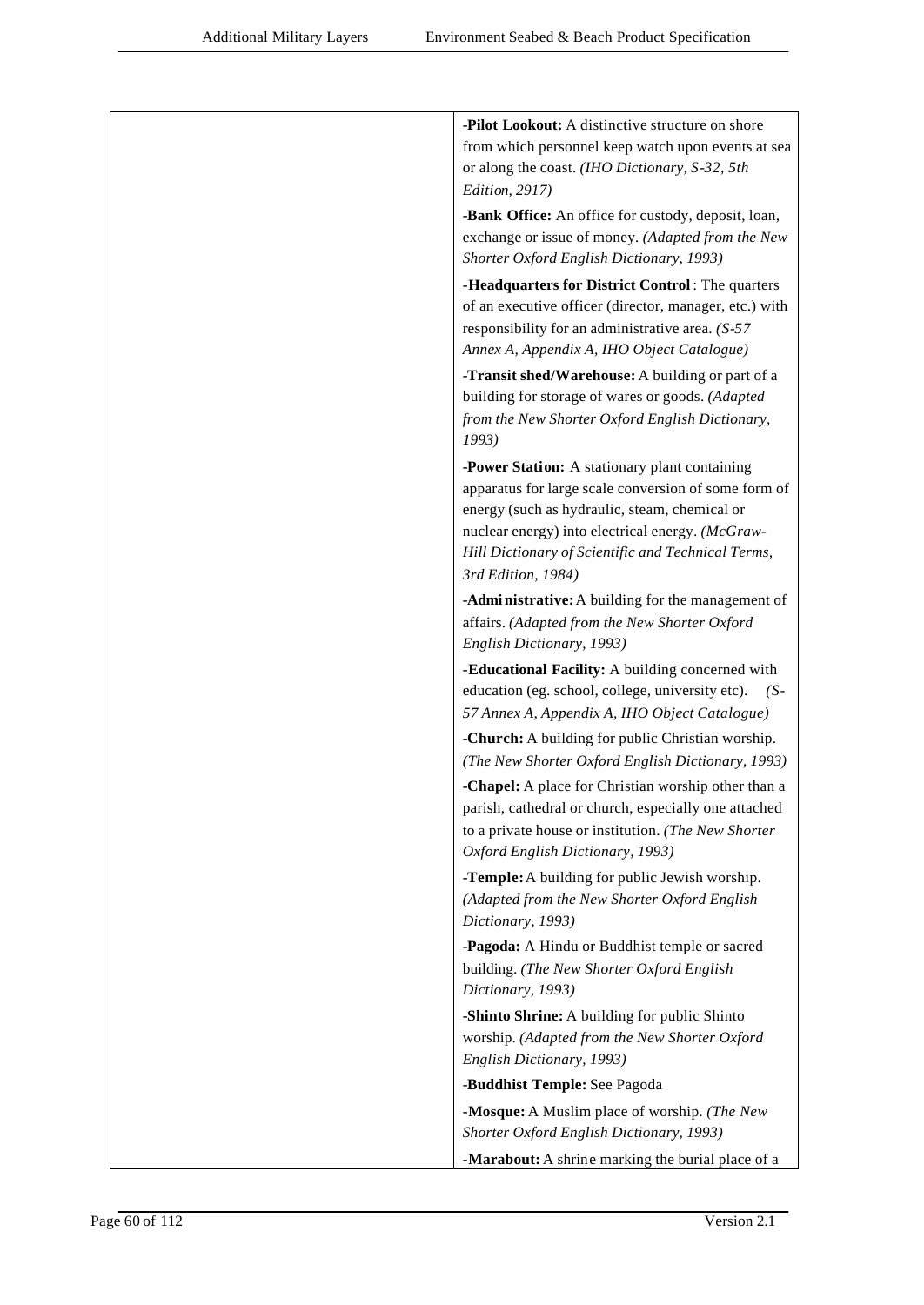| Muslim holy man. (The New Shorter Oxford English<br>Dictionary, 1993)                                                                                                                                                    |
|--------------------------------------------------------------------------------------------------------------------------------------------------------------------------------------------------------------------------|
| -Lookout: Keeping watch upon events at sea or<br>along the coast. (Adapted from IHO Dictionary, S-<br>32, 5th Edition, 2917)                                                                                             |
| -Communication: Transmitting and/or receiving<br>electronic communication signals. (Adapted from<br>Digital Geographic Information Standard-<br>DIGEST)                                                                  |
| <b>-Television:</b> Broadcast of television signals. (S-57)<br>Annex A, Appendix A, IHO Object Catalogue)                                                                                                                |
| -Radio: Broadcast of radio signals. (S-57 Annex A,<br>Appendix A, IHO Object Catalogue)                                                                                                                                  |
| -Radar: A method, system or technique of using<br>beamed, reflected, and timed radio waves for<br>detecting, locating, or tracking objects, and for<br>measuring altitudes. (IHO Dictionary, S-32, 5th<br>Edition, 4158) |
| -Light Support: Supporting a light. (S-57 Annex A,<br>Appendix A, IHO Object Catalogue)                                                                                                                                  |
| -Microwave: Broadcasting and receiving signals<br>using microwaves. (S-57 Annex A, Appendix A, IHO<br>Object Catalogue)                                                                                                  |
| -Cooling: Dissipating heat. (S-57 Annex A,<br>Appendix A, IHO Object Catalogue)                                                                                                                                          |
| -Observation: A place from which the surroundings<br>can be observed but at which a watch is not<br>habitually maintained. (Adapted from IHO<br>Dictionary, S-32, 5th Edition, 2917)                                     |
| -Time Ball: A visual time signal in form of a ball.<br>(S-57 Annex A, Appendix A, IHO Object Catalogue)                                                                                                                  |
| -Clock: Visual time signal. (Adapted from IHO<br>Dictionary, S-32, 5th Edition, 5536)                                                                                                                                    |
| -Control: Used to control the flow of air, rail, or<br>marine traffic. (Digital Geographic Information<br>Standard - DIGEST)                                                                                             |
| -Airship Mooring: A facility to secure an airship.<br>(Adapted from Digital Geographic Information<br>Standard - DIGEST)                                                                                                 |
| -Stadium: A large usually unroofed building with<br>tiers of seats for spectators. (S-57 Annex A,<br>Appendix A, IHO Object Catalogue)                                                                                   |
| -Bus Station: A location at which buses arrive and<br>from which they depart. (S-57 Annex A, Appendix A,<br>IHO Object Catalogue)                                                                                        |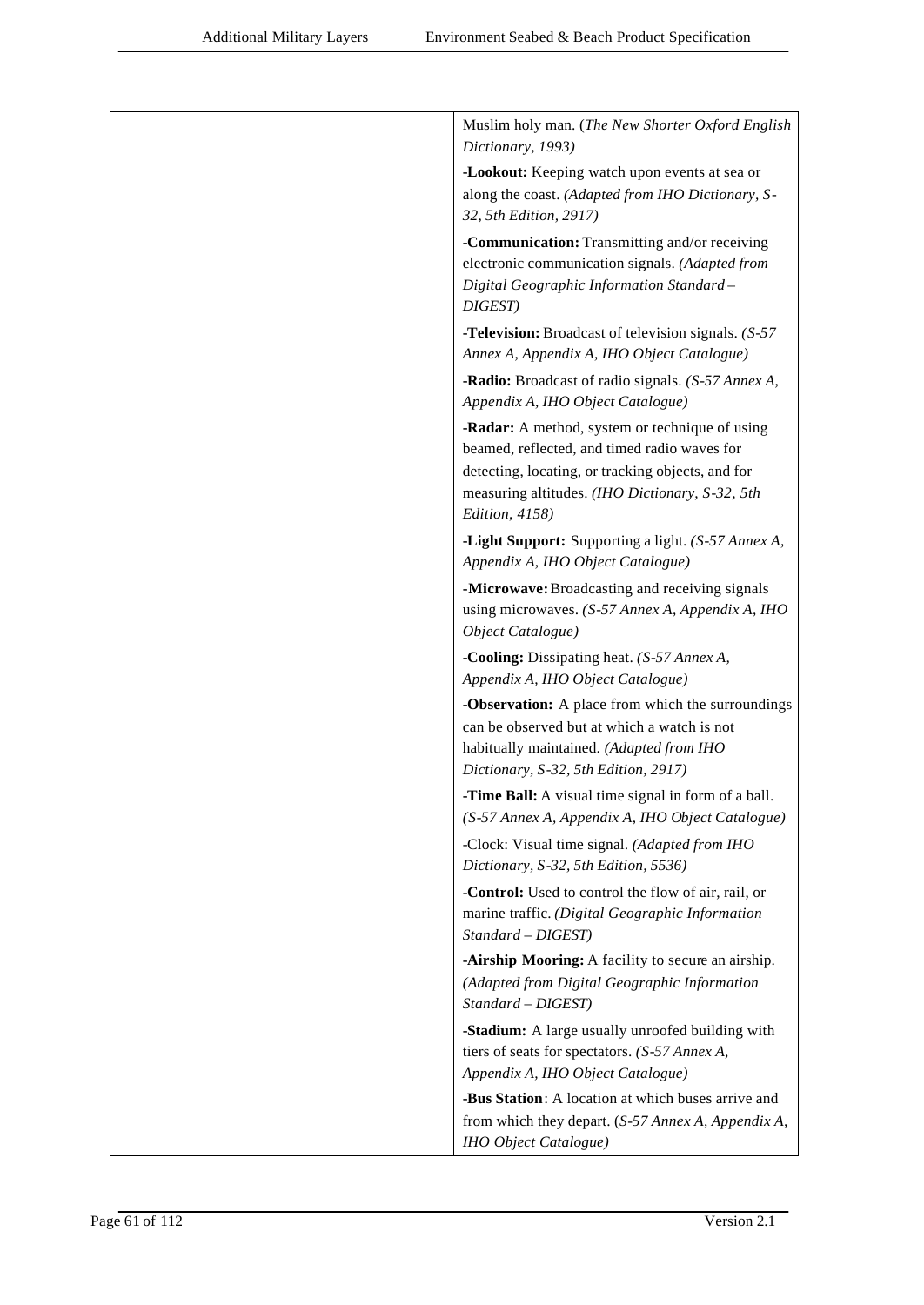|                                                                    | - Unknown                                  |
|--------------------------------------------------------------------|--------------------------------------------|
|                                                                    | - Multiple                                 |
|                                                                    | - Not Applicable                           |
|                                                                    | - Other                                    |
| <b>Gas Content</b>                                                 | Value: $0 - 100$                           |
| Gas content of the sediment expressed as a                         | Unit:<br>Percentage (%)                    |
| percentage                                                         | Resolution:<br>1                           |
| (AML)                                                              |                                            |
| <b>Gradient</b>                                                    | <b>-Steep:</b> $> 1:15$ <i>(AML)</i>       |
| The change of any quantity with distance in any                    | -Moderate: $1:15 - 1:30$ (AML)             |
| given direction                                                    | <b>-Gentle:</b> $1:30 - 1:60$ <i>(AML)</i> |
| (IHO Dictionary, S-32, 5th Edition, 2062.)                         | -Mild: $1:60 - 1:120 (AML)$                |
|                                                                    | <b>-Flat:</b> < $1:120 (AML)$              |
|                                                                    | - Unknown                                  |
|                                                                    | - Not Applicable                           |
|                                                                    | - Other                                    |
| <b>Grain Size</b>                                                  | Units: millimetres                         |
| Grain size of the sediment.                                        | Resolution:<br>0.001                       |
| (AML)                                                              |                                            |
| Height                                                             | Value: 0 - 999.9                           |
| Value of the vertical distance to the highest point of             | Units:<br>metres or feet                   |
| the object, measured from a specified vertical                     | (units must be defined)                    |
| datum.                                                             | Resolution:<br>0.1                         |
| (S-57 Annex A, Appendix A, Chapter 2 Attributes)                   |                                            |
| <b>Height/Length Units</b>                                         | -Metres                                    |
| Unit of measurement for heights and lengths.                       | -Feet                                      |
| <b>HF Bottom Loss</b>                                              | Units:<br>dB                               |
| The loss of high frequency sonar signal from the                   | Resolution:<br>0.1                         |
| geological layer                                                   |                                            |
| (AML)                                                              |                                            |
| <b>Horizontal Clearance</b>                                        | Value: min 0                               |
| The width of an object, such as a canal or a tunnel,               | Units:<br>metres or feet                   |
| which is available for safe navigation. This may, or               | (units must be defined)                    |
| may not, be the same as the total physical width of<br>the object. | Resolution:<br>$0.1$ (metres or ft)        |
| (S-57 Annex A, Appendix A, IHO Object Catalogue)                   |                                            |
| <b>Horizontal Length</b>                                           | Value: min 0                               |
| A measurement of the longer of the two linear axes.                | Units:<br>metres or feet                   |
| (Digital Geographic Information Working Group-                     | (units must be defined)                    |
| DGIWG, Oct 87.)                                                    | Resolution<br>1 (metres or feet)           |
| <b>Horizontal Width</b>                                            | Value: min 0                               |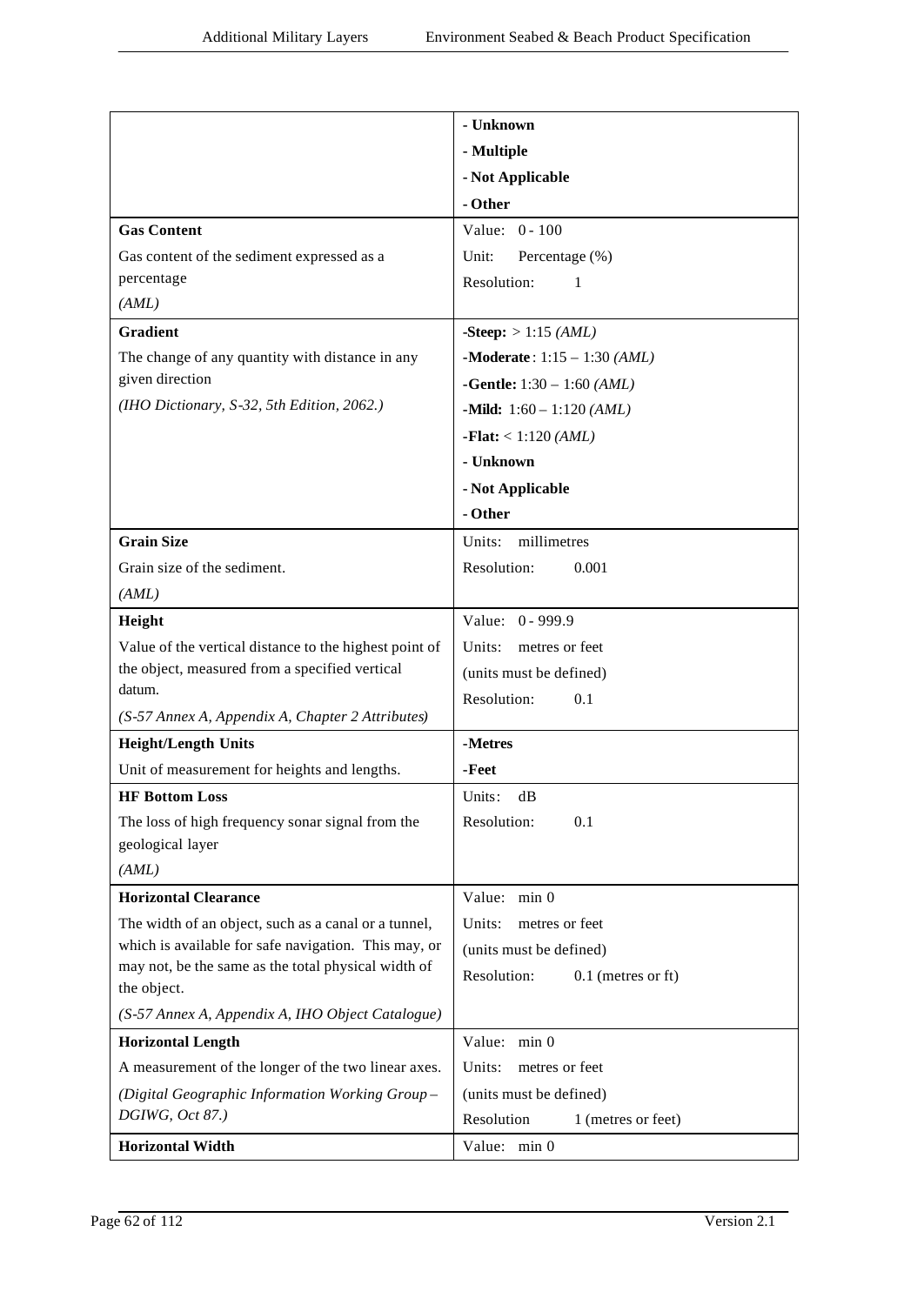| A measurement of the shorter of the two linear axes.    | Units:<br>metres or feet                       |
|---------------------------------------------------------|------------------------------------------------|
| (Digital Geographic Information Working Group-          | (units must be defined)                        |
| DGIWG, Oct 87.)                                         | Resolution<br>1 (metres or feet)               |
| <b>Ice Attribute Concentration Total</b>                | $-1/10$                                        |
| Specifies the total concentration of ice in an area.    | $-2/10$                                        |
| This attribute represents the ratio expressed in tenths | $-3/10$                                        |
| describing the area of water surface covered by ice     | $-4/10$                                        |
| as a fraction of the whole area.                        | $-5/10$                                        |
| (ECDIS Ice Objects Version 3.0)                         | $-6/10$                                        |
|                                                         | $-7/10$                                        |
|                                                         | $-8/10$                                        |
|                                                         | $-9/10$                                        |
|                                                         | $-1/10 - 2/10$                                 |
|                                                         | $-1/10 - 3/10$                                 |
|                                                         | $-4/10 - 6/10$                                 |
|                                                         | $-7/10 - 8/10$                                 |
|                                                         | $-9/10 - <10/10$                               |
|                                                         | $-10/10$ with openings (Often called $9+/10$ ) |
|                                                         | -10/10 without openings                        |
|                                                         | $-<1/10$                                       |
|                                                         | -Undetermined or Unknown                       |
|                                                         | - Not Applicable                               |
| <b>Iceberg Shape</b>                                    | -Tabular:                                      |
| Indicates the shape of an iceberg.                      | -Domed:                                        |
| (ECDIS Ice Objects Version 3.0)                         | -Pinnacled:                                    |
|                                                         | -Wedged:                                       |
|                                                         | -Dry-docked:                                   |
|                                                         | -Blocky:                                       |
|                                                         | -Undetermined/Unknown:                         |
|                                                         | - Not Applicable                               |
|                                                         | - Other                                        |
| <b>Iceberg Size</b>                                     | -Growler:                                      |
| Categorizes the size of an iceberg.                     | -Bergy Bit:                                    |
| (ECDIS Ice Objects Version 3.0)                         | -Small Iceberg:                                |
|                                                         | -Medium Iceberg:                               |
|                                                         | -Large Iceberg:                                |
|                                                         | -Very Large Iceberg:                           |
|                                                         | -Ice Island Fragment:                          |
|                                                         | -Ice Island:                                   |
|                                                         | -Radar Target:                                 |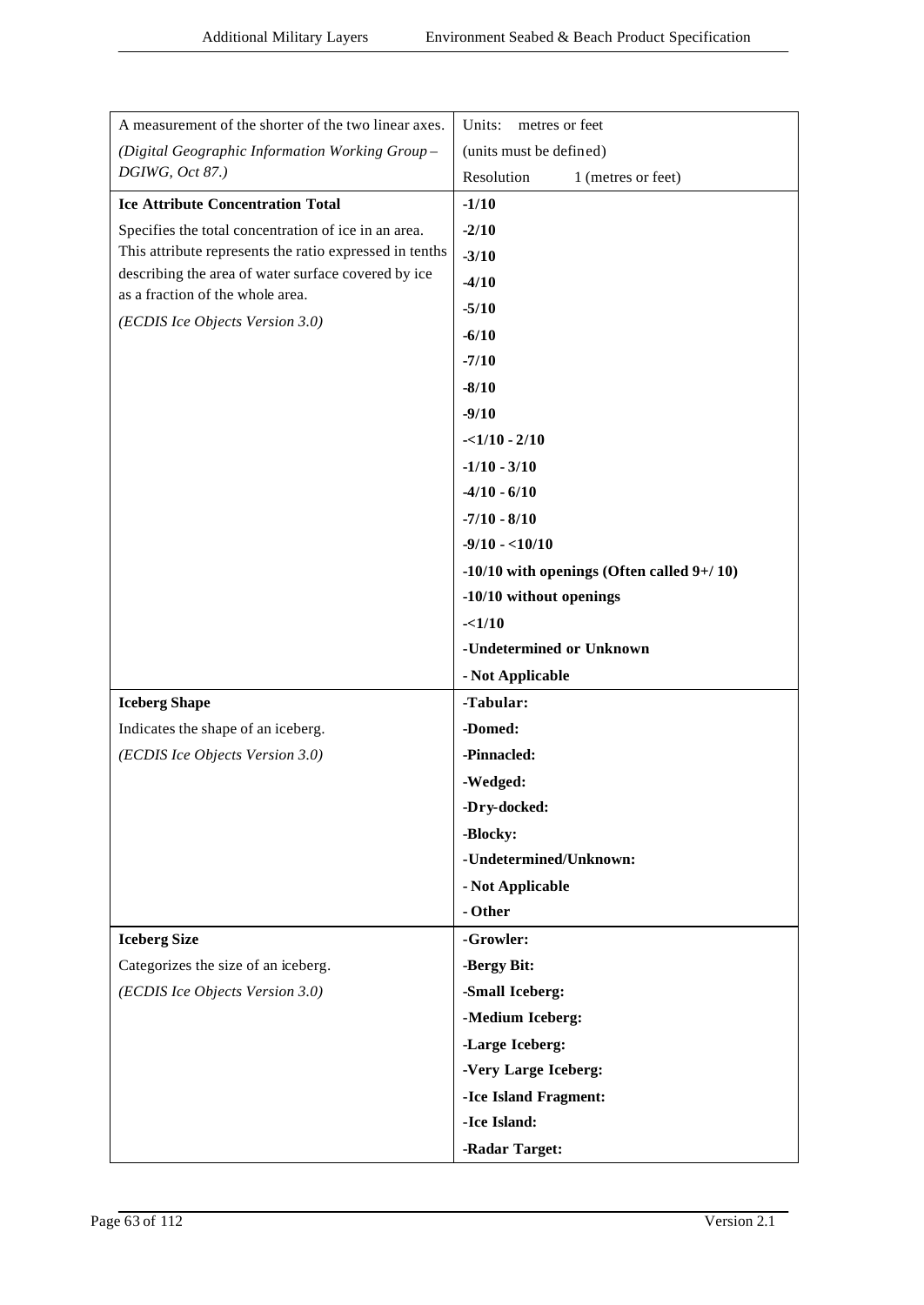|                                                           | - Unknown                           |
|-----------------------------------------------------------|-------------------------------------|
|                                                           | - Not Applicable                    |
|                                                           | - Other                             |
| <b>Ice Coverage Type</b>                                  | -Ice Shelf                          |
| Indicates the type of ice coverage in an area.            | -Fast Ice                           |
| (ECDIS Ice Objects Version 3.0)                           | -Fast Ice, Old                      |
|                                                           | -Fast Ice, Second Year              |
|                                                           | -Fast Ice, Multi Year               |
|                                                           | -Consolidated Pack Ice, Compact     |
|                                                           | -Very Close Pack Ice                |
|                                                           | -Close Pack Ice                     |
|                                                           | -Open Pack Ice                      |
|                                                           | -Very open Pack Ice                 |
|                                                           | -Open Water                         |
|                                                           | -Bergy Water                        |
|                                                           | -Presence of New Ice                |
|                                                           | -Level Ice                          |
|                                                           | - Unknown                           |
|                                                           | - Not Applicable                    |
|                                                           | - Other                             |
| <b>Icedrift or Iceberg Direction</b>                      | -No ice motion                      |
| Indicates the direction in which an icemeass is           | -Ice drift to NE                    |
| drifting.                                                 | -Ice drift to E                     |
| (ECDIS Ice Objects Version 3.0)                           | -Ice drift to SE                    |
|                                                           | -Ice drift to S                     |
|                                                           | -Ice drift to SW                    |
|                                                           | -Ice drift to W                     |
|                                                           | -Ice drift to NW                    |
|                                                           | -Ice Drift to N                     |
|                                                           | -Variable                           |
|                                                           | -Undetermined or unknown            |
|                                                           | - Not Applicable                    |
| <b>Icedrift or Iceberg Speed</b>                          | Units:<br>knots                     |
| Describes the speed at which an icemass is<br>travelling. |                                     |
| (ECDIS Ice Objects Version 3.0)                           |                                     |
| <b>Ice Factor</b>                                         | Value: min 0                        |
| The value of the maximum variation in the vertical        | Units:<br>metres or feet            |
| clearance of an overhead cable due to an                  | (units must be defined)             |
| accumulation of ice.                                      | Resolution:<br>$0.1$ (metres or ft) |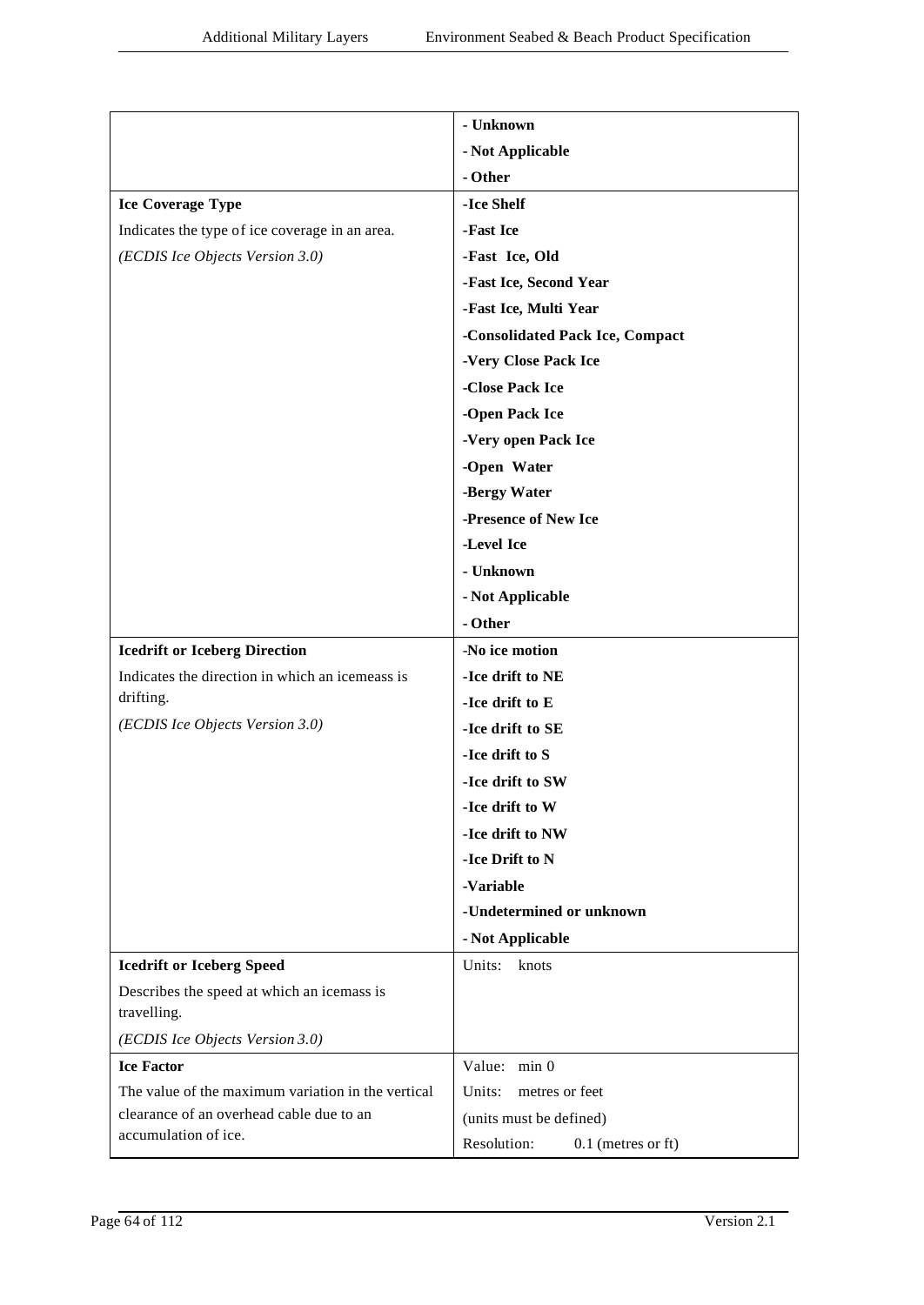| (S-57 Annex A, Appendix A, IHO Object Catalogue)     |                                                                                                                                 |
|------------------------------------------------------|---------------------------------------------------------------------------------------------------------------------------------|
| <b>Ice Lead Status</b>                               | -Open Lead:                                                                                                                     |
| Indicates the surface nature of the lead. (ECDIS Ice | -Frozen Lead:                                                                                                                   |
| Objects Version 3.0)                                 | -Undetermined or Unknown:                                                                                                       |
|                                                      | - Not Applicable                                                                                                                |
|                                                      | - Other                                                                                                                         |
| <b>Ice Lead Type</b>                                 | -Lead: Any fracture or passage way through ice                                                                                  |
| Indicates the type of lead.                          | which is navigable by surface vessels. (ECDIS Ice                                                                               |
| (ECDIS Ice Objects Version 3.0)                      | Objects Version 3.0)                                                                                                            |
|                                                      | -Shore Lead: A lead between ice and the shore or<br>between ice and an ice front. (ECDIS Ice Objects<br>Version 3.0)            |
|                                                      | -Flaw Lead: A passage-way between ice and fast<br>ice which is navigable by surface vessels. (ECDIS<br>Ice Objects Version 3.0) |
|                                                      | - Unknown                                                                                                                       |
|                                                      | - Not Applicable                                                                                                                |
|                                                      | - Other                                                                                                                         |
| <b>Ice Line Category</b>                             | -Limit of Undercast/Data Limit                                                                                                  |
| Indicates the limits of ice-infested waters or       | -Ice Edge from Radar                                                                                                            |
| boundaries between the areas of different types of   | -Limit of Radar Observation                                                                                                     |
| concentrations.                                      | -Limit of Visual Observation                                                                                                    |
| (ECDIS Ice Objects Version 3.0)                      | -Observed edge or boundary                                                                                                      |
|                                                      | -Estimated Edge or boundary                                                                                                     |
|                                                      | -Iceberg Limit                                                                                                                  |
|                                                      | -Undetermined/Unknown                                                                                                           |
|                                                      | - Not Applicable                                                                                                                |
|                                                      | - Other                                                                                                                         |
| <b>Ice Polynya Status</b>                            | -Non-Recurring Polynya:                                                                                                         |
| Indicates the nature of the polynya.                 | -Recurring Polynya: A polynya which recurs in the                                                                               |
| (ECDIS Ice Objects Version 3.0)                      | same position every year. (ECDIS Ice Objects<br>Version 3.0)                                                                    |
| Ice Polynya Type                                     | -Polynya: Any non-linear shaped opening enclosed                                                                                |
| Describes the presence and type of a polynya.        | by ice. (ECDIS Ice Objects Version 3.0)                                                                                         |
| (ECDIS Ice Objects Version 3.0)                      | -Shore Polynya: A polynya between ice and the<br>coast or between ice and an ice front. (ECDIS Ice<br>Objects Version 3.0)      |
|                                                      | -Flaw Polynya: A polynya between ice and fast ice.<br>(ECDIS Ice Objects Version 3.0)                                           |
|                                                      | - Unknown                                                                                                                       |
|                                                      | - Not Applicable                                                                                                                |
|                                                      | - Other                                                                                                                         |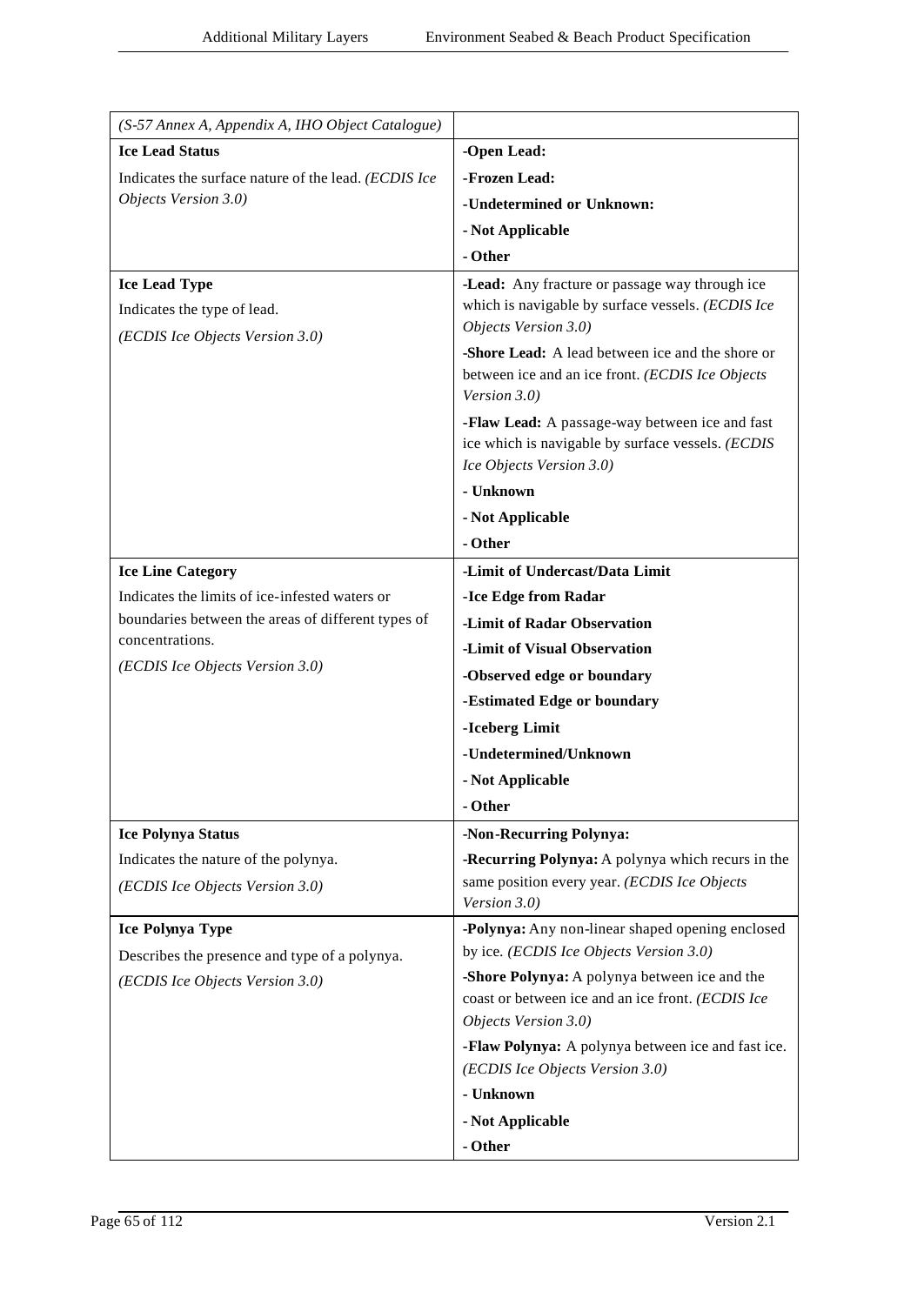| <b>Ice Ridge Development</b>                                                                                 | -New Ridge                                  |
|--------------------------------------------------------------------------------------------------------------|---------------------------------------------|
| Describes the type of ridges present.                                                                        | -Weathered Ridge                            |
| (ECDIS Ice Objects Version 3.0)                                                                              | -Very Weathered Ridge                       |
|                                                                                                              | -Aged Ridge                                 |
|                                                                                                              | -Consolidated Ridge                         |
|                                                                                                              | -Undetermined or unknown                    |
|                                                                                                              | - Not Applicable                            |
|                                                                                                              | - Other                                     |
| <b>Ice Stage of Development</b>                                                                              | -No ice present                             |
| Describes the ages and thicknesses of the ice.                                                               | -New Ice                                    |
| (ECDIS Ice Objects Version 3.0)                                                                              | -Nilas, ice rind                            |
|                                                                                                              | -Young Ice                                  |
|                                                                                                              | -Grey Ice                                   |
|                                                                                                              | -Grey-white ice                             |
|                                                                                                              | -First Year Ice                             |
|                                                                                                              | -Thin first year ice                        |
|                                                                                                              | -Medium first year ice                      |
|                                                                                                              | -Thick first year ice                       |
|                                                                                                              | -Old ice                                    |
|                                                                                                              | -Second year ice                            |
|                                                                                                              | -Multi year ice                             |
|                                                                                                              | -Ice of land origin                         |
|                                                                                                              | -Undetermined or Unknown                    |
|                                                                                                              | - Not Applicable                            |
|                                                                                                              | - Other                                     |
| <b>Image file link</b>                                                                                       | Text string                                 |
| Indicates an external file containing a pictorial                                                            |                                             |
| representation of the object                                                                                 |                                             |
| (S-57 Annex A, Appendix A, IHO Object Catalogue)                                                             |                                             |
| Industry                                                                                                     | <b>Text String</b>                          |
| Information on the industries including potential                                                            |                                             |
| hazards.                                                                                                     |                                             |
| (AML)                                                                                                        |                                             |
| <b>International Defence Organisation (IDO) status</b>                                                       | -North Atlantic Treaty Organisation (NATO)  |
| The International Defence Organisation (IDO) status<br>(if applicable) that must precede, and be applied to, | -North Atlantic Co-operation Council (NACC) |
| the Protective Marking thus making it an IDO                                                                 | -Partnership for Peace (PfP)                |
| Marking                                                                                                      | -Western European Union(WEU)                |
| (AML)                                                                                                        | -Unknown                                    |
|                                                                                                              | - Multiple                                  |
|                                                                                                              | -Not Applicable                             |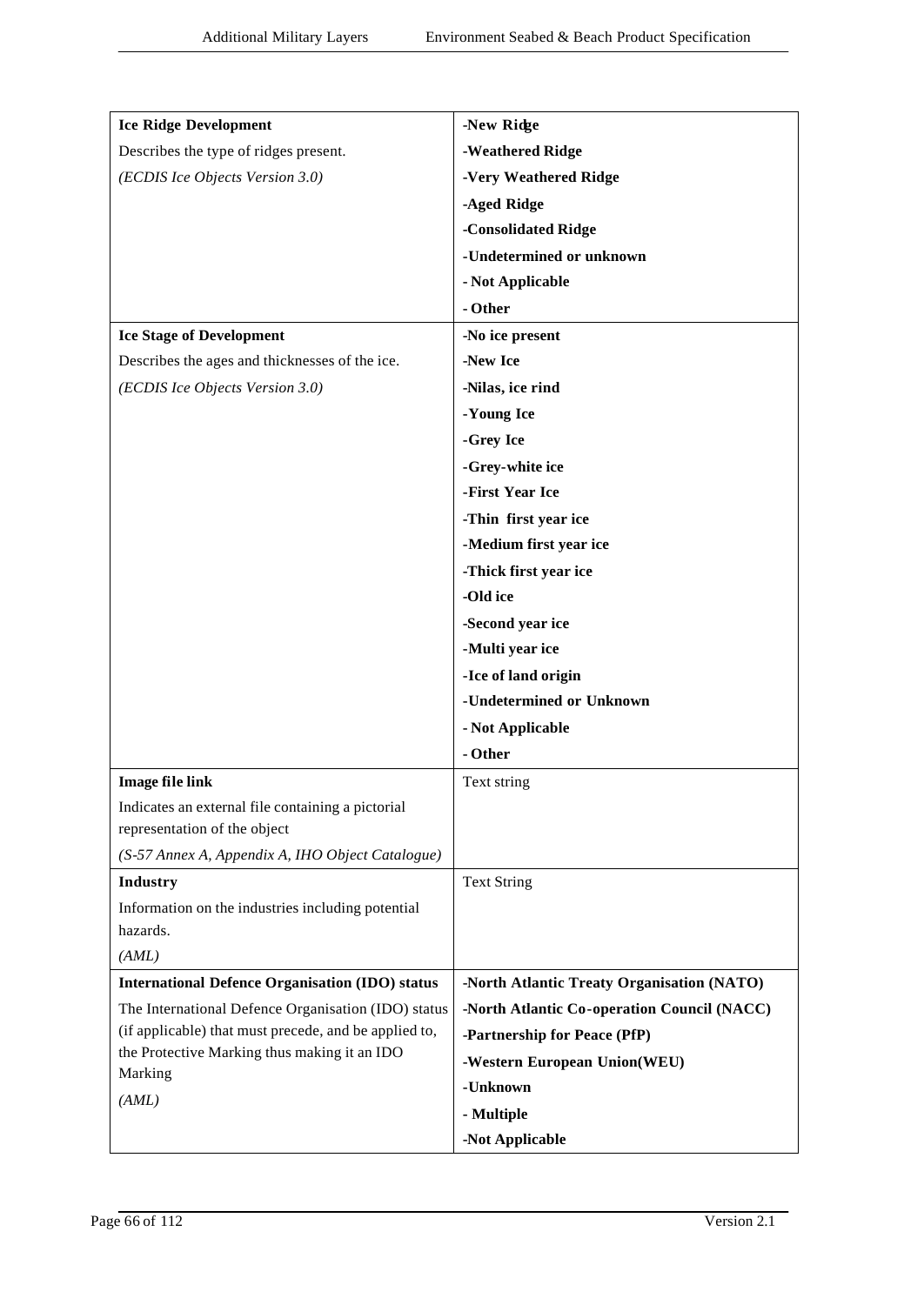|                                                     | -Other                                                                                                     |
|-----------------------------------------------------|------------------------------------------------------------------------------------------------------------|
|                                                     |                                                                                                            |
| <b>Land Ice</b>                                     | -Glacial Ice: Ice in or originating from a glacier,<br>whether on land or floating on the sea as icebergs, |
| The type of ice of land origin                      | bergy bits, growlers or ice islands. (ECDIS Ice                                                            |
| (ECDIS Ice Objects Version 3)                       | Objects Version 3)                                                                                         |
|                                                     | -Glacial Tongue: Projecting seaward extension of a                                                         |
|                                                     | glacier, usually afloat. (ECDIS Ice Objects Version                                                        |
|                                                     | 3)                                                                                                         |
|                                                     | -Ice Shelf: A floating ice sheet of considerable                                                           |
|                                                     | thickness showing 2m or more above sea level,                                                              |
|                                                     | attached to the coast. (ECDIS Ice Objects Version 3)                                                       |
|                                                     | -Undetermined or Unknown:                                                                                  |
|                                                     | - Not Applicable                                                                                           |
|                                                     | - Other                                                                                                    |
| <b>Landing Conditions</b>                           | <b>Text String</b>                                                                                         |
| Description of the landing conditions including     |                                                                                                            |
| surface composition and immediate topographical     |                                                                                                            |
| features.                                           |                                                                                                            |
| (AML)                                               |                                                                                                            |
| <b>Layer Number</b>                                 | Value: min 1                                                                                               |
| Number of geological layer, ascending from the      | Units:<br>none                                                                                             |
| lowest identified layer.                            | Resolution:<br>$\mathbf{1}$                                                                                |
| (AML)                                               |                                                                                                            |
| <b>Legal Status</b>                                 | <b>Text String</b>                                                                                         |
| Classification of the area with respect to the law. |                                                                                                            |
| (AML)                                               |                                                                                                            |
| <b>Leisure Activity</b>                             | <b>Text String</b>                                                                                         |
| Type of leisure activity taking place.              |                                                                                                            |
| (AML)                                               |                                                                                                            |
| <b>LF Bottom Loss</b>                               | Units:<br>dB                                                                                               |
| The loss of low frequency sonar signal from the     | Resolution:<br>0.1                                                                                         |
| geological layer                                    |                                                                                                            |
| (AML)                                               |                                                                                                            |
| <b>Lifting Capacity</b>                             | Value: min 0                                                                                               |
| The specific safe lifting capacity of an object.    | Units:<br>tonnes                                                                                           |
| (S-57 Annex A, Appendix A, IHO Object Catalogue)    | Resolution:<br>0.1(t)                                                                                      |
| <b>Light characteristic</b>                         | -Fixed: A signal light that shows continuously, in                                                         |
|                                                     | any given direction, with constant luminous                                                                |
|                                                     | intensity and colour. (IHO Dictionary, S-32, 5th                                                           |
|                                                     | Edition, 2780)                                                                                             |
|                                                     | -Flashing: A rhythmic light in which the total                                                             |
|                                                     | duration of the light in a period is clearly shorter<br>than the total duration of darkness and all the    |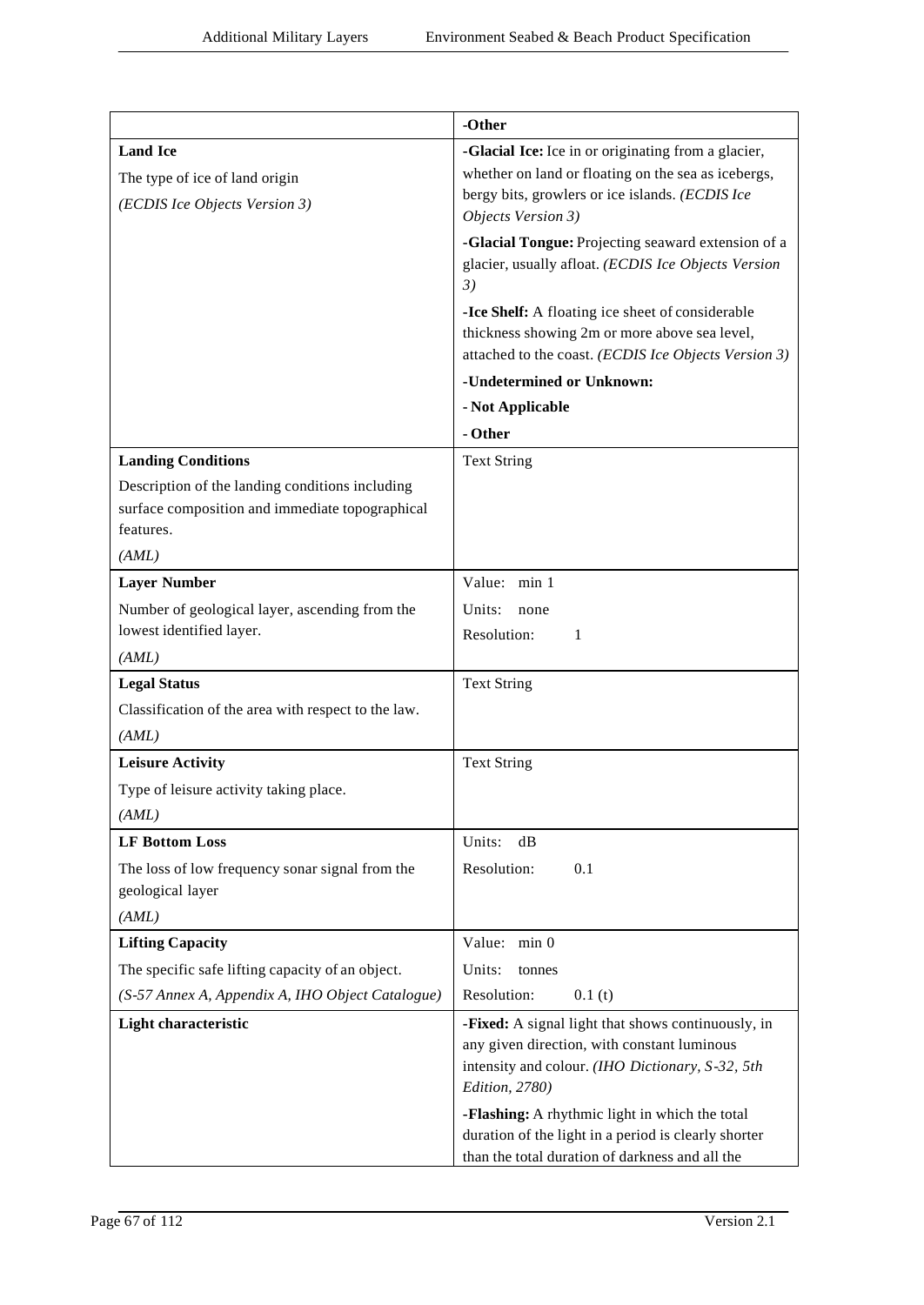| appearances of light are of equal duration. (IHO<br>Dictionary, S-32, 5th Edition, 2783) |
|------------------------------------------------------------------------------------------|
| -Long Flashing: A flashing light in which a single                                       |
| flash of not less than two seconds duration is                                           |
| regularly repeated. (IHO Dictionary, S-32, 5th                                           |
| <i>Edition, 2796)</i>                                                                    |
| -Quick Flashing: A light exhibiting without                                              |
| interruption very rapid regular alternations of light                                    |
| and darkness. (IHO Dictionary, S-32, 5th Edition,                                        |
| 2803)                                                                                    |
| -Very Quick Flashing: A flashing light in which                                          |
| flashes are repeated at a rate of not less than 80                                       |
| flashes per minute but less than 160 flashes per                                         |
| minute. (S-57 Annex A, Appendix A, IHO Object                                            |
| Catalogue)                                                                               |
| -Ultra Quick Flashing: A flashing light in which                                         |
| flashes are repeated at a rate of not less than 160                                      |
| flashes per minute. (S-57 Annex A, Appendix A, IHO                                       |
| Object Catalogue)                                                                        |
| -Isophased: A light with all durations of light and                                      |
| darkness equal. (IHO Dictionary, S-32, 5th Edition,                                      |
| 2779)                                                                                    |
| -Interrupted Very Quick Flashing: A light in                                             |
| which the very rapid alterations of light and                                            |
| darkness are interrupted at regular intervals by                                         |
| eclipses of long duration. (IHO Dictionary, S-32,                                        |
| 5th Edition, 2792)                                                                       |
| -Interrupted Ultra Quick Flashing: A light in                                            |
| which the ultra quick flashes (160 or more per                                           |
| minute) are interrupted at regular intervals by                                          |
| eclipses of long duration. (IHO Dictionary, S-32,                                        |
| 5th Edition, 2791)                                                                       |
| -Morse: A rhythmic light in which appearances of                                         |
| light of two clearly different durations are grouped                                     |
| to represent a character or characters in the morse                                      |
| code. (IHO Dictionary, S-32, 5th Edition, 2798)                                          |
| -Alternating: A signal light that shows, in any                                          |
| given direction, two or more colours in a regularly                                      |
| repeated sequence with a regular periodicity. (IHO                                       |
| Dictionary, S-32, 5th Edition, 2770)                                                     |
| -Occulting: A rhythmic light in which the total                                          |
| duration of light in a period is clearly longer than                                     |
| the total duration of darkness and all the eclipses are                                  |
| of equal duration. (IHO Dictionary, S-32, 5th                                            |
| Edition, 2801)                                                                           |
| - Unknown                                                                                |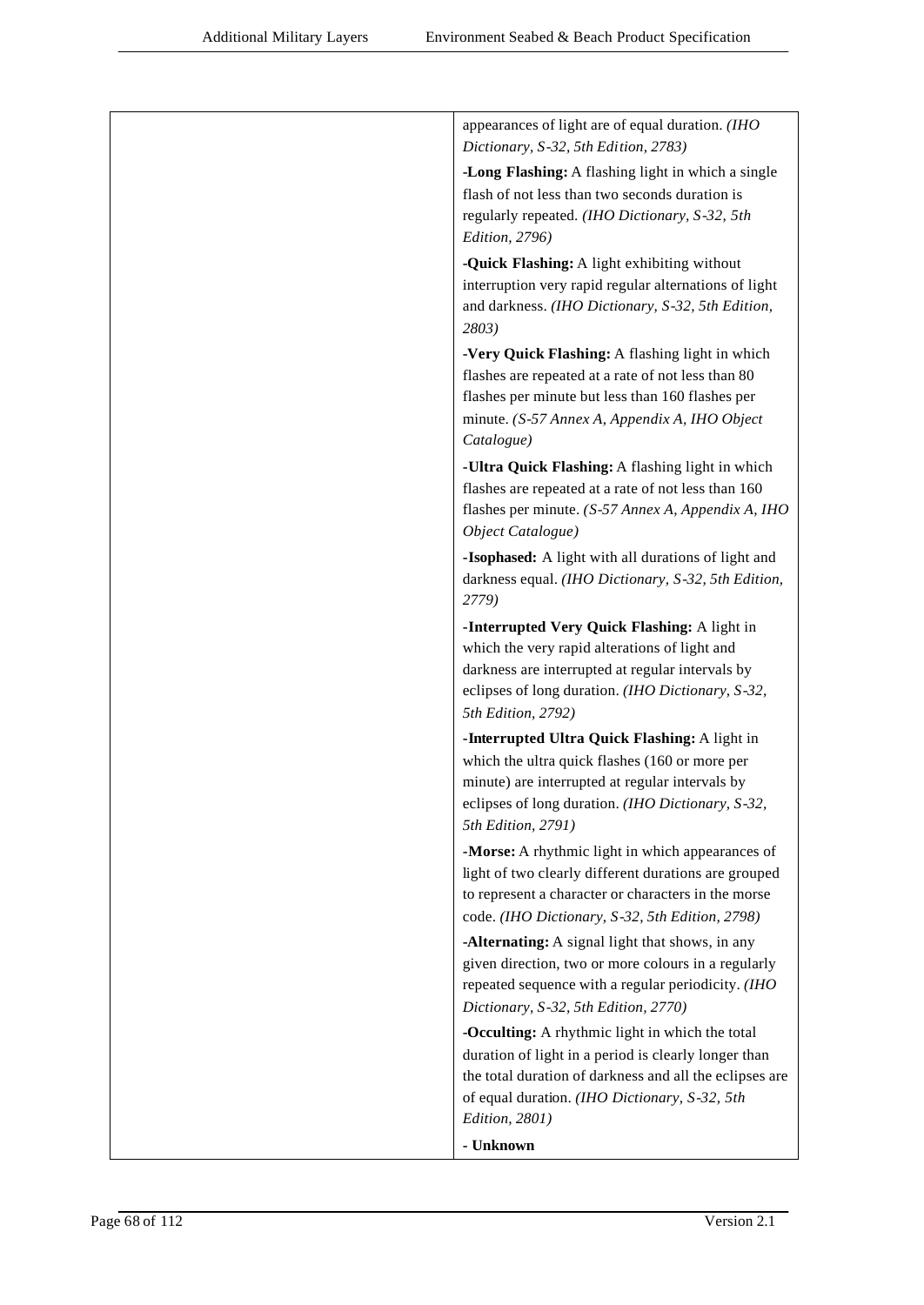|                                                                                                                                                                                      | - Not Applicable                                                                                                                                                                                         |
|--------------------------------------------------------------------------------------------------------------------------------------------------------------------------------------|----------------------------------------------------------------------------------------------------------------------------------------------------------------------------------------------------------|
|                                                                                                                                                                                      | - Other                                                                                                                                                                                                  |
| <b>Light Visibility</b><br>The specific visibility of a light, with respect to the<br>light's intensity and ease of recognition.<br>(S-57 Annex A, Appendix A, IHO Object Catalogue) | -High Intensity: Non-marine lights with a higher<br>power than marine lights and visible from well off<br>shore (often 'Aero' lights). (adapted from IHO<br>Chart Specifications, M-4)                   |
|                                                                                                                                                                                      | -Low Intensity: Non-marine lights with a lower<br>power than marine lights. (Bundesamt für<br>Seeschiffahrt und Hydrographie, Germany)                                                                   |
|                                                                                                                                                                                      | -Faint: A decrease in the apparent intensity of a<br>light which may occur in the case of partial<br>obstructions. (IHO Chart Specifications, M-4)                                                       |
|                                                                                                                                                                                      | -Intensified: A light in a sector is intensified (i.e.<br>has a longer range than other sectors). (Bundesamt<br>für Seeschiffahrt und Hydrographie, Germany)                                             |
|                                                                                                                                                                                      | -Unintensified: A light in a sector is unintensified<br>(i.e. has a shorter range than other sectors).<br>(Bundesamt für Seeschiffahrt und Hydrographie,<br>Germany)                                     |
|                                                                                                                                                                                      | -Visibility Deliberately Restricted: A light sector<br>is deliberately reduced in intensity, for example to<br>reduce its effect on a built up area. (S-57 Annex A,<br>Appendix A, IHO Object Catalogue) |
|                                                                                                                                                                                      | -Obscured: Said of the arc of a light sector<br>designated by its limiting bearings in which the light<br>is not visible from seaward. (IHO Dictionary, S-32,<br>5th Edition, 3492)                      |
|                                                                                                                                                                                      | -Partially Obscured: This value specifies that parts<br>of the sector are obscured. (S-57 Annex A, Appendix<br>A, IHO Object Catalogue)                                                                  |
|                                                                                                                                                                                      | - Unknown                                                                                                                                                                                                |
|                                                                                                                                                                                      | - Multiple                                                                                                                                                                                               |
|                                                                                                                                                                                      | - Not Applicable                                                                                                                                                                                         |
|                                                                                                                                                                                      | - Other                                                                                                                                                                                                  |
| <b>Logistics</b>                                                                                                                                                                     | -Bunker:                                                                                                                                                                                                 |
| Handling and supply facilities of the location                                                                                                                                       | -Crane:                                                                                                                                                                                                  |
| (AML)                                                                                                                                                                                | -Road:                                                                                                                                                                                                   |
|                                                                                                                                                                                      | -Supplies:                                                                                                                                                                                               |
|                                                                                                                                                                                      | -Water:                                                                                                                                                                                                  |
| <b>Manoeuvring</b><br>Manoeuvring required for the boat to get into<br>position                                                                                                      | <b>Text String</b>                                                                                                                                                                                       |
| (AML)                                                                                                                                                                                |                                                                                                                                                                                                          |
| <b>Marks Navigational - System of</b>                                                                                                                                                | -IALA A: Navigational aids conform to the                                                                                                                                                                |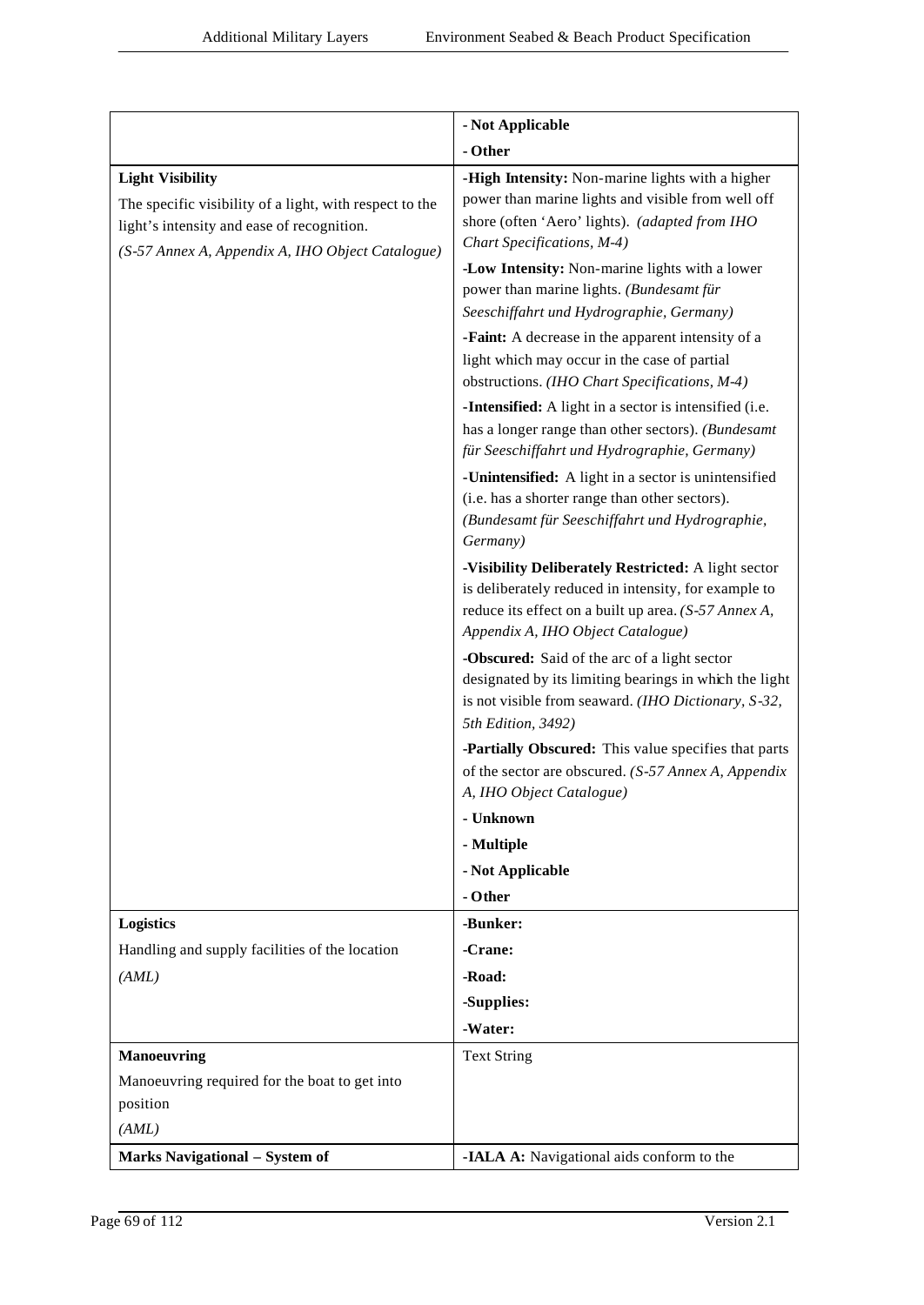|                                                                                                            | <b>International Association of Lighthouse Authorities</b><br>- IALA A system. (S-57 Annex A, Appendix A, IHO                                                                                 |
|------------------------------------------------------------------------------------------------------------|-----------------------------------------------------------------------------------------------------------------------------------------------------------------------------------------------|
|                                                                                                            | Object Catalogue)                                                                                                                                                                             |
|                                                                                                            | -IALA B: Navigational aids conform to the<br>International Association of Lighthouse Authorities<br>- IALA B system (S-57 Annex A, Appendix A, IHO<br>Object Catalogue)                       |
|                                                                                                            | -No System: Navigational aids do not conform to<br>any defined system. (S-57 Annex A, Appendix A,                                                                                             |
|                                                                                                            | <b>IHO</b> Object Catalogue)                                                                                                                                                                  |
|                                                                                                            | -Other System: Navigational aids conform to a<br>defined system other than International Association<br>of Lighthouse Authorities - IALA. (S-57 Annex A,<br>Appendix A, IHO Object Catalogue) |
|                                                                                                            | - Unknown                                                                                                                                                                                     |
|                                                                                                            | - Not Applicable                                                                                                                                                                              |
| Maximum distance between survey lines                                                                      | Units: metres or feet                                                                                                                                                                         |
| The maximum spacing of the principal sounding                                                              | (units must be defined)                                                                                                                                                                       |
| lines of a survey                                                                                          | Resolution:<br>1                                                                                                                                                                              |
| (S-57 Annex A, Appendix A, IHO Object Catalogue)                                                           |                                                                                                                                                                                               |
| <b>Maximum Ice Thickness</b>                                                                               | Value: min 0                                                                                                                                                                                  |
| Specifies the maximum thickness of the ice.                                                                | Units:<br>cm                                                                                                                                                                                  |
| (ECDIS Ice Objects Version 3.0)                                                                            | Resolution: 5cm                                                                                                                                                                               |
| <b>Mean Shear Strength</b>                                                                                 | Value: min 0                                                                                                                                                                                  |
| Pressure required to deform the sediment.                                                                  | Units: $\text{kg/m}^2$                                                                                                                                                                        |
| (AML)                                                                                                      | Resolution: 0.1                                                                                                                                                                               |
| <b>MGS Type</b>                                                                                            | -1: Hard bottom (till, also bedrock)                                                                                                                                                          |
| Classification of the seabed using Marine                                                                  | -2: Hard bottom and sand bottom equally                                                                                                                                                       |
| Geophysical Survey values.                                                                                 | distributed.                                                                                                                                                                                  |
| (AML)                                                                                                      | -3: Sand bottom (sand and gravel)                                                                                                                                                             |
| Note: this attribute must only be used where more                                                          | -4: Sand bottom with minor soft bottom areas                                                                                                                                                  |
| detailed information that could populate the attribute<br>Nature of Geological Layer is not available. MGS | -5: Sand bottom and soft bottom equally distributed                                                                                                                                           |
| Type and Nature of Geological Layer must not be                                                            | -6: Soft bottom (silt, clay and mud)                                                                                                                                                          |
| used on the same object.                                                                                   | -7: Soft bottom with minor hard bottom outcrops                                                                                                                                               |
|                                                                                                            | -8: Soft bottom and hard bottom equally distributed                                                                                                                                           |
|                                                                                                            | -9: Hard bottom with minor soft bottom areas                                                                                                                                                  |
|                                                                                                            | -0: Unknown                                                                                                                                                                                   |
|                                                                                                            | <b>Not Applicable</b>                                                                                                                                                                         |
| <b>Migration Direction</b>                                                                                 | Value: 0 - 359                                                                                                                                                                                |
| Direction of movement of feature.                                                                          | Unit:<br>degree                                                                                                                                                                               |
| (AML)                                                                                                      | Resolution: 1                                                                                                                                                                                 |
| <b>Migration Speed</b>                                                                                     | Value: min 0                                                                                                                                                                                  |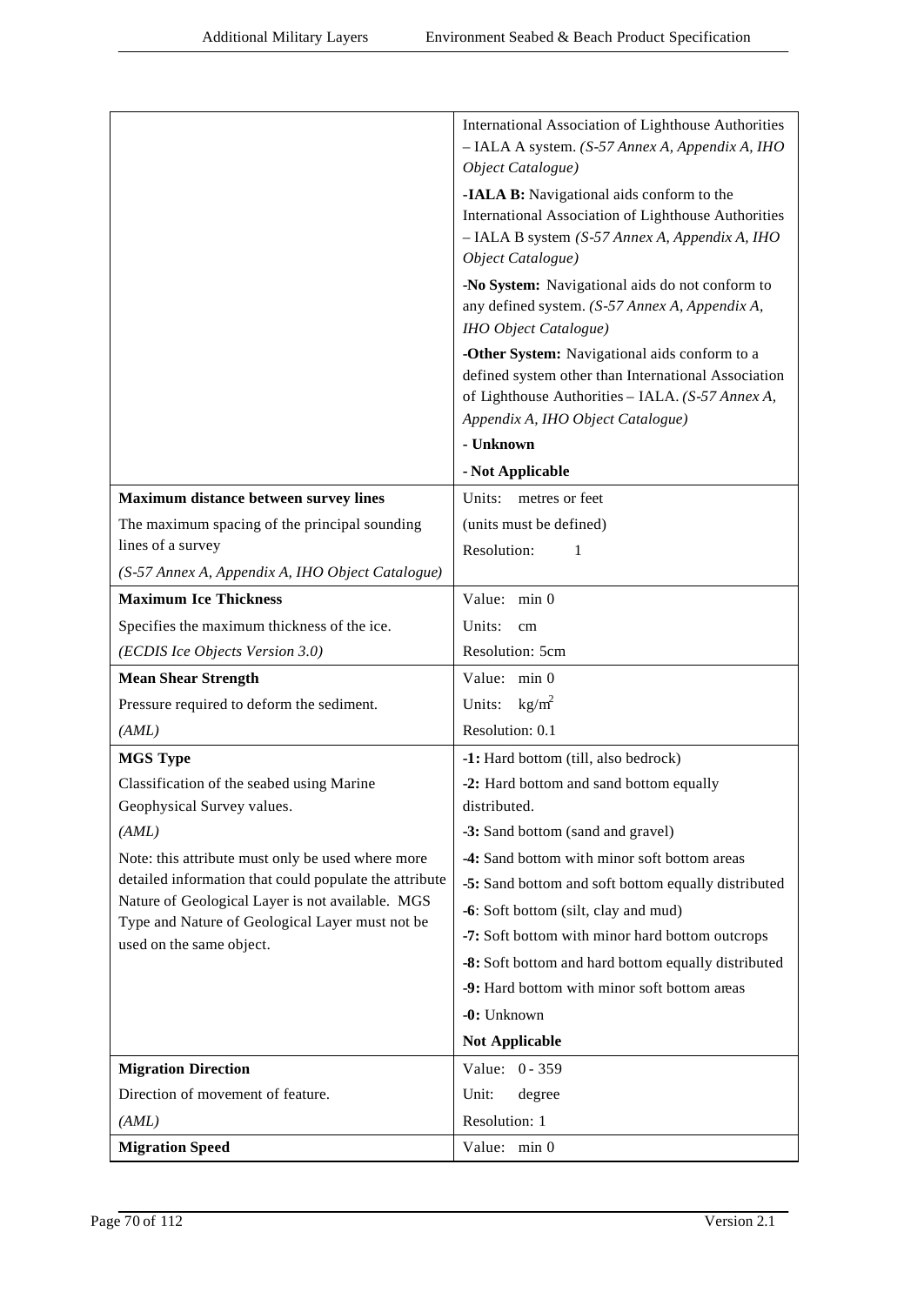| Speed of movement of feature in metres per day.   | Units:<br>metres or feet per day                                                                       |
|---------------------------------------------------|--------------------------------------------------------------------------------------------------------|
| (AML)                                             | (units must be defined)                                                                                |
|                                                   | Resolution:<br>$0.01$ (metres or ft)                                                                   |
| <b>Milec Density</b>                              | -0: No data available. (AML)                                                                           |
| Density of mine-like echoes per square mile.      | $-1$ : Light – 1-20 Milecs/sq mile. (AML)                                                              |
| (AML)                                             | -2: Medium $-21-40$ Milecs/sq mile. (AML)                                                              |
|                                                   | -3: Heavy $-41-70$ Milecs/sq mile. (AML)                                                               |
|                                                   | -4:71 Milecs/sq mile and more. (AML)                                                                   |
|                                                   | <b>Unknown</b>                                                                                         |
|                                                   | <b>Not Applicable</b>                                                                                  |
| <b>Military Load Classification</b>               | $-4$                                                                                                   |
| Class number which represents the safe load       | $-8$                                                                                                   |
| carrying capacity of the object and indicates the | $-12$                                                                                                  |
| maximum vehicle class that can be accepted under  | $-16$                                                                                                  |
| normal conditions.                                | $-20$                                                                                                  |
| (Adapted from NATO STANAG 2174)                   | $-24$                                                                                                  |
|                                                   | $-30$                                                                                                  |
|                                                   | $-40$                                                                                                  |
|                                                   | $-50$                                                                                                  |
|                                                   | $-60$                                                                                                  |
|                                                   | $-70$                                                                                                  |
|                                                   | $-80$                                                                                                  |
|                                                   | $-90$                                                                                                  |
|                                                   | $-100$                                                                                                 |
|                                                   | $-120$                                                                                                 |
|                                                   |                                                                                                        |
|                                                   | $-150$                                                                                                 |
|                                                   | - Unknown                                                                                              |
|                                                   | - Not Applicable                                                                                       |
|                                                   | - Other                                                                                                |
| <b>Mine Threat Density</b>                        | Units: $mines/m^2$                                                                                     |
| The estimated density of mines.                   | Resolution:<br>-1                                                                                      |
| (AML)                                             |                                                                                                        |
| <b>Minehunting Classification</b>                 | -A: Smooth – Very few craters, gullies, ridges or                                                      |
| Classification of profile of the sea bed.         | seaweed patches (5% of the area or less), sand<br>ripples 150mm high or less. (AML)                    |
| (AML)                                             |                                                                                                        |
|                                                   | -B: Moderate – Large numbers of craters, gullies,<br>ridges or seaweed patches (5 to 15% of the area), |
|                                                   | sand ripples 150 to 300 mm high. (AML)                                                                 |
|                                                   | -C: Rough – Extensive areas (over 15% of the                                                           |
|                                                   | whole) of craters etc., or large sand ripples or                                                       |
|                                                   | closely spaced sandwaves. (AML)                                                                        |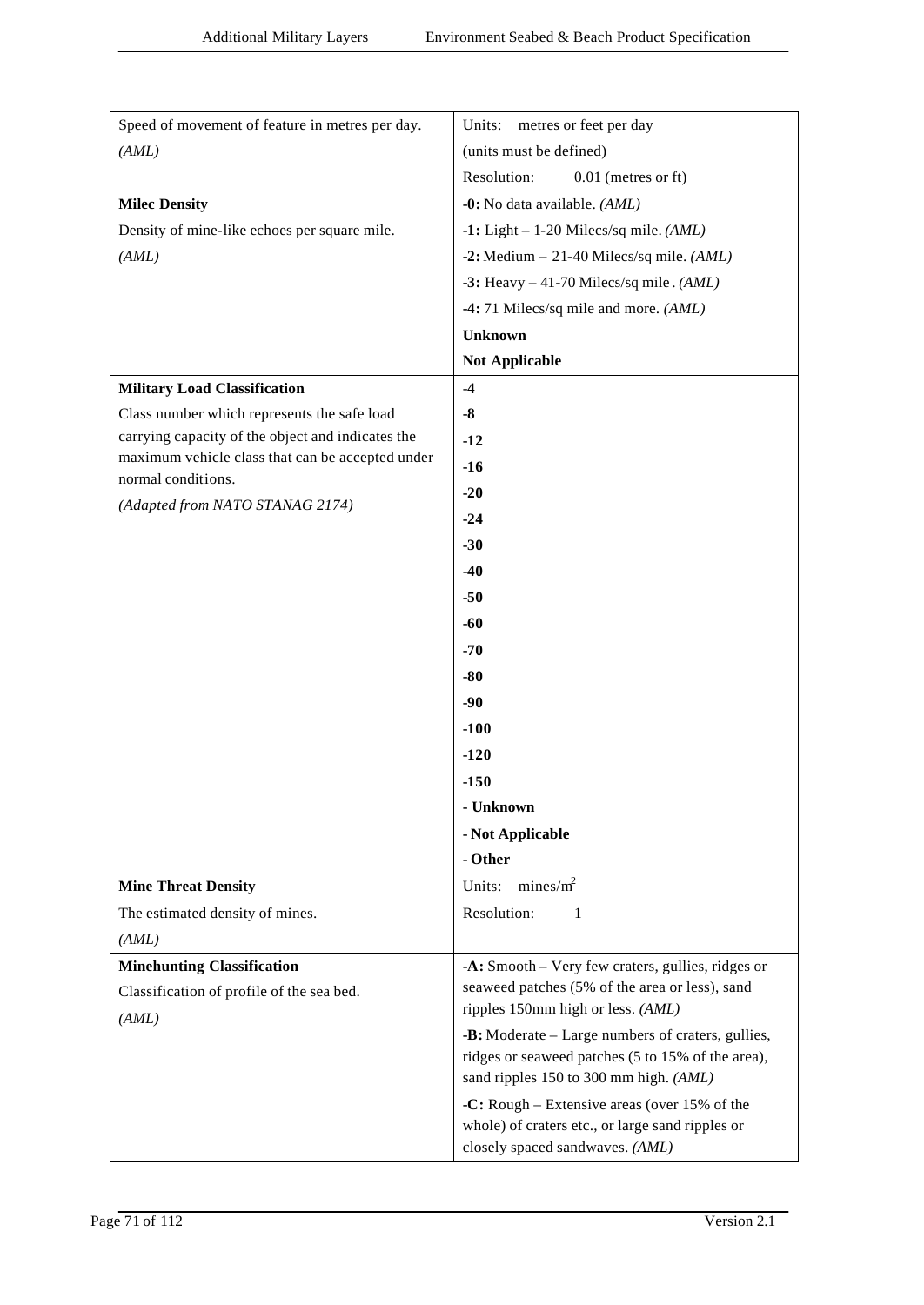|                                                                                   | -D: Very Rough - very extensive areas (over 50% of                                  |
|-----------------------------------------------------------------------------------|-------------------------------------------------------------------------------------|
|                                                                                   | the whole) (AML)                                                                    |
|                                                                                   | <b>Unknown</b>                                                                      |
|                                                                                   | <b>Not Applicable</b>                                                               |
| Minimum distance between survey lines                                             | Units:<br>metres or feet                                                            |
| The minimum spacing of the principal sounding                                     | (units must be defined)                                                             |
| lines of a survey                                                                 | Resolution:<br>1                                                                    |
| (S-57 Annex A, Appendix A, IHO Object Catalogue)                                  |                                                                                     |
| <b>Minimum Ice Thickness</b>                                                      | Value: min 0                                                                        |
| Specifies the minimum thickness of the ice.                                       | Units:<br>cm                                                                        |
| (ECDIS Ice Objects Version 3.0)                                                   | Resolution: 5cm                                                                     |
|                                                                                   |                                                                                     |
| <b>Multiplicity of Lights</b>                                                     | Value: min 2                                                                        |
| The number of lights of identical character that exist                            | Unit:<br>none                                                                       |
| as a co-located group.                                                            | Resolution:<br>1                                                                    |
| (S-57 Annex A, Appendix A, IHO Object Catalogue)                                  |                                                                                     |
| <b>Name</b>                                                                       | Text string.                                                                        |
| The principal name or identifier of an object in<br>English.                      |                                                                                     |
| (AML)                                                                             |                                                                                     |
| Name (in national language characters)                                            | Text string.                                                                        |
| The principal name or identifier of an object in<br>national language characters. |                                                                                     |
| (AML)                                                                             |                                                                                     |
| <b>Nature of Construction</b>                                                     | -Unsurfaced: Constructed with no extra protection,                                  |
| The material(s) used to make the object.                                          | usually a term applied to roads not surfaced with a                                 |
| (S-57 Annex A, Appendix A, IHO Object Catalogue)                                  | hard material. (S-57 Annex A, Appendix A, IHO<br>Object Catalogue)                  |
|                                                                                   | <b>-Hard Surface:</b> Constructed with a surface of hard                            |
|                                                                                   | material, usually a term applied to roads surfaced                                  |
|                                                                                   | with aphsalt or concrete. (S-57 Annex A, Appendix<br>A, IHO Object Catalogue)       |
|                                                                                   | -Loose boulders: Constructed from large stones or                                   |
|                                                                                   | blocks of concrete, often placed loosely for                                        |
|                                                                                   | protection against waves or water turbulence. $(S-57)$                              |
|                                                                                   | Annex A, Appendix A, Chapter 2 Attributes)                                          |
|                                                                                   | -Masonry: Constructed from brick or stone. (S-57)                                   |
|                                                                                   | Annex A, Appendix A, IHO Object Catalogue)                                          |
|                                                                                   | -Metal: Constructed from metal. (S-57 Annex A,<br>Appendix A, IHO Object Catalogue) |
|                                                                                   | -Concreted: Constructed of concrete, a material                                     |
|                                                                                   | made of sand and gravel that is united by cement                                    |
|                                                                                   | into a hardened mass used for foundations etc.                                      |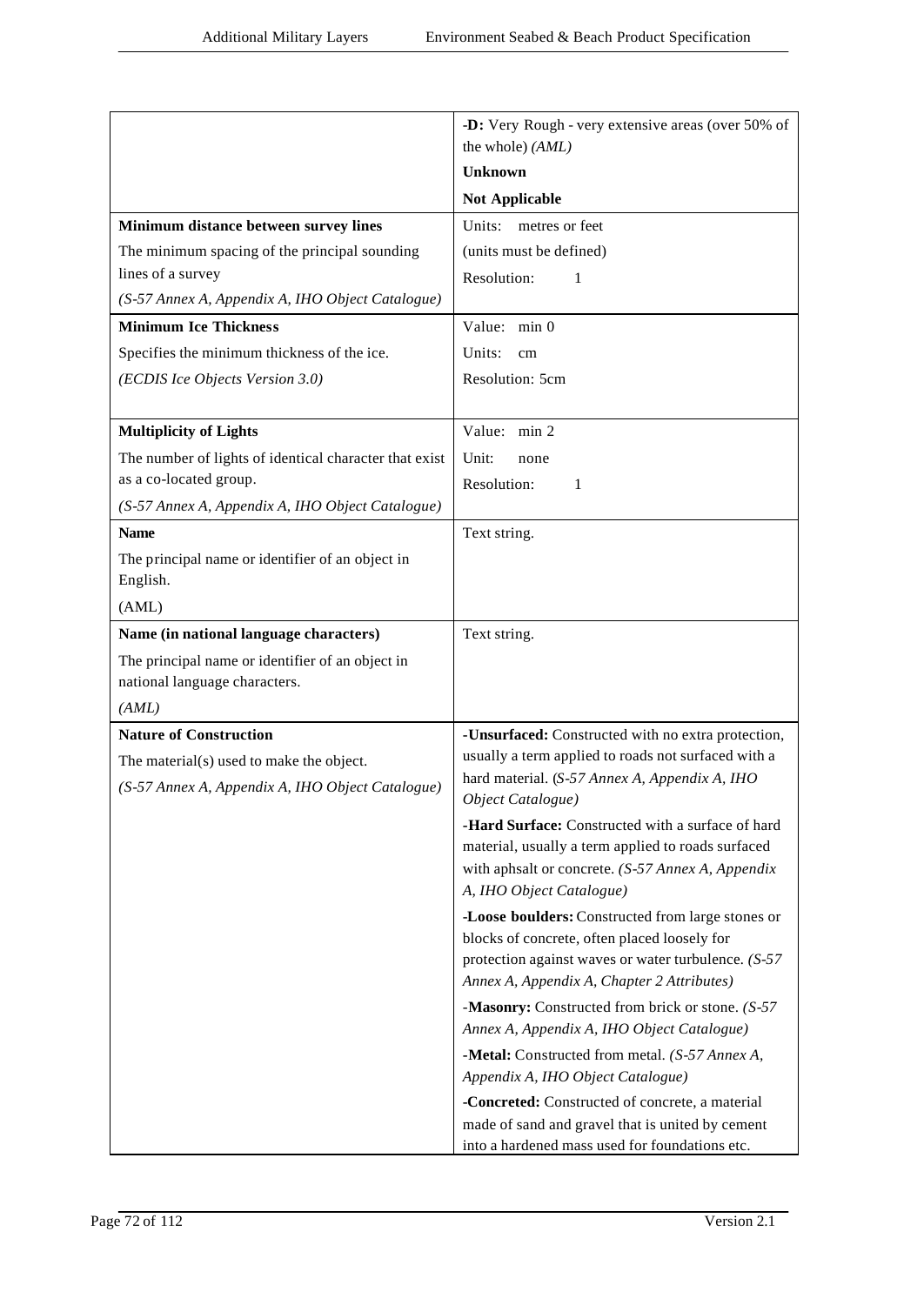|                                                   | (Adapted from the Illustrated Contemporary                                                             |
|---------------------------------------------------|--------------------------------------------------------------------------------------------------------|
|                                                   | Dictionary, Encyclopaedic Edition, 1978)                                                               |
|                                                   | -Glass Reinforced Plastic (GRP): Constructed                                                           |
|                                                   | from a plastic material strengthened with fibres of                                                    |
|                                                   | glass. (S-57 Annex A, Appendix A, Chapter 2<br>Attributes)                                             |
|                                                   |                                                                                                        |
|                                                   | - Wooden: Constructed from wood. (S-57 Annex A,                                                        |
|                                                   | Appendix A, Chapter 2 Attributes)<br>- Unknown                                                         |
|                                                   |                                                                                                        |
|                                                   | - Multiple                                                                                             |
|                                                   | - Not Applicable                                                                                       |
|                                                   | - Other                                                                                                |
| <b>Nature of Geological Layer</b>                 | -Undifferentiated metamorphic rock: Rock                                                               |
| Type of rock or sediment making up the geological | formed by alteration of existing rocks by heat,                                                        |
| layer.                                            | pressure, or other processes in the earth's crust.                                                     |
| (AML)                                             | (Chambers Concise Dictionary)                                                                          |
|                                                   | -Undifferentiated igneous and volcanic rock:                                                           |
|                                                   | Rock formed by solidification of molten material or<br>magma. (IHO Dictionary SP-32 5th Edition, 2391) |
|                                                   | -Granite: Light coloured, acidic igneous rock                                                          |
|                                                   | mineralogically composed primarily of quartz and                                                       |
|                                                   | potassium-sodium feldspars in which the mineral                                                        |
|                                                   | grains are visible to the naked eye (phaneritic<br>texture) (IHO Dictionary SP-32 5th Edition, 2067)   |
|                                                   |                                                                                                        |
|                                                   | -Dolerite: A basic igneous rock occurring in minor<br>intrusions such as sills and dykes. Usually dark |
|                                                   | coloured and fine or medium textured. (A                                                               |
|                                                   | Dictionary of Geography, 2nd Edition)                                                                  |
|                                                   | -Basalt: Dark grey to black, dense to fine-grained,                                                    |
|                                                   | extrusive igneous rock. (Adapted from Webster's                                                        |
|                                                   | 3rd New International Dictionary)                                                                      |
|                                                   | -Gneiss: A coarse-grained crystalline rock of                                                          |
|                                                   | foliated texture and of streaked, wavy or banded                                                       |
|                                                   | appearance. Formed by the metamorphism of                                                              |
|                                                   | granite and other igneous rocks. (Adapted from A                                                       |
|                                                   | Dictionary of Geography, 2nd Edition)                                                                  |
|                                                   | -Marble: Limestone that has been crystalised in                                                        |
|                                                   | varying degrees by metamorphism. It ranges from                                                        |
|                                                   | granular to compact in texture and can be black or                                                     |
|                                                   | white, tinted, veined, or mottled with various                                                         |
|                                                   | colours. (Adapted from Webster's 3rd International                                                     |
|                                                   | Dictionary)                                                                                            |
|                                                   | -Schist: A foliated metamorphic rock which can be                                                      |
|                                                   | split into thin flakes or flat lenticles. Schists are                                                  |
|                                                   | usually named from the dominant mineral, eg. mica                                                      |
|                                                   | schist. (IHO Dictionary SP-32 5th Edition, 4541)                                                       |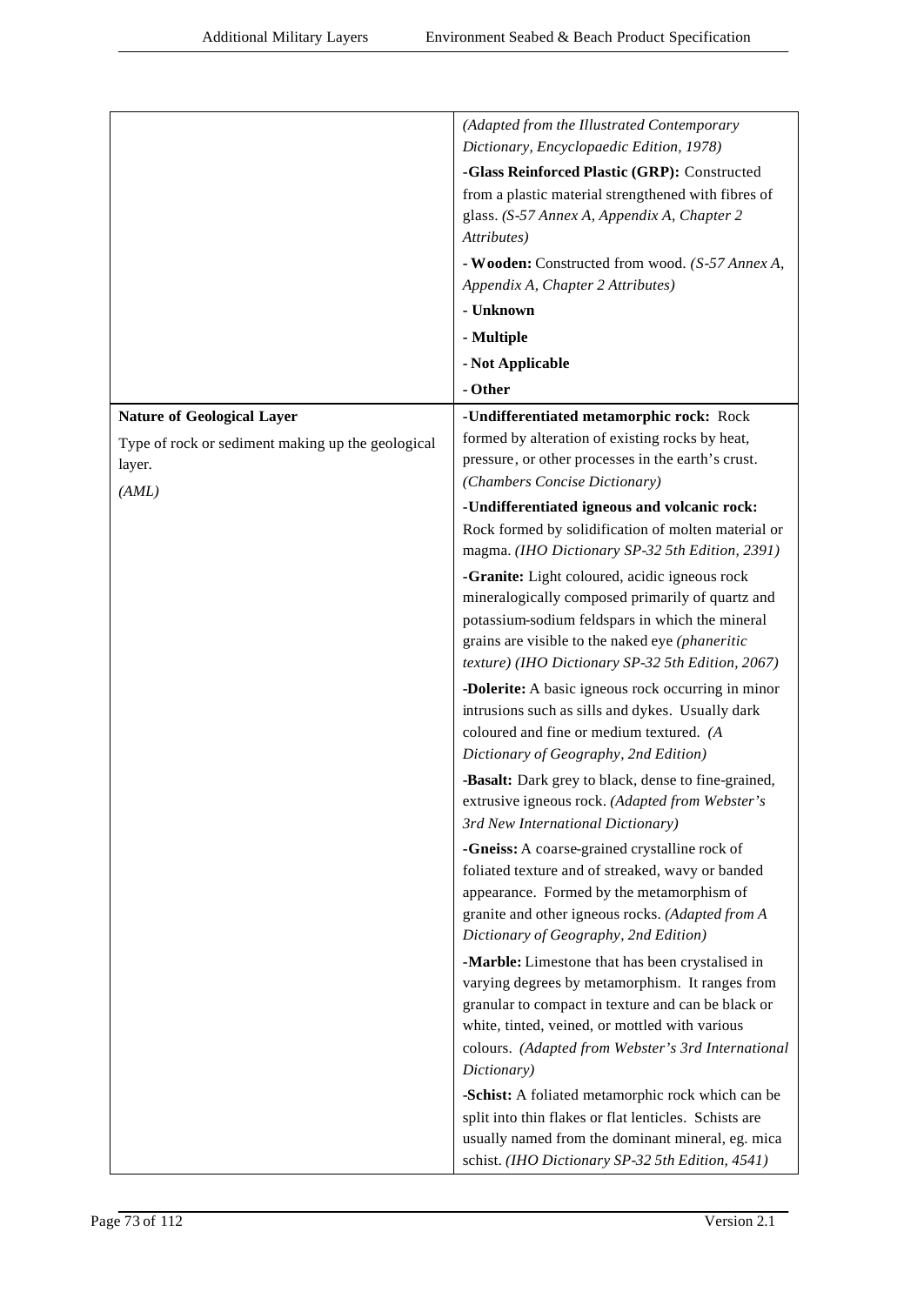| -Slate: A dense fine-grained rock produced by the<br>compression of clays, shales and various other rocks<br>that develops a characteristic cleavage which may<br>be at any angle with the original bedding plane.<br>(Adapted from Webster's 3rd International<br>Dictionary)                                                                                 |
|----------------------------------------------------------------------------------------------------------------------------------------------------------------------------------------------------------------------------------------------------------------------------------------------------------------------------------------------------------------|
| -Quartzite: A compact granular rock composed of<br>quartz. It is a metamorphosed sandstone in which<br>the siliceous element is often so blended with the<br>quartz grains so as to give the rock a nearly<br>homogenous texture. (Adapted from Webster's 3rd<br><b>International Dictionary)</b>                                                              |
| -Breccia: A rock consisting of sharp fragments<br>embedded in a fine-grained matrix. (Adapted from<br>Webster's 3rd International Dictionary)                                                                                                                                                                                                                  |
| -Conglomerate: Sedimentary rock composed of<br>rounded fragments varying from small pebbles to<br>larger boulders in a cement of calcareous material,<br>iron oxide, silica or hardened clay. (Adapted from<br>Webster's 3rd International Dictionary)                                                                                                         |
| -Coral: Hard calcareous skeletons of many tribes of<br>marine polyps. (IHO Dictionary SP-32 5th Edition,<br>4541)                                                                                                                                                                                                                                              |
| -Clays: Mineralogically, a hydrous aluminium<br>silicate material with plastic properties and a crystal<br>structure. (IHO SP-32 Ed5: 817)                                                                                                                                                                                                                     |
| -Chalk: A white soft rock, composed of calcium<br>carbonate. (Chambers Concise Dictionary)                                                                                                                                                                                                                                                                     |
| -Evaporite: A natural salt or mineral deposit<br>formed by evaporation of water.                                                                                                                                                                                                                                                                               |
| -Shale: Clay rock that splits readily into thin layers<br>along the bedding planes. (Chambers Concise<br>Dictionary)                                                                                                                                                                                                                                           |
| -Siltstone and mudstone: Types of rock formed of<br>compacted and hardened silt and mud. (AML)                                                                                                                                                                                                                                                                 |
| -Sandstone: A type of rock formed of compacted<br>and hardened sand. (Chambers Concise Dictionary)                                                                                                                                                                                                                                                             |
| -mud: Pelagic or terrigenous detrital material<br>consisting mostly of silt and clay-sized particles<br>(less than 0.06 mm) but often containing varying<br>amounts of sand and/or organic materials. It is a<br>general term applied to any sticky fine-grained<br>sediment whose exact size classification has not<br>been determined. (IHO SP-32 Ed5: 3336) |
| -sandy mud (Folk)<br>-slightly gravelly mud $(Folk)$                                                                                                                                                                                                                                                                                                           |
|                                                                                                                                                                                                                                                                                                                                                                |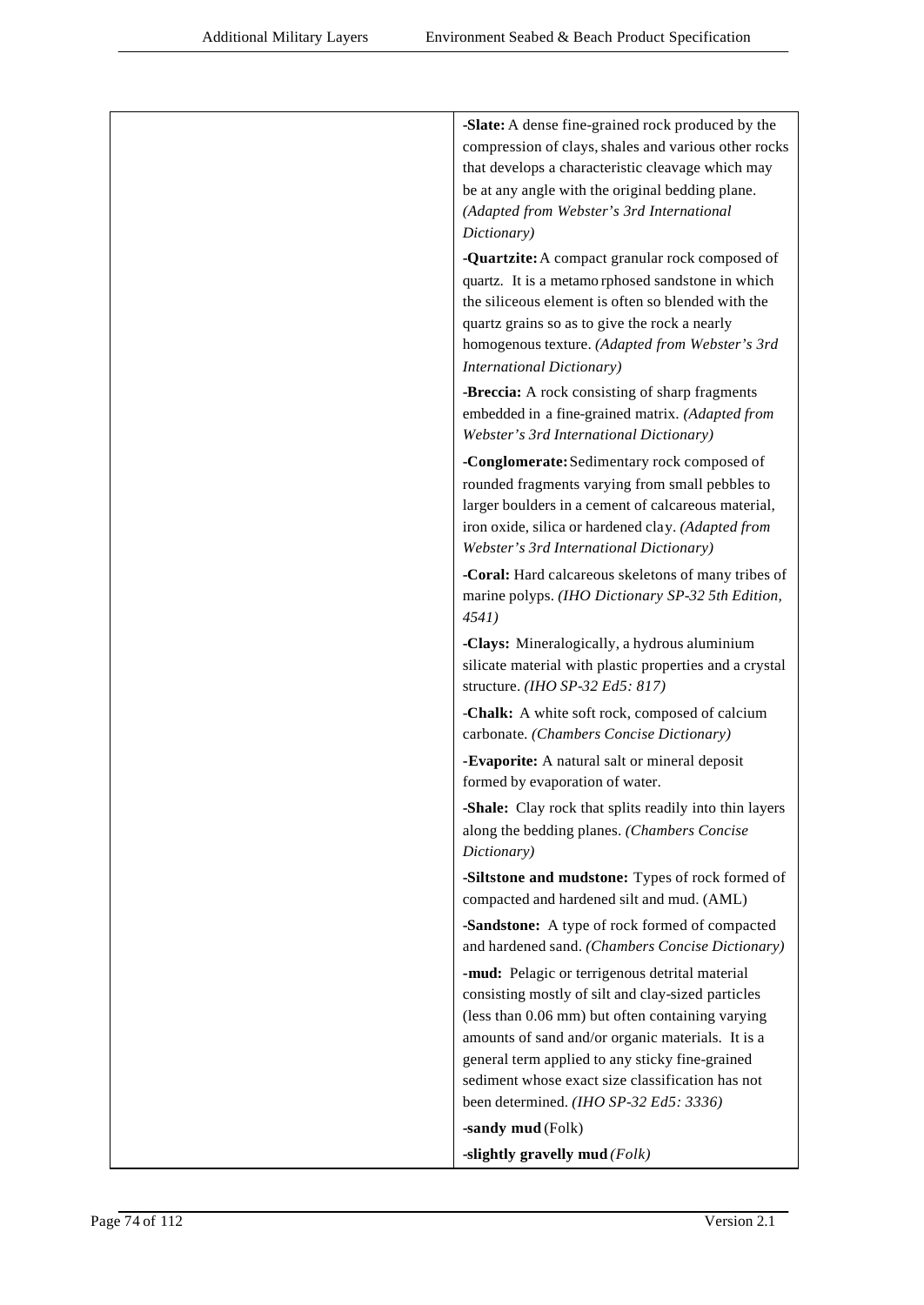| -slightly gravelly sandy mud $(Folk)$                                                                                                                                                                                                  |
|----------------------------------------------------------------------------------------------------------------------------------------------------------------------------------------------------------------------------------------|
| -gravelly mud $(Folk)$                                                                                                                                                                                                                 |
| -sand: Loose material consisting of small but easily<br>distinguishable, separate grains, between 0.0625 and<br>2.000 mm in diameter. (IHO SP-32 Ed5: 4497)                                                                            |
| -muddy sand $(Folk)$                                                                                                                                                                                                                   |
| -slightly gravelly sand $(Folk)$                                                                                                                                                                                                       |
| -slightly gravelly muddy sand $(Folk)$                                                                                                                                                                                                 |
| -gravelly muddy sand $(Folk)$                                                                                                                                                                                                          |
| -gravelly sand $(Folk)$                                                                                                                                                                                                                |
| <b>-gravel</b> ( $Folk$ ): Loose detrital material ranging in<br>size from 2 to 256 mm.                                                                                                                                                |
| -muddy gravel $(Folk)$                                                                                                                                                                                                                 |
| -muddy sandy gravel $(Folk)$                                                                                                                                                                                                           |
| -sandy gravel $(Folk)$                                                                                                                                                                                                                 |
| -Limestone: A rock that consists chiefly of calcium<br>carbonate. (IHO SP-32 Ed5: 2833)                                                                                                                                                |
| -silt: An unconsolidated sediment whose particles<br>range in size from 0.0039 to 0.0625 mm in diameter.<br>(IHO Dictionary, S-32, 5th Edition, 4746)                                                                                  |
| -Stone: A general term for rock fragments ranging<br>in size from pebbles and gravel to boulders or a<br>large rock mass. (IHO Dictionary, S-32, 5th Edition,<br>5059)                                                                 |
| -Pebbles: A small stone worn smooth and round by<br>the action of water, sand, ice, etc. ranging in<br>diameter between 4 and 64 mm. (IHO Dictionary, S-<br>32, 5th Edition, 3721)                                                     |
| -Cobbles: A naturally rounded stone larger than 64<br>mm in diameter. (Adapted from IHO Dictionary, S-<br>32, 5th Edition, 863)                                                                                                        |
| -Rock: Any formation of natural origin that<br>constitutes an integral part of the lithosphere. The<br>natural occurring material that forms firm, hard and<br>solid masses. (Adapted from IHO Dictionary, S-32,<br>5th Edition, 4415) |
| -Lava: The fluid or semi-fluid matter flowing from<br>a volcano. The substance that results from the<br>cooling of the molten rock. Part of the ocean bed is<br>composed of lava. (IHO Dictionary, S-32, 5th<br>Edition, 2680)         |
| -Shells: Exoskeletons of various water dwelling<br>animals. (Adapted from IHO Dictionary, S-32, 5th<br>Edition, 4680)                                                                                                                  |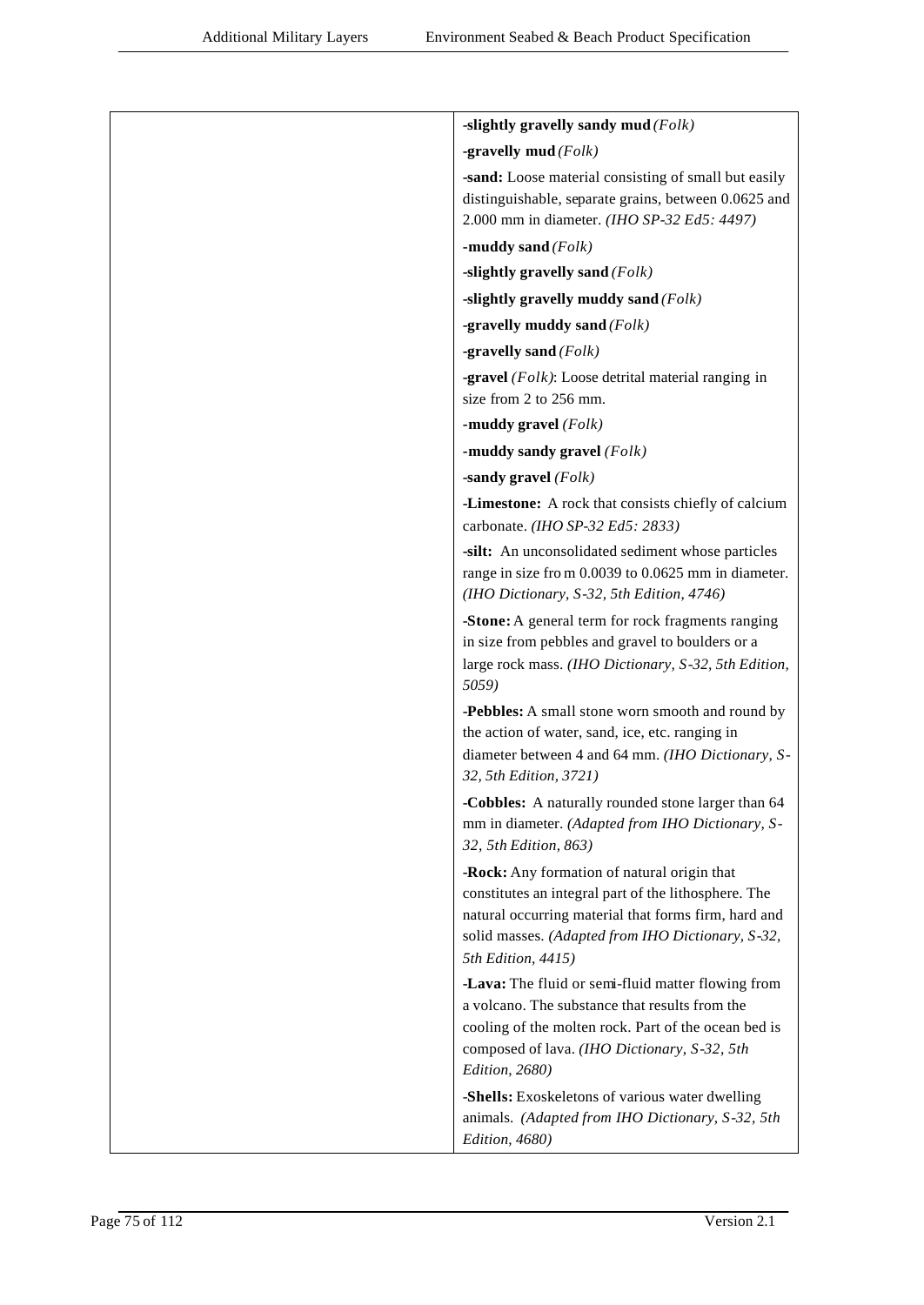|                                                      | -Boulder: A rounded rock with a diameter of 256                                                    |
|------------------------------------------------------|----------------------------------------------------------------------------------------------------|
|                                                      | mm or larger. (Adapted from IHO Dictionary, S-32,                                                  |
|                                                      | 5th Edition, 527)                                                                                  |
|                                                      | - Unknown                                                                                          |
|                                                      | - Not Applicable                                                                                   |
|                                                      | - Other                                                                                            |
| <b>Nature of Geological Layer - Qualifying Terms</b> | -fine: falls within the smallest size continuum for a                                              |
| Physical characteristics of the geological layer in  | particular nature of surface term. $(M-4425.6)$                                                    |
| terms of size, morphology and consistency.           | -medium: falls within the moderate size continuum                                                  |
| (AML)                                                | for a particular nature of surface term. $(M-4425.6)$                                              |
|                                                      | -coarse: falls within the largest size continuum for                                               |
|                                                      | a particular nature of surface term. $(M-4425.6)$                                                  |
|                                                      | -broken: fractured or in pieces. (adapted from                                                     |
|                                                      | Webster's II New Riverside Dictionary, 1984)                                                       |
|                                                      | -sticky: having an adhesive or glue like property.                                                 |
|                                                      | (adapted from Webster's II New Riverside                                                           |
|                                                      | Dictionary, 1984)                                                                                  |
|                                                      | -soft: not hard or firm. (adapted from Webster's II                                                |
|                                                      | New Riverside Dictionary, 1984)                                                                    |
|                                                      | -stiff: not pliant; thick, resistant to flow. (adapted                                             |
|                                                      | from Webster's II New Riverside Dictionary, 1984)                                                  |
|                                                      | -volcanic: composed of or containing material                                                      |
|                                                      | ejected from a volcano. (adapted from Webster's II<br>New Riverside Dictionary, 1984)              |
|                                                      |                                                                                                    |
|                                                      | -calcareous: composed of or containing calcium or<br>calcium carbonate. (IHO Dictionary, S-32, 5th |
|                                                      | Edition, 603)                                                                                      |
|                                                      | -hard: firm; usually refers to an area of the sea                                                  |
|                                                      | floor not covered by unconsolidated sediment. (IHO                                                 |
|                                                      | Dictionary, S-32, 5th Edition, 2194 and adapted                                                    |
|                                                      | from Webster's II New Riverside Dictionary, 1984)                                                  |
|                                                      | - Unknown                                                                                          |
|                                                      | - Multiple                                                                                         |
|                                                      | - Not Applicable                                                                                   |
|                                                      | - Other                                                                                            |
| <b>Navigational Description</b>                      | <b>Text String</b>                                                                                 |
| Description of any specific navigational             |                                                                                                    |
| requirements                                         |                                                                                                    |
| (AML)                                                |                                                                                                    |
| <b>Navigational Difficulty</b>                       | -Easy:                                                                                             |
| An indication of the navigational difficulties       | -Normal:                                                                                           |
| associated with the location.                        | -Hard:                                                                                             |
| (AML)                                                | - Unknown                                                                                          |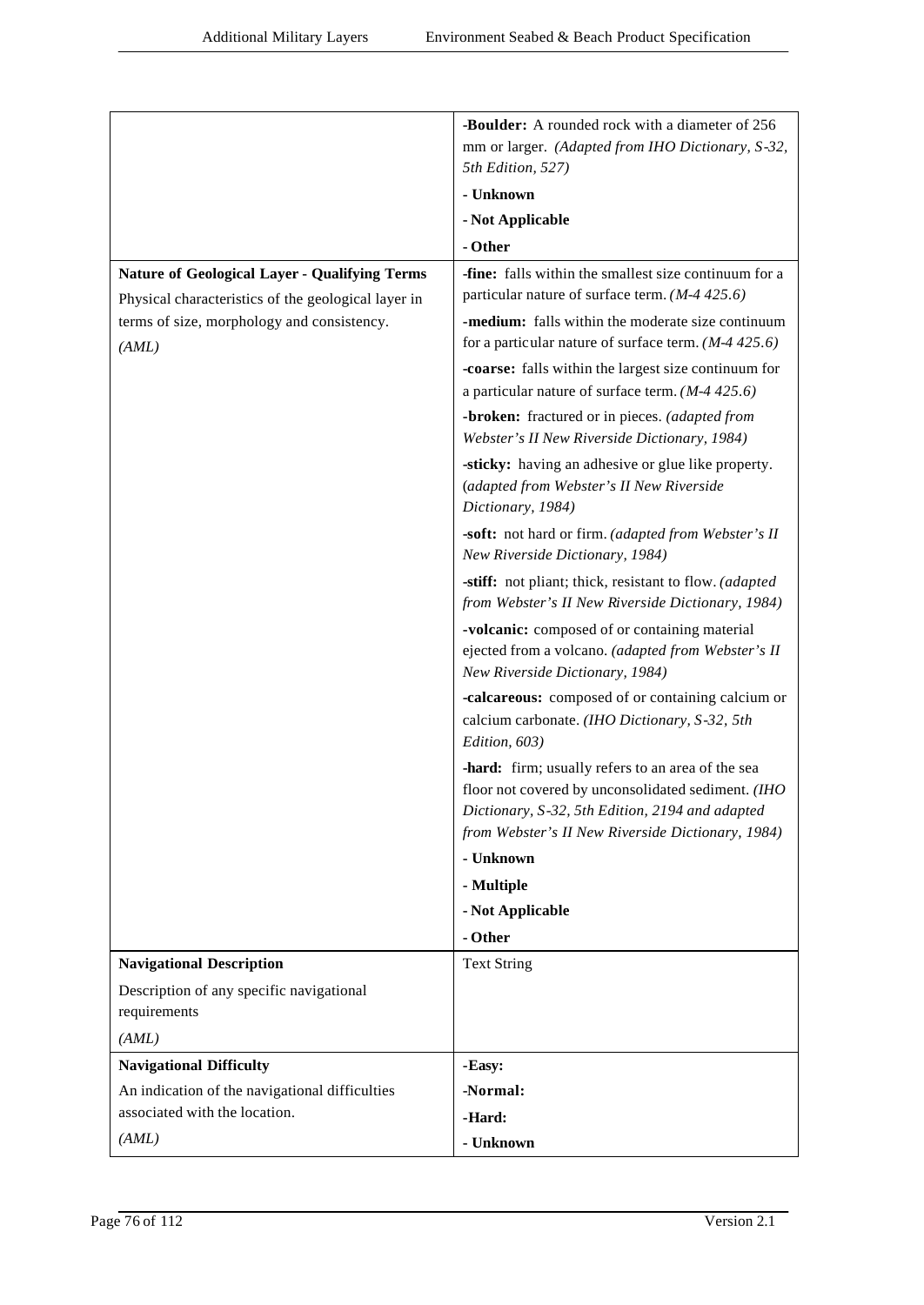|                                                                                                              | - Not Applicable                                 |
|--------------------------------------------------------------------------------------------------------------|--------------------------------------------------|
|                                                                                                              | - Other                                          |
| <b>NOMBO Density</b>                                                                                         | -0: No data available (AML)                      |
| Density of non-mine mine-like bottom objects.                                                                | $-1$ : Light - 1-4 NOMBOS/sq mile (AML)          |
| (AML)                                                                                                        | -2: Medium - 5-8 NOMBOS/sq mile (AML)            |
|                                                                                                              | -3: Heavy - 9-14 NOMBOS/sq mile (AML)            |
|                                                                                                              | -4: 15 NOMBOS/sq mile and more (AML)             |
|                                                                                                              | Unknown                                          |
|                                                                                                              | Not Applicable                                   |
| <b>Number of Icebergs in Area</b>                                                                            | The number of icebergs in an area expressed by a |
| The number of icebergs within a specified area                                                               | density measurement on the basis of a grid       |
| (ECDIS Ice objects Version 3.0)                                                                              |                                                  |
| <b>Number of Remaining Mines</b>                                                                             | Unit:<br>None                                    |
| The maximum acceptable number of remaining                                                                   | Resolution:<br>1                                 |
| mines                                                                                                        |                                                  |
| (AML)                                                                                                        |                                                  |
| <b>Orientation</b>                                                                                           | Value: 0.00-359.99                               |
| The angular distance measured from true north to                                                             | degree<br>Unit:                                  |
| the major axis of the object.                                                                                | Resolution:<br>0.01                              |
| (Digital Geographic Information Working Group-<br>DGIWG, Oct.87)                                             |                                                  |
| Originator                                                                                                   | Text string                                      |
| Name of vessel or unit from which the information                                                            |                                                  |
| originated                                                                                                   |                                                  |
| (AML)                                                                                                        |                                                  |
| <b>Owner authority</b>                                                                                       | The NATO country code (NATO STANAG 1059)         |
| Denotes the 'owner' that is responsible for                                                                  |                                                  |
| establishing and setting the protective marking level                                                        |                                                  |
| (AML)                                                                                                        |                                                  |
| <b>Pier Contact Details</b>                                                                                  | <b>Text String</b>                               |
| Name and telephone number of the pier owner.                                                                 |                                                  |
| (AML)                                                                                                        |                                                  |
| <b>Pier Description</b>                                                                                      | <b>Text String</b>                               |
| A description of the pier                                                                                    |                                                  |
| (AML)                                                                                                        |                                                  |
| Population                                                                                                   | Unit:<br>None                                    |
| The number of inhabitants                                                                                    | Resolution:<br>1                                 |
| (Chambers Concise Dictionary)                                                                                |                                                  |
| <b>Porosity</b>                                                                                              | Value: 0 - 100                                   |
| The ratio of the aggregate volume of pore space in a<br>rock or sediment to its total volume, expressed as a | Unit:<br>Percentage (%)                          |
|                                                                                                              | Resolution:<br>1                                 |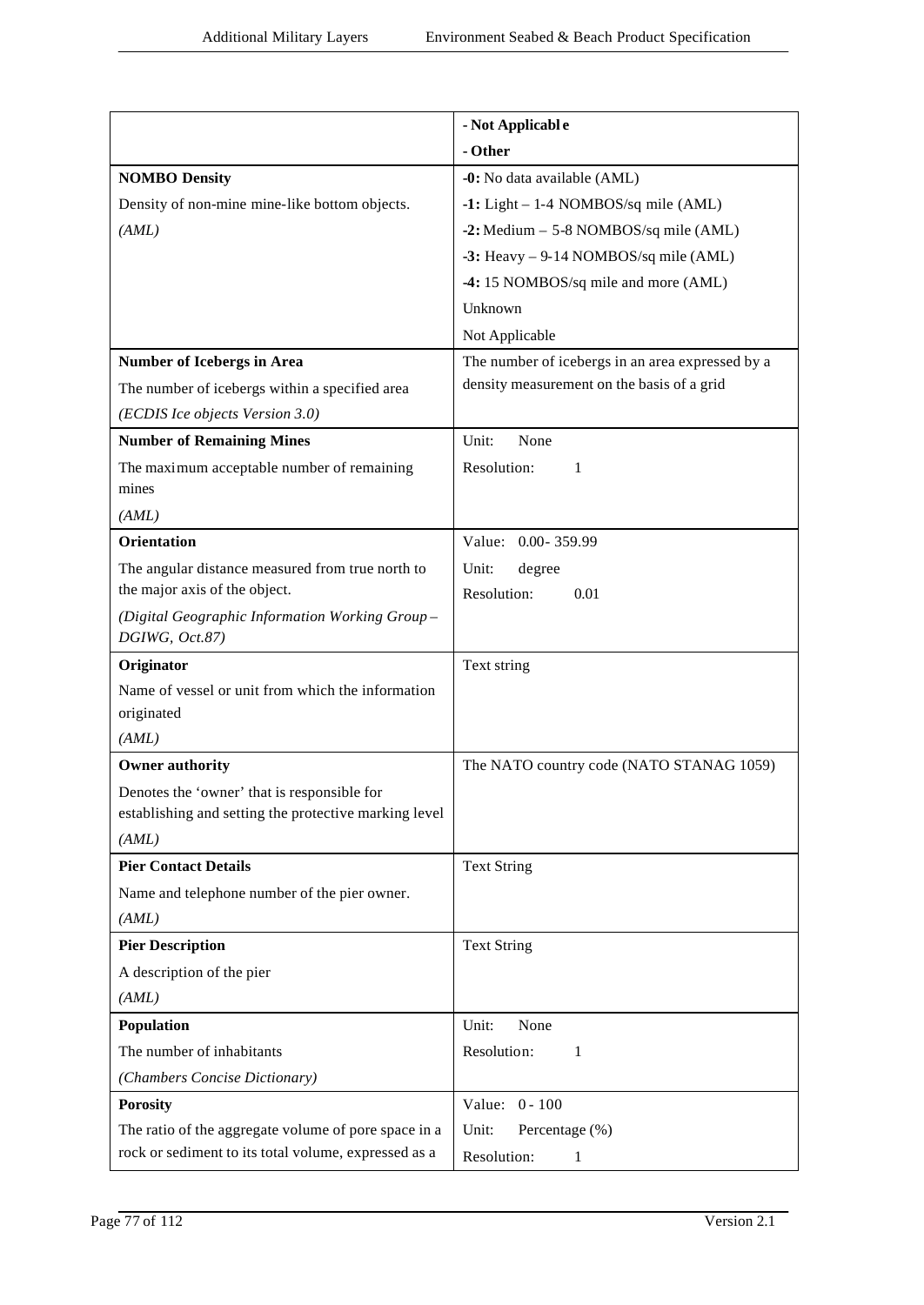| percentage.                                       |                                                                                                         |
|---------------------------------------------------|---------------------------------------------------------------------------------------------------------|
| (Adapted from IHO Dictionary, S-32, 5th Edition,  |                                                                                                         |
| 3949)                                             |                                                                                                         |
| <b>Prairies Density</b>                           | Unit:<br>None                                                                                           |
| The number of plants per square metre             | Resolution:<br>1                                                                                        |
| (AML)                                             |                                                                                                         |
| <b>Probability for Remaining Mines</b>            | Value: Min 0 Max 1                                                                                      |
| The probability that the maximum acceptable       | Unit:<br>None                                                                                           |
| number of mines remain                            | Resolution:<br>0.01                                                                                     |
| (AML)                                             |                                                                                                         |
| <b>Producing country</b>                          | IHO code for producing agencies                                                                         |
| The country responsible for the production of the |                                                                                                         |
| data                                              |                                                                                                         |
| (AML)                                             |                                                                                                         |
| <b>Product</b>                                    | -Gas: A substance with particles that can move                                                          |
| Indicates the substance(s) which are transported, | freely, usually a fuel substance in the context of                                                      |
| stored or exploited by the object.                | storage tanks. (Adapted from the Oxford                                                                 |
| (S-57 Annex A, Appendix A, IHO Object Catalogue)  | Minidictionary, Third Edition).<br>-Milk: A white fluid secreted by female mammals                      |
|                                                   | as food for their young. (Adapted from the Oxford                                                       |
|                                                   | Minidictionary, Third Edition)                                                                          |
|                                                   | -Drinking water: Water that is suitable for human                                                       |
|                                                   | consumption. (Adapted from the Oxford                                                                   |
|                                                   | Minidictionary, Third Edition)                                                                          |
|                                                   | -Chemicals: Any substance obtained by or used in a                                                      |
|                                                   | chemical process. (Adapted from the Oxford                                                              |
|                                                   | Minidictionary, Third Edition)                                                                          |
|                                                   | -Ore: A solid rock or mineral from which metal is<br>obtained. (Adapted form the Oxford Minidictionary, |
|                                                   | Third Edition)                                                                                          |
|                                                   | -Coal: A hard black mineral that is burned as fuel.                                                     |
|                                                   | (Adapted from the Oxford Minidictionary, Third                                                          |
|                                                   | Edition)                                                                                                |
|                                                   | -Stone: A general term for rock fragments. (IHO                                                         |
|                                                   | Dictionary, S-32, 5th Edition, 5059)                                                                    |
|                                                   | -Oil: A thick, slippery liquid that will not dissolve                                                   |
|                                                   | in water, usually petroleum based in the context of                                                     |
|                                                   | storage tanks. (Adapted from the Oxford<br>Minidictionary, Third Edition).                              |
|                                                   | -Water: A colourless, odourless, tasteless liquid                                                       |
|                                                   | that is a compound of hydrogen and oxygen.                                                              |
|                                                   | (Adapted from the Oxford Minidictionary, Third                                                          |
|                                                   | Edition.)                                                                                               |
|                                                   | -Bauxite: A mineral from which aluminium is                                                             |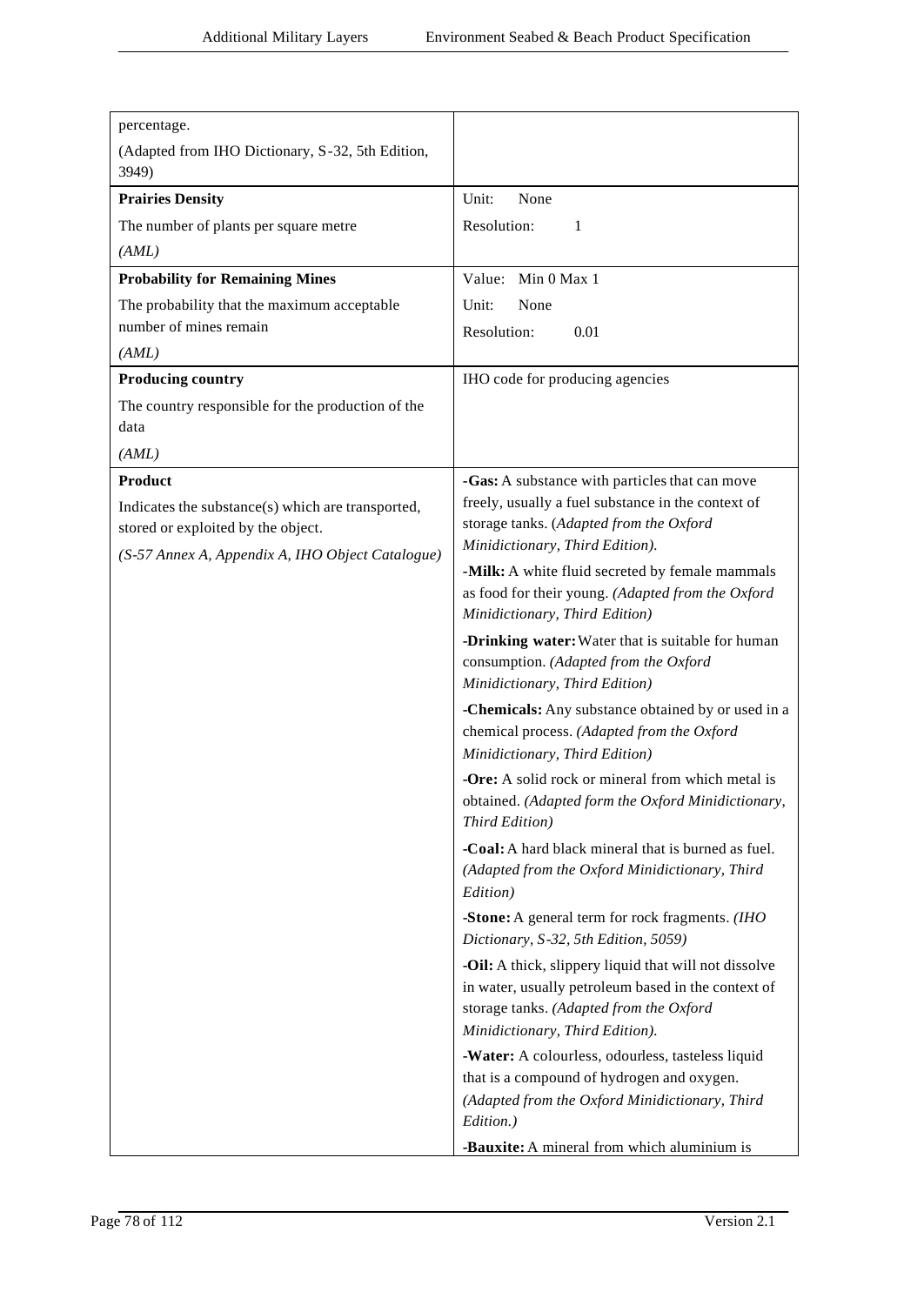| obtained. (Adapted from the Oxford Minidictionary,<br>Third Edition)                                                                                                                                       |
|------------------------------------------------------------------------------------------------------------------------------------------------------------------------------------------------------------|
| -Coke: A solid substance obtained after gas and tar<br>have been extracted from coal, used as a fuel.<br>(Adapted from the Oxford Minidictionary, Third<br>Edition)                                        |
| -Iron Ingots: An oblong lump of cast iron metal.<br>(Adapted from the Oxford Minidictionary, Third<br>Edition)                                                                                             |
| -Salt: Sodium chloride obtained from mines or by<br>the evaporation of sea water. (Adapted from the<br>Oxford Minidictionary, Third Edition)                                                               |
| -Sand: Tiny grains of crushed or worn rock.<br>(Adapted from the Oxford Minidictionary, Third<br>Edition)                                                                                                  |
| -Timber: Wood prepared for use in building or<br>carpentry. (Adapted from the Oxford Minidictionary,<br>Third Edition)                                                                                     |
| -Sawdust / Wood Chip: Powdery fragments of<br>wood made in sawing timber or coarse chips<br>produced for use in manufacturing pressed board.<br>(Adapted from the Oxford Minidictionary, Third<br>Edition) |
| -Scrap Metal: Discarded metal suitable for being<br>reprocessed. (Adapted from the Oxford<br>Minidictionary, Third Edition)                                                                                |
| -Liquefied Natural Gas (LNG): A compressed gas<br>consisting of flammable light hydrocarbons and<br>derived from natural gas. (S-57 Annex A, Appendix<br>A, IHO Object Catalogue)                          |
| -Liquefied Petroleum Gas (LPG): A compressed<br>gas consisting of flammable light hydrocarbons and<br>derived from petroleum (Adapted from the<br>Webster's New World Dictionary).                         |
| -Grain: A small hard seed, especially that of any<br>cereal plant such as wheat, rice, corn, rye etc.<br>(Adapted from the Webster's New World<br>Dictionary)                                              |
| -Cement: A substance made of powdered lime and<br>clay, mixed with water. (Adapted from the<br>Webster's New World Dictionary)                                                                             |
| -Diesel Oil: Heavy mineral oil used as fuel in diesel<br>engines. (Webster's 3rd New International<br>Dictionary)                                                                                          |
| -Petrol / Gasoline: Flammable liquid obtained from<br>petroleum, used as fuel in internal-combustion                                                                                                       |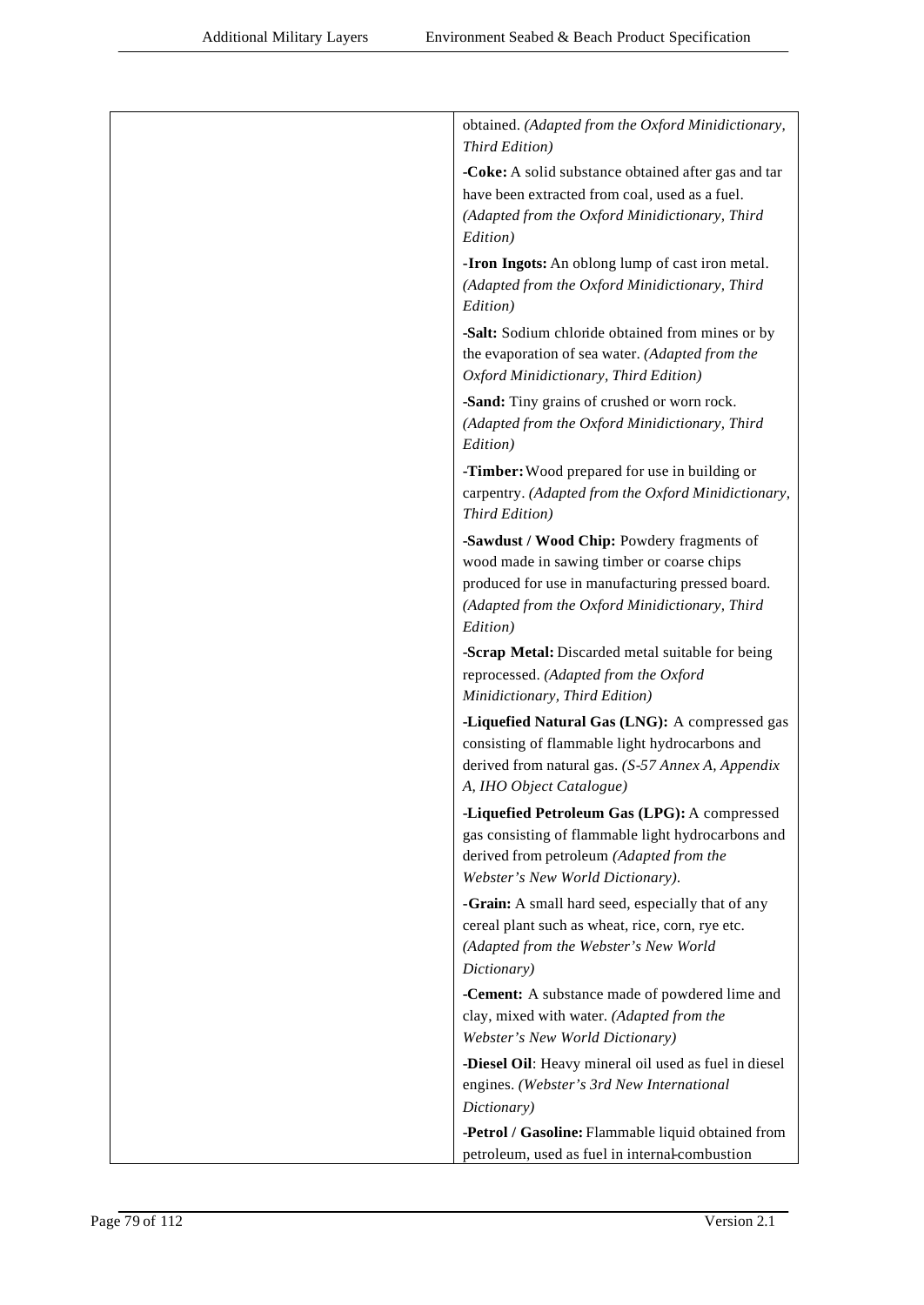|                                                          | engines. (AML)                                                                 |
|----------------------------------------------------------|--------------------------------------------------------------------------------|
|                                                          | -Passengers: Persons travelling in a means of                                  |
|                                                          | transport operated by others. (AML)                                            |
|                                                          | - Unknown                                                                      |
|                                                          | - Multiple                                                                     |
|                                                          | - Not Applicable                                                               |
|                                                          | - Other                                                                        |
| <b>Production agency</b>                                 | IHO code for producing agencies                                                |
| The agency responsible for the production of the<br>data |                                                                                |
| (AML)                                                    |                                                                                |
| <b>Protective marking</b>                                | <b>COSMIC Top Secret</b>                                                       |
| A marking indicating the minimum standards of            | <b>FOCAL Top Secret</b>                                                        |
| protection required of the data                          | <b>Top Secret</b>                                                              |
| (AML)                                                    | <b>Secret</b>                                                                  |
|                                                          | <b>Confidential</b>                                                            |
|                                                          | <b>Restricted</b>                                                              |
|                                                          | <b>Unclassified</b>                                                            |
|                                                          | <b>Unknown</b>                                                                 |
|                                                          | <b>Not Applicable</b>                                                          |
| <b>Quality of Beach Data</b>                             | 1: Full beach survey by especially trained team.                               |
| Indication of the quality of the beach survey.           | (AML)                                                                          |
| (AML)                                                    | 2: Organised beach reconnaissance. (AML)                                       |
|                                                          | 3: Considerable information confirmed to a large                               |
|                                                          | extent by an experienced observer. (AML)                                       |
|                                                          | 4: Considerable information but no expert<br>confirmation. (AML)               |
|                                                          | 5: Some information confirmed by an expert<br>observer. (AML)                  |
|                                                          | 6: Some information but no expert confirmation.<br>(AML)                       |
|                                                          | 7: Virtually no information other than charts, maps<br>and publications. (AML) |
|                                                          | $701:$ Unknown. $(AML)$                                                        |
|                                                          | A: Good recent large scale air photographic cover.                             |
|                                                          | (AML)                                                                          |
|                                                          | <b>B:</b> Good recent small scale air photographic cover                       |
|                                                          | available. (AML)                                                               |
|                                                          | C: No air photographic cover available. (AML)                                  |
|                                                          | D: Only poor or old air photographic cover<br>available. (AML)                 |
|                                                          | To be encoded in the format 'number(year)letter, eg                            |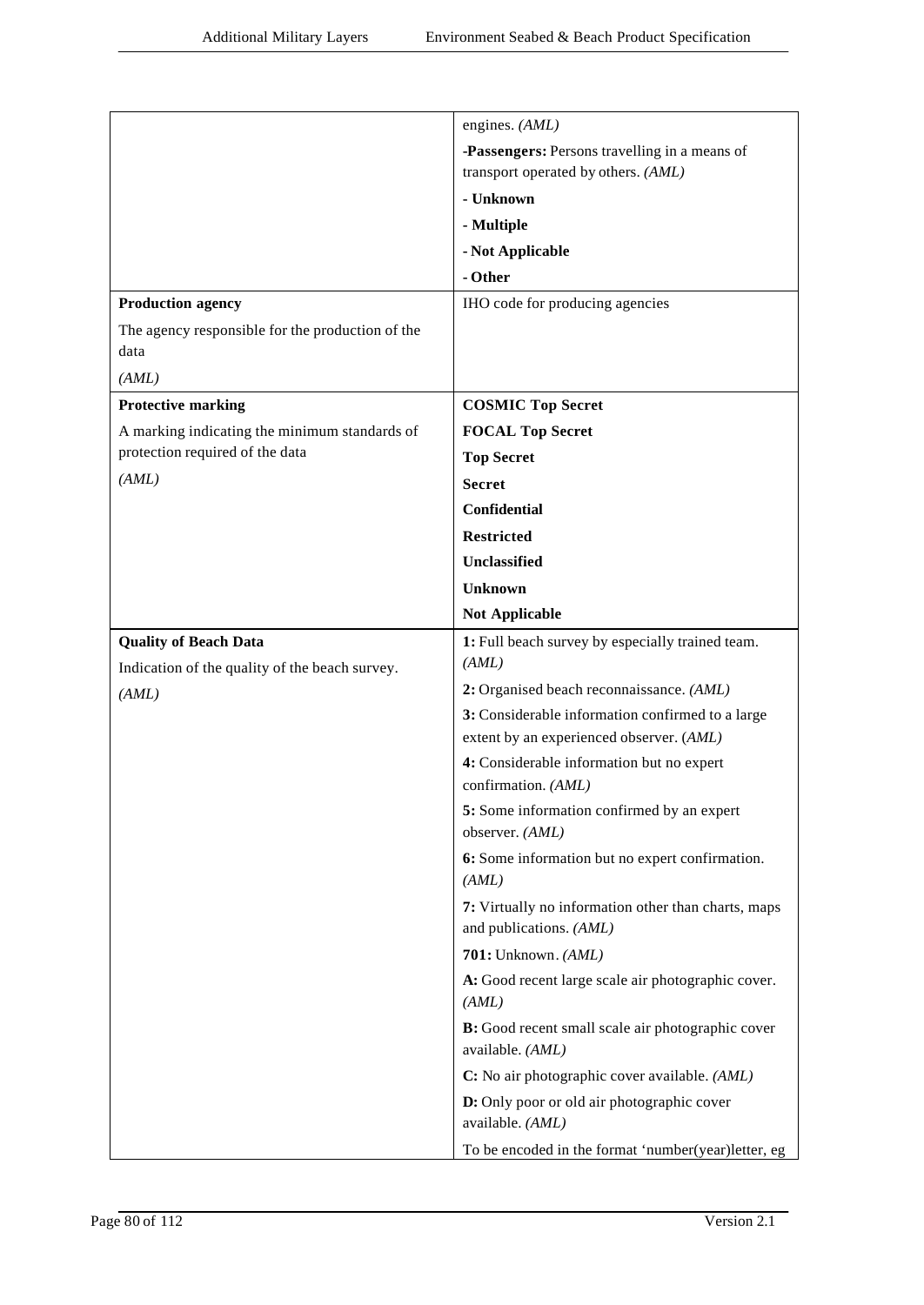|                                                                                                            | 2(1999)A.                                                                                       |
|------------------------------------------------------------------------------------------------------------|-------------------------------------------------------------------------------------------------|
| <b>Quality of position</b>                                                                                 | <b>Surveyed:</b> The position(s) were determined by the                                         |
| An indication of the reliability of a quoted position                                                      | operation of making measurements for determining                                                |
|                                                                                                            | the relative position of points on, above or beneath                                            |
|                                                                                                            | the earth's surface. Survey implies a regular,                                                  |
| Note:                                                                                                      | controlled survey of any date. (adapted from IHO                                                |
| The value 'Approximate' when applied to the                                                                | Dictionary, S-32, 5195, & IHO Chart                                                             |
| attribute 'Quality of position' is prohibited for use in<br>AML. In circumstances where the term 'Position | Specifications, M-4, 175.2)                                                                     |
| approximate' would normally be applied to an                                                               | Unsurveyed: Survey data does not exist or is very                                               |
| object in a standard navigational charting sense, the                                                      | poor. (Adapted from IHO Dictionary, S-32, 5732)                                                 |
| value 'estimated' should be used.                                                                          | Inadequately surveyed: Position data is of a very                                               |
|                                                                                                            | poor quality. (Adapted from IHO Dictionary, S-32,                                               |
|                                                                                                            | 5732)                                                                                           |
|                                                                                                            | Position doubtful: An object whose position has                                                 |
|                                                                                                            | been reported but which is considered to be                                                     |
|                                                                                                            | doubtful. (S-57 Annex A, Appendix A, IHO Object                                                 |
|                                                                                                            | Catalogue)                                                                                      |
|                                                                                                            | Unreliable: An object's position obtained from                                                  |
|                                                                                                            | questionable or unreliable data. (S-57 Annex A,                                                 |
|                                                                                                            | Appendix A, IHO Object Catalogue)                                                               |
|                                                                                                            | Reported (not surveyed): An object whose                                                        |
|                                                                                                            | position has been reported and its position                                                     |
|                                                                                                            | confirmed by some means other than a formal<br>survey such as an independent report of the same |
|                                                                                                            | object. (S-57 Annex A, Appendix A, IHO Object                                                   |
|                                                                                                            | Catalogue)                                                                                      |
|                                                                                                            | Reported (not confirmed): An object whose                                                       |
|                                                                                                            | position has been reported and its position has not                                             |
|                                                                                                            | been confirmed. (S-57 Annex A, Appendix A, IHO                                                  |
|                                                                                                            | Object Catalogue)                                                                               |
|                                                                                                            | Estimated: The most probable position of an object                                              |
|                                                                                                            | determined from incomplete data or data of                                                      |
|                                                                                                            | questionable accuracy. (Adapted from IHO                                                        |
|                                                                                                            | Dictionary, S-32, 3960)                                                                         |
|                                                                                                            | <b>Precisely known:</b> A position that is of a known                                           |
|                                                                                                            | value, such as the position of an anchor berth or                                               |
|                                                                                                            | other defined object. (S-57 Annex A, Appendix A,                                                |
|                                                                                                            | <b>IHO</b> Object Catalogue)                                                                    |
|                                                                                                            | <b>Calculated:</b> A position that is computed from data.                                       |
|                                                                                                            | (S-57 Annex A, Appendix A, IHO Object Catalogue)                                                |
|                                                                                                            | <b>Unknown</b>                                                                                  |
|                                                                                                            | <b>Multiple</b>                                                                                 |
|                                                                                                            | <b>Not Applicable</b>                                                                           |
|                                                                                                            | Other                                                                                           |
| <b>Quality of sounding measurement</b>                                                                     | Depth Known: The depth from chart datum to the                                                  |
|                                                                                                            | bottom is a known value. (S-57 Annex A, Appendix                                                |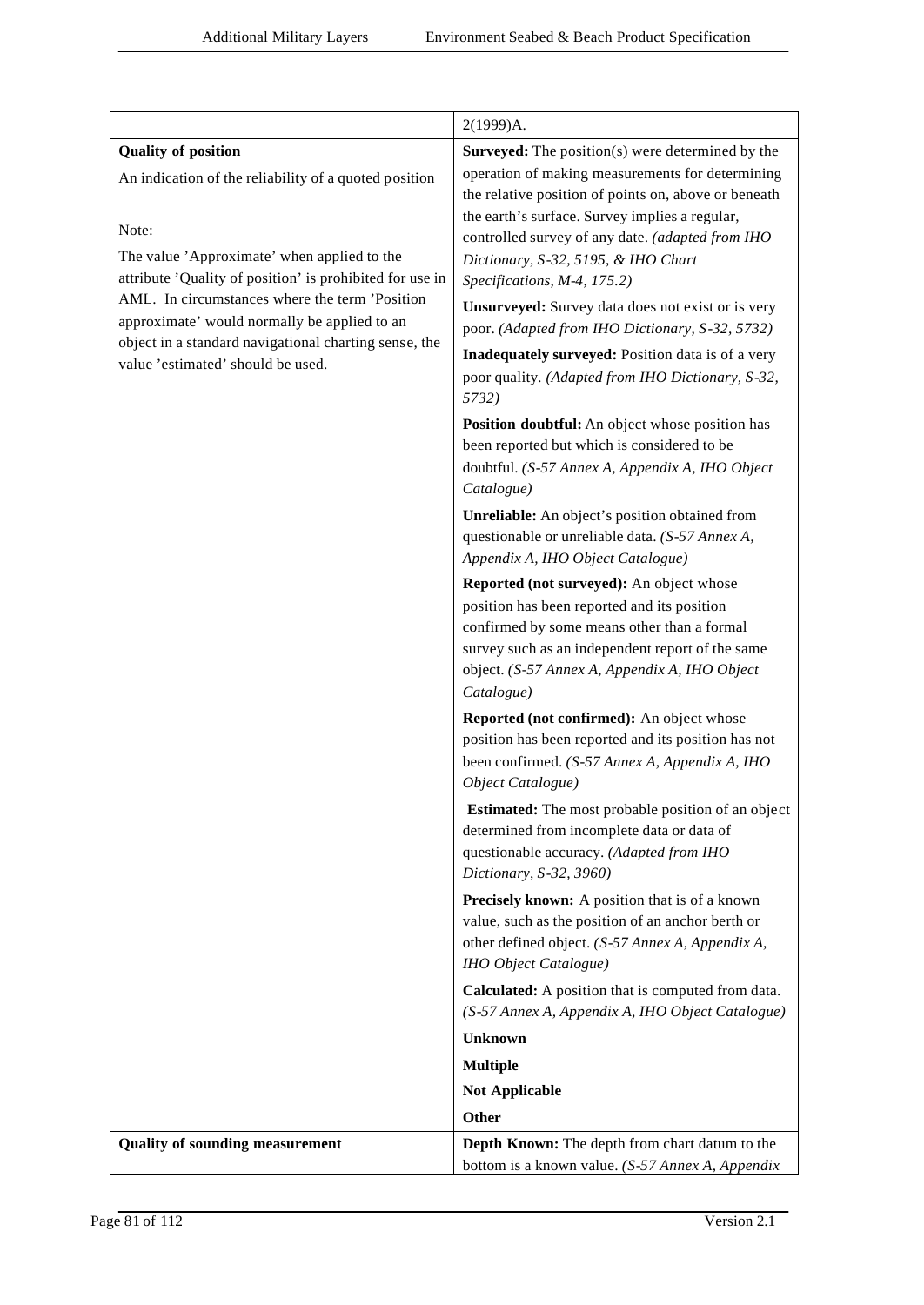| Indicates the reliability of the value of the sounding | A, IHO Object Catalogue)                                                                     |
|--------------------------------------------------------|----------------------------------------------------------------------------------------------|
| (S-57 Annex A, Appendix A, IHO Object Catalogue)       | Depth Unknown: The depth from chart datum to                                                 |
|                                                        | the bottom is unknown. (S-57 Annex A, Appendix A,                                            |
|                                                        | <b>IHO</b> Object Catalogue)                                                                 |
|                                                        | Doubtful Sounding: A depth that may be less than                                             |
|                                                        | indicated. (Adapted from IHO Dictionary, S-32, 5th<br>Edition, 4840)                         |
|                                                        | Unreliable sounding: A depth that is considered to                                           |
|                                                        | be an unreliable value. (S-57 Annex A, Appendix A,                                           |
|                                                        | IHO Object Catalogue)                                                                        |
|                                                        | No Bottom Found at Value Shown: Upon                                                         |
|                                                        | investigation the bottom was not found at this depth.                                        |
|                                                        | (Adapted from IHO Dictionary, S-32, 5th Edition,<br>4848)                                    |
|                                                        | Not regularly maintained: Depths may be altered                                              |
|                                                        | by human influence, but will not be routinely                                                |
|                                                        | maintained. (S-57 Annex A, Appendix A, IHO Object<br>Catalogue)                              |
|                                                        | Maintained Depth: The depth at which a channel                                               |
|                                                        | is kept by human influence, usually be dredging.                                             |
|                                                        | (IHO Dictionary, S-32, 5th Edition, 3057)                                                    |
|                                                        | Least Depth Known: The shoalest depth over an<br>object is of known value. (Adapted from IHO |
|                                                        | Dictionary, S-32, 5th Edition, 2705)                                                         |
|                                                        | Least Depth Unknown, Safe Clearance at Depth                                                 |
|                                                        | Shown: The least depth over an object is unknown,                                            |
|                                                        | but there is considered to be safe clearance at this                                         |
|                                                        | depth. (S-57 Annex A, Appendix A, IHO Object<br>Catalogue)                                   |
|                                                        | Value Reported (Not Surveyed): Depth value                                                   |
|                                                        | obtained from a report, but not fully surveyed. (S-57                                        |
|                                                        | Annex A, Appendix A, IHO Object Catalogue)                                                   |
|                                                        | Value Reported (Not Confirmed): Depth Value                                                  |
|                                                        | obtained from a report, which it has not been                                                |
|                                                        | possible to confirm. (S-57 Annex A, Appendix A,<br><b>IHO</b> Object Catalogue)              |
|                                                        | <b>Not Applicable</b>                                                                        |
|                                                        | <b>Other</b>                                                                                 |
| Reference to a publication                             | Text string                                                                                  |
| Reference to a specific location of any relevant       |                                                                                              |
| information within an external publication             |                                                                                              |
| (AML)                                                  |                                                                                              |
| <b>Relative Horizontal Accuracy</b>                    | Units:<br>metres or feet                                                                     |
| The horizontal error estimate for the distance         | (units must be defined)                                                                      |
| between two points, or the accuracy of one point       | Resolution:<br>$0.1$ (metres or ft)                                                          |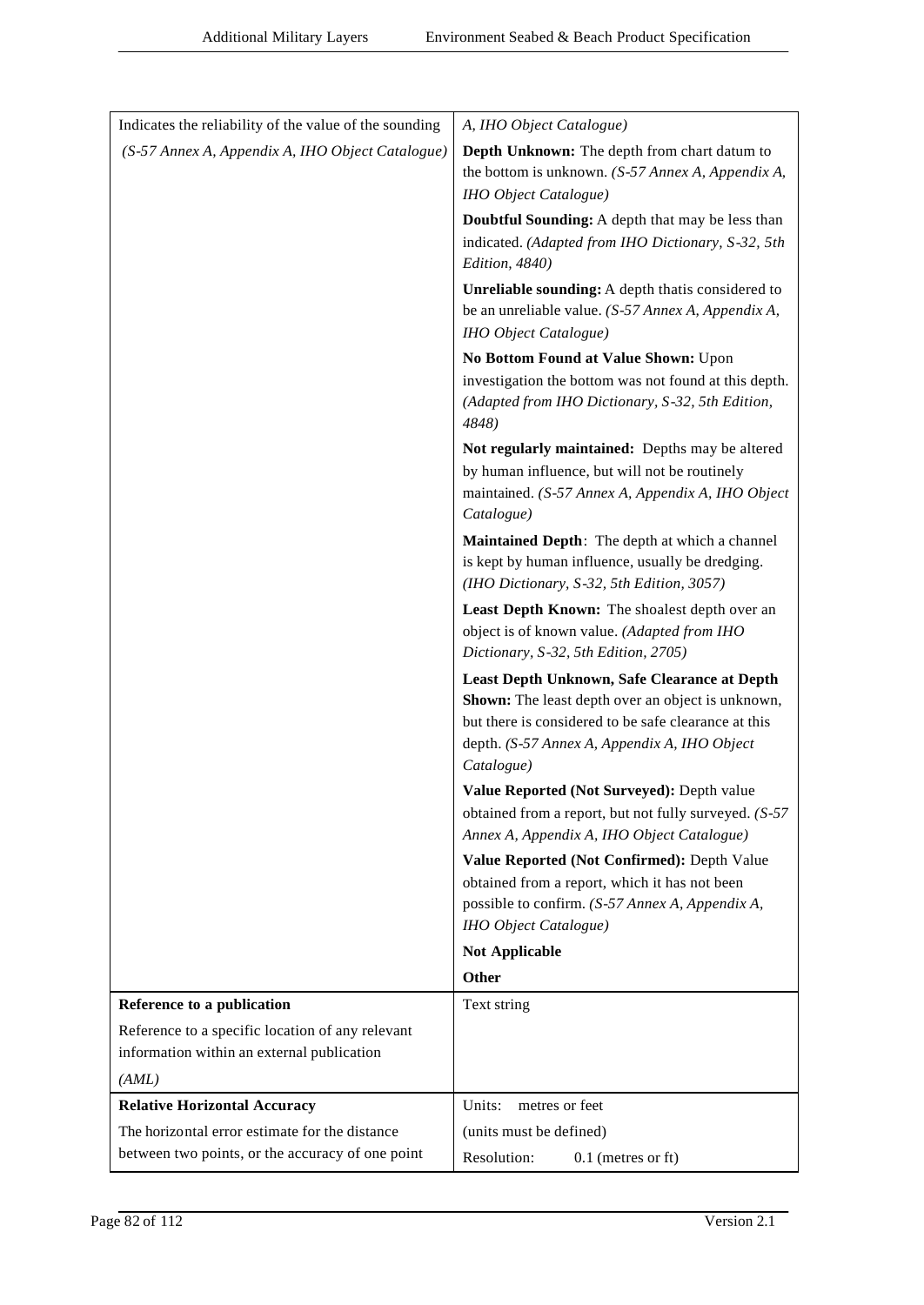| with respect to another                                                               |                                                  |
|---------------------------------------------------------------------------------------|--------------------------------------------------|
| <b>Relative Vertical Accuracy</b>                                                     | Units: metres or feet                            |
| The vertical error estimate for the distance between                                  | (units must be defined)                          |
| two points, or the accuracy of one point with respect<br>to another                   | Resolution:<br>$0.1$ (metres or ft)              |
| <b>Remaining Mines Likely, Maximum Number</b>                                         | None<br>Unit:                                    |
| The maximum number of mines likely to be<br>remaining following MCM operations.       | Resolution:<br>-1                                |
| (AML)                                                                                 |                                                  |
| <b>Reflection Coefficient</b>                                                         | Unit:<br>None                                    |
| The rate of reflection of acoustic energy from the<br>sea surface or seabed.<br>(AML) | Resolution:<br>0.1                               |
| <b>Reverberation</b>                                                                  | $-A$ : Low – Signal to Reverberation Ratio (SRR) |
| Level of back-scattering strength of sonar                                            | more than 15dB (AML)                             |
| transmissions.                                                                        | -B: Medium - SRR between 8 and 15dB (AML)        |
| (AML)                                                                                 | -C: High – SRR less than 8dB $(AML)$             |
|                                                                                       | <b>Unknown</b>                                   |
|                                                                                       | <b>Not Applicable</b>                            |
| <b>Reverberation Frequency</b>                                                        | Unit: kHz                                        |
| Frequency of the sonar signal.                                                        |                                                  |
| (AML)                                                                                 |                                                  |
| <b>Reverberation Grazing Angle</b>                                                    | Value: 0.00 - 359.99                             |
| Angle of the sonar signal.                                                            | Unit:<br>degree                                  |
| (AML)                                                                                 | Resolution:<br>0.01                              |
| <b>Sample Retained</b>                                                                | <b>Text String</b>                               |
| Sample of sediment retained                                                           |                                                  |
| (AML)                                                                                 |                                                  |
| <b>Seabed Coverage</b>                                                                | Value: 0 - 100                                   |
| Percentage of seabed covered by vegetation.                                           | Unit:<br>Percentage (%)                          |
| (AML)                                                                                 | Resolution:<br>$\mathbf{1}$                      |
| <b>Sea Direction</b>                                                                  | $\textbf{-N}$                                    |
| Indicates from which direction waves will cause                                       | $-NE$                                            |
| most stress to a moored boat.                                                         | $-E$                                             |
| (AML)                                                                                 | $-SE$                                            |
|                                                                                       | $-S$                                             |
|                                                                                       | $-SW$                                            |
|                                                                                       | $-W$                                             |
|                                                                                       | $-NW$                                            |
|                                                                                       | - Unknown                                        |
|                                                                                       | - Multiple                                       |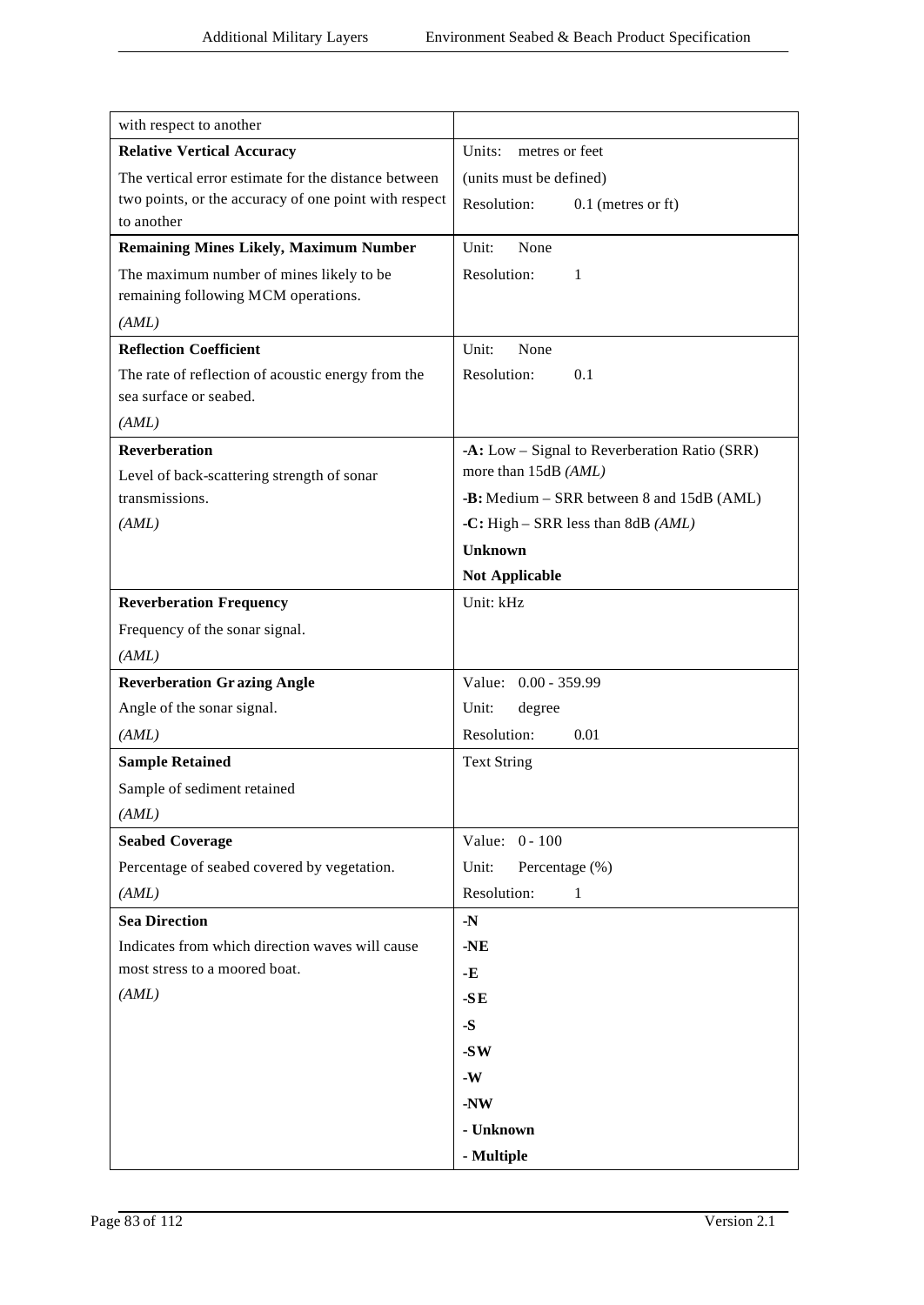|                                                                                                              | - Not Applicable                                    |
|--------------------------------------------------------------------------------------------------------------|-----------------------------------------------------|
|                                                                                                              | - Other                                             |
| <b>Seasonal End Date</b>                                                                                     | <b>CCYYMMDD</b>                                     |
| The end of the active period for a seasonal object.                                                          | 4 digits for the calendar year (CCYY), 2 digits for |
| (Adapted from S-57 Annex A, Appendix A, IHO                                                                  | the month (MM) (e.g. April = 04) and 2 digits for   |
| Object Catalogue)                                                                                            | the day (DD).                                       |
| <b>Seasonal Start Date</b>                                                                                   | <b>CCYYMMDD</b>                                     |
| The start of the active period for a seasonal object.                                                        | 4 digits for the calendar year (CCYY), 2 digits for |
| (Adapted from S-57 Annex A, Appendix A, IHO                                                                  | the month (MM) (e.g. April = 04) and 2 digits for   |
| Object Catalogue)                                                                                            | the day (DD).                                       |
| <b>Sector Limit One</b>                                                                                      | Value: 0.00 - 359.99                                |
| A sector is the part of a circle between two straight                                                        | Unit:<br>degree                                     |
| lines drawn from the centre to the circumference.                                                            | Resolution:<br>0.01                                 |
| Sector limit 1 specifies the first limit of the sector.<br>The order of sector limit 1 and sector limit 2 is |                                                     |
| clockwise around the central object.                                                                         |                                                     |
| (S-57 Annex A, Appendix A, IHO Object Catalogue)                                                             |                                                     |
| <b>Sector Limit Two</b>                                                                                      | Value: 0.00 - 359.99                                |
| A sector is the part of a circle between two straight                                                        | Unit:<br>degree                                     |
| lines drawn from the centre to the circumference.                                                            | Resolution:<br>0.01                                 |
| Sector 2 specifies the second limit of the sector.                                                           |                                                     |
| (S-57 Annex A, Appendix A, IHO Object Catalogue)                                                             |                                                     |
| <b>Self Protection (Air)</b>                                                                                 | -Bad                                                |
| Indication of the level of self protection from air                                                          | -Normal                                             |
| attack                                                                                                       | -Good                                               |
| (AML)                                                                                                        | - Unknown                                           |
|                                                                                                              | - Not Applicable                                    |
|                                                                                                              | - Other                                             |
| <b>Self Protection (Near Defence)</b>                                                                        | -Bad                                                |
| Indication of the level of self protection from land                                                         | -Normal                                             |
| attack                                                                                                       | -Good                                               |
| (AML)                                                                                                        | - Unknown                                           |
|                                                                                                              | - Not Applicable                                    |
|                                                                                                              | - Other                                             |
| <b>Self Protection (Surface)</b>                                                                             | -Bad                                                |
| Indication of the level of self protection from                                                              | -Normal                                             |
| surface attack                                                                                               | -Good                                               |
| (AML)                                                                                                        | - Unknown                                           |
|                                                                                                              | - Not Applicable                                    |
|                                                                                                              | - Other                                             |
| <b>Sensor Coverage</b>                                                                                       | <b>Text String</b>                                  |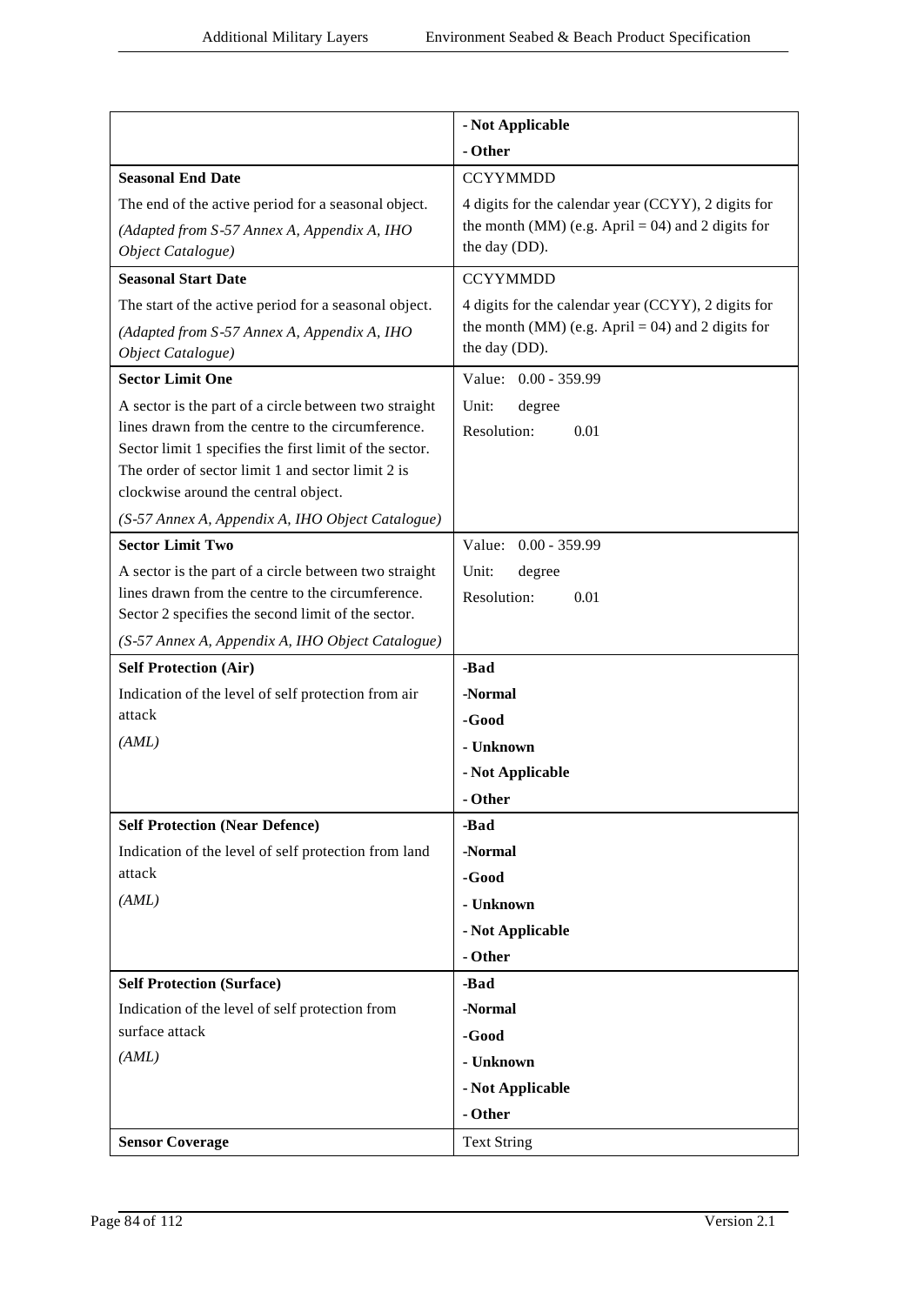| Description of sensor coverage                                                                                             |                                                                                                                                             |
|----------------------------------------------------------------------------------------------------------------------------|---------------------------------------------------------------------------------------------------------------------------------------------|
| (AML)                                                                                                                      |                                                                                                                                             |
| <b>Signal Group</b>                                                                                                        |                                                                                                                                             |
| The number of signals, the combination of signals or<br>the morse character(s) within one period of full<br>sequence.      |                                                                                                                                             |
| (S-57 Annex A, Appendix A, IHO Object Catalogue)                                                                           |                                                                                                                                             |
| <b>Signal Period</b>                                                                                                       | Value: min 0                                                                                                                                |
| The time occupied by an entire cycle of intervals of<br>light and eclipse.                                                 | Unit:<br>seconds(s)<br>Resolution:<br>0.01                                                                                                  |
| (S-57 Annex A, Appendix A, IHO Object Catalogue)                                                                           |                                                                                                                                             |
| <b>Signal Sequence</b>                                                                                                     | Unit:<br>seconds(s)                                                                                                                         |
| The sequence of times occupied by intervals of light<br>and eclipse for all 'light characteristics' except for             | Resolution:<br>0.01                                                                                                                         |
| occulting where the sequence of times is occupied<br>by intervals of eclipse and light.                                    | Format: $LL.L + (EE.E)$                                                                                                                     |
| (S-57 Annex A, Appendix A, IHO Object Catalogue)                                                                           |                                                                                                                                             |
| <b>Simple Initial Threat</b>                                                                                               | Value: Min 0 Max 1                                                                                                                          |
| The threat posed to the first ship to transit a                                                                            | Unit:<br>None                                                                                                                               |
| minefield, given that there have been no previous<br>MCM and that only poised mines have been used in<br>the calculations. | Resolution:<br>0.01                                                                                                                         |
| (AML)                                                                                                                      |                                                                                                                                             |
| <b>Sonar Reflectivity</b>                                                                                                  | -H: A high level of reflectivity is returned by the                                                                                         |
| Measure of sonar reflectivity returned by the                                                                              | contact. (AML)                                                                                                                              |
| contact.                                                                                                                   | -M: A medium level of reflectivity is returned by                                                                                           |
| (AML)                                                                                                                      | the contact. (AML)                                                                                                                          |
|                                                                                                                            | -L: A low level of reflectivity is returned by the<br>contact. (AML)                                                                        |
|                                                                                                                            | - Unknown                                                                                                                                   |
|                                                                                                                            | - Not Applicable                                                                                                                            |
|                                                                                                                            | - Other                                                                                                                                     |
| <b>Sound Velocity</b>                                                                                                      | Value: min 0                                                                                                                                |
| Speed of sound                                                                                                             | Unit:<br>metres/second (m/s)                                                                                                                |
| (AML)                                                                                                                      | Resolution:<br>0.01                                                                                                                         |
| <b>Sounding datum</b>                                                                                                      | <b>Approximate Lowest Astronomical Tide: An</b>                                                                                             |
| Indicates the datum to which soundings are referred.<br>(Adapted from S-57 Annex A, Appendix A, IHO<br>Object Catalogue)   | arbitrary level, usually within $\pm$ 0.3m from that of<br>Lowest Astronomical Tide (LAT). (Hydrographic<br>Service, Royal Australian Navy) |
|                                                                                                                            | <b>Approximate Mean Low Water Springs: An</b>                                                                                               |
|                                                                                                                            | arbitrary level, usually within $\pm$ 0.3m from that of<br>Mean Low Water Springs (MLWS). (Hydrographic<br>Service, Royal Australian Navy)  |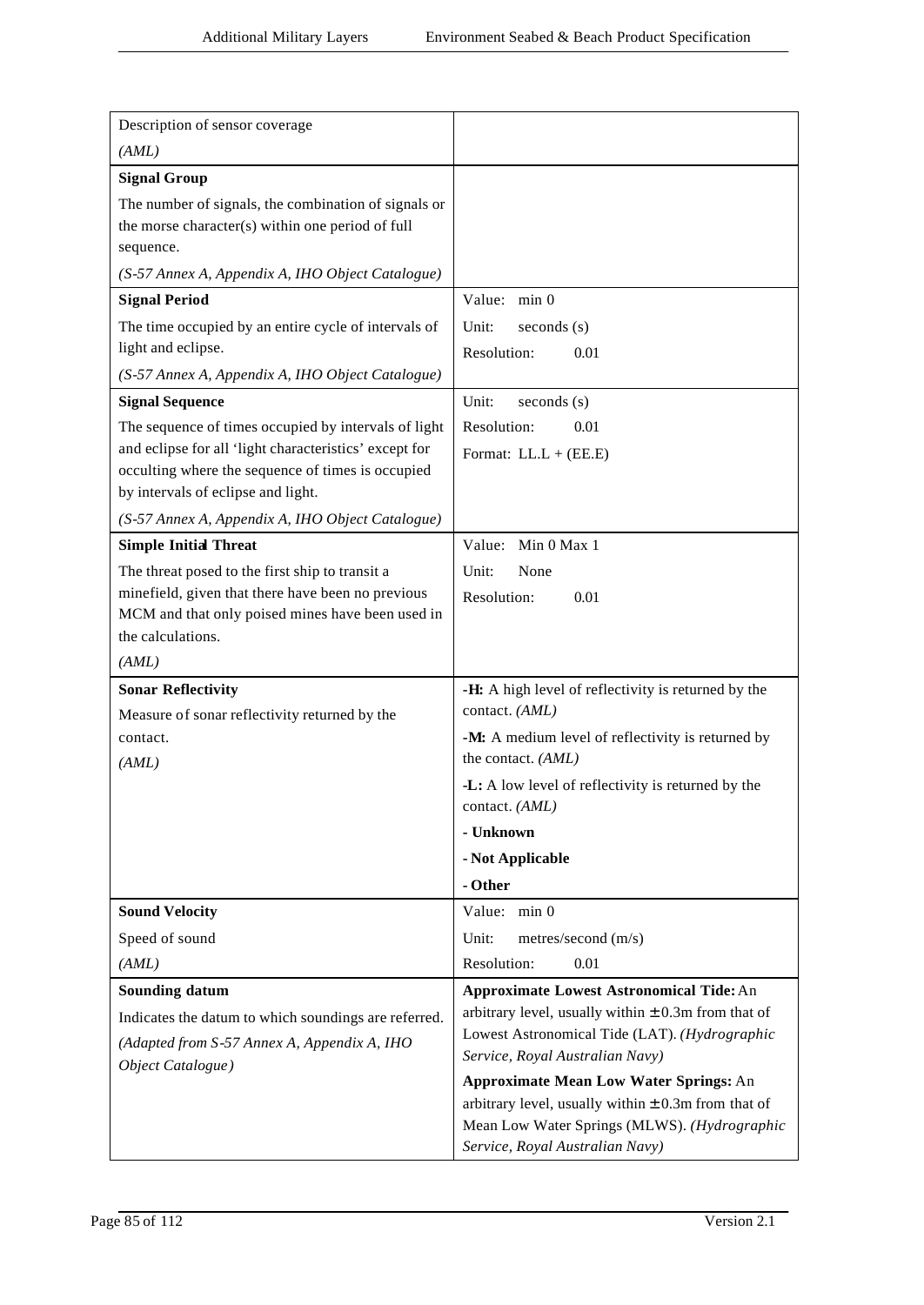| <b>Approximate Mean Low Water: An arbitrary</b>                                                                                                                                                                                   |
|-----------------------------------------------------------------------------------------------------------------------------------------------------------------------------------------------------------------------------------|
| level, usually within $\pm$ 0.3m from that of Mean Low                                                                                                                                                                            |
| Water (MLW). (Hydrographic Service, Royal                                                                                                                                                                                         |
| Australian Navy)                                                                                                                                                                                                                  |
| <b>Approximate Mean Lower Low Water: An</b>                                                                                                                                                                                       |
| arbitrary level, usually within $\pm$ 0.3m from that of                                                                                                                                                                           |
| Mean Lower Low Water (MLLW). (Hydrographic                                                                                                                                                                                        |
| Service, Royal Australian Navy)                                                                                                                                                                                                   |
| Approximate Mean Sea Level: An arbitrary level,<br>usually within $\pm$ 0.3m from that of Mean Sea Level<br>(MSL). (Hydrographic Service, Royal Australian<br>Navy)                                                               |
| Equinoctial Spring Low Water: The level of low<br>water springs near the time of an equinox. $(S-57)$<br>Annex A, Appendix A, IHO Object Catalogue)                                                                               |
|                                                                                                                                                                                                                                   |
| High Water Springs: An arbitrary level,<br>approximating that of Mean High Water Springs<br>(MHWS). (Hydrographic Service, Royal Australian<br>Navy)                                                                              |
| High Water: The highest level reached at a place                                                                                                                                                                                  |
| by the water surface in one tidal cycle. Also called<br>high tide. (IHO Dictionary, S-32, 5th Edition, 2251)                                                                                                                      |
| Higher High Water Large Tide (HHWLT): The<br>average of the highest high waters, one from each of<br>19 years of observations. (S-57 Annex A, Appendix<br>A, IHO Object Catalogue)                                                |
| Highest Astronomical Tide (HAT): The highest<br>level which can be predicted to occur under average<br>meteorological conditions and under any<br>combination of astronomical conditions. (Adapted<br>from Admiralty Tide Tables) |
| Indian Spring Low Water (ISLW): An arbitrary                                                                                                                                                                                      |
| tidal datum approximating the level of the mean of<br>the lower low water at spring tides. Also called<br>Indian tidal plane. (IHO Dictionary, S-32, 5th<br>Edition, 2427)                                                        |
| <b>International Great Lakes Datum 1985 (IGLD</b>                                                                                                                                                                                 |
| 1985): A vertical reference system with its zero<br>based on the mean water level at Rimouski/Pointe-<br>au-Père, Quebec, over the period 1970 to 1988. (S-<br>57 Annex A, Appendix A, IHO Object Catalogue)                      |
| Local Datum: An arbitrary datum defined by a                                                                                                                                                                                      |
| local harbour authority, from which levels and tidal                                                                                                                                                                              |
| heights are measured by this authority. (S-57 Annex<br>A, Appendix A, IHO Object Catalogue)                                                                                                                                       |
| Low Water Springs: An arbitrary level,                                                                                                                                                                                            |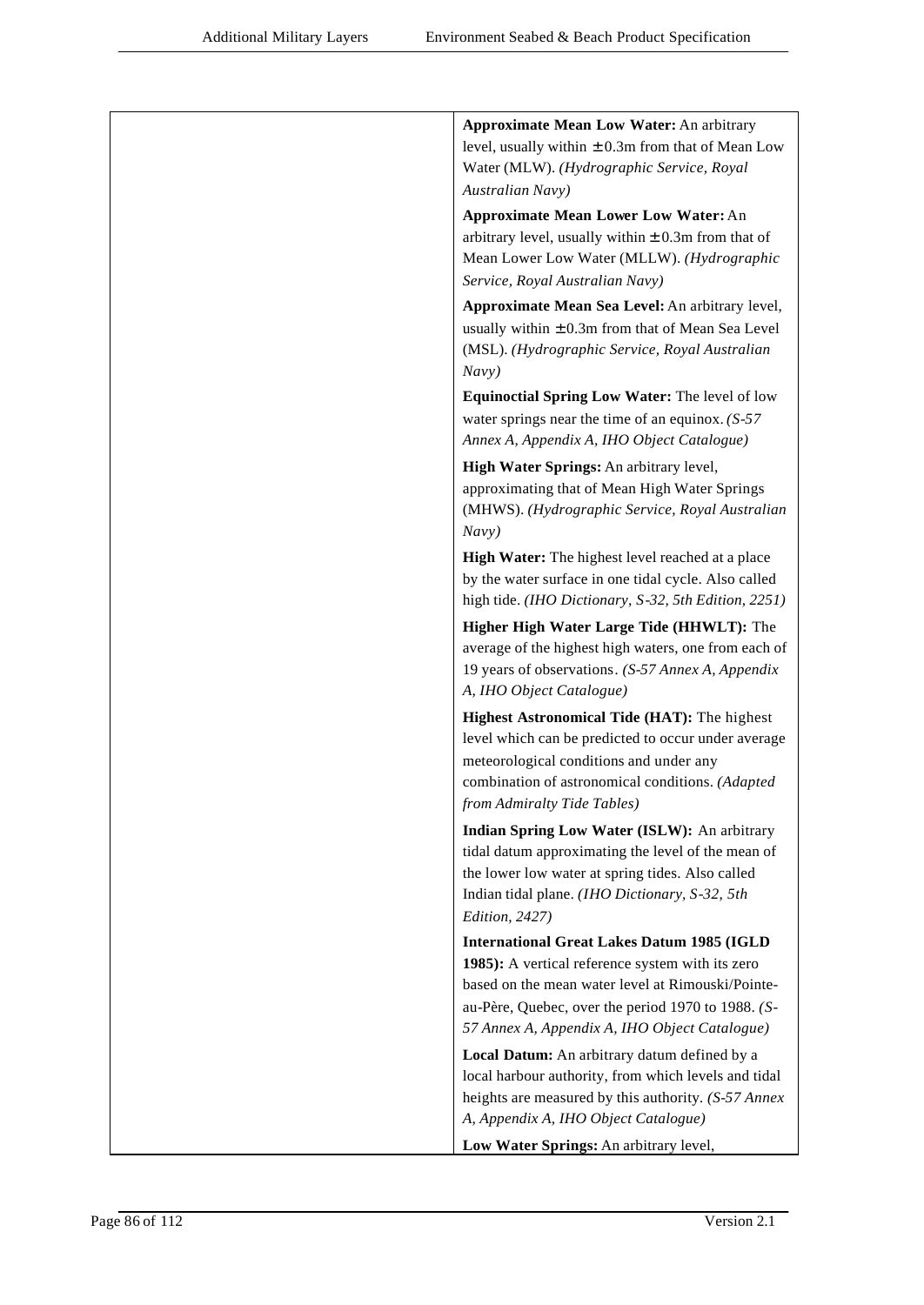| approximating that of Mean Low Water Springs<br>(MLWS). (Hydrographic Service, Royal Australian                                                                                        |
|----------------------------------------------------------------------------------------------------------------------------------------------------------------------------------------|
| Navy)                                                                                                                                                                                  |
| Low Water: An approximation of mean low water<br>adopted as the reference level for a limited area,                                                                                    |
| irrespective of better determinations at a later date.<br>Used mostly in harbour and river engineering. $(S-57)$                                                                       |
| Annex A, Appendix A, IHO Object Catalogue)                                                                                                                                             |
| Lower Low Water Large Tide (LLWLT): The                                                                                                                                                |
| average of the lowest low waters, one from each of<br>19 years of observations. (S-57 Annex A, Appendix<br>A, IHO Object Catalogue)                                                    |
| Lowest Astronomical Tide (LAT): The lowest tide                                                                                                                                        |
| level which can be predicted to occur under average<br>meteorological conditions and under any<br>combination of astronomical conditions. (IHO<br>Dictionary, S-32, 5th Edition, 2936) |
| Lowest Low Water: An arbitrary level conforming                                                                                                                                        |
| to the lowest tide observed at a place, or somewhat<br>lower. (S-57 Annex A, Appendix A, IHO Object<br>Catalogue)                                                                      |
| Lowest Low Water Springs: An arbitrary level                                                                                                                                           |
| conforming to the lowest water level observed at a<br>place at spring tides during a period of time shorter<br>than 19 years. (Hydrographic Service, Royal<br>Australian Navy)         |
| Mean High Water (MHW): The average height of<br>all high waters at a place over a 19-year period.<br>(IHO Dictionary, S-32, 5th Edition, 3141)                                         |
| Mean High Water Springs (MHWS): The average                                                                                                                                            |
| height of the high waters of spring tides. Also<br>called spring high water. (IHO Dictionary, S-32, 5th<br><i>Edition, 3144</i> )                                                      |
| Mean Higher High Water (MHHW): The average<br>height of higher high waters at a place over a 19-<br>year period. (IHO Dictionary, S-32, 5th Edition,<br>3140)                          |
| Mean Low Water (MLW): The average height of<br>all low waters at a place over a 19-year period. (IHO<br>Dictionary, S-32, 5th Edition, 3147)                                           |
| Mean Low Water Springs (MLWS): The average                                                                                                                                             |
| height of the low waters of spring tides. Also called<br>spring low water. (IHO Dictionary, S-32, 5th<br>Edition, 3150)                                                                |
| Mean Lower Low Water (MLLW): The average                                                                                                                                               |
| height of the lower low waters at a place over a 19-                                                                                                                                   |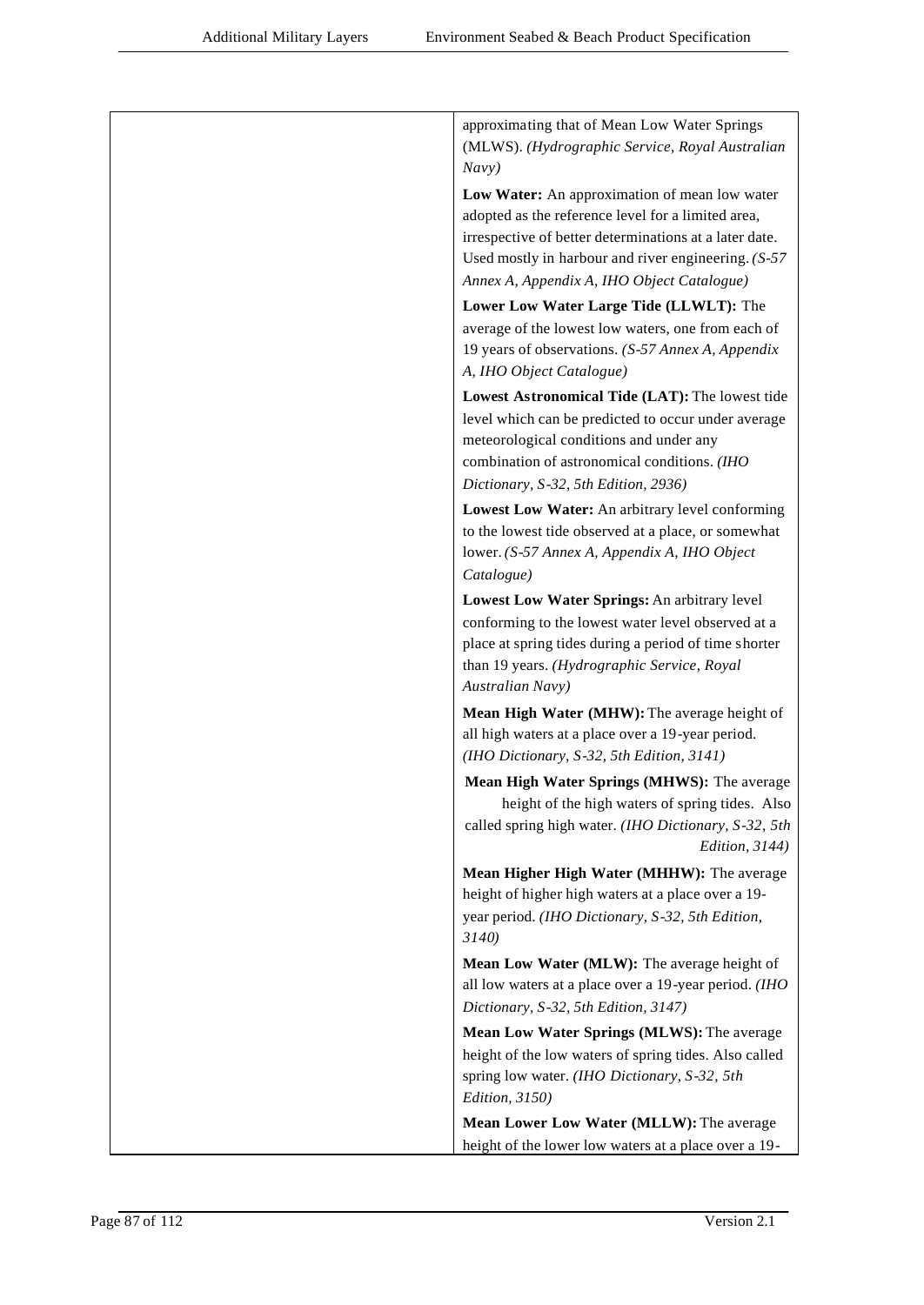|                                                                      | year period. (IHO Dictionary, S-32, 5th Edition,<br>3145)                                                                                                                                                                                                                                            |
|----------------------------------------------------------------------|------------------------------------------------------------------------------------------------------------------------------------------------------------------------------------------------------------------------------------------------------------------------------------------------------|
|                                                                      | Mean Lower Low Water Springs (MLLWS): The                                                                                                                                                                                                                                                            |
|                                                                      | average height of lower low water springs at a place.<br>(IHO Dictionary, S-32, 5th Edition, 3146)                                                                                                                                                                                                   |
|                                                                      | Mean Sea Level (MSL): The average height of the<br>surface of the sea at a tide station for all stages of<br>the tide over a 19-year period, usually determined<br>from hourly height readings measured from a fixed<br>predetermined reference level. (IHO Dictionary, S-<br>32, 5th Edition, 3156) |
|                                                                      | Mean Tide Level (MTL): The level mid-way<br>between one or more successive high and low<br>waters. It may be computed by averaging the four<br>tidal levels (MHWS, MHWN, MLWN and MLWS<br>or MHHW, MLHW, MHLW and MLLW) for the                                                                      |
|                                                                      | place concerned. (UKHO Tidal Branch)                                                                                                                                                                                                                                                                 |
|                                                                      | Mean Water Level: The average of all hourly<br>water levels over the available period of record. (S-<br>57 Annex A, Appendix A, IHO Object Catalogue)                                                                                                                                                |
|                                                                      | Nearly Highest High Water: An arbitrary level<br>approximating the highest water level observed at a<br>place, usually equivalent to the high water springs.<br>(S-57 Annex A, Appendix A, IHO Object Catalogue)                                                                                     |
|                                                                      | Nearly Lowest Low Water: An arbitrary level<br>approximating the lowest water level observed at a<br>place, usually equivalent to the Indian Spring Low<br>Water (ISLW). (Hydrographic Service, Royal<br>Australian Navy)                                                                            |
|                                                                      | <b>Unknown</b>                                                                                                                                                                                                                                                                                       |
|                                                                      | <b>Not Applicable</b>                                                                                                                                                                                                                                                                                |
|                                                                      | <b>Other</b>                                                                                                                                                                                                                                                                                         |
| <b>Source agency</b>                                                 | <b>IHO Codes for Producing Agencies</b>                                                                                                                                                                                                                                                              |
| The agency responsible for the production of the<br>source. (AML)    |                                                                                                                                                                                                                                                                                                      |
| <b>Source country</b>                                                | <b>IHO Codes for Producing Agencies</b>                                                                                                                                                                                                                                                              |
| The country responsible for the production of the<br>source. (AML)   |                                                                                                                                                                                                                                                                                                      |
| Source date                                                          | Indication:                                                                                                                                                                                                                                                                                          |
| The date of issue of the source information, if<br>applicable. (AML) | 4 digits for the calendar year (CCYY), 2 digits for<br>the month (MM) (e.g. April = 04) and 2 digits for<br>the day (DD).                                                                                                                                                                            |
| <b>Source ID</b>                                                     | Text string                                                                                                                                                                                                                                                                                          |
| Any ID of the source (e.g. chart number). (AML)                      |                                                                                                                                                                                                                                                                                                      |
| <b>Source scale</b>                                                  | Unit:<br>None                                                                                                                                                                                                                                                                                        |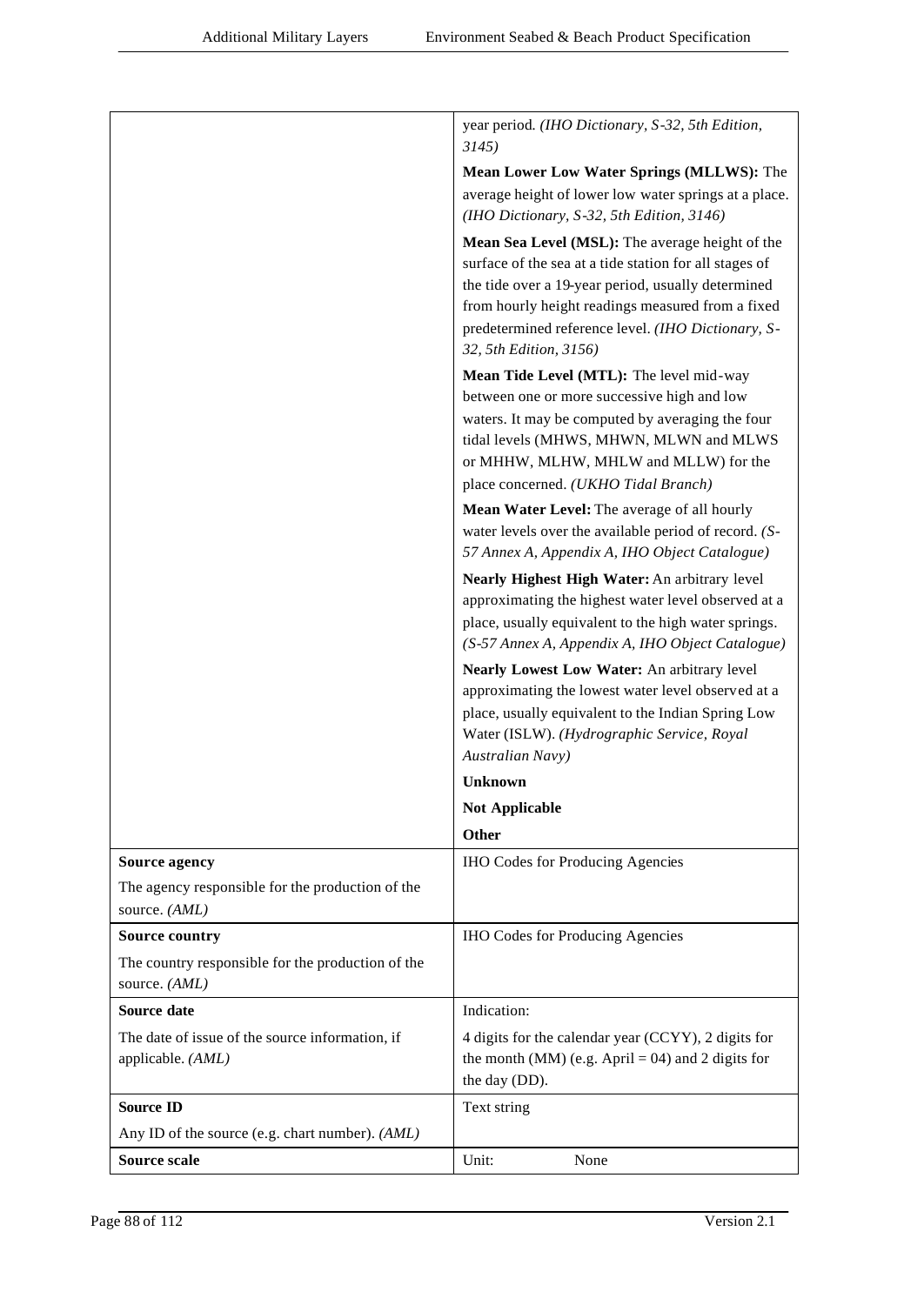| The scale at which the source data has been<br>compiled. (AML)            | Resolution:<br>1                                                                                                                                                                            |
|---------------------------------------------------------------------------|---------------------------------------------------------------------------------------------------------------------------------------------------------------------------------------------|
| Source type                                                               | Text string                                                                                                                                                                                 |
| The type of the source (e.g. chart or report). (AML)                      |                                                                                                                                                                                             |
| <b>Start Date</b>                                                         | Indication:                                                                                                                                                                                 |
| Indicates the earliest date on which an object will be                    | 4 digits for the calendar year (CCYY), 2 digits for                                                                                                                                         |
| present.                                                                  | the month (MM) (e.g. April = 04) and 2 digits for                                                                                                                                           |
| (S-57 Annex A, Appendix A, IHO Object Catalogue)                          | the day (DD).                                                                                                                                                                               |
| <b>Status</b>                                                             | -Permanent: Intended to last or function                                                                                                                                                    |
| Indicates the condition of the object in terms of<br>permanency or usage. | indefinitely. (The Concise Oxford Dictionary, 7th<br>Edition)                                                                                                                               |
| (S-57 Annex A, Appendix A, Chapter 2 Attributes)                          | -Occasional: Acting on special occasions,<br>happening irregularly. (The Concise Oxford<br>Dictionary, 7th Edition)                                                                         |
|                                                                           | -Recommended: Presented as worthy of                                                                                                                                                        |
|                                                                           | confidence, acceptance, use, etc. (The Macquarie<br>Dictionary, 1988)                                                                                                                       |
|                                                                           | -Not in use: No longer used for the purpose<br>intended; disused. (S-57 Annex A, Appendix A, IHO<br>Object Catalogue)                                                                       |
|                                                                           | -Periodic/intermittent: Recurring at intervals. (The<br>Concise Oxford Dictionary, 7th Edition)                                                                                             |
|                                                                           | -Reserved: Set apart for some specific use.<br>(Adapted from The Concise Oxford Dictionary, 7th<br>Edition)                                                                                 |
|                                                                           | -Temporary: Meant to last only for a time. (The<br>Concise Oxford Dictionary)                                                                                                               |
|                                                                           | <b>-Private:</b> Not in public ownership or operation. $(S -$<br>57 Annex A, Appendix A, IHO Object Catalogue)                                                                              |
|                                                                           | -Mandatory: Compulsory; enforced. (The Concise<br>Oxford Dictionary, 7th Edition)                                                                                                           |
|                                                                           | -Extinguished: No longer lit $(S-57 \text{ }AnnexA,$<br>Appendix A, IHO Object Catalogue)                                                                                                   |
|                                                                           | -Illuminated: Lit by floodlights, strip lights etc (S-<br>57 Annex A, Appendix A, IHO Object Catalogue)                                                                                     |
|                                                                           | -Historic: Famous in history; of historical interest.<br>(The Concise Oxford Dictionary, 7th Edition)                                                                                       |
|                                                                           | -Public: Belonging to, available to, used or shared<br>by, the community as a whole and not restricted to<br>private use. (Adapted from The New Shorter Oxford<br>English Dictionary, 1993) |
|                                                                           | -Synchronized: Occur at a time, coincide in point<br>of time, be contemporary or simultaneous. (The New<br>Shorter Oxford English Dictionary, 1993)                                         |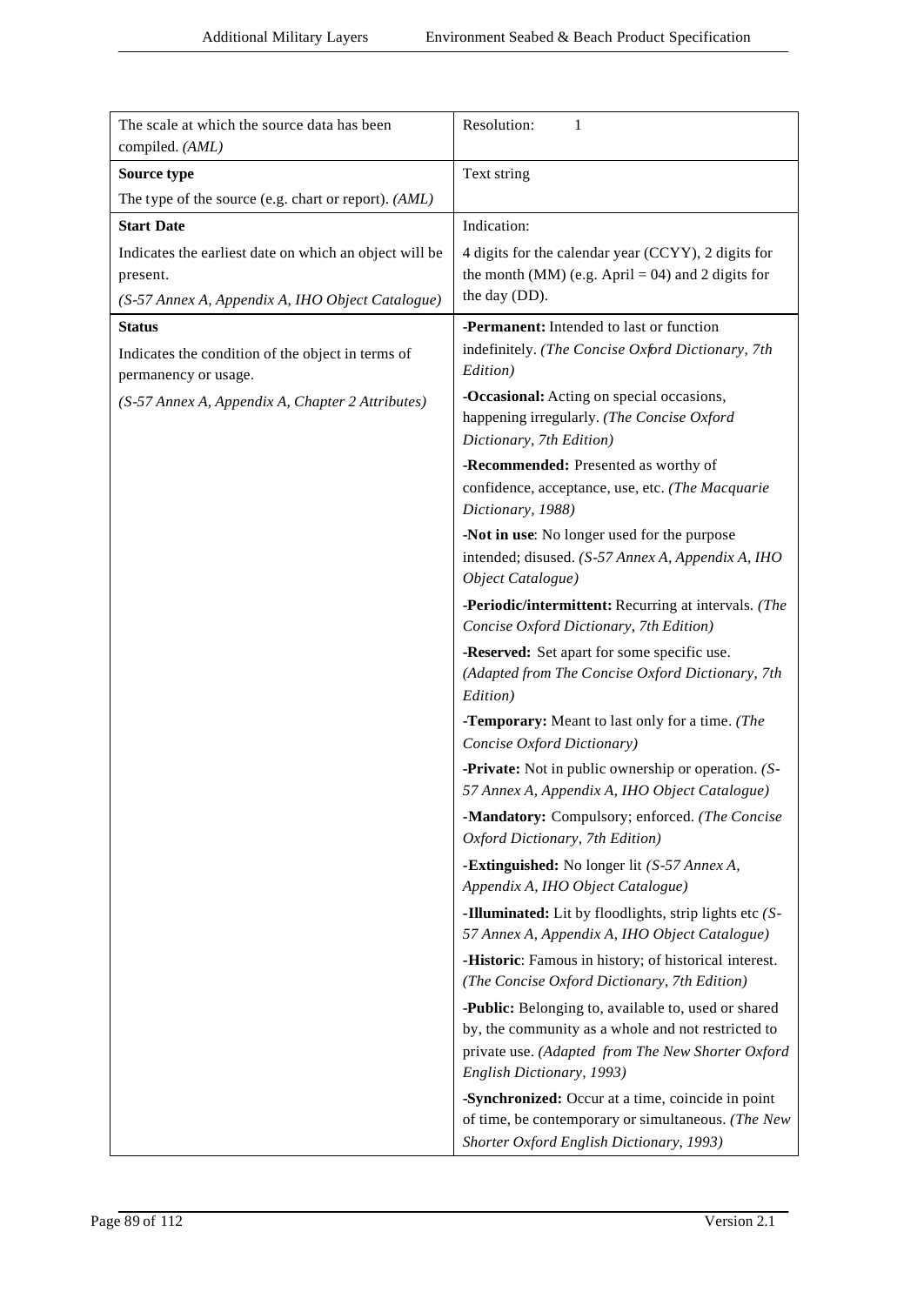|                                                       | -Watched: Looked at or observed over a period of    |
|-------------------------------------------------------|-----------------------------------------------------|
|                                                       | time especially so as to be aware of any movement   |
|                                                       | or change. (Adapted from The New Shorter Oxford     |
|                                                       | English Dictionary, 1993)                           |
|                                                       | -Un-watched: Usually automatic in operation,        |
|                                                       | without any permanently-stationed personnel to      |
|                                                       | superintend it. (Adapted from IHO Dictionary, S-32, |
|                                                       | 5th Edition, 2814)                                  |
|                                                       | -Existence Doubtful: An object that has been        |
|                                                       | reported but has not been definitely determined to  |
|                                                       | exist. (S-57 Annex A, Appendix A, IHO Object        |
|                                                       | Catalogue)<br>- Unknown                             |
|                                                       | - Multiple                                          |
|                                                       |                                                     |
|                                                       | - Not Applicable                                    |
|                                                       | - Other                                             |
| <b>Steepest Face Orientation</b>                      | Value: 0.00 - 359.99                                |
| The angular distance measured from true north to      | Unit:<br>degree                                     |
| the axis of the steepest face of the object.          | Resolution:<br>0.1                                  |
| (Adapted from Digital Geographic Information          |                                                     |
| Working Group - DGIWG, Oct.87)                        |                                                     |
|                                                       |                                                     |
|                                                       |                                                     |
| <b>Strength according to Richter Scale</b>            | Integer value in the range 1 to 9.                  |
| Strength of seismic activity.                         |                                                     |
| (AML)                                                 |                                                     |
| <b>Suitability for ACV use</b>                        | -Yes: There are no obstructions with height greater |
| Suitability for use by Air Cushioned Vehicles         | than 1.7m and gradient is acceptable. (AML)         |
| (AML)                                                 | -No: Not suitable for ACV use. (AML)                |
| <b>Supporting textual information</b>                 | Text string                                         |
| Supporting (free text) information relevant to the    |                                                     |
| object that cannot be explicitly encoded in any other |                                                     |
| attribute                                             |                                                     |
| Supporting textual information (in national           | Text string                                         |
| language characters)                                  |                                                     |
| Supporting (free text) information in national        |                                                     |
| language characters relevant to the object that       |                                                     |
| cannot be explicitly encoded in any other attribute   |                                                     |
| <b>Surf Height</b>                                    | Value: min 0                                        |
| Average height of surf                                | metres or feet<br>Units:                            |
| (AML)                                                 | (units must be defined)                             |
|                                                       | Resolution:<br>$0.1$ (metres or ft)                 |
| <b>Surf Zone</b>                                      | Value: min 0                                        |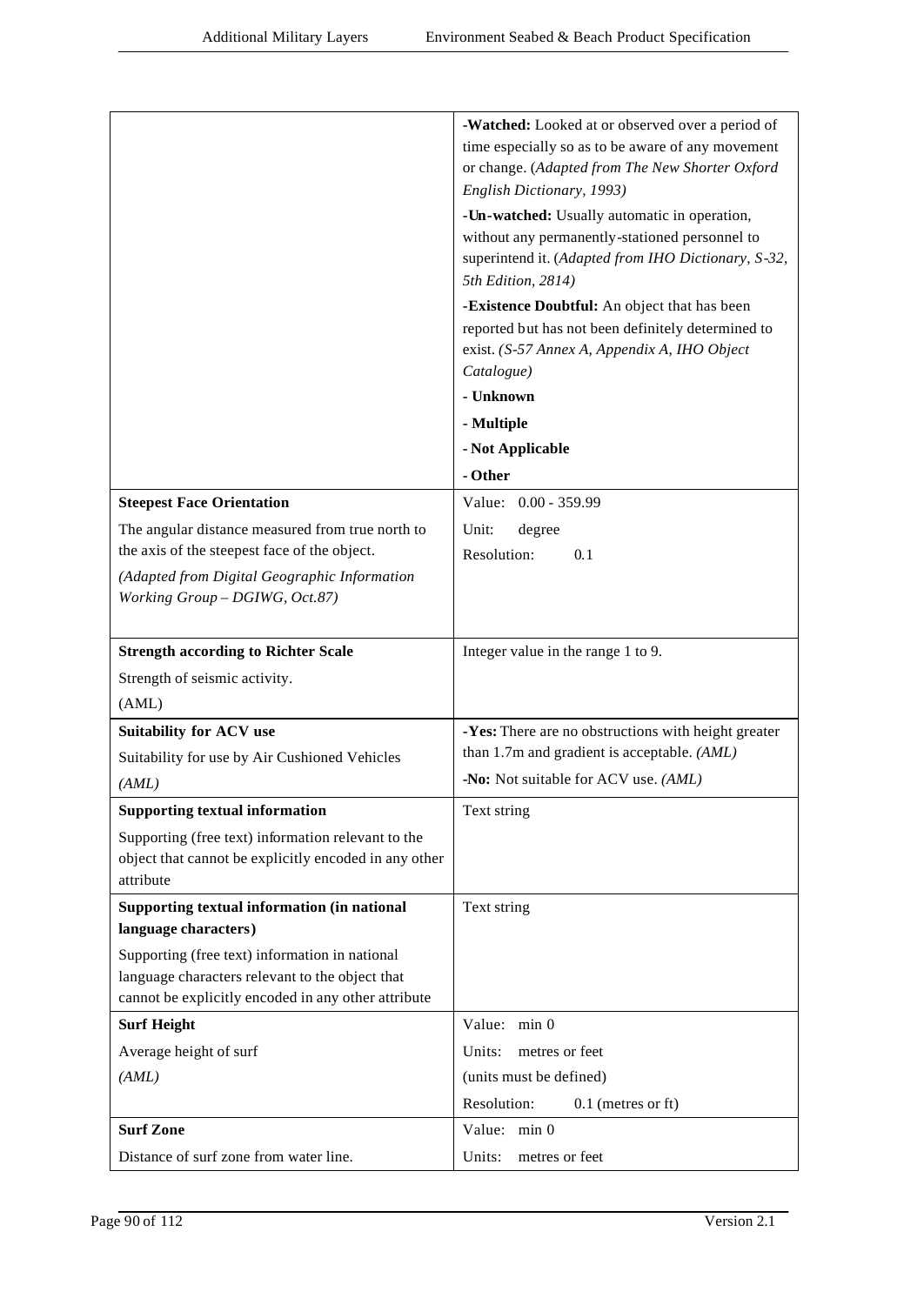| (AML)                                                                       | (units must be defined)                                                                                            |
|-----------------------------------------------------------------------------|--------------------------------------------------------------------------------------------------------------------|
|                                                                             | Resolution:<br>$0.1$ (metres or ft)                                                                                |
| <b>Surface Threat</b>                                                       | $-Low$                                                                                                             |
| Indication of the level of threat from surface attack                       | -Medium                                                                                                            |
| (AML)                                                                       | -High                                                                                                              |
| <b>Survey authority</b>                                                     | <b>Text String</b>                                                                                                 |
| The authority which was responsible for the survey                          |                                                                                                                    |
| (S-57 Annex A, Appendix A, IHO Object                                       |                                                                                                                    |
| Catalogue)                                                                  |                                                                                                                    |
| Survey date end                                                             | Indication:                                                                                                        |
| The end date of the survey                                                  | 4 digits for the calendar year (CCYY), 2 digits for                                                                |
| (S-57 Annex A, Appendix A, IHO Object Catalogue)                            | the month (MM) (e.g. April = 04) and 2 digits for<br>the day (DD)                                                  |
| <b>Survey date start</b>                                                    | Indication:                                                                                                        |
| The start date of the survey                                                | 4 digits for the calendar year (CCYY), 2 digits for                                                                |
| (S-57 Annex A, Appendix A, IHO Object Catalogue)                            | the month (MM) (e.g. April = 04) and 2 digits for<br>the day (DD)                                                  |
| Surve y type                                                                | -reconnaissance/sketch survey: a survey made to a                                                                  |
| The method used in acquiring survey data                                    | lower degree of accuracy and detail than the chosen                                                                |
| (AML)                                                                       | scale would normally indicate. (IHO Dictionary, S-<br>32, 5th Edition, 5219)                                       |
|                                                                             | -controlled survey: a thorough survey usually<br>conducted with reference to guidelines                            |
|                                                                             | -examination survey: a survey principally aimed at<br>the investigation of underwater obstructions and<br>dangers  |
|                                                                             | -passage survey: a survey where soundings are<br>acquired by vessels on passage                                    |
|                                                                             | -remotely sensed: a survey where features have<br>been positioned and delimited using remote sensing<br>techniques |
|                                                                             | - Unknown                                                                                                          |
|                                                                             | - Not Applicable                                                                                                   |
|                                                                             | - Other                                                                                                            |
| <b>Swell Height</b>                                                         | Value: min 0                                                                                                       |
| Average height of swell                                                     | Units:<br>metres or feet                                                                                           |
| (AML)                                                                       | (units must be defined)                                                                                            |
|                                                                             | Resolution:<br>$0.1$ (metres or ft)                                                                                |
| <b>Target Reference Weight</b>                                              | -500: Target weight is 500 kg                                                                                      |
| Reference weight of the target used when referring<br>to burial probability | -1000: Target weight is $1000 \text{ kg}$                                                                          |
| (AML)                                                                       |                                                                                                                    |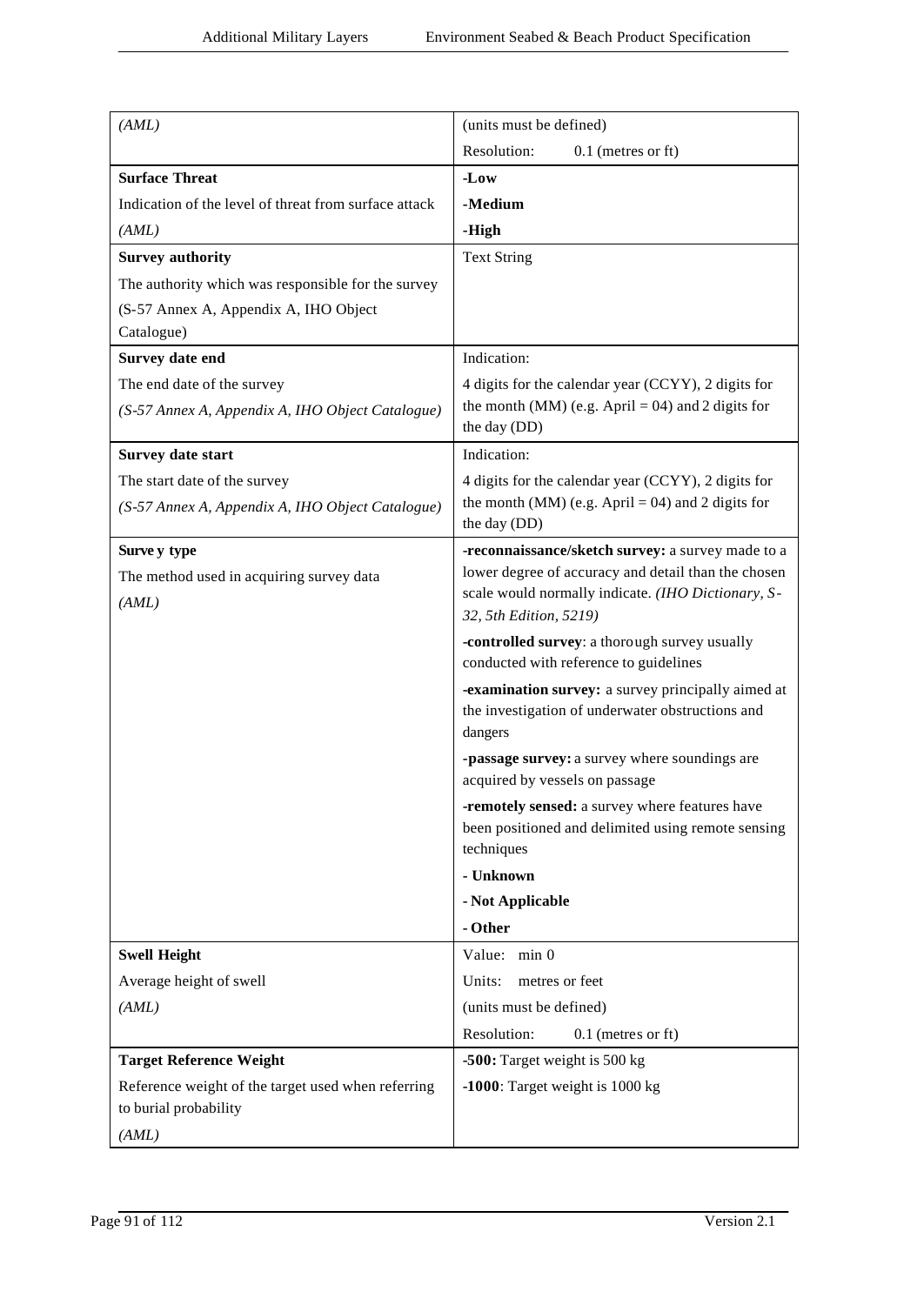| <b>Technique of sounding measurement</b>         | Found by Echo-Sounder/ Precision depth                                                            |
|--------------------------------------------------|---------------------------------------------------------------------------------------------------|
| Indicates the method or equipment used to obtain | recorder: The depth was determined by using an                                                    |
| the object's depth.                              | instrument that determines depth of water by                                                      |
| (S-57 AnnexA, Appendix A, IHO Object Catalogue)  | measuring the time interval between emission of a                                                 |
|                                                  | sonic or ultra-sonic signal and return of its echo                                                |
|                                                  | from the bottom. (Adapted from IHO Dictionary, S-<br>32, 1547)                                    |
|                                                  | Found by Side-Scan Sonar: The depth was<br>computed from a record produced by active sonar in     |
|                                                  | which fixed acoustic beams are directed into the                                                  |
|                                                  | water perpendicularly to the direction of travel to                                               |
|                                                  | scan the bottom and generate a record of the bottom                                               |
|                                                  | configuration. (Adapted from IHO Dictionary, S-32,                                                |
|                                                  | 4710)                                                                                             |
|                                                  | Found by Multi-Beam/Sonarray: The depth was<br>determined by using a wide swath echo sounder that |
|                                                  | uses multiple beams to measure depths directly                                                    |
|                                                  | below and transverse to the ship's track. (Adapted                                                |
|                                                  | from IHO Dictionary, S-32, 3339)                                                                  |
|                                                  | Found by Diver: The depth was determined by a                                                     |
|                                                  | person skilled in the practice of diving. (Adapted                                                |
|                                                  | from IHO Dictionary, S-32, 1422)                                                                  |
|                                                  | Found by Lead Line: The depth was determined by                                                   |
|                                                  | using a line, graduated with attached marks and                                                   |
|                                                  | fastened to a sounding lead. (Adapted from IHO<br>Dictionary, S-32, 2698)                         |
|                                                  | Swept by Wire-drag: The given area was                                                            |
|                                                  | determined to be free from navigational dangers to a                                              |
|                                                  | certain depth by towing a buoyed wire at the desired                                              |
|                                                  | depth by two launches, or a least depth was                                                       |
|                                                  | identified using the same technique. (Adapted from                                                |
|                                                  | IHO Dictionary, S-32, 5248, 6013)<br>Found by Laser: The depth was determined by                  |
|                                                  | using an instrument that measures distance by                                                     |
|                                                  | emitting timed pulses of laser light and measuring                                                |
|                                                  | the time between emission and reception of the                                                    |
|                                                  | reflected pulses. (Adapted from IHO Dictionary, S-                                                |
|                                                  | 32, 2763)                                                                                         |
|                                                  | Swept by Vertical Acoustic System: The given                                                      |
|                                                  | area has been swept using a system comprised of<br>multiple echo sounder transducers attached to  |
|                                                  | booms deployed from the survey vessel. $(S-57)$                                                   |
|                                                  | Annex A, Appendix A, IHO Object Catalogue)                                                        |
|                                                  | Found by Electromagnetic Sensor: The depth was                                                    |
|                                                  | determined by using an instrument that compares                                                   |
|                                                  | electromagnetic signals. (Adapted from IHO                                                        |
|                                                  | Dictionary, S-32, 1571)                                                                           |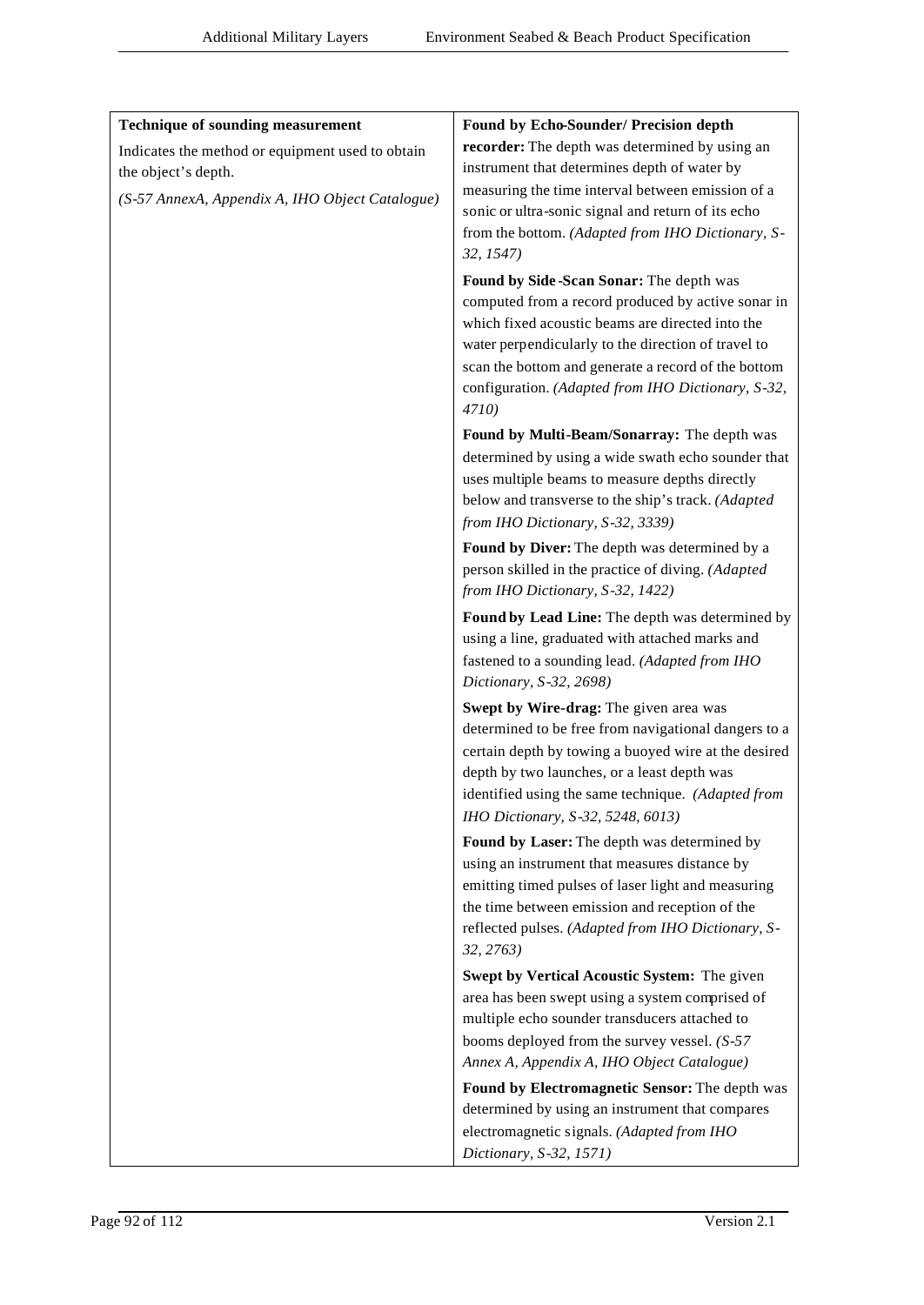|                                                       | <b>Photogrammetry:</b> The depth was determined by<br>applying mathematical techniques to photographs. |
|-------------------------------------------------------|--------------------------------------------------------------------------------------------------------|
|                                                       | (Adapted from IHO Dictionary, S-32, 3791)                                                              |
|                                                       |                                                                                                        |
|                                                       | Found by Levelling: The depth was determined by<br>using levelling techniques to find the elevation of |
|                                                       | the point relative to the datum. (Adapted from IHO                                                     |
|                                                       | Dictionary, S-32, 2741)                                                                                |
|                                                       | Swept by Side-scan sonar: The given area was                                                           |
|                                                       | determined to be free from navigational dangers to a                                                   |
|                                                       | certain depth by towing a side scan sonar . (Adapted                                                   |
|                                                       | from IHO Dictionary, S-32, 5248, 4710)                                                                 |
|                                                       | Satellite Imagery: The depth was determined by                                                         |
|                                                       | using instruments placed aboard an artificial                                                          |
|                                                       | satellite. (Adapted from IHO Dictionary, S-32,                                                         |
|                                                       | 4509)                                                                                                  |
|                                                       | <b>Computer Generated:</b> The sounding was                                                            |
|                                                       | determined from a bottom model constructed using                                                       |
|                                                       | a computer. (S-57 Annex A, Appendix A, Chapter 2                                                       |
|                                                       | Attributes)                                                                                            |
|                                                       | <b>Unknown</b>                                                                                         |
|                                                       | <b>Not Applicable</b>                                                                                  |
|                                                       | Other                                                                                                  |
| <b>Text file reference</b>                            | Text string                                                                                            |
| The file name relating to an external text file       |                                                                                                        |
| Text file reference (in national language             | Text string                                                                                            |
| characters)                                           |                                                                                                        |
| The file name (in national language characters)       |                                                                                                        |
| relating to an external text file                     |                                                                                                        |
| <b>Textual description</b>                            | Text string                                                                                            |
| The actual words used to define a particular thing,   |                                                                                                        |
| for the capture of information related to the feature |                                                                                                        |
| "User Defined" (adapted from SOED)                    |                                                                                                        |
| The largest scale of survey information               | Units: none                                                                                            |
| The largest scale for the range of survey scale as    | Resolution: 1                                                                                          |
| used in source diagram information                    |                                                                                                        |
| The smallest scale of survey information              | Units: none                                                                                            |
| The smallest scale for the range of survey scale as   | Resolution: 1                                                                                          |
| used in source diagram information                    |                                                                                                        |
| <b>Tidal Range</b>                                    | Value: min 0                                                                                           |
| The average difference in height between high and     | metres or feet<br>Units:                                                                               |
| low tides.                                            | (units must be defined)                                                                                |
| (Adapted from IHO Dictionary, S-32, 5th Edition,      | Resolution:<br>$0.1$ (metres or ft)                                                                    |
| 4225                                                  |                                                                                                        |
| <b>Tidal Type</b>                                     | -Diurnal: A tide in which the tidal cycle consists of                                                  |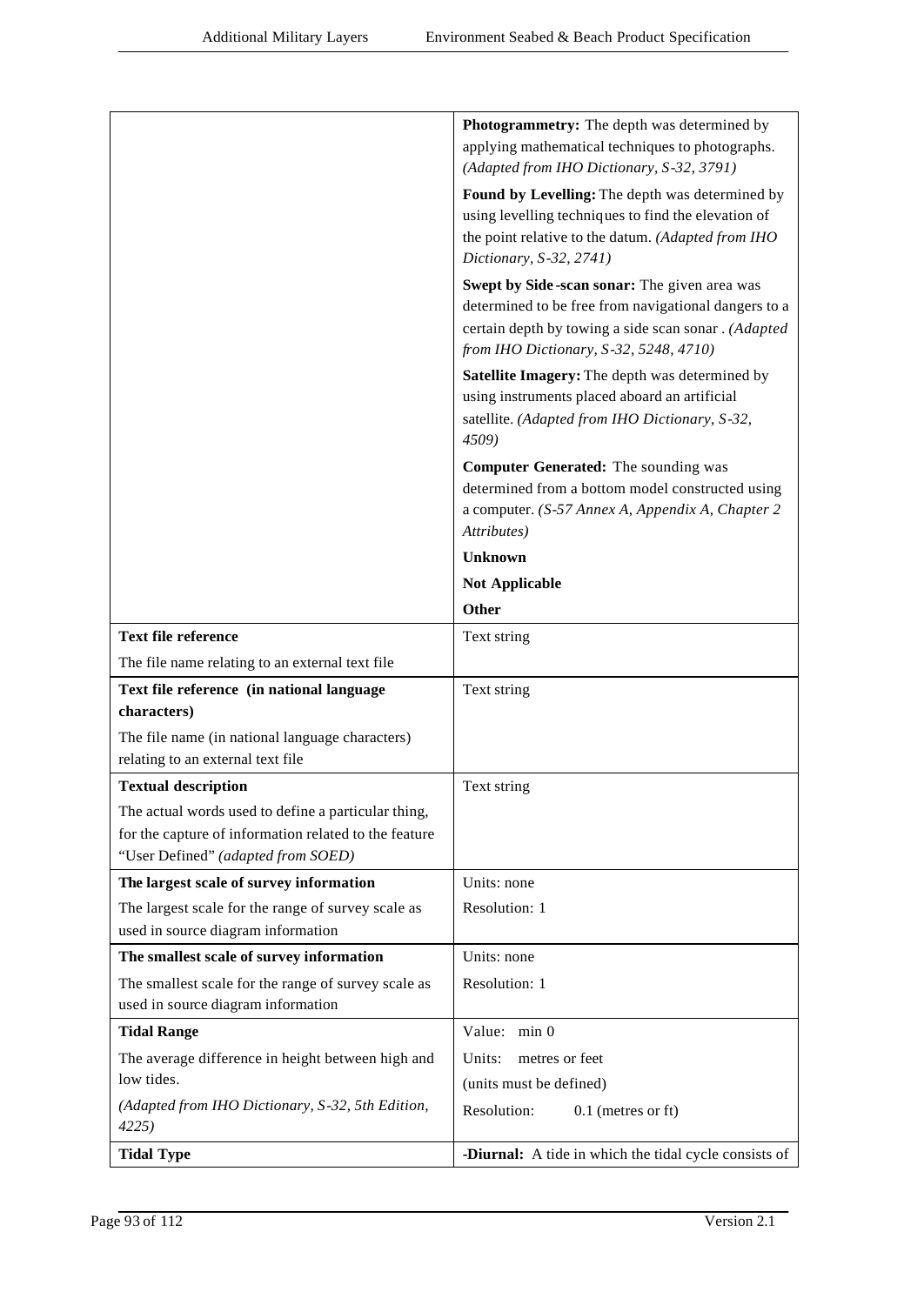| The characteristic feature of tide determined from | one high water and one low water each tidal day.                                                  |
|----------------------------------------------------|---------------------------------------------------------------------------------------------------|
| the combination of its diurnal and semi-diurnal    | (IHO Dictionary, S-32, 5th Edition, 5434)                                                         |
| components.                                        | -Mixed: The type of tide in which a diurnal wave                                                  |
| (IHO Dictionary, S-32, 5th Edition, 5716)          | produces large inequalities in heights and/or                                                     |
|                                                    | durations of successive high and/or low waters. This                                              |
|                                                    | term applies to the tides intermediate to those                                                   |
|                                                    | predominantly semidiurnal and those predominantly                                                 |
|                                                    | diurnal. (IHO Dictionary, S-32, 5th Edition, 5450)                                                |
|                                                    | -Mixed Diurnal: Diurnal tides which become                                                        |
|                                                    | semidiurnal with a considerable decrease of range                                                 |
|                                                    | when the moon's declination is small. (IHO<br>Dictionary, S-32, 5th Edition, 5451)                |
|                                                    | -Mixed Semidiurnal: Semidiurnal tides with                                                        |
|                                                    | noticeable inequality in corresponding extremes.                                                  |
|                                                    | (IHO Dictionary, S-32, 5th Edition, 5452)                                                         |
|                                                    | -Quarter Diurnal: The tide resulting from the                                                     |
|                                                    | distortion of the normal tide in shallow water with                                               |
|                                                    | four high waters and four low waters during one<br>day. (IHO Dictionary, S-32, 5th Edition, 5459) |
|                                                    | -Semidiurnal: A tide in which the tidal cycle                                                     |
|                                                    | consists of two high waters and two low waters each                                               |
|                                                    | tidal day, with comparatively little diurnal                                                      |
|                                                    | inequality. (IHO Dictionary, S-32, 5th Edition,                                                   |
|                                                    | 5462)                                                                                             |
|                                                    | -Shallow Water: A tide with distortional effects                                                  |
|                                                    | resulting from shallow water. (Adapted from IHO                                                   |
|                                                    | Dictionary, S-32, 5th Edition, 5463)                                                              |
|                                                    | - Unknown                                                                                         |
|                                                    | - Not Applicable                                                                                  |
|                                                    | - Other                                                                                           |
| <b>Time of Year</b>                                | -All year round: The activity takes place at any                                                  |
| Time of year an activity is taking place           | time during the year. (AML)                                                                       |
| (AML)                                              | -January:                                                                                         |
|                                                    | -February:                                                                                        |
|                                                    | -March:                                                                                           |
|                                                    | -April:                                                                                           |
|                                                    | -May:                                                                                             |
|                                                    | -June:                                                                                            |
|                                                    | -July:                                                                                            |
|                                                    | -August:                                                                                          |
|                                                    | -September:                                                                                       |
|                                                    | -October:                                                                                         |
|                                                    | -November:                                                                                        |
|                                                    | -December:                                                                                        |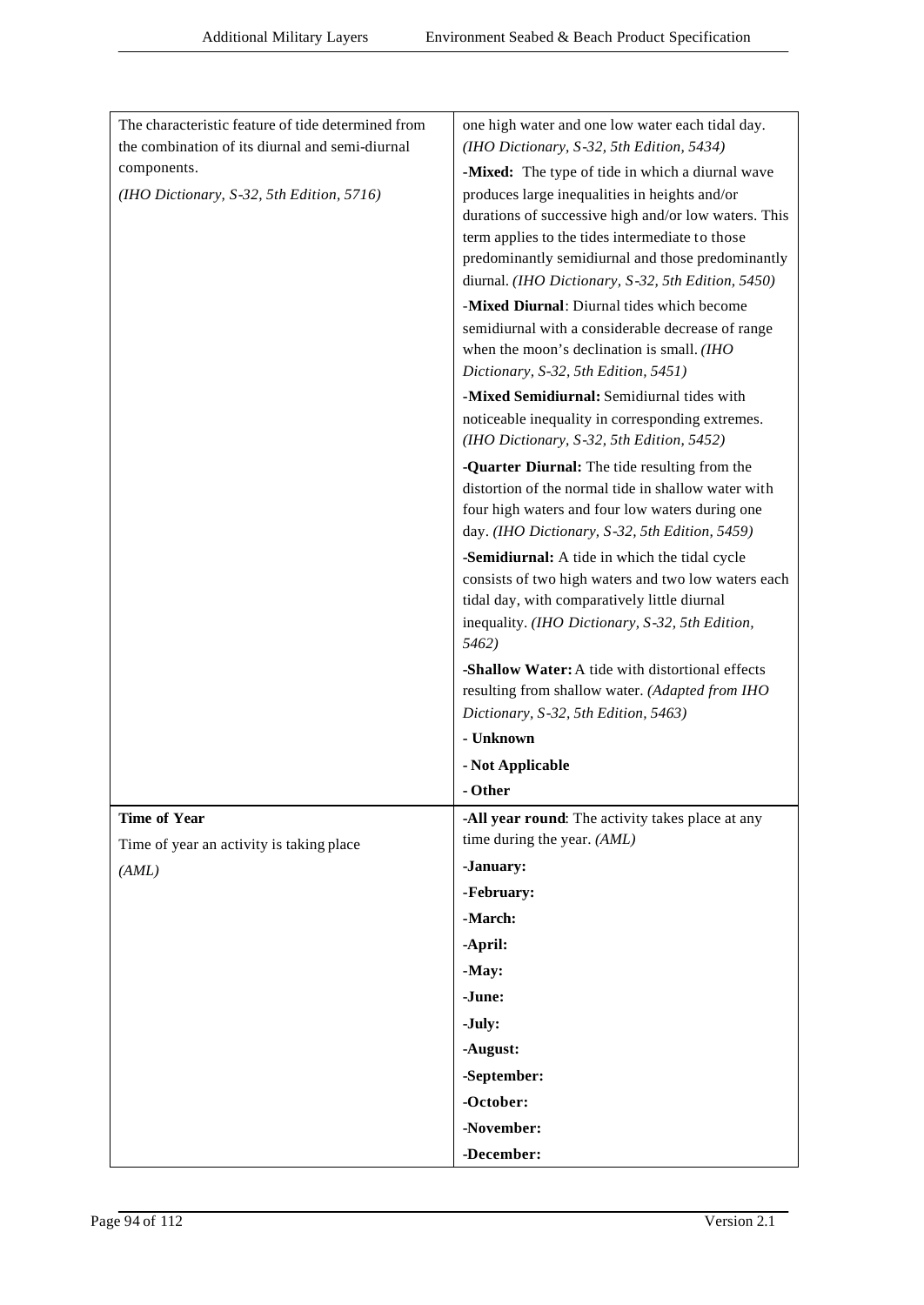|                                                                                     | - Unknown                                                                                                                                                                     |
|-------------------------------------------------------------------------------------|-------------------------------------------------------------------------------------------------------------------------------------------------------------------------------|
|                                                                                     | - Multiple                                                                                                                                                                    |
|                                                                                     | - Not Applicable                                                                                                                                                              |
|                                                                                     | - Other                                                                                                                                                                       |
| <b>Trafficability</b><br>Ability of the beach to support vehicular traffic<br>(AML) | -Firm: Can be used by 2WD vehicles or 4WD<br>vehicles and trailers unless heavy and continued use<br>is intended. (AML)                                                       |
|                                                                                     | -Moderate: Can be used by military 3 or 4 tonne<br>vehicles starting from rest in 4WD. (AML)                                                                                  |
|                                                                                     | -Soft: 4WD unable to start from rest but can cross<br>soft patch if already on the move. (AML)                                                                                |
|                                                                                     | -Very Soft: Impassable to wheeled vehicles, tracked<br>vehicles may have difficulty. (AML)                                                                                    |
|                                                                                     | - Unknown                                                                                                                                                                     |
|                                                                                     | - Not Applicable                                                                                                                                                              |
|                                                                                     | - Other                                                                                                                                                                       |
| <b>Type of Anchorage</b>                                                            | -Unrestricted Anchorage: An area in which<br>vessels anchor or may anchor. (IHO Dictionary, S-<br>32, 5th Edition, 130)                                                       |
|                                                                                     | -Deep Water Anchorage: An area in which vessels<br>of deep draught or may anchor. (S-57 Annex A,<br>Appendix A, IHO Object Catalogue)                                         |
|                                                                                     | -Tanker Anchorage: An area in which tankers<br>anchor or may anchor. (S-57 Annex A, Appendix A,<br><b>IHO</b> Object Catalogue)                                               |
|                                                                                     | -Explosives Anchorage: An area set apart for<br>anchored ships discharging or receiving explosives.<br>(IHO Dictionary, S-32, 5th Edition, 1732)                              |
|                                                                                     | Quarantine Anchorage: An area where a vessel<br>anchors when satisfying quarantine regulations.<br>(IHO Dictionary, S-32, 5th Edition, 4117)                                  |
|                                                                                     | -Sea-plane Anchorage: An area in which sea-<br>planes anchor or may anchor. (S-57 Annex A,<br>Appendix A, IHO Object Catalogue)                                               |
|                                                                                     | -Small craft Anchorage: An area in which small                                                                                                                                |
|                                                                                     | boats anchor or may anchor. (S-57 Annex A,                                                                                                                                    |
|                                                                                     | Appendix A, IHO Object Catalogue)                                                                                                                                             |
|                                                                                     | -Small Craft Mooring Area: An area in which<br>yachts and small boats moor. (S-57 Annex A,<br>Appendix A, IHO Object Catalogue)                                               |
|                                                                                     | -Anchorage for periods up to 24 hours: An area in<br>which vessels anchor or may anchor for periods of<br>up to 24 hours. (S-57 Annex A, Appendix A, IHO<br>Object Catalogue) |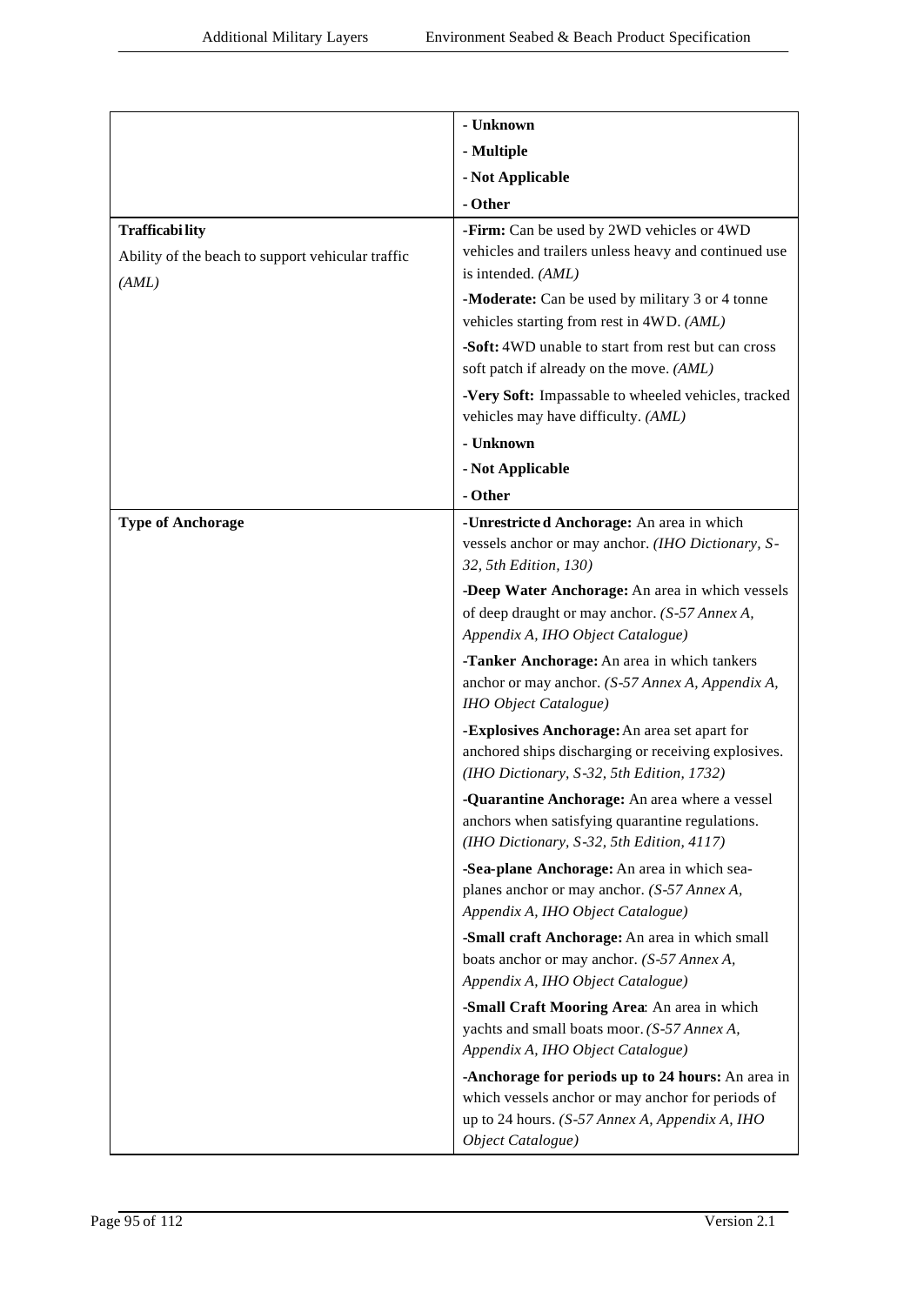|                              | - Unknown                                                                                                                                                                                      |
|------------------------------|------------------------------------------------------------------------------------------------------------------------------------------------------------------------------------------------|
|                              | - Multiple                                                                                                                                                                                     |
|                              | - Not Applicable                                                                                                                                                                               |
|                              | - Other                                                                                                                                                                                        |
| <b>Type of Built-up Area</b> | -Urban Area: An area predominantly occupied by<br>man-made structures used for residential,<br>commercial and industrial purposes. (Nautical Chart<br>Manual, US Department of Commerce, 1992) |
|                              | -Settlement: A small collection of dwellings in a<br>remote area. (S-57 Annex A, Appendix A, IHO<br>Object Catalogue)                                                                          |
|                              | -Village: A collection of houses in a rural area,<br>usually smaller than a town. (S-57 Annex A,<br>Appendix A, IHO Object Catalogue)                                                          |
|                              | -Town: Any considerable collection of dwellings<br>and other buildings larger than a village, but not<br>incorporated as a city. (S-57 Annex A, Appendix A,<br><b>IHO</b> Object Catalogue)    |
|                              | -City: A major town inhabited by a large permanent<br>community with all essential. (S-57 Annex A,<br>Appendix A, IHO Object Catalogue)                                                        |
|                              | -Holiday Village: A collection of smaller houses<br>(cottages, mobile homes etc.) which is mainly<br>populated on a seasonal basis. (S-57 Annex A,<br>Appendix A, IHO Object Catalogue)        |
|                              | - Unknown                                                                                                                                                                                      |
|                              | - Not Applicable                                                                                                                                                                               |
|                              | - Other                                                                                                                                                                                        |
| <b>Type of Cable</b>         | -Power Line: A cable used for the supply of<br>electricity. (S-57 Annex A, Appendix A, IHO Object<br>Catalogue)                                                                                |
|                              | -Transmission Line: Multiple un-insulated cables<br>usually supported by steel lattice towers. Such                                                                                            |
|                              | features are generally more prominent than normal<br>power lines. (S-57 Annex A, Appendix A, IHO<br>Object Catalogue)                                                                          |
|                              | -Telephone: A cable used for the transmission of<br>telephone signals. (S-57 Annex A, Appendix A, IHO<br>Object Catalogue)                                                                     |
|                              | -Telegraph: A cable used for the transmission of<br>telegraph signals. (S-57 Annex A, Appendix A, IHO<br>Object Catalogue)                                                                     |
|                              | -Mooring Cable/chain: A cable or chain used to<br>secure a mooring buoy or other floating structure.<br>(S-57 Annex A, Appendix A, IHO Object Catalogue)                                       |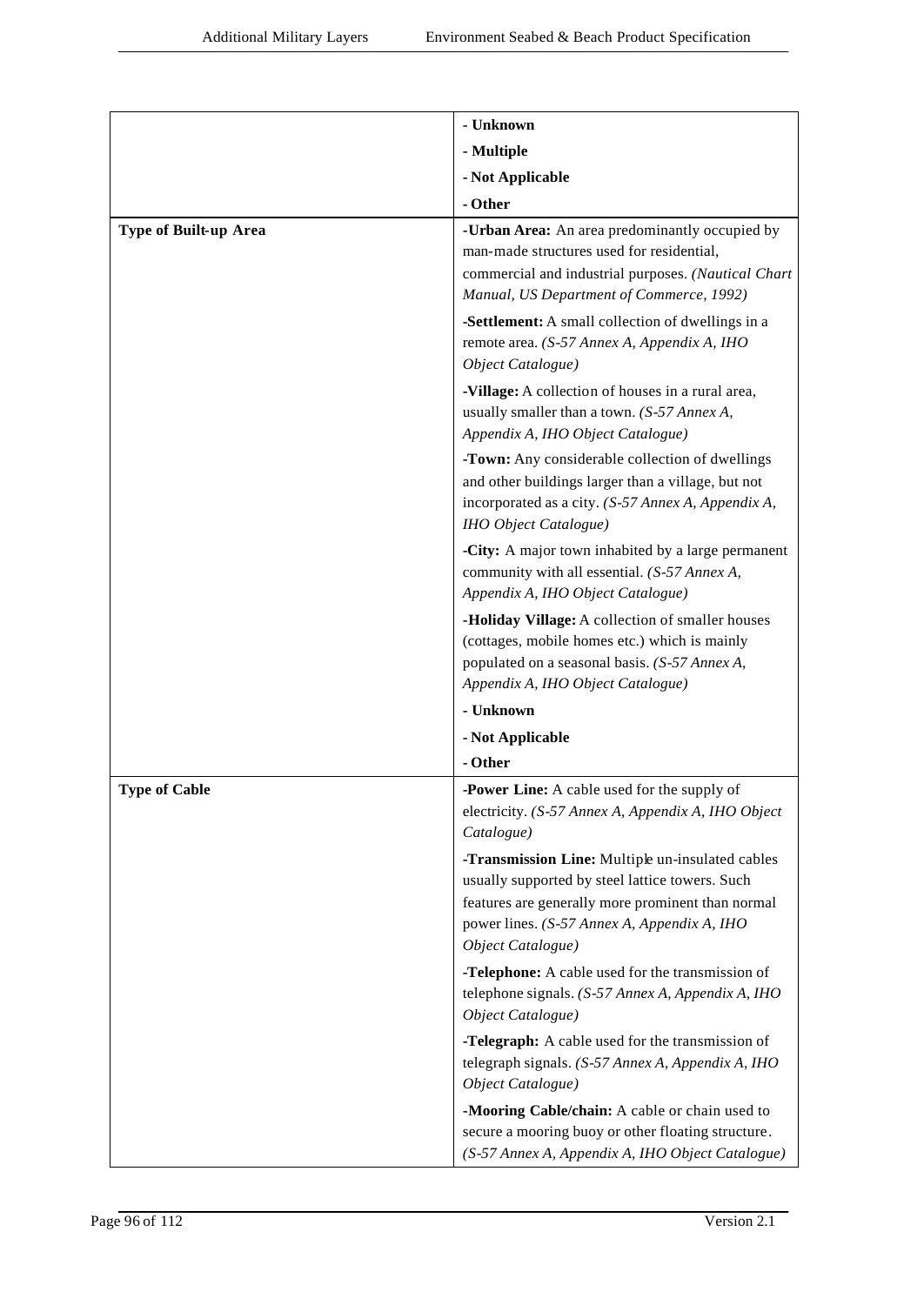|                                    | -Data Transmission: a cable used for the                                              |
|------------------------------------|---------------------------------------------------------------------------------------|
|                                    | transmission of data. (AML)                                                           |
|                                    | -Fibre Optic: a cable comprised of multiple bundles                                   |
|                                    | of extremely thin flexible glass, transmitting light by                               |
|                                    | total internal reflection. (Adapted from Chambers                                     |
|                                    | Concise Dictionary)                                                                   |
|                                    | - Unknown                                                                             |
|                                    | - Multiple                                                                            |
|                                    | - Not Applicable                                                                      |
|                                    | - Other                                                                               |
| <b>Type of Conveyor</b>            | -Aerial Cableway: A conveyor along which                                              |
|                                    | material or people are transported by means of                                        |
|                                    | overhead cables supporting buckets, cable cars, etc.                                  |
|                                    | (S-57 Annex A, Appendix A, IHO Object Catalogue)                                      |
|                                    | -Belt Conveyor: A conveyor along which material                                       |
|                                    | or people are transported by means of a moving belt.                                  |
|                                    | (S-57 Annex A, Appendix A, IHO Object Catalogue)                                      |
|                                    | - Unknown                                                                             |
|                                    | - Not Applicable                                                                      |
|                                    | - Other                                                                               |
| <b>Type of Fortified Structure</b> | -Castle: A large fortified building or structure.                                     |
|                                    | (Adapted from the Collins Dictionary)                                                 |
|                                    | -Fort: A fortified enclosure, building or position                                    |
|                                    | able to be defended against an enemy. (The Collins<br>Dictionary)                     |
|                                    | -Battery: A fortified structure on which artillery is                                 |
|                                    | mounted. (The Collins Dictionary)                                                     |
|                                    | -Blockhouse: A concrete structure strengthened to                                     |
|                                    | give protection against enemy fire, with apertures to                                 |
|                                    | allow defensive gunfire. (The Collins Dictionary)                                     |
|                                    | -Martello Tower: A round fort for coastal defence.                                    |
|                                    | (S-57 Annex A, Appendix A, IHO Object Catalogue)                                      |
|                                    | - Unknown                                                                             |
|                                    | - Not Applicable                                                                      |
|                                    | - Other                                                                               |
| <b>Type of Imagery</b>             | -Aerial: A photograph taken from the air. (IHO<br>Dictionary S-32, 5th Edition, 3794) |
|                                    | -Ground: A photograph taken by a camera located                                       |
|                                    | on the ground. (Adapted from IHO Dictionary S-32,<br>5th Edition, 3796)               |
|                                    | -Infrared: Image produced using infrared radiation.                                   |
|                                    | (Adapted from Chambers Concise Dictionary)                                            |
|                                    | -Oblique: A photograph taken with the camera axis                                     |
|                                    | intentionally directed between the horizontal and the                                 |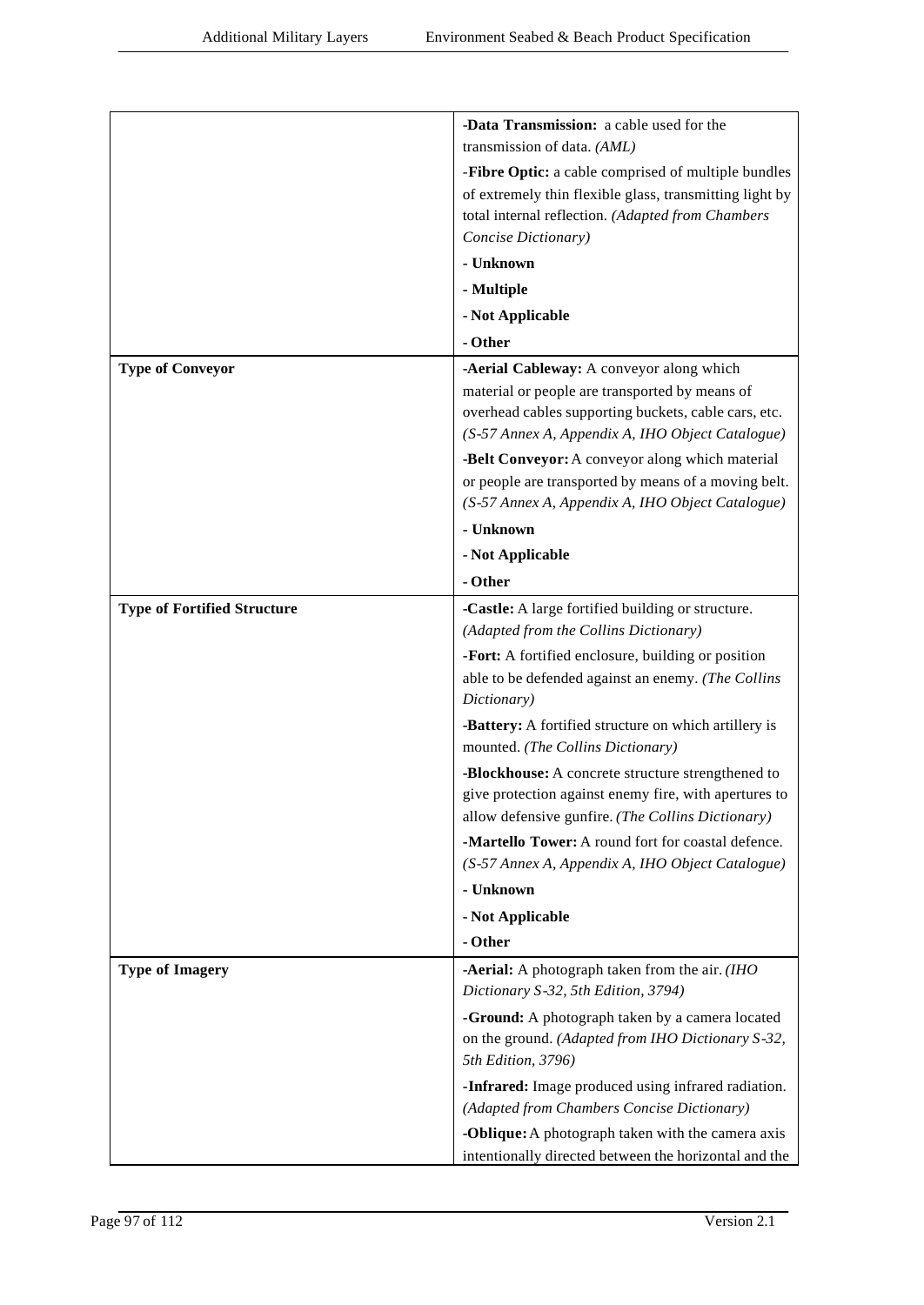|                         | vertical. (IHO Dictionary S-32, 5th Edition, 3801)                                                         |
|-------------------------|------------------------------------------------------------------------------------------------------------|
|                         | -Panoramic: A wide angle view, generally taken by                                                          |
|                         | rotation about an axis.                                                                                    |
|                         | -Photomosaic: A number of photographic images                                                              |
|                         | fitted together to make one larger image. (AML)                                                            |
|                         | -Radar: Image produced from the use of high-                                                               |
|                         | powered radio pulses. (Adapted from Chambers                                                               |
|                         | Concise Dictionary)                                                                                        |
|                         | -Satellite Image: Image produced by a satellite<br>orbiting the earth. (AML)                               |
|                         | -Vertical: A photograph taken with the camera axis                                                         |
|                         | vertical. (Adapted from IHO Dictionary S-32, 5th                                                           |
|                         | Edition, 3803)                                                                                             |
|                         | -Video: A moving visual image. (AML)                                                                       |
|                         | - Unknown                                                                                                  |
|                         | - Multiple                                                                                                 |
|                         | - Not Applicable                                                                                           |
|                         | - Other                                                                                                    |
| <b>Type of Landmark</b> | -Mast: A straight vertical piece of timber or a                                                            |
|                         | hollow cylinder. (Adapted from Digital Geographic                                                          |
|                         | Information Standard - DIGEST)                                                                             |
|                         | -Cairn: A mound of stones, usually conical or<br>pyramidal, raised as a landmark or to designate a         |
|                         | point of importance in surveying. (IHO Dictionary                                                          |
|                         | S-32, 5th Edition, 601)                                                                                    |
|                         | -Cemetery: An area of land for burying the dead.                                                           |
|                         | (S-57 Annex A, Appendix A, IHO Object Catalogue)                                                           |
|                         | -Chimney: A vertical structure containing a passage                                                        |
|                         | or flue for discharging smoke and gasses. (Digital                                                         |
|                         | Geographic Information Standard - DIGEST)                                                                  |
|                         | -Dish Aerial: A parabolic aerial for the receipt and<br>transmission of high frequency radio signals. (IHO |
|                         | Dictionary S-32, 5th Edition, 1400)                                                                        |
|                         | -Flagstaff (Flagpole): A staff or pole on which                                                            |
|                         | flags are raised. (Digital Geographic Information                                                          |
|                         | Standard - DIGEST 1.28)                                                                                    |
|                         | -Flare Stack: A tall structure used for burning-off                                                        |
|                         | waste oil or gas. (IHO Dictionary S-32, 5th Edition,<br>1836)                                              |
|                         | -Wind Sock: A tapered fabric sleeve mounted so as                                                          |
|                         | to catch and swing with the wind, thus indicating the                                                      |
|                         | wind direction. (Navigation dictionary, US National                                                        |
|                         | Oceanic and Atmospheric Administration - NOAA,                                                             |
|                         | 1969)                                                                                                      |
|                         | -Monument: A structure erected or maintained as a                                                          |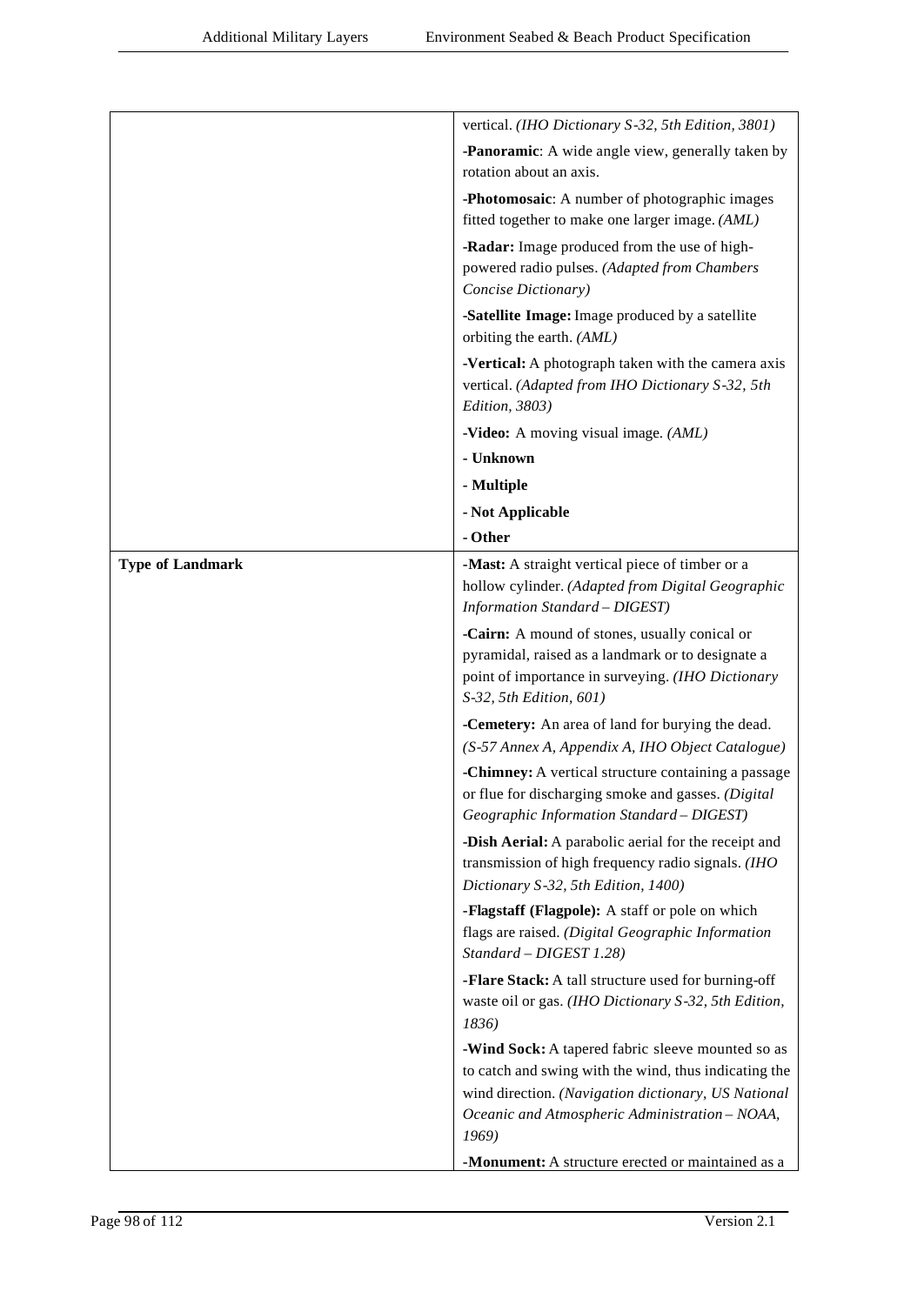|                                  | memorial to a person or event. (Digital Geographic<br><b>Information Standard - DIGEST)</b>                                                                                                                          |
|----------------------------------|----------------------------------------------------------------------------------------------------------------------------------------------------------------------------------------------------------------------|
|                                  | -Column (pillar): A cylindrical or slightly tapering<br>body of considerably greater length than diameter<br>erected vertically. (Oxford English Dictionary)                                                         |
|                                  | -Memorial Plaque: A slab of metal, usually<br>ornamented, erected as a memorial to a person or an<br>event. (S-57 Annex A, Appendix A, IHO Object<br>Catalogue)                                                      |
|                                  | -Obelisk: A tapering shaft usually of stone or<br>concrete, square or rectangular in section, with a<br>pyramidal apex. (Adapted from Oxford English<br>Dictionary)                                                  |
|                                  | -Statue: A representation of a human, animal or<br>fantasy figure in marble, bronze etc. (S-57 Annex A,<br>Appendix A, IHO Object Catalogue)                                                                         |
|                                  | -Cross: A monument, or other structure in form of a<br>cross. (Funk and Wagnells Dictionary)                                                                                                                         |
|                                  | -Dome: A landmark comprising a hemispherical or<br>spheroidal shaped structure (Adapted from the<br>Macquarie Dictionary)                                                                                            |
|                                  | -Radar Scanner: A device used for directing a<br>radar beam through a search pattern. (Adapted from<br>Navigation dictionary, US National Oceanic and<br>Atmospheric Administration - NOAA, 1969)                    |
|                                  | -Tower: A relatively tall structure which may be<br>used for observation, support, storage or<br>communication etc. (Digital Geographic<br>Information Working Group - DGIWG, Oct 1987)                              |
|                                  | -Windmill: A wind driven system of vanes attached<br>to a towerlike structure (excluding wind generated<br>power plants). (Digital Geographic Information<br>Standard - DIGEST)                                      |
|                                  | <b>-Windmotor:</b> A modern structure for the use of<br>windpower. (IHO Chart Specifications, M-4)                                                                                                                   |
|                                  | -Spire/Minaret: A tall conical or pyramid-shaped<br>structure often built on the roof or tower of a<br>building, especially a church or mosque. (Adapted<br>from The New Shorter Oxford English Dictionary,<br>1993) |
|                                  | - Unknown                                                                                                                                                                                                            |
|                                  | - Not Applicable                                                                                                                                                                                                     |
| <b>Type of Resource Location</b> | - Other<br>-Drinking Water: Location where drinking water is                                                                                                                                                         |
|                                  | available. (AML)                                                                                                                                                                                                     |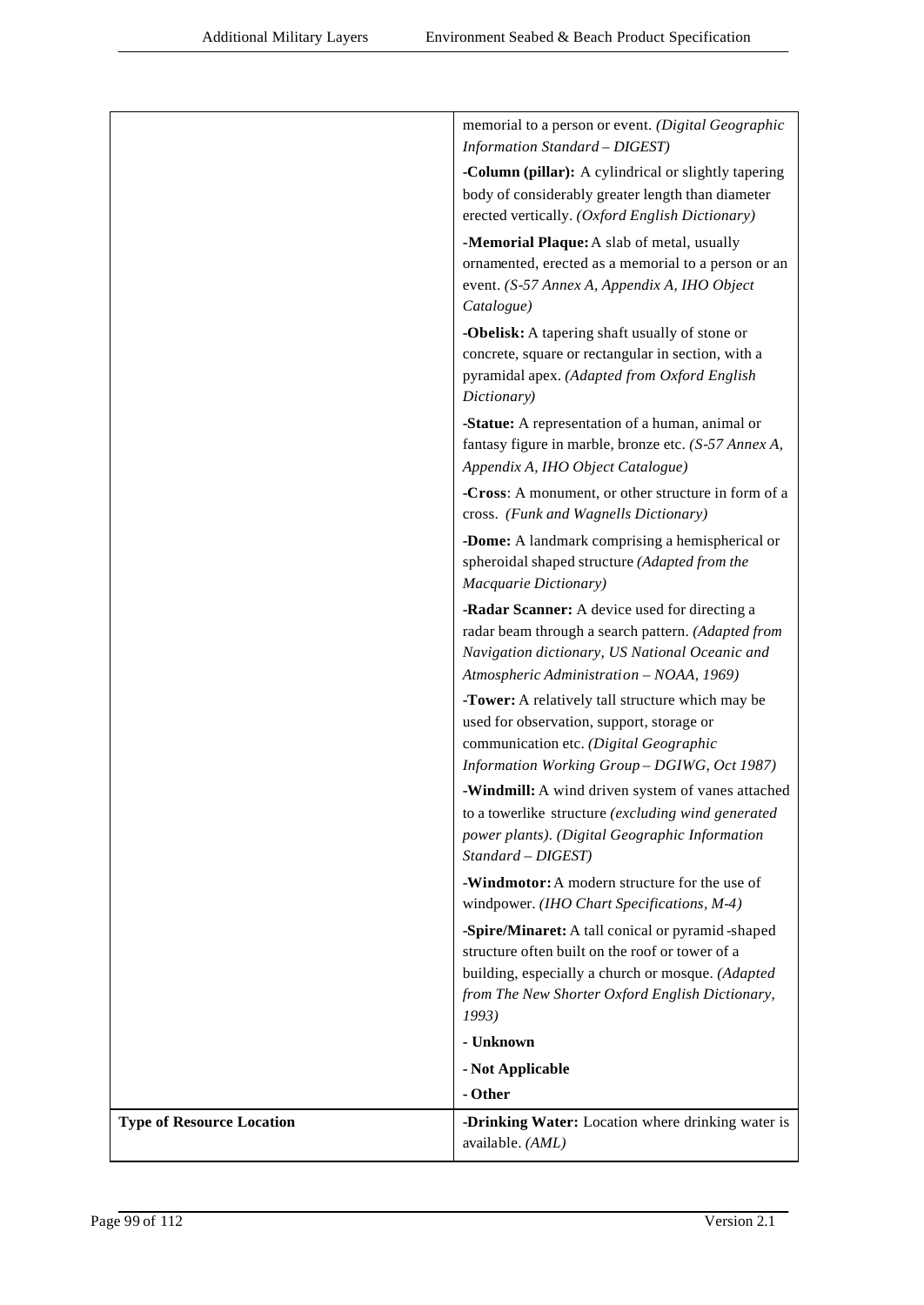|                                       | -Engineer Resources: Location where building                                                              |
|---------------------------------------|-----------------------------------------------------------------------------------------------------------|
|                                       | materials are available. (AML)                                                                            |
|                                       | -Storage: Location suitable for bulk storage, eg. a                                                       |
|                                       | fuel dump. (AML)                                                                                          |
|                                       | - Unknown                                                                                                 |
|                                       | - Multiple                                                                                                |
|                                       | - Not Applicable                                                                                          |
|                                       | - Other                                                                                                   |
| <b>Type of Shoreline Construction</b> | -Breakwater: A structure protecting a shore area,                                                         |
|                                       | harbour, anchorage, or basin from waves. (IHO                                                             |
|                                       | Dictionary, S-32, 5th Edition, 542)                                                                       |
|                                       | -Groyne: A low artificial wall-like structure of                                                          |
|                                       | durable material extending from the land to seaward                                                       |
|                                       | for a particular purpose, such as to prevent coast<br>erosion. (Adapted from IHO Dictionary, S-32 5th     |
|                                       | Edition, 2525 and IHO Chart Specifications, M-4)                                                          |
|                                       | -Mole: A form of breakwater alongside which                                                               |
|                                       | vessels may lie on the sheltered side only; in some                                                       |
|                                       | cases it may lie entirely within an artificial harbour,                                                   |
|                                       | permitting vessels to lie along both sides. (IHO                                                          |
|                                       | Chart Specifications, M-4)                                                                                |
|                                       | -Pier (jetty): A long narrow structure extending into                                                     |
|                                       | the water to afford a berthing place for vessels to<br>serve as a promenade, etc. (IHO Dictionary, S-32,  |
|                                       | 5th Edition, 3833)                                                                                        |
|                                       | -Promenade Pier: A pier built only for recreational                                                       |
|                                       | purposes. (IHO Chart Specifications, M-4)                                                                 |
|                                       | -Wharf (quay): A structure serving as a berthing                                                          |
|                                       | place for vessels. (IHO Dictionary, S-32, 5th                                                             |
|                                       | Edition, 5985)                                                                                            |
|                                       | -Rip Rap: A layer of broken rock, cobbles,                                                                |
|                                       | boulders, or fragments of sufficient size to resist the                                                   |
|                                       | erosive forces of flowing water and wave action.<br>(Adapted from Marine Chart Manual, US National        |
|                                       | Oceanic and Atmospheric Administration - NOAA,                                                            |
|                                       | 1992)                                                                                                     |
|                                       | -Training Wall: A wall or bank, often submerged,                                                          |
|                                       | built to direct or confine the flow of a river or tidal                                                   |
|                                       | current, or to promote a scour action. (Adapted from                                                      |
|                                       | IHO Dictionary, S-32, 5th Edition, 5586 and IHO                                                           |
|                                       | Chart Specifications, M-4)                                                                                |
|                                       | -Revetment: Facing of stone or other material,                                                            |
|                                       | either permanent or temporary, placed along the<br>edge of a stream, river or canal to stabilise the bank |
|                                       | and to protect it from the erosive action of the                                                          |
|                                       | stream. (IHO Dictionary, S-32, 5th Edition, 4379)                                                         |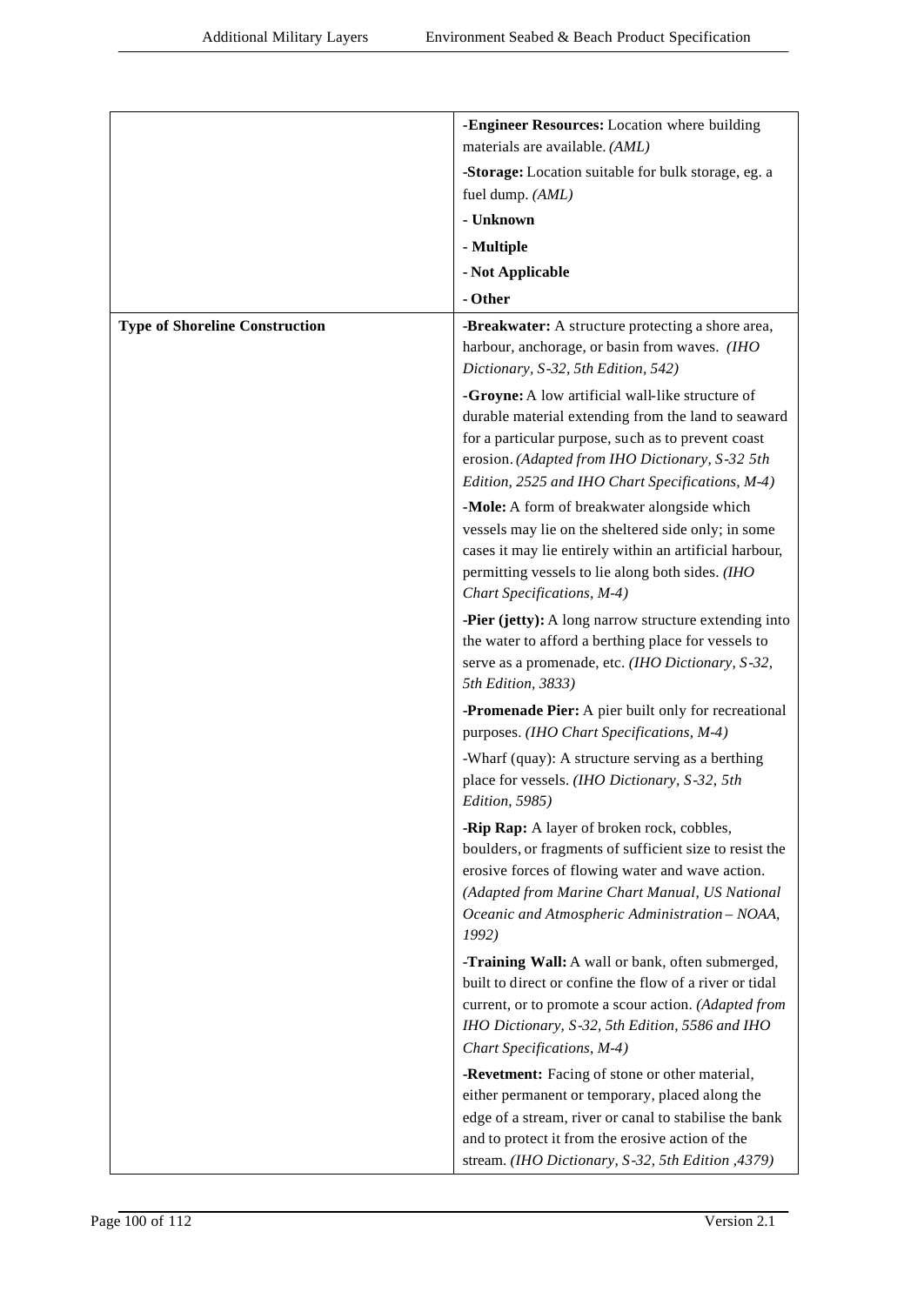|                                                      | -Sea Wall: An embankment or wall for protection                                                                   |
|------------------------------------------------------|-------------------------------------------------------------------------------------------------------------------|
|                                                      | against waves or tidal action along a shore or water                                                              |
|                                                      | front. (IHO Dictionary, S-32, 5th Edition, 4584)                                                                  |
|                                                      | -Landing Steps: Steps at the shoreline as the                                                                     |
|                                                      | connection between land and water on different                                                                    |
|                                                      | levels. (S-57 Annex A, Appendix A, IHO Object                                                                     |
|                                                      | Catalogue)                                                                                                        |
|                                                      | -Ramp: A sloping structure that can either be used,                                                               |
|                                                      | as a landing place at variable water levels, for small<br>vessels, landing ships, or a ferry boat, or for hauling |
|                                                      | a cradle carrying a vessel, which may include rails.                                                              |
|                                                      | (Adapted from IHO Dictionary, S-32 5th Edition,                                                                   |
|                                                      | 4209)                                                                                                             |
|                                                      | -Slipway: The prepared and usually reinforced                                                                     |
|                                                      | inclined surface on which keel- and bilge-blocks are                                                              |
|                                                      | laid for supporting a vessel under construction.                                                                  |
|                                                      | (IHO Dictionary, S-32, 5th Edition, 4775)                                                                         |
|                                                      | -Fender: A protective structure designed to cushion                                                               |
|                                                      | the impact of a vessel and prevent damage. $(S-57)$<br>Annex A, Appendix A, IHO Object Catalogue)                 |
|                                                      | -Solid Face Wharf: A wharf consisting of a solid                                                                  |
|                                                      | wall of concrete, masonry, wood etc., such that                                                                   |
|                                                      | water cannot circulate freely under the wharf. (Capt.                                                             |
|                                                      | A. Rae, pilot, Port of Halifax & Mr. R. Morash,<br>wharf building engineer, Transport Canada)                     |
|                                                      | -Open Face Wharf: A wharf supported on piles or                                                                   |
|                                                      | other structures which allow free circulation of                                                                  |
|                                                      | water under the wharf. (Capt. A. Rae, pilot, Port of                                                              |
|                                                      | Halifax & Mr. R. Morash, wharf building engineer,                                                                 |
|                                                      | Transport Canada)                                                                                                 |
|                                                      | -Artificial Obstacle: Man-made structure that acts                                                                |
|                                                      | as an obstacle to landing operations. (AML)                                                                       |
|                                                      | -Natural Obstacle: Natural structure that acts as an                                                              |
|                                                      | obstacle to landing operations. (AML)<br>- Unknown                                                                |
|                                                      |                                                                                                                   |
|                                                      | - Not Applicable<br>- Other                                                                                       |
| <b>Undetectable Mines Ratio</b>                      | Value: Min 0 Max 1                                                                                                |
| The total fraction of undetectable mines.            | Unit:<br>None                                                                                                     |
| (AML)                                                | Resolution:<br>0.01                                                                                               |
| <b>Undetectable Mines Ratio with Burial</b>          | Value: Min 0 Max 1                                                                                                |
| The fraction of undetectable mines due to total mine | Unit:<br>None                                                                                                     |
| burial.                                              | Resolution:<br>0.01                                                                                               |
| (AML)                                                |                                                                                                                   |
| <b>Undetectable Mines Ratio without Burial</b>       | Value:<br>Min 0 Max 1                                                                                             |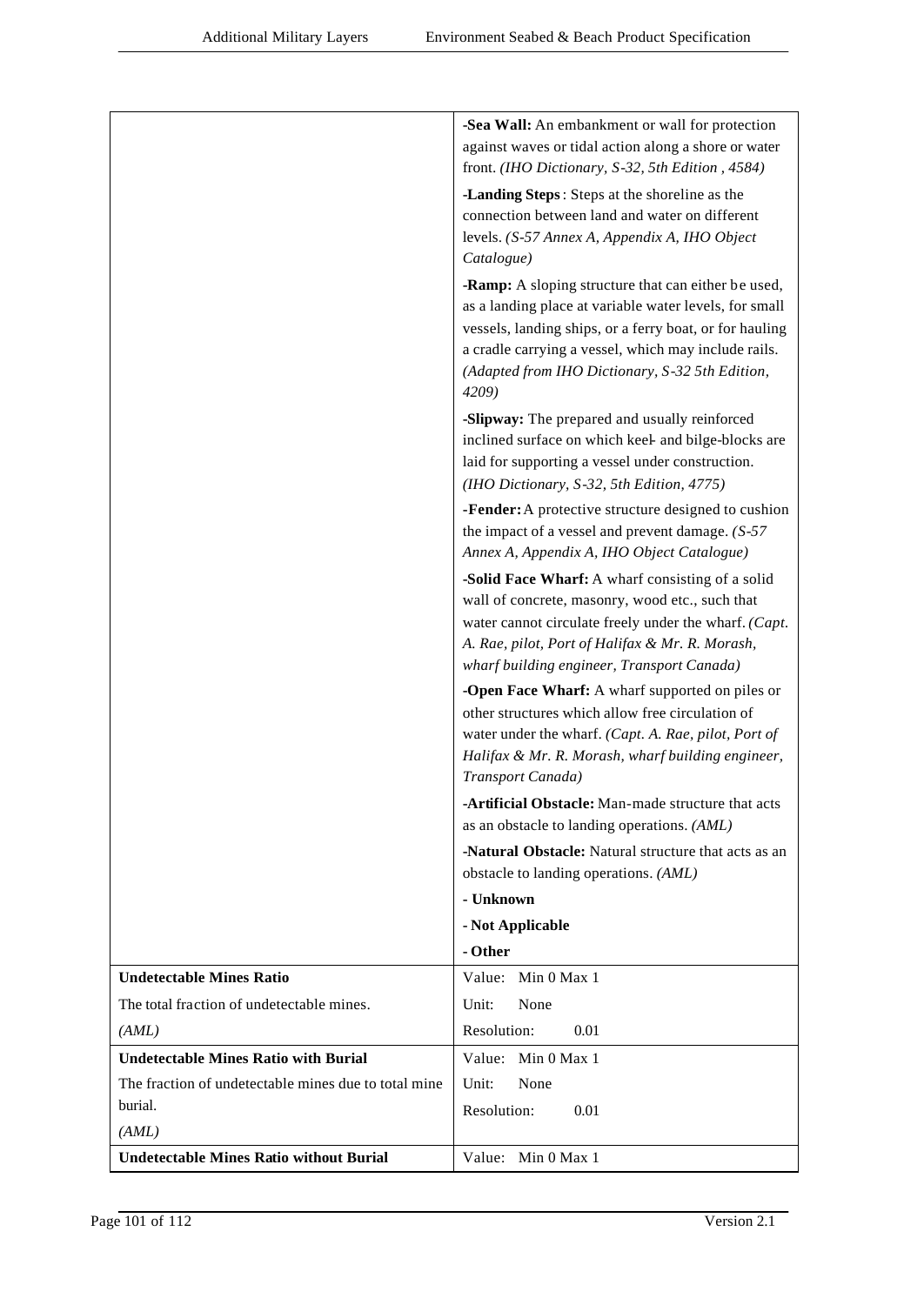| The fraction of undetectable mines and masked                                       | Unit:<br>None                                                                                           |
|-------------------------------------------------------------------------------------|---------------------------------------------------------------------------------------------------------|
| mines caused by the bottom profile and the clutter                                  | Resolution:<br>0.01                                                                                     |
| density.                                                                            |                                                                                                         |
| (AML)                                                                               |                                                                                                         |
| <b>Value of Nominal Range</b>                                                       | Value: min 0                                                                                            |
| The nominal range at which an object can be seen or                                 | nautical mile (M)<br>Units:                                                                             |
| a signal detected.                                                                  | Resolution:<br>0.1 <sub>M</sub>                                                                         |
| (S-57 Annex A, Appendix A, IHO Object Catalogue)                                    |                                                                                                         |
|                                                                                     |                                                                                                         |
| <b>Vertical Clearance</b>                                                           | Value: min 0                                                                                            |
| The vertical clearance measured from the plane                                      | Units:<br>metres or feet                                                                                |
| towards the object overhead.                                                        | (units must be defined)                                                                                 |
| (S-57 Annex A, Appendix A, IHO Object Catalogue)                                    | Resolution:<br>$0.1$ (metres or ft)                                                                     |
|                                                                                     |                                                                                                         |
| <b>Vertical Clearance, Closed</b>                                                   | Value: min 0                                                                                            |
| The vertical clearance of an object in closed                                       | Units:<br>metres or feet                                                                                |
| condition (e.g. a closed lifting bridge) measured                                   | (units must be defined)                                                                                 |
| from the plane towards the object overhead                                          | Resolution:<br>$0.1$ (metres or ft)                                                                     |
| (S-57 Annex A, Appendix A, IHO Object Catalogue)                                    |                                                                                                         |
| <b>Vertical Clearance, Open</b>                                                     | Value: min 0                                                                                            |
| The vertical clearance of an object in opened                                       | Units:<br>metres or feet                                                                                |
| condition (e.g. an opened lifting bridge) measured                                  | (units must be defined)                                                                                 |
| from the plane towards the object overhead.                                         | Resolution:<br>$0.1$ (metres or ft)                                                                     |
| (S-57 Annex A, Appendix A, IHO Object Catalogue)                                    |                                                                                                         |
| <b>Vertical Clearance, Safe</b>                                                     | Value: min 0                                                                                            |
| The safe vertical clearance measured from the plane<br>towards the object overhead. | Units:<br>metres or feet                                                                                |
|                                                                                     | (units must be defined)                                                                                 |
| (S-57 Annex A, Appendix A, IHO Object Catalogue)                                    | Resolution:<br>$0.1$ (metres or ft)                                                                     |
| <b>Vertical Datum</b>                                                               | • mean low water springs (MLWS): the average                                                            |
| Indicates the datum to which both heights and                                       | height of the low waters of spring tides. Also called<br>spring low water. (IHO Dictionary, S-32, 5th   |
| soundings are referred.                                                             | Edition, 3150)                                                                                          |
| (S-57 Annex A, Appendix A, Chapter 2 Attributes)                                    | • mean lower low water springs (MLLWS): the                                                             |
|                                                                                     | average height of lower low water springs at a place.                                                   |
|                                                                                     | (IHO Dictionary, S-32, 5th Edition, 3146)                                                               |
|                                                                                     | • mean sea level (MSL): the average height of the                                                       |
|                                                                                     | surface of the sea at a tide station for all stages of                                                  |
|                                                                                     | the tide over a 19-year period, usually determined                                                      |
|                                                                                     | from hourly height readings measured from a fixed<br>predetermined reference level. (IHO Dictionary, S- |
|                                                                                     | 32, 5th Edition, 3156)                                                                                  |
|                                                                                     | • lowest low water: an arbitrary level conforming to                                                    |
|                                                                                     | the lowest tide observed at a place, or some what                                                       |
|                                                                                     | lower. (S-57 Annex A, Appendix A, Chapter 2                                                             |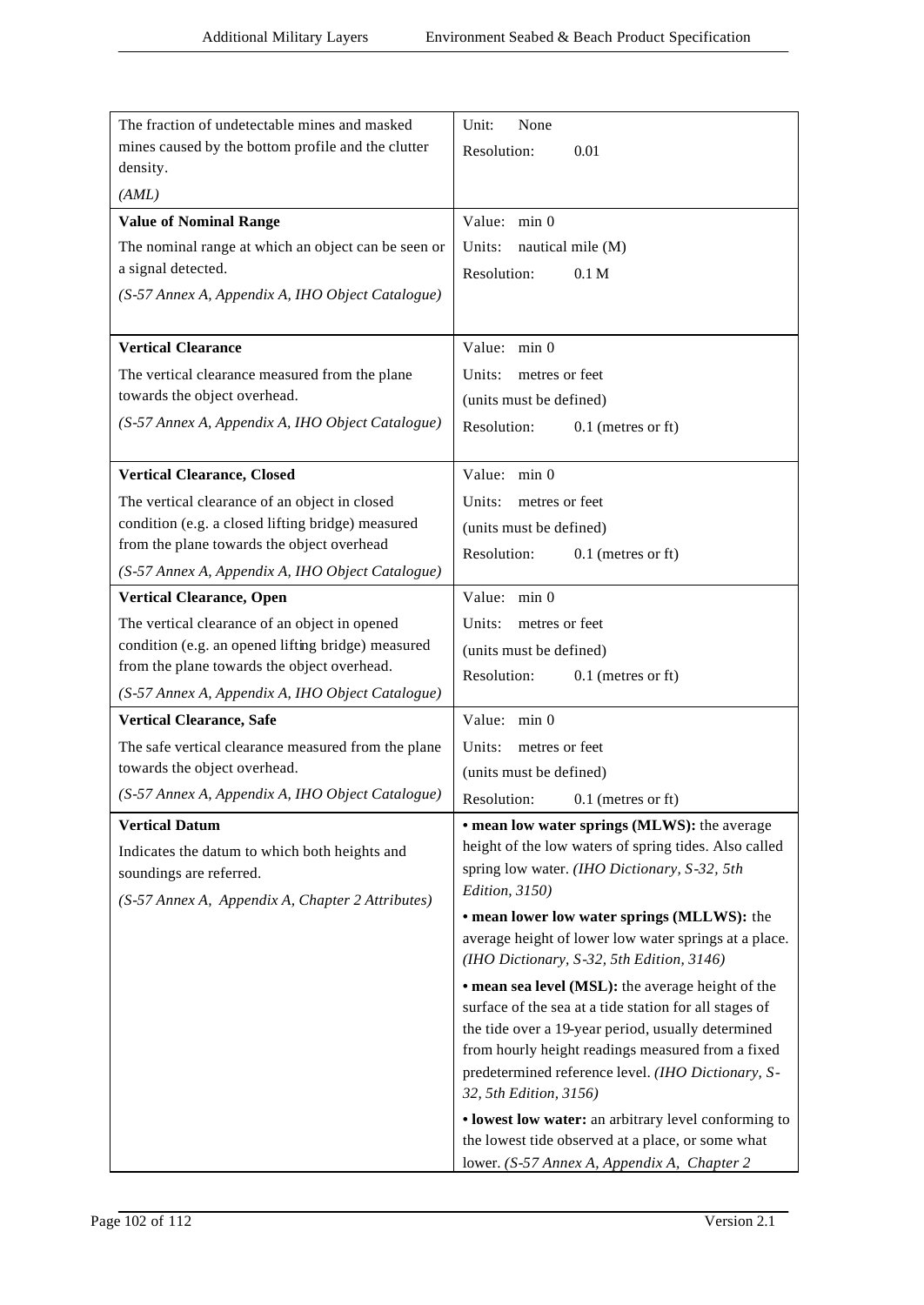| Attributes)                                                                                                                                                                                                                                                             |
|-------------------------------------------------------------------------------------------------------------------------------------------------------------------------------------------------------------------------------------------------------------------------|
| • mean low water (MLW): the average height of<br>all low waters at a place over a 19-year period. (IHO<br>Dictionary, S-32, 5th Edition, 3147)                                                                                                                          |
| • lowest low water springs: an arbitrary level<br>conforming to the lowest water level observed at a<br>place at spring tides during a period of time shorter<br>than 19 years. (Hydrographic Service, Royal<br><b>Australian Navy)</b>                                 |
| • approximate mean low water springs: an<br>arbitrary level, usually within $\pm$ 0.3m from that of<br>Mean Low Water Springs (MLWS). (Hydrographic<br>Service, Royal Australian Navy)                                                                                  |
| • Indian spring low water (ISLW): an arbitrary<br>tidal datum approximating the level of the mean of<br>the lower low water at spring tides. Also called<br>Indian Tidal Plane. (IHO Dictionary, S-32, 5th<br>Edition, 2427)                                            |
| • low water springs: an arbitrary level,<br>approximating that of Mean Low Water Springs<br>(MLWS). (Hydrographic Service, Royal Australian<br>Navy)                                                                                                                    |
| · approximate lowest astronomical tide: an<br>arbitrary level, usually within $\pm$ 0.3m from that of<br>Lowest Astronomical Tide (LAT). (Hydrographic<br>Service, Royal Australian Navy)                                                                               |
| • nearly lowest low water: an arbitrary level<br>approximating the lowest water level observed at a<br>place, usually equivalent to the Indian Spring Low<br>Water (ISLW). (Hydrographic Service, Royal<br>Australian Navy)                                             |
| • mean lower low water (MLLW): the average<br>height of the lower low waters at a place over a 19-<br>year period. (IHO Dictionary, S-32, 5th Edition,<br>3145)                                                                                                         |
| • low water: an approximation of mean low water<br>adopted as the reference level for a limited area,<br>irrespective of better determinations at a later date.<br>Used mostly in harbour and river engineering. $(S-57)$<br>Annex A, Appendix A, Chapter 2 Attributes) |
| • approximate mean low water: an arbitrary level,<br>usually within $\pm$ 0.3m from that of Mean Low Water<br>(MLW). (Hydrographic Service, Royal Australian<br>Navy)                                                                                                   |
| • approximate mean lower low water: an arbitrary<br>level, usually within $\pm$ 0.3m from that of Mean                                                                                                                                                                  |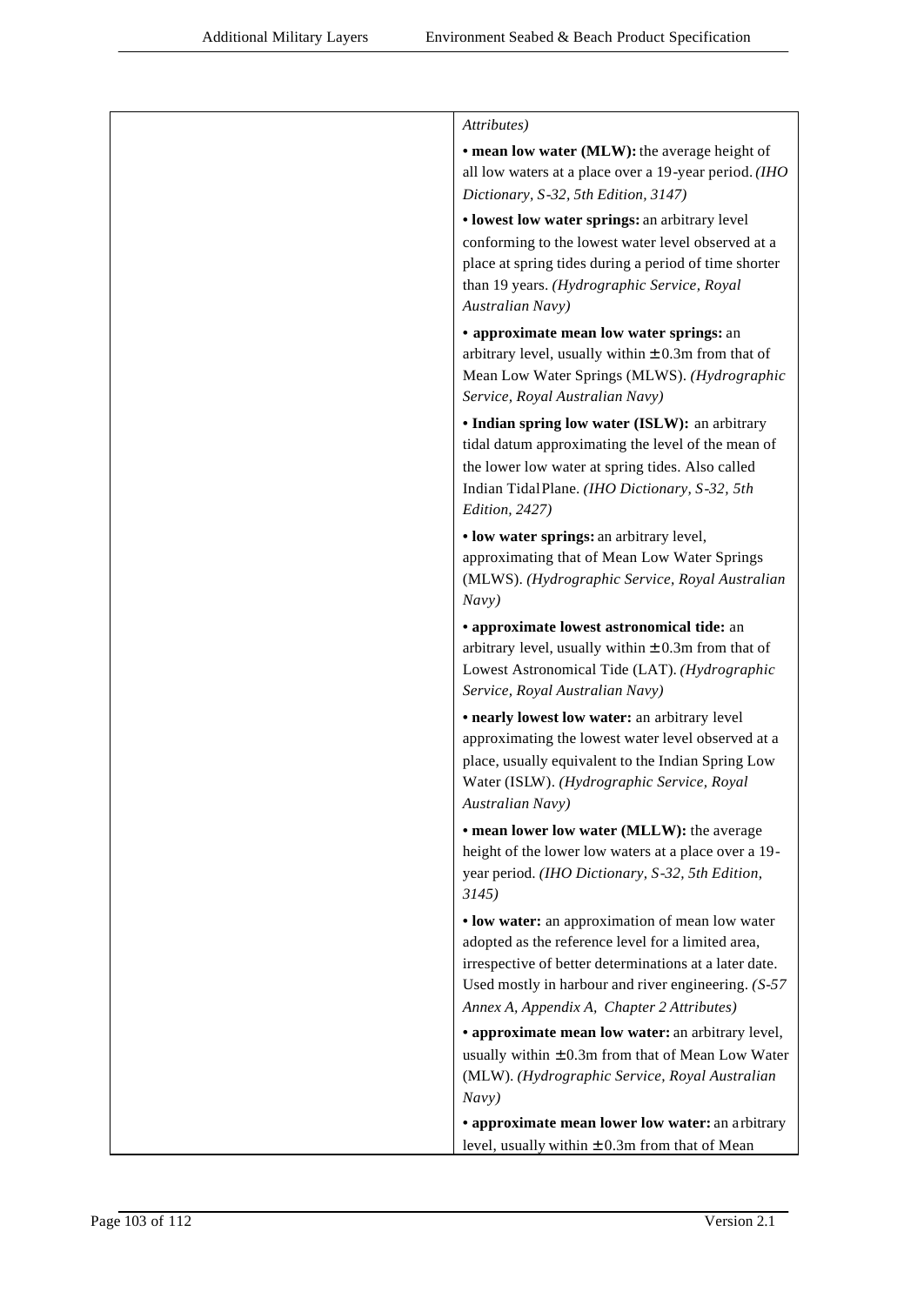| Lower Low Water (MLLW). (Hydrographic                                                                           |
|-----------------------------------------------------------------------------------------------------------------|
| Service, Royal Australian Navy)                                                                                 |
| • mean high water (MHW): the average height of                                                                  |
| all high waters at a place over a 19-year period.                                                               |
| (IHO Dictionary, S-32, 5th Edition, 3141)                                                                       |
| • mean high water springs (MHWS): the average                                                                   |
| height of the high waters of spring tides. Also called                                                          |
| spring high water. (IHO Dictionary, S-32, 5th<br>Edition, 3144)                                                 |
|                                                                                                                 |
| • high water: the highest level reached at a place by<br>the water surface in one tidal cycle. Also called high |
| tide. (IHO Dictionary, S-32, 5th Edition, 2251)                                                                 |
| • approximate mean sea level: an arbitrary level,                                                               |
| usually within $\pm 0.3$ m from that of Mean Sea Level                                                          |
| (MSL). (Hydrographic Service, Royal Australian                                                                  |
| Navy)                                                                                                           |
| • high water springs: an arbitrary level,                                                                       |
| approximating that of Mean High Water Springs                                                                   |
| (MHWS). (Hydrographic Service, Royal Australian                                                                 |
| Navy)                                                                                                           |
| • mean higher high water (MHHW): the average                                                                    |
| height of higher high waters at a place over a 19-                                                              |
| year period. (IHO Dictionary, S-32, 5th Edition,<br>3140)                                                       |
| • equinoctial spring low water: the level of low                                                                |
| water springs near the time of an equinox. $(S-57)$                                                             |
| Annex A, Appendix A, Chapter 2 Attributes)                                                                      |
| · lowest astronomical tide (LAT): the lowest tide                                                               |
| level which can be predicted to occur under average                                                             |
| meteorological conditions and under any                                                                         |
| combination of astronomical conditions. (IHO                                                                    |
| Dictionary, S-32, 5th Edition, 2936)                                                                            |
| • local datum: an arbitrary datum defined by a local                                                            |
| harbour authority, from which levels and tidal<br>heights are measured by this authority. (S-57 Annex           |
| A, Appendix A, Chapter 2 Attributes)                                                                            |
| • International Great Lakes Datum 1985 (IGLD                                                                    |
| 1985): a vertical reference system with its zero                                                                |
| based on the mean water level at Rimouski/Pointe-                                                               |
| au-Père, Quebec, over the period 1970 to 1988. (S-                                                              |
| 57 Annex A, Appendix A, Chapter 2 Attributes)                                                                   |
| • mean water level: the average of all hourly water                                                             |
| levels over the available period of record. $(S-57)$                                                            |
| Annex A, Appendix A, Chapter 2 Attributes)                                                                      |
| • lower low water large tide (LLWLT): the                                                                       |
| average of the lowest low waters, one from each of                                                              |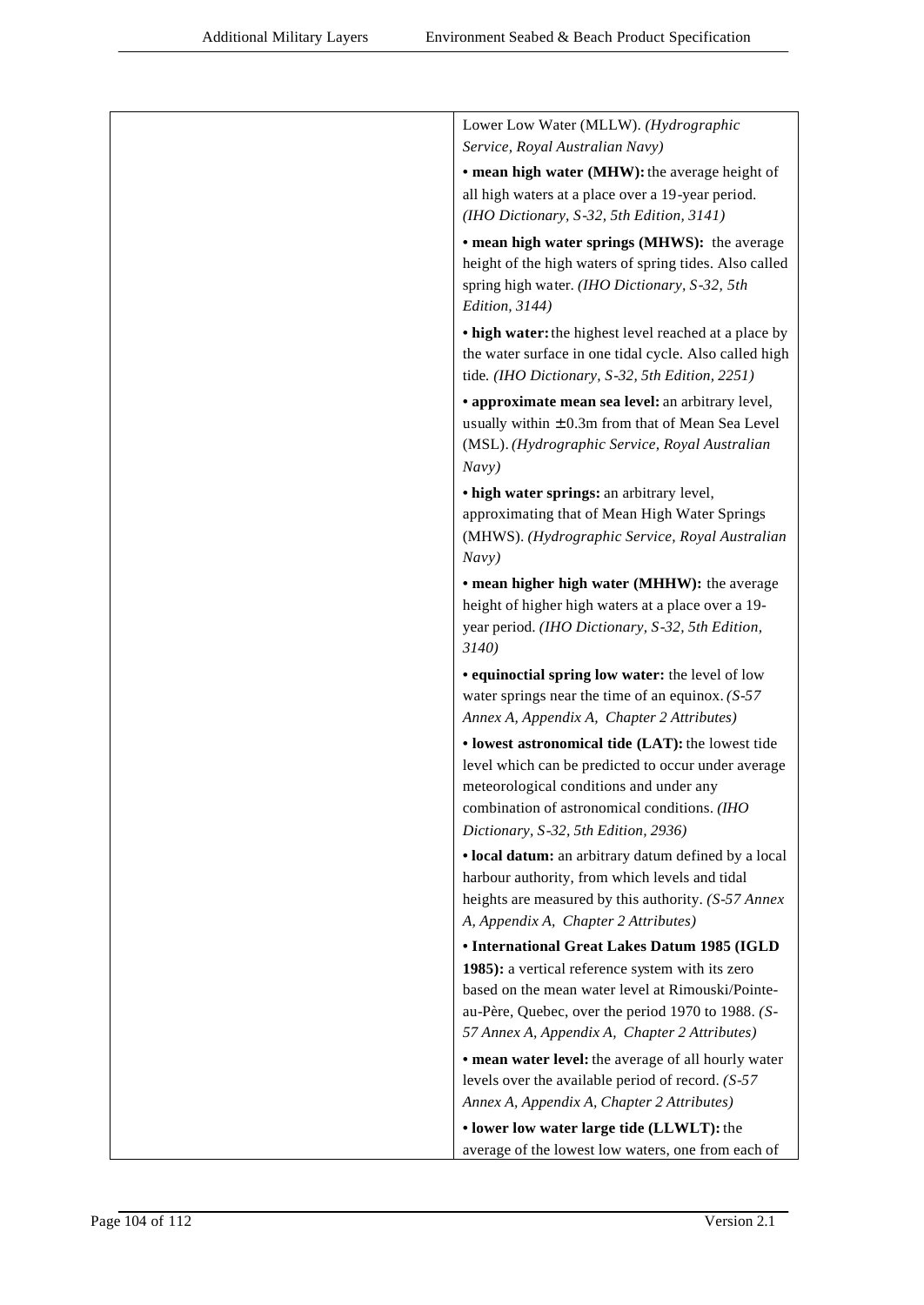|                                                                 | 19 years of observations. (S-57 Annex A, Appendix                                                      |
|-----------------------------------------------------------------|--------------------------------------------------------------------------------------------------------|
|                                                                 | A, Chapter 2 Attributes)                                                                               |
|                                                                 | • higher high water large tide (HHWLT): the                                                            |
|                                                                 | average of the highest high waters, one from each of                                                   |
|                                                                 | 19 years of observations. (S-57 Annex A, Appendix                                                      |
|                                                                 | A, Chapter 2 Attributes)                                                                               |
|                                                                 | • nearly highest high water: an arbitrary level<br>approximating the highest water level observed at a |
|                                                                 | place, usually equivalent to the high water springs.                                                   |
|                                                                 | (S-57 Annex A, Appendix A, Chapter 2 Attributes)                                                       |
|                                                                 | • highest astronomical tide (HAT): the highest                                                         |
|                                                                 | level which can be predicted to occur under average                                                    |
|                                                                 | meteorological conditions and under any                                                                |
|                                                                 | combination of astronomical conditions. (Adapted                                                       |
|                                                                 | from Admiralty Tide Tables.)                                                                           |
|                                                                 | • mean tide level (MTL): the level mid-way                                                             |
|                                                                 | between one or more successive high and low                                                            |
|                                                                 | waters. It may be computed by averaging the four                                                       |
|                                                                 | tidal levels (MHWS, MHWN, MLWN and MLWS<br>or MHHW, MLHW, MHLW and MLLW) for the                       |
|                                                                 | place concerned. (UKHO Tidal Branch.)                                                                  |
|                                                                 | - Unknown                                                                                              |
|                                                                 | - Not Applicable                                                                                       |
|                                                                 |                                                                                                        |
|                                                                 | - Other                                                                                                |
| <b>Vertical Datum Shift Parameter</b>                           | Units: metres                                                                                          |
| Shift parameter required to encode the difference               | Resolution: 0.1                                                                                        |
| between vertical datums. (AML)                                  |                                                                                                        |
| <b>Vertical Length</b>                                          | metres or feet<br>Units:                                                                               |
| The effective vertical length of an object, measured            | (units must be defined)                                                                                |
| from the highest (lowest) point of the object to                | Resolution:<br>0.1 (metres or feet)                                                                    |
| either the seabed or ground (if fixed), or the water            |                                                                                                        |
| level (if floating)                                             |                                                                                                        |
| (S-57 Annex A, Appendix A, IHO Object Catalogue)                |                                                                                                        |
| <b>Water Clarity</b>                                            | Value: min 0                                                                                           |
| Indication of the particulate matter suspended in the           | Units:<br>metres                                                                                       |
| water column                                                    | Resolution:<br>$0.1$ (metres)                                                                          |
| (AML)                                                           |                                                                                                        |
| <b>Water Level Effect</b>                                       | -Partly submerged at high water: Partially                                                             |
| Indicates the effect of the surrounding water on the<br>object. | covered and partially dry at high water. (S-57 Annex<br>A, Appendix A, IHO Object Catalogue)           |
| (S-57 Annex A, Appendix A, Chapter 2 Attributes)                | -Always dry: Not covered at high water under                                                           |
|                                                                 | average meteorological conditions. (S-57 Annex A,                                                      |
|                                                                 | Appendix A, IHO Object Catalogue)                                                                      |
|                                                                 | -always under water/submerged: remains covered<br>by water at all times under average meteorological   |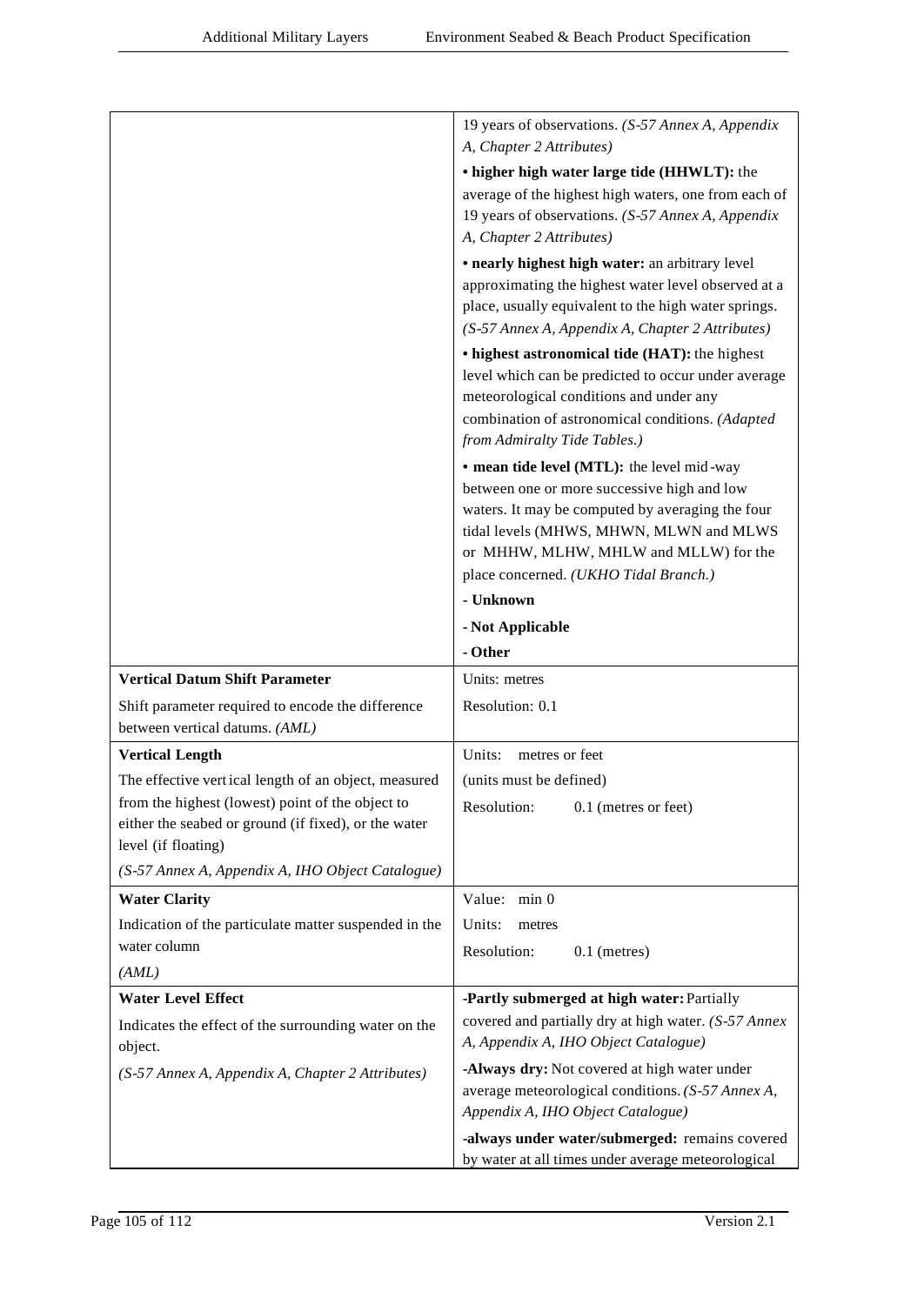|                                                                                                      | conditions.                                                                                                                                                                                                                                                                                         |
|------------------------------------------------------------------------------------------------------|-----------------------------------------------------------------------------------------------------------------------------------------------------------------------------------------------------------------------------------------------------------------------------------------------------|
|                                                                                                      | -Covers and Uncovers: Expression intended to<br>indicate an area of a reef or other projection from<br>the bottom of a body of water which periodically<br>extends above and is submerged below the surface.<br>Also referred to as dries or uncovers. (IHO<br>Dictionary, S-32, 5th Edition, 1111) |
|                                                                                                      | -Awash: Flush with, or washed by the waves at low<br>water under average meteorological conditions.<br>(Adapted from IHO Dictionary, S-32, 5th Edition,<br>308)                                                                                                                                     |
|                                                                                                      | -Subject to inundation or flooding: An area<br>periodically covered by flood water excluding tidal<br>waters. (Digital Geographic Information Standard -<br>DIGEST 1.2)                                                                                                                             |
|                                                                                                      | - Unknown                                                                                                                                                                                                                                                                                           |
|                                                                                                      | - Not Applicable                                                                                                                                                                                                                                                                                    |
|                                                                                                      | - Other                                                                                                                                                                                                                                                                                             |
| Wavelength                                                                                           | Value: min 0                                                                                                                                                                                                                                                                                        |
| The distance between corresponding points of two                                                     | Units:<br>metres or feet                                                                                                                                                                                                                                                                            |
| successive periodic waves in the direction of<br>propagation, for which the oscillation has the same | (units must be defined)                                                                                                                                                                                                                                                                             |
| phase.                                                                                               | Resolution:<br>$0.1$ (metres or ft)                                                                                                                                                                                                                                                                 |
| (IHO Dictionary, S-32, 5th Edition, 5939)                                                            |                                                                                                                                                                                                                                                                                                     |
| <b>Weapon Coverage</b>                                                                               | Text string                                                                                                                                                                                                                                                                                         |
| Description of the weapon coverage at the position                                                   |                                                                                                                                                                                                                                                                                                     |
| (AML)                                                                                                |                                                                                                                                                                                                                                                                                                     |
| <b>Weight Bearing Capability</b>                                                                     | Value: min 0                                                                                                                                                                                                                                                                                        |
| Maximum weight of vehicle that can use the object.                                                   | Units:<br>kilograms                                                                                                                                                                                                                                                                                 |
| (AML)                                                                                                | Resolution:<br>$1 \text{ kg}$                                                                                                                                                                                                                                                                       |
| <b>Zone Colour</b>                                                                                   | -Red: High level of risk                                                                                                                                                                                                                                                                            |
| Gives an indication of estimated level of risk                                                       | -Amber: Medium level of risk                                                                                                                                                                                                                                                                        |
| (AML)                                                                                                | -Green: Low Level of risk                                                                                                                                                                                                                                                                           |
|                                                                                                      | - Unknown                                                                                                                                                                                                                                                                                           |
|                                                                                                      | - Not Applicable                                                                                                                                                                                                                                                                                    |

# **5.5.3 Relationships Between Features**

### *5.5.3.1 Feature Dependency*

No parent child relationships exist in ESB AML

### *5.5.3.2 Feature Association*

The following table lists the features in AML ESB that have an association (i.e. not dependent but linked to provide additional information) with other features.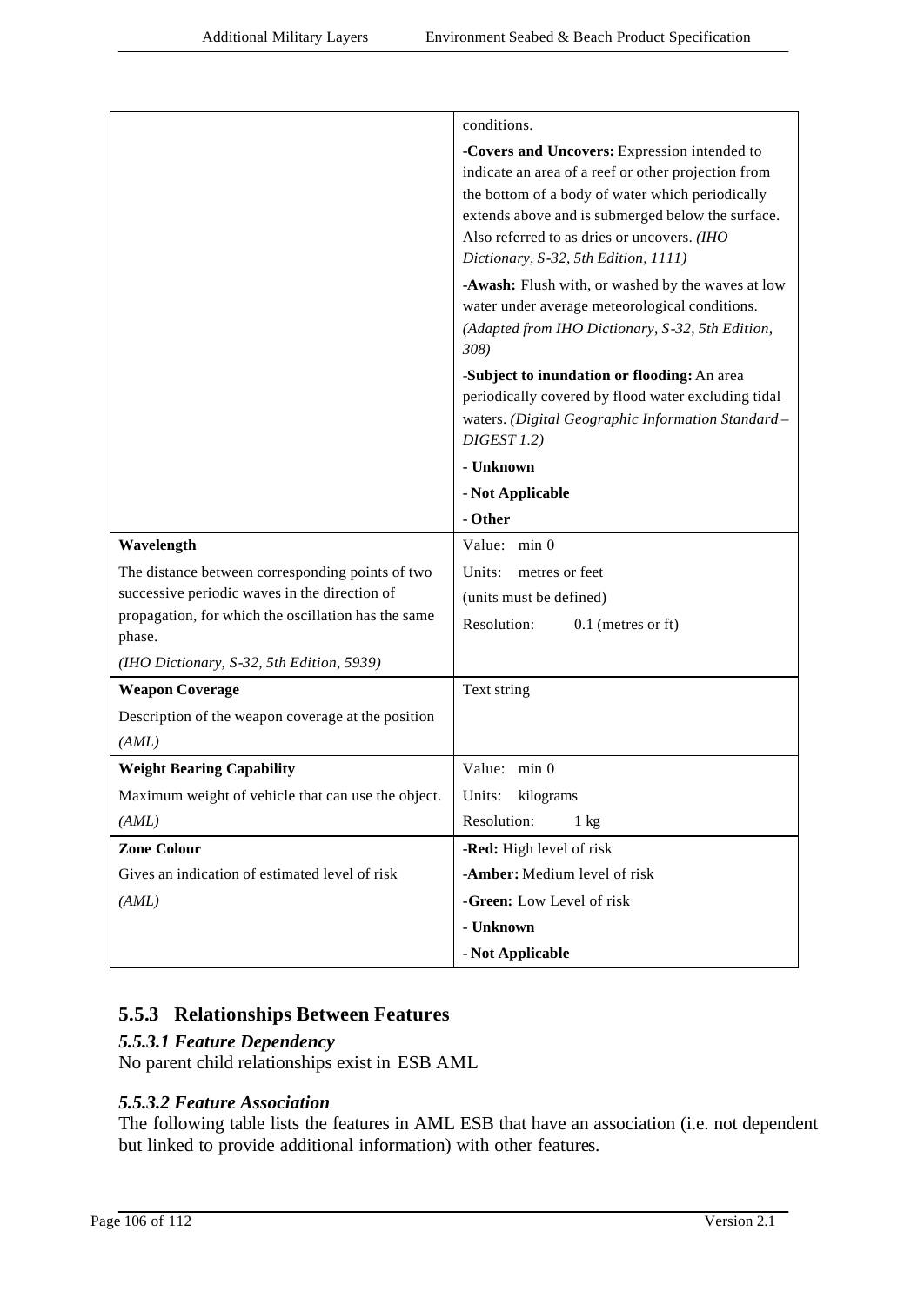| Feature 1 | $^\circ$ reature $\sim$        |
|-----------|--------------------------------|
| Viewpoint | Area of<br>Coverage<br>Imagery |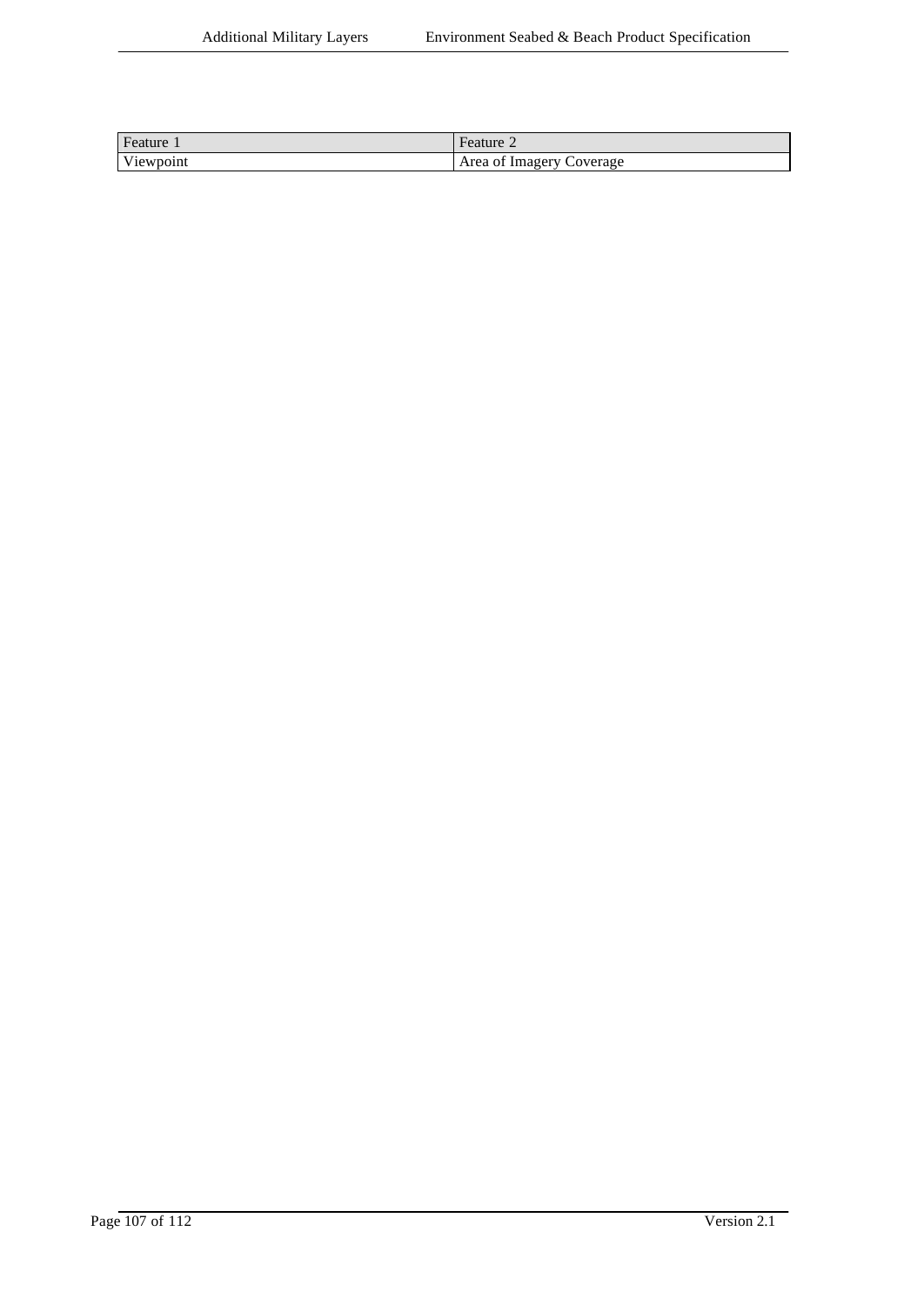# **6 DATA CAPTURE GUIDELINES**

### **6.1 CONTINUITY**

Features crossing the boundaries of digital source files or other media should be continuous whenever possible. Datasets consisting of multiple digital source files should also aim to be contiguous for consistency of display.

## **6.2 GUIDANCE ON FEATURE CODING**

The 'AML ESB Guidance on Feature Coding and Attribution' section of the carrier format annex provides guidance on the conventions that are to be used to encode features, their geometry, and associated attribution, using a relevant implementation standard.

The content of the AML ESB product is at the discretion of the producing authority, provided that the conventions described in the 'AML ESB Guidance on Feature Coding and Attribution' section of the carrier format annex are followed.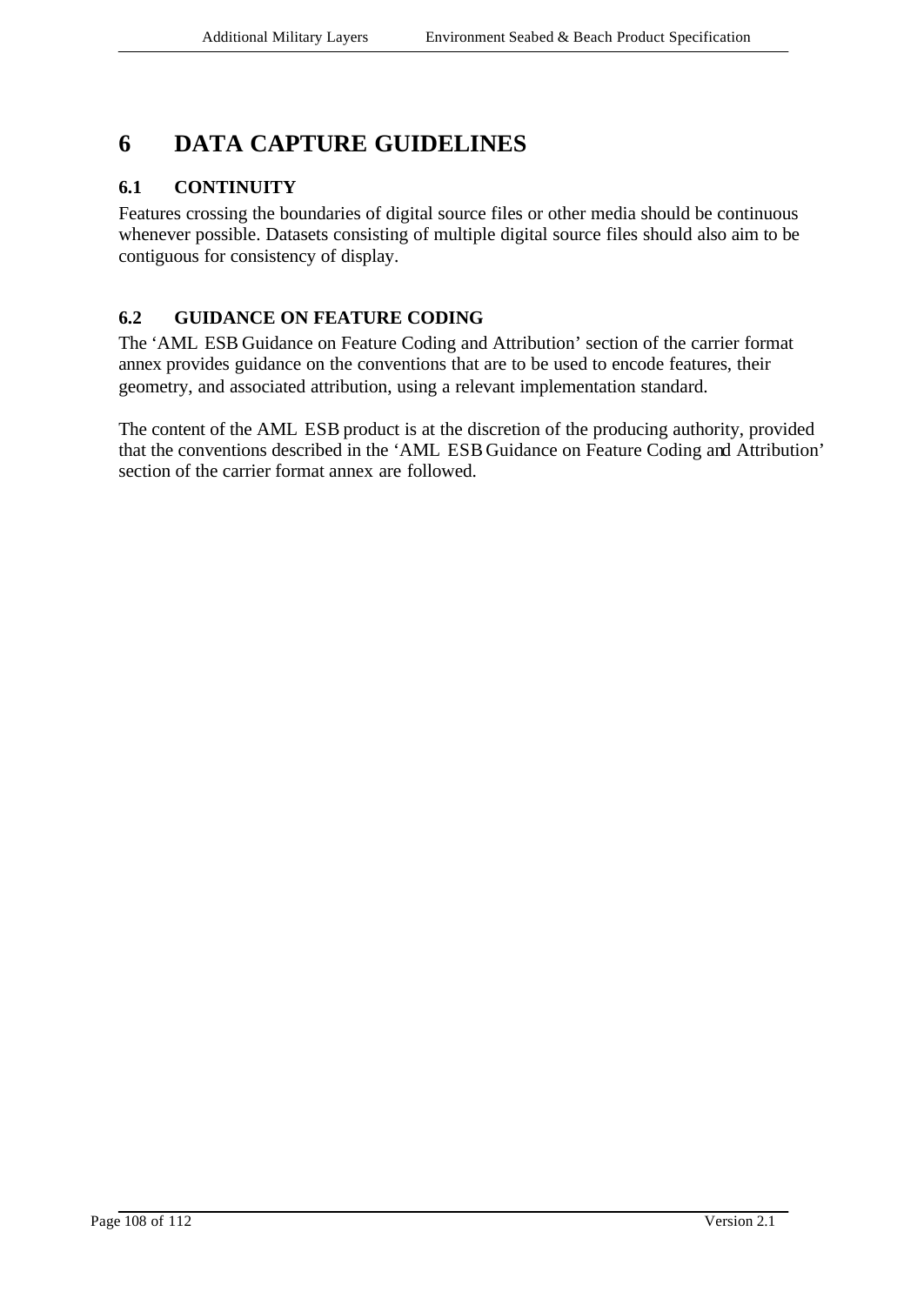# **7 DATA PRESENTATION**

### **7.1 SCOPE**

The way in which AML ESB is displayed is dependent upon an individual customer's requirement. How their systems are developed to display AML ESB data will large ly be governed by the:

- environment in which the data is to be viewed
- types of products that are to be displayed with the AML product

This Product Specification is designed to support the production and supply of ESB. It does not address data presentation.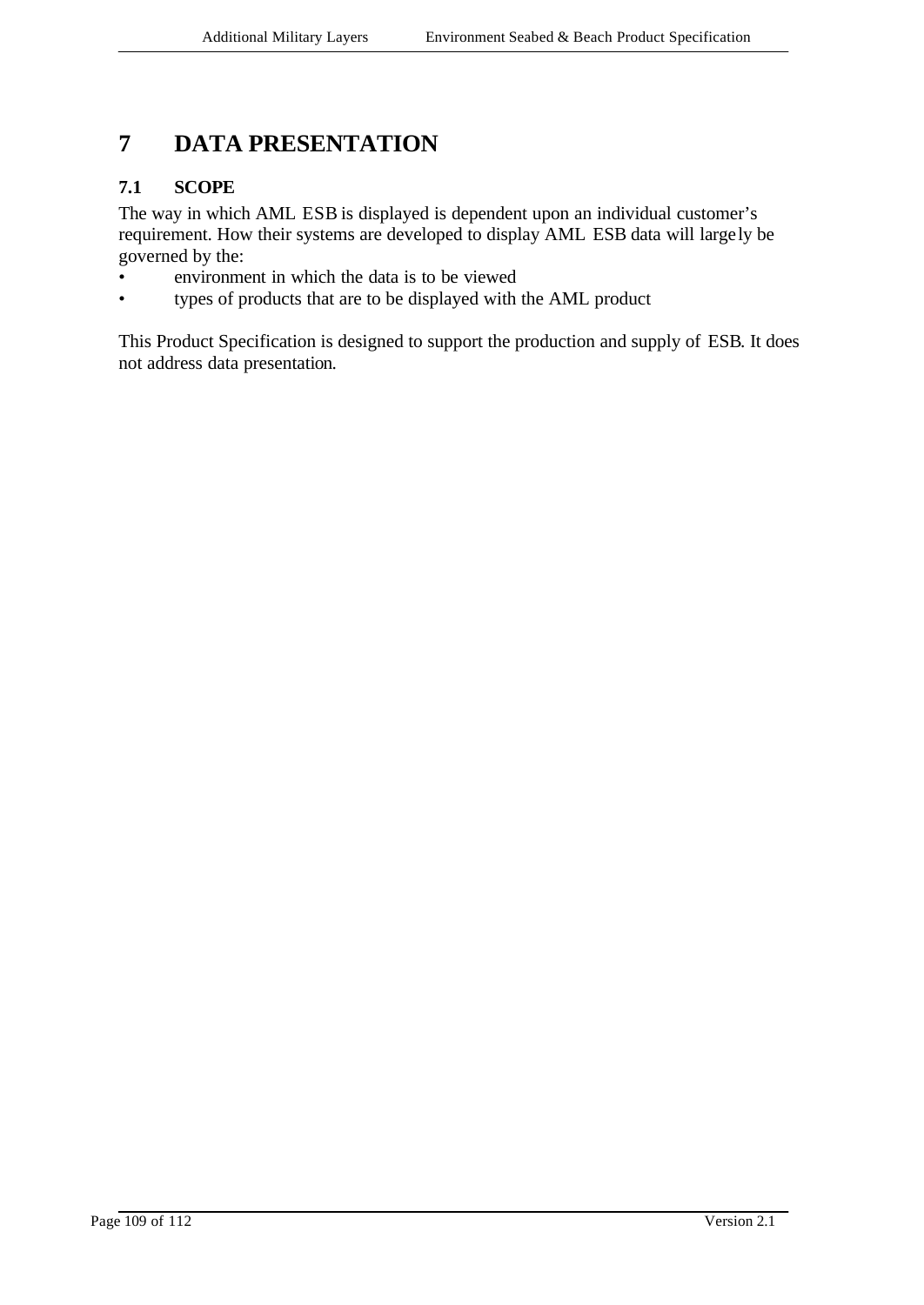## **8 PROVISION OF DATA**

#### **8.1 GENERAL**

#### **8.1.1 File Format (Encapsulation)**

The file format or encapsulation is exchange standard specific.

#### **8.1.2 Auxiliary Information**

All media containing AML products will contain cataloguing information regarding the coverage of the products contained within it. A complete AML catalogue is planned for future development.

#### **8.2 DISTRIBUTION MEDIA**

AML is available in the following format(s):

- **CD-ROM**
- **DVD**

Other approved means of distribution will be promulgated in due course. While data must be available to users on standard media, other media/transmission means may be agreed directly between producers and recipients.

#### **8.3 VOLUME NAMING**

AML volumes (defined as packages) may contain several datasets, each from a different product specification. The volume naming convention for AML 'Packages' is not defined by AML Product Specifications.

#### **8.4 FILE NAMING**

**CD-ROM** AML file naming conforms to ISO 9660, International Standards Organisation, Information Processing - Volume and File Structure of CD-ROM for Information Interchange. See appropriate implementation annex.

#### **8.5 DIRECTORY STRUCTURE**

**CD-ROM** The directory structure conforms to ISO 9660, International Standards Organisation, Information Processing - Volume and File Structure of CD-ROM for Information Interchange. See appropriate implementation annex.

#### **8.6 ERROR DETECTION**

Datasets will undergo file integrity checks that are dependent upon the exchange standard implemented.

#### **8.7 COMPRESSION**

AML products do not use compression techniques.

#### **8.8 ENCRYPTION**

All AML products are unencrypted, irrespective of security classification.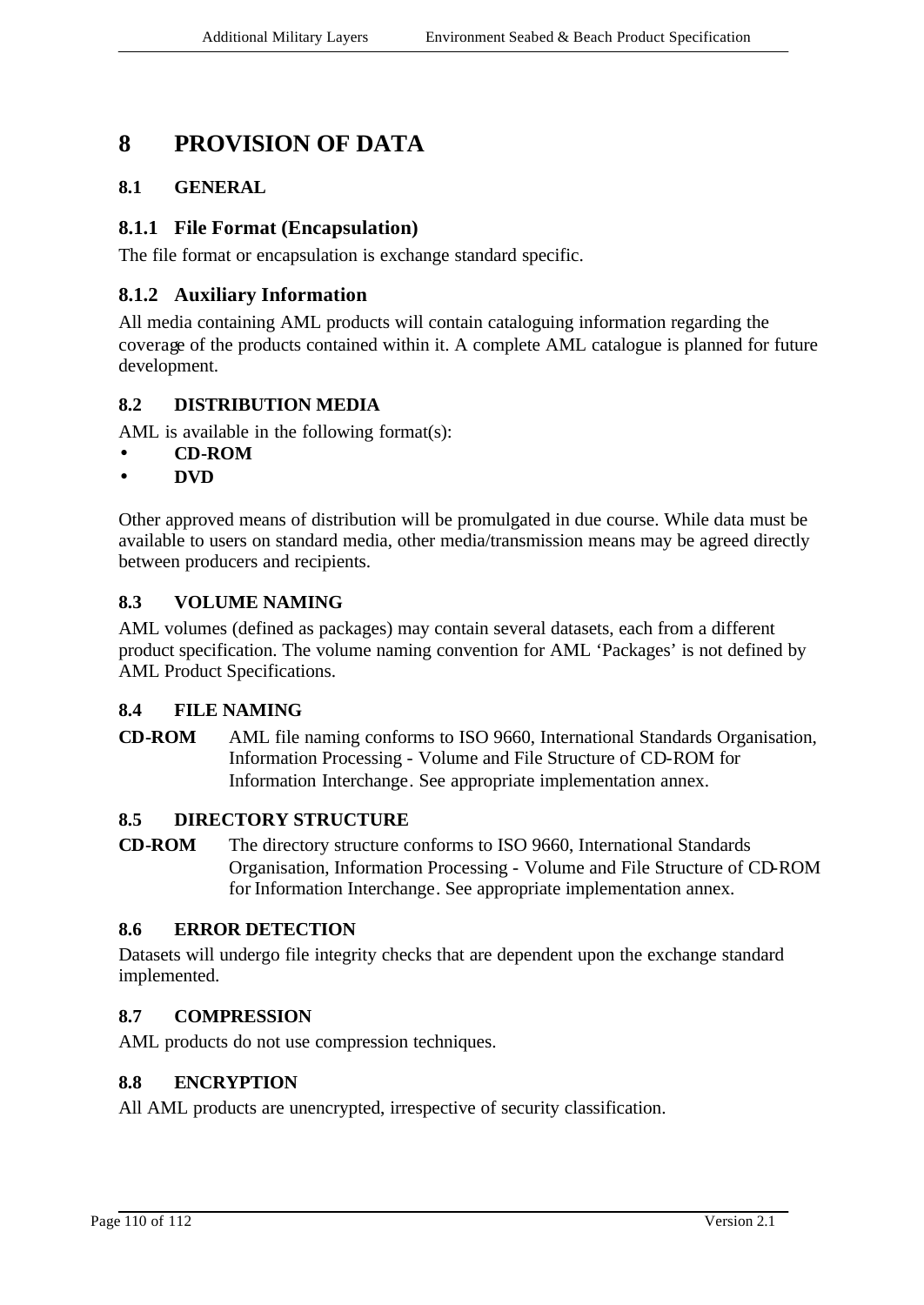### **8.9 HARDWARE AND SOFTWARE REQUIREMENTS**

N/A.